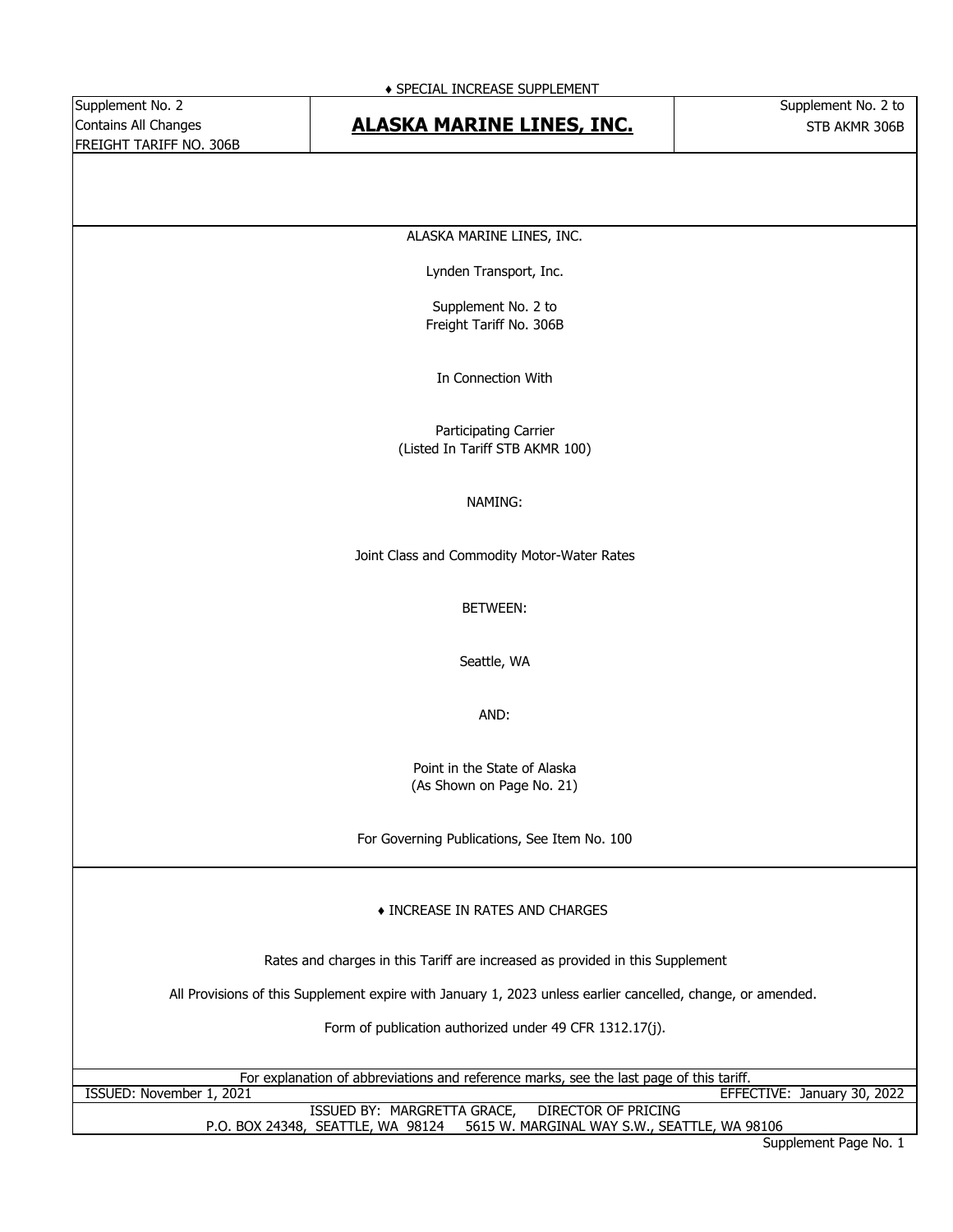TARIFF NO. 306B Page No. 2 to

STB AKMR 306B

Except as otherwise specifically provided, rates and charges in this Tariff are hereby increased as follows (See Notes 1 through 4):

#### NOTE 1: SECTIONS ONE THROUGH EIGHT ARE INCREASED AS FOLLOWS:

All rates and charges are increased four and eight-tenths (4.8%) percent. To arrive at such increased rate or charge, multiply the rate or charge by 1.048. Fractions of less than 1/2 cent will be dropped. Fractions of 1/2 cent or more will be increased to the next whole cent. For rates in dollars, fractions less than .50 will be dropped and fractions of .50 or more will be rounded to the next whole dollar.

NOTE 2: Where the rate or charge is published in dollars and cents, apply the equivalent in cents.

NOTE 3: References to Tariff, Items, Notes, Rules, etc. will be as follows:

Where reference is made in this supplement to Tariff, Items, Notes, Rules, etc., it is understood that such reference is continuous and includes Supplements to or successive issues of such Tariff, Items, Notes, Rules, etc.

NOTE 4: Increases do not apply to charges in STB AKMR 100, series, whether refereced directly or referenced as a governing publication.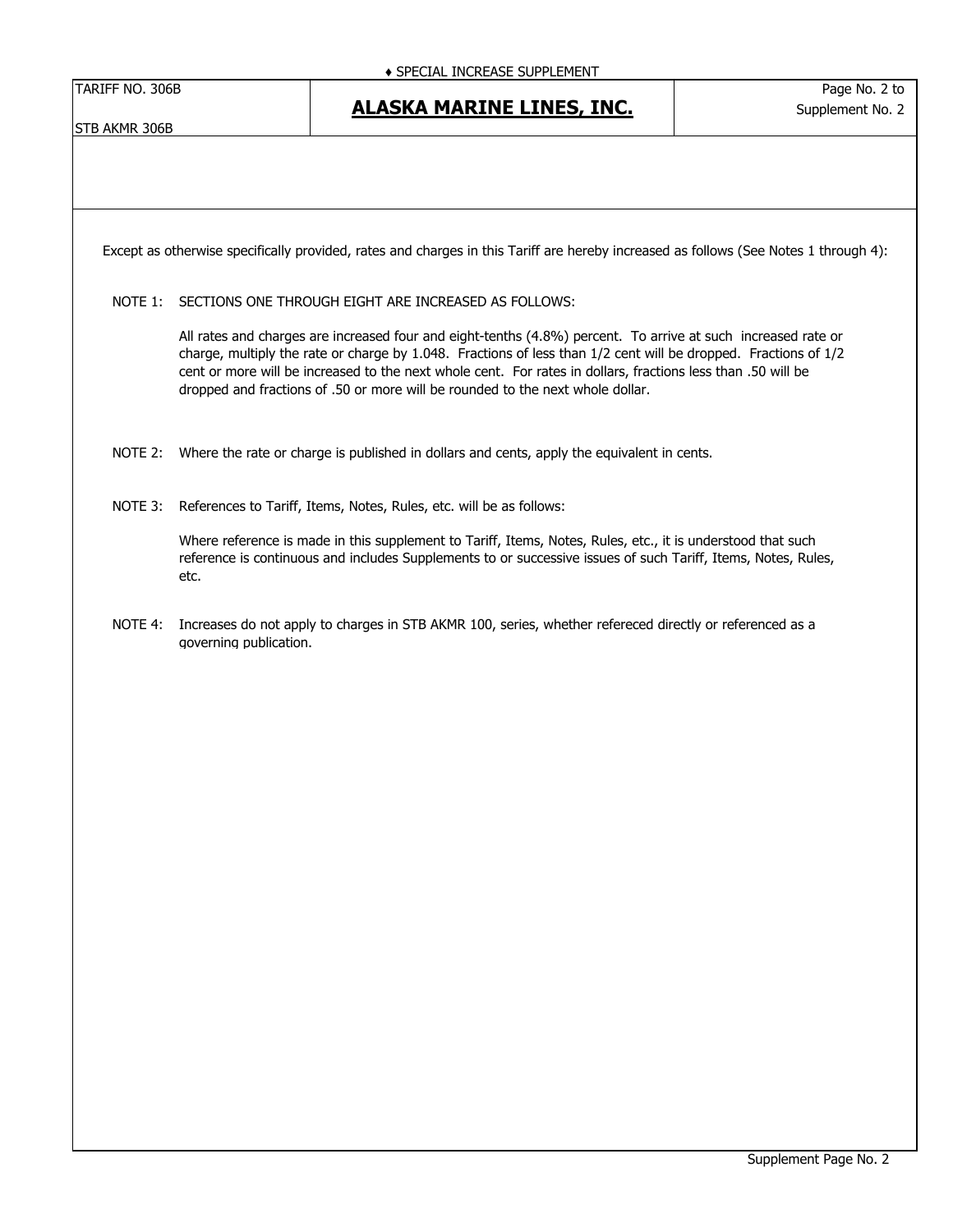## Cancels and Replaces **Cancels and Replaces Cancels and Replaces Cancels and Replaces Cancels and Title Page**

ALASKA MARINE LINES, INC.

FREIGHT TARIFF NO. AKMR 306B

(Listed in Tariff STB AKMR 100, series) IN CONNECTION WITH

#### NAMING

 Joint Class and Commodity Motor-Water Rates

### BETWEEN

Points in Washington (As Shown on Page 21)

AND

Points in the State of Alaska (As Shown on Page 21)

For Governing Publications, See Item No. 100

For explanation of abbreviations and reference marks, see the last page of this tariff.

ISSUED: August 4, 2020 EFFECTIVE: August 5, 2020

ISSUED BY: MARGRETTA GRACE, DIRECTOR OF PRICING P.O. BOX 24348, SEATTLE, WA 98124 5615 W. MARGINAL WAY S.W., SEATTLE, WA 98106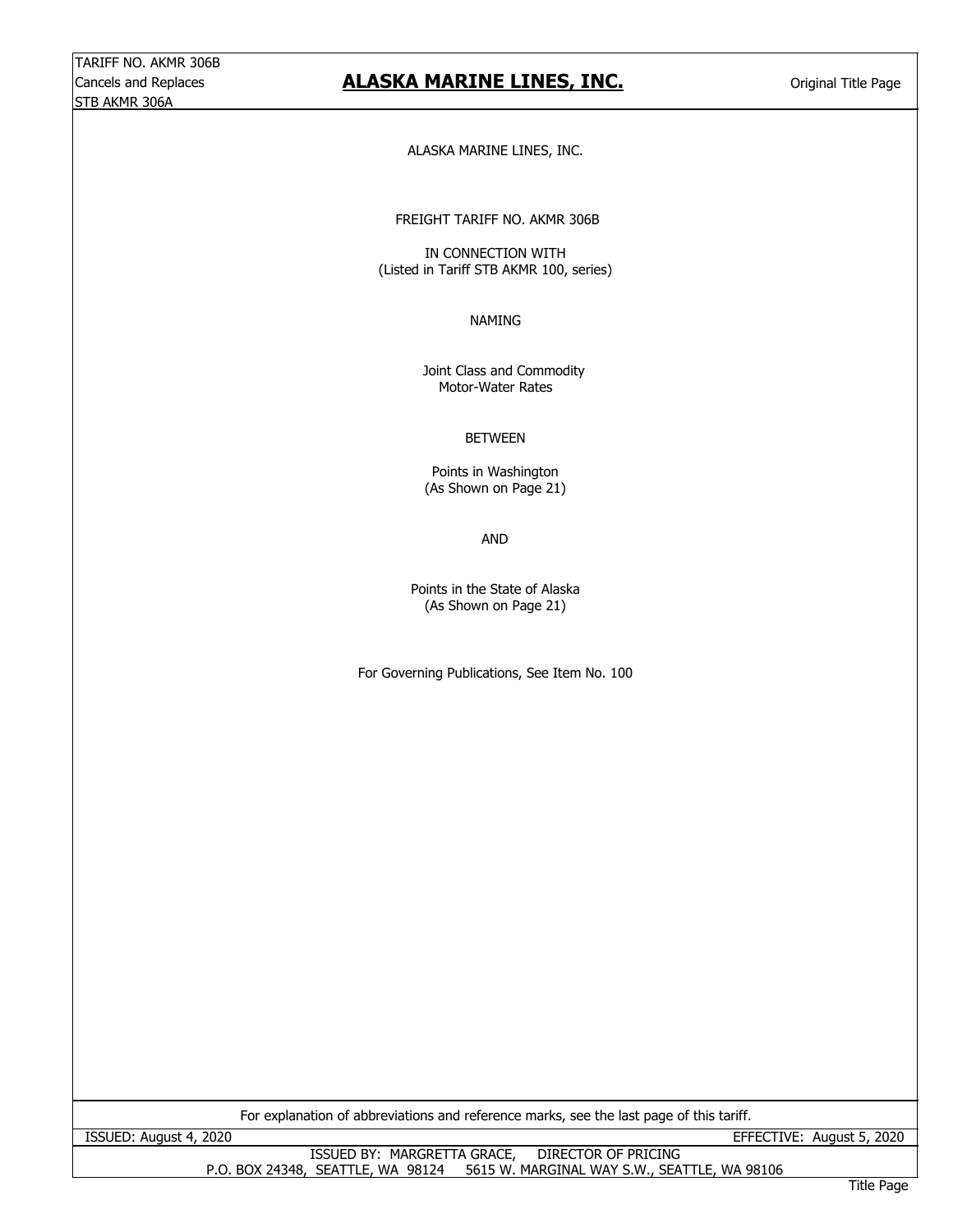# **ALASKA MARINE LINES, INC.**

17th Revised Page 1

STB AKMR 306B

|                       |                  |                                                                                                                                                                                      | CHECK SHEET:    |                 |                 |         |                          |
|-----------------------|------------------|--------------------------------------------------------------------------------------------------------------------------------------------------------------------------------------|-----------------|-----------------|-----------------|---------|--------------------------|
|                       |                  | Title Page, Pages 1 through 113 and Last Page, inclusive, of this Tariff are effective as of the effective date of this page.<br>Revised pages, as named below, contain all changes. |                 |                 |                 |         |                          |
| <b>PAGE</b>           | <b>REVISION</b>  | <b>PAGE</b>                                                                                                                                                                          | <b>REVISION</b> | <b>PAGE</b>     | <b>REVISION</b> | PAGE    | <b>REVISION</b>          |
| NUMBER:               | NUMBER:          | NUMBER:                                                                                                                                                                              | NUMBER:         | NUMBER:         | NUMBER:         | NUMBER: | NUMBER:                  |
| Title                 | 0                |                                                                                                                                                                                      |                 |                 |                 |         |                          |
| 1                     | ▲<br>17th        | 41                                                                                                                                                                                   | 2nd             | 80              | 2nd             |         |                          |
| $\overline{2}$        |                  | 42                                                                                                                                                                                   | 2nd             | 81              | 2nd             |         |                          |
| $\overline{3}$        | 1st<br>$\pmb{0}$ | 43                                                                                                                                                                                   | 2nd             | $\overline{82}$ | 2nd             |         |                          |
| $\overline{4}$        | $\pmb{0}$        | $\overline{44}$                                                                                                                                                                      | 2nd             | $\overline{83}$ | 2nd             |         |                          |
| $\overline{5}$        | $\mathbf 0$      | 45                                                                                                                                                                                   | 2nd             | 84              |                 |         |                          |
|                       |                  |                                                                                                                                                                                      |                 |                 | 2nd             |         |                          |
| 6                     | $\pmb{0}$        | 46                                                                                                                                                                                   | 2nd             | 85              | 3rd             |         |                          |
| $\overline{7}$        | $\pmb{0}$        | 47                                                                                                                                                                                   | 2nd             | 86              | 3rd             |         |                          |
| $\overline{8}$        | $\mathbf 0$      | 48                                                                                                                                                                                   | 2nd             | $\overline{87}$ | 3rd             |         |                          |
| 9                     | $\pmb{0}$        | 49                                                                                                                                                                                   | 2nd             | 88              | 2nd             |         |                          |
| 10                    | $\pmb{0}$        | 50                                                                                                                                                                                   |                 | 89              |                 |         |                          |
|                       |                  |                                                                                                                                                                                      | 3rd             |                 | 2nd             |         |                          |
| 11                    | $\pmb{0}$        |                                                                                                                                                                                      |                 | 90              | $\pmb{0}$       |         |                          |
| $\overline{12}$       | $\mathbf 0$      | 51                                                                                                                                                                                   | 2nd             | $\overline{91}$ | 2nd             |         |                          |
|                       |                  |                                                                                                                                                                                      |                 |                 |                 |         |                          |
| 13                    | $\pmb{0}$        | 52                                                                                                                                                                                   | 2nd             | 92              | 3rd             |         |                          |
| 14                    | $\pmb{0}$        | 53                                                                                                                                                                                   | 2nd             | 93              | 0               |         |                          |
| 15                    | 0                | 54                                                                                                                                                                                   | 3rd             | 94              | 3rd             |         |                          |
| 16                    | 0                | 55                                                                                                                                                                                   | 2nd             | 95              | 2nd             |         |                          |
| 17                    | $\pmb{0}$        | 56                                                                                                                                                                                   | 2nd             | 96              | $\pmb{0}$       |         |                          |
|                       |                  |                                                                                                                                                                                      |                 |                 |                 |         |                          |
| 18                    | 0                | 57                                                                                                                                                                                   | 2nd             | 97              | $\pmb{0}$       |         |                          |
| 19                    | 0                | 58                                                                                                                                                                                   | 2nd             | 98              | 0               |         |                          |
| 20                    | $\pmb{0}$        | 59                                                                                                                                                                                   | 3rd             | 99              | 2nd             |         |                          |
| $\overline{21}$       | $\overline{0}$   |                                                                                                                                                                                      |                 |                 |                 |         |                          |
| $\overline{22}$       | ▲<br>9th         | 60                                                                                                                                                                                   | 3rd             | 100             | 2nd             |         |                          |
| $22-A$                | 1st              | 61                                                                                                                                                                                   | 3rd             | 101             | 2nd             |         |                          |
| 23                    | 0                | 62                                                                                                                                                                                   | 2nd             | 102             | 3rd             |         |                          |
| 24                    | 2nd              | 63                                                                                                                                                                                   | 3rd             | 103             | 2nd             |         |                          |
| $\overline{25}$       | $\pmb{0}$        | 64                                                                                                                                                                                   | 2nd             | 104             | 2nd             |         |                          |
|                       |                  |                                                                                                                                                                                      |                 |                 |                 |         |                          |
| 26                    | 2nd              | 65                                                                                                                                                                                   | 3rd             | 105             | 3rd             |         |                          |
| 27                    | 2nd              | 66                                                                                                                                                                                   | 3rd             | 106             | 2nd             |         |                          |
| 28                    | 2nd              | 67                                                                                                                                                                                   | 2nd             | 107             | 3rd             |         |                          |
| 29                    | 2nd              | 68                                                                                                                                                                                   | 2nd             | 108             | 2nd             |         |                          |
| 30                    | 4th              | 69                                                                                                                                                                                   | 2nd             | 109             | $\Omega$        |         |                          |
|                       |                  |                                                                                                                                                                                      |                 |                 |                 |         |                          |
| 31                    | 2nd              | 70                                                                                                                                                                                   | 3rd             | 110             | 2nd             |         |                          |
| 32                    | 2nd              | $71\,$                                                                                                                                                                               | 2nd             | 111             | 3rd             |         |                          |
| 33                    | 2nd              | $\overline{72}$                                                                                                                                                                      | 3rd             | 112             | 2nd             |         |                          |
| 34                    | 2nd              | 73                                                                                                                                                                                   | 3rd             | 113             | 2nd             |         |                          |
| 35                    | 2nd              | 74                                                                                                                                                                                   | 3rd             | LAST            | 0               |         |                          |
|                       |                  |                                                                                                                                                                                      |                 |                 |                 |         |                          |
| $\overline{36}$       | 2nd              | 75                                                                                                                                                                                   | 3rd             |                 |                 |         |                          |
| $\overline{37}$       | 2nd              | 76                                                                                                                                                                                   | 3rd             |                 |                 |         |                          |
| 38                    | 3rd              | 77                                                                                                                                                                                   | 2nd             |                 |                 |         |                          |
| 39                    | 2nd              | 78                                                                                                                                                                                   | 2nd             |                 |                 |         |                          |
| 40                    | 2nd              | 79                                                                                                                                                                                   | 2nd             |                 |                 |         |                          |
|                       |                  |                                                                                                                                                                                      |                 |                 |                 |         |                          |
|                       |                  |                                                                                                                                                                                      |                 |                 |                 |         |                          |
|                       |                  |                                                                                                                                                                                      |                 |                 |                 |         |                          |
|                       |                  | For explanation of abbreviations and reference marks, see the last page of this tariff.                                                                                              |                 |                 |                 |         |                          |
| ISSUED: June 10, 2022 |                  |                                                                                                                                                                                      |                 |                 |                 |         | EFFECTIVE: June 13, 2022 |
|                       |                  |                                                                                                                                                                                      |                 |                 |                 |         |                          |

P.O. BOX 24348, SEATTLE, WA 98124 5615 W. MARGINAL WAY S.W., SEATTLE, WA 98106 ISSUED BY: MARGRETTA GRACE, DIRECTOR OF PRICING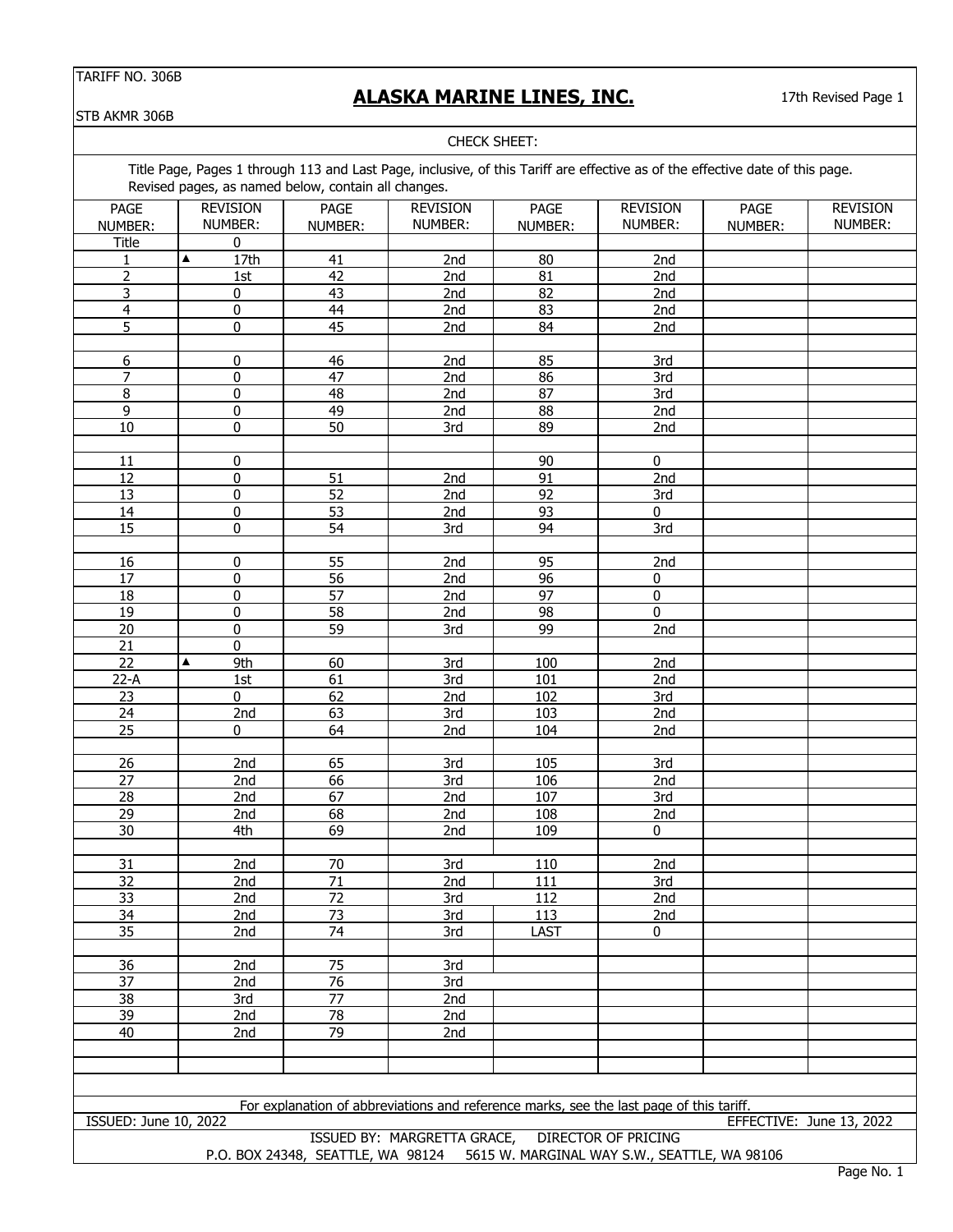# **ALASKA MARINE LINES, INC.**

2nd Revised Page 2

STB AKMR 306B

### TABLE OF CONTENTS NOTE: The hypen (-) indicates "through"

| <b>SUBJECT</b>                                                                                             | ITEM NO.                                                                        | PAGE NO.                                                             |  |  |
|------------------------------------------------------------------------------------------------------------|---------------------------------------------------------------------------------|----------------------------------------------------------------------|--|--|
| -A-                                                                                                        |                                                                                 |                                                                      |  |  |
| Abbreviations<br>Application of Arbitrary Fuel Surcharge<br>Application of Rates                           | 345<br>160                                                                      | Last Page<br>22<br>22                                                |  |  |
| $-C-$                                                                                                      |                                                                                 |                                                                      |  |  |
| <b>Check Sheet</b>                                                                                         |                                                                                 | $\mathbf{1}$                                                         |  |  |
| -G-                                                                                                        |                                                                                 |                                                                      |  |  |
| Governing Publications                                                                                     | 100                                                                             | 22                                                                   |  |  |
| $-I-$                                                                                                      |                                                                                 |                                                                      |  |  |
|                                                                                                            |                                                                                 | 4 - 20                                                               |  |  |
| $-M -$                                                                                                     |                                                                                 |                                                                      |  |  |
| Minimum Charge                                                                                             | 610                                                                             | 22-A                                                                 |  |  |
| -O-                                                                                                        |                                                                                 |                                                                      |  |  |
| Overdimension Freight                                                                                      | 568                                                                             | $22-A$                                                               |  |  |
| $-P-$                                                                                                      |                                                                                 |                                                                      |  |  |
| Points Served                                                                                              | 750                                                                             | 21<br>$22-A$                                                         |  |  |
| $-R -$                                                                                                     |                                                                                 |                                                                      |  |  |
| Rates:                                                                                                     |                                                                                 |                                                                      |  |  |
|                                                                                                            | 2021-2973<br>3000-3050<br>4000-4050<br>$---$<br>$---$<br>7010-7840<br>8000-8050 | 23, 24<br>$26 - 89$<br>91, 92<br>94, 95<br>$99 - 108$<br>$110 - 113$ |  |  |
|                                                                                                            |                                                                                 | Last Page                                                            |  |  |
| -S-                                                                                                        |                                                                                 |                                                                      |  |  |
| Symbols                                                                                                    |                                                                                 | Last Page                                                            |  |  |
| $-T-$                                                                                                      |                                                                                 |                                                                      |  |  |
|                                                                                                            | 950                                                                             | $22-A$                                                               |  |  |
|                                                                                                            |                                                                                 |                                                                      |  |  |
| <b>TCR 4590</b><br>For explanation of abbreviations and reference marks, see the last page of this tariff. |                                                                                 |                                                                      |  |  |
| EFFECTIVE: February 12, 2021<br>ISSUED: February 11, 2021                                                  |                                                                                 |                                                                      |  |  |
| ISSUED BY: MARGRETTA GRACE,<br><b>DIRECTOR OF PRICING</b><br>5615 W. MARGINAL WAY S.W., SEATTLE, WA 98106  |                                                                                 |                                                                      |  |  |
| P.O. BOX 24348, SEATTLE, WA 98124                                                                          |                                                                                 |                                                                      |  |  |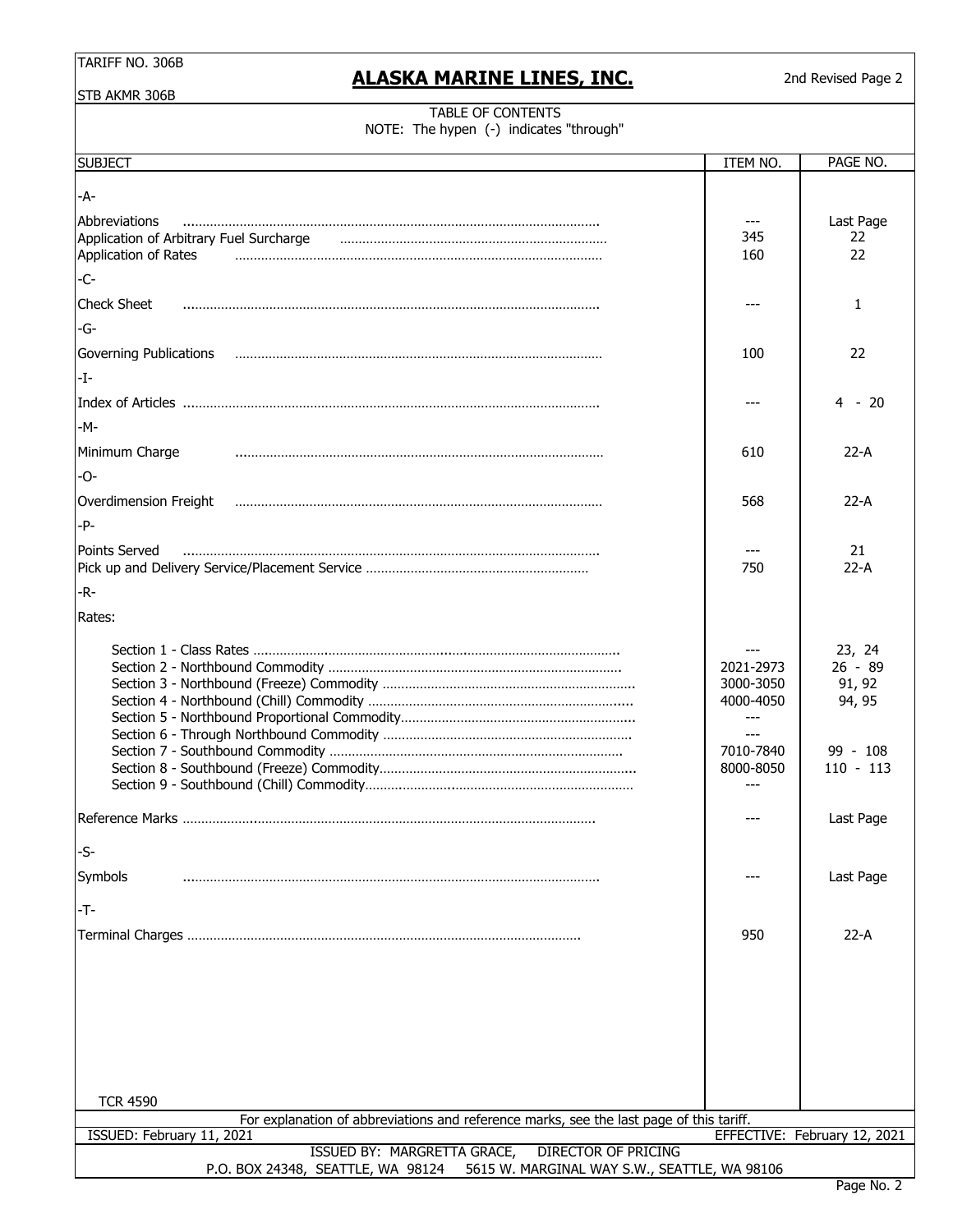## **ALASKA MARINE LINES, INC.**

STB AKMR 306B

### EXPLANATION of INDEX of ARTICLES

The plan and use of the Index of Articles is as explained below:

(1) Item numbers 1005 through 1033 are Commodity Description Groups as Listed in Tariff No. STB AKMR 100, series.

| <u>Commodity:</u>                       | <u>Refer to Item (s) :</u>   |
|-----------------------------------------|------------------------------|
| Auto/Motorcycle/Marine/Machine Parts    | 1005, 2056                   |
| <b>Building Materials</b>               | 1008, 2126                   |
| Electrical Equipment                    | 1015, 2310                   |
| <b>Fertilizers and Feed</b>             | 1016, 2350                   |
| Groceries and Foodstuffs                | 1019, 2401                   |
| Hardware                                | 1020, 2530                   |
| Iron and Steel Articles                 | 1021, 2574, 2581             |
| Machinery                               | 1025, 2686, 2690, 7460, 7465 |
| <b>Office Supplies</b>                  | 1026, 2718                   |
| Paint/Varnishes/Lacquers/Other Articles | 1023, 2721                   |
| Paper and Paper Articles                | 1027, 2742                   |
| Roofing and Siding                      | 1031, 2826                   |
| Seafood Processing Equipment            | 1032, 2850                   |
| Wallboard                               | 1033, 2973                   |

For explanation of abbreviations and reference marks, see the last page of this tariff.

ISSUED BY: MARGRETTA GRACE, DIRECTOR OF PRICING P.O. BOX 24348, SEATTLE, WA 98124 5615 W. MARGINAL WAY S.W., SEATTLE, WA 98106 ISSUED: August 4, 2020 EFFECTIVE: August 5, 2020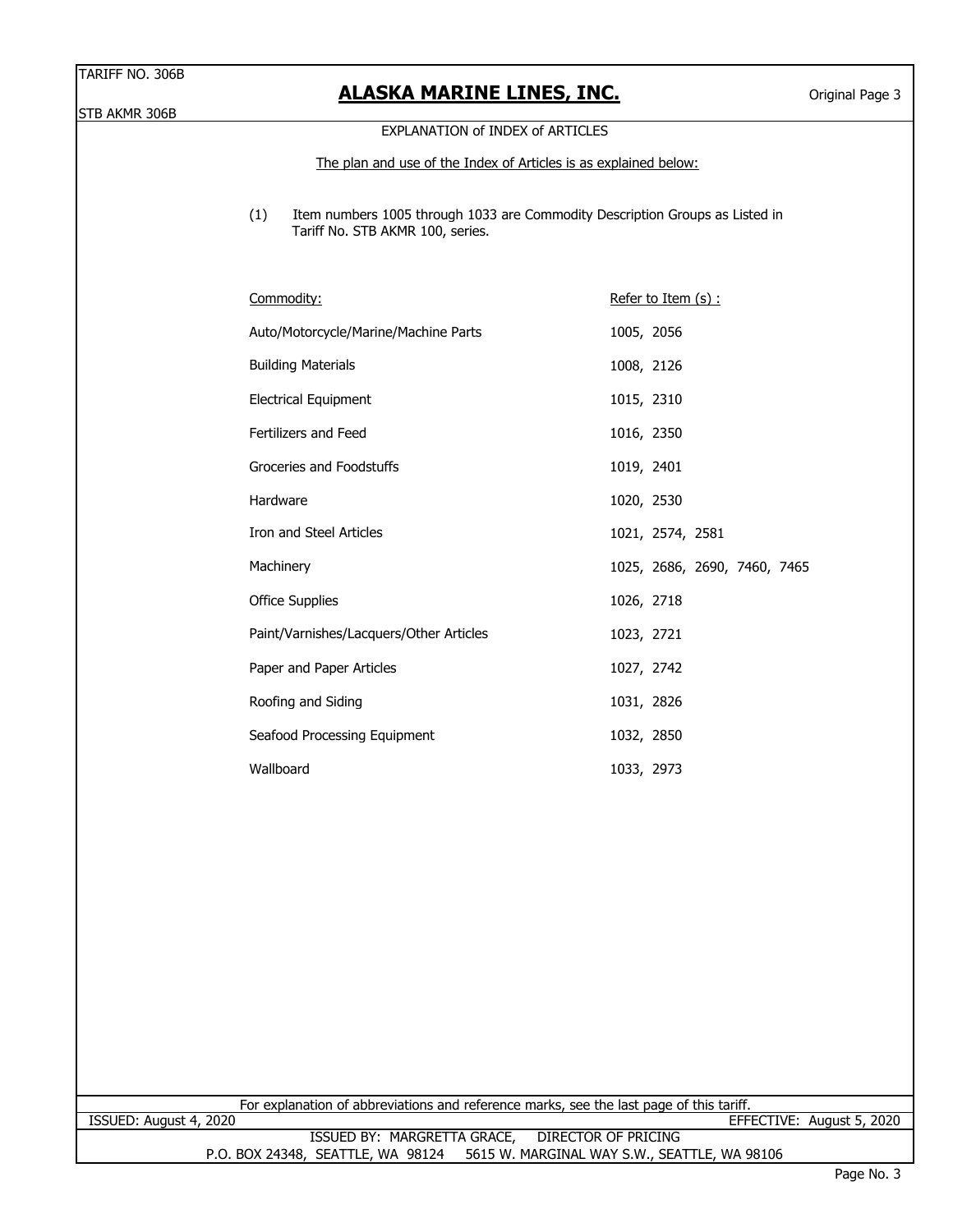## **ALASKA MARINE LINES, INC.**

| STB AKMR 306B                                         |                                                                                         |
|-------------------------------------------------------|-----------------------------------------------------------------------------------------|
|                                                       | <b>INDEX OF ARTICLES</b>                                                                |
|                                                       | For Which Commodity Rates and Exception Ratings are Named in This Tariff.               |
| COMMODITY:<br>ITEM NO.:                               | ITEM NO.:<br>COMMODITY:                                                                 |
| A                                                     | В                                                                                       |
| 2180                                                  |                                                                                         |
|                                                       |                                                                                         |
| 1020, 1023, 1026, 2530, 2718, 2721                    |                                                                                         |
|                                                       |                                                                                         |
| Air Conditioners, Automotive 1005, 2056               |                                                                                         |
|                                                       |                                                                                         |
| 2028                                                  |                                                                                         |
|                                                       |                                                                                         |
| 7010                                                  |                                                                                         |
| 2630                                                  | Ball Root, Evergreen, and Deciduous Trdes16, 2350, 2352, 4050                           |
|                                                       |                                                                                         |
| Aluminum Extrusions, As Desc<br>2133                  |                                                                                         |
|                                                       |                                                                                         |
|                                                       |                                                                                         |
|                                                       |                                                                                         |
|                                                       |                                                                                         |
|                                                       |                                                                                         |
| Angles, Bars, Channels, Plate 1021, 2574              |                                                                                         |
| Antifreeze, Proprietary 1020, 2203, 2530              | Barrows, Carts, Trucks or Wagons, Hand, NOI                                             |
| 2021                                                  |                                                                                         |
|                                                       |                                                                                         |
|                                                       |                                                                                         |
| 2028                                                  |                                                                                         |
| 2126                                                  |                                                                                         |
| Arches, Wooden, Laminated<br>2812                     |                                                                                         |
|                                                       | 2903                                                                                    |
|                                                       | Beams, As Desc 1021,.2574, 2812, 2903                                                   |
| 2035                                                  |                                                                                         |
|                                                       |                                                                                         |
|                                                       |                                                                                         |
|                                                       | Bearings, Shaft, As Desc 1025, 2686, 7460                                               |
|                                                       | 2630                                                                                    |
|                                                       |                                                                                         |
|                                                       |                                                                                         |
|                                                       |                                                                                         |
|                                                       |                                                                                         |
|                                                       |                                                                                         |
|                                                       |                                                                                         |
|                                                       |                                                                                         |
|                                                       |                                                                                         |
|                                                       |                                                                                         |
|                                                       |                                                                                         |
|                                                       |                                                                                         |
|                                                       | Continued on Next Page                                                                  |
|                                                       |                                                                                         |
|                                                       |                                                                                         |
|                                                       |                                                                                         |
|                                                       | For explanation of abbreviations and reference marks, see the last page of this tariff. |
| ISSUED: August 4, 2020<br>ISSUED BY: MARGRETTA GRACE, | EFFECTIVE: August 5, 2020<br>DIRECTOR OF PRICING                                        |
|                                                       | P.O. BOX 24348, SEATTLE, WA 98124 5615 W. MARGINAL WAY S.W., SEATTLE, WA 98106          |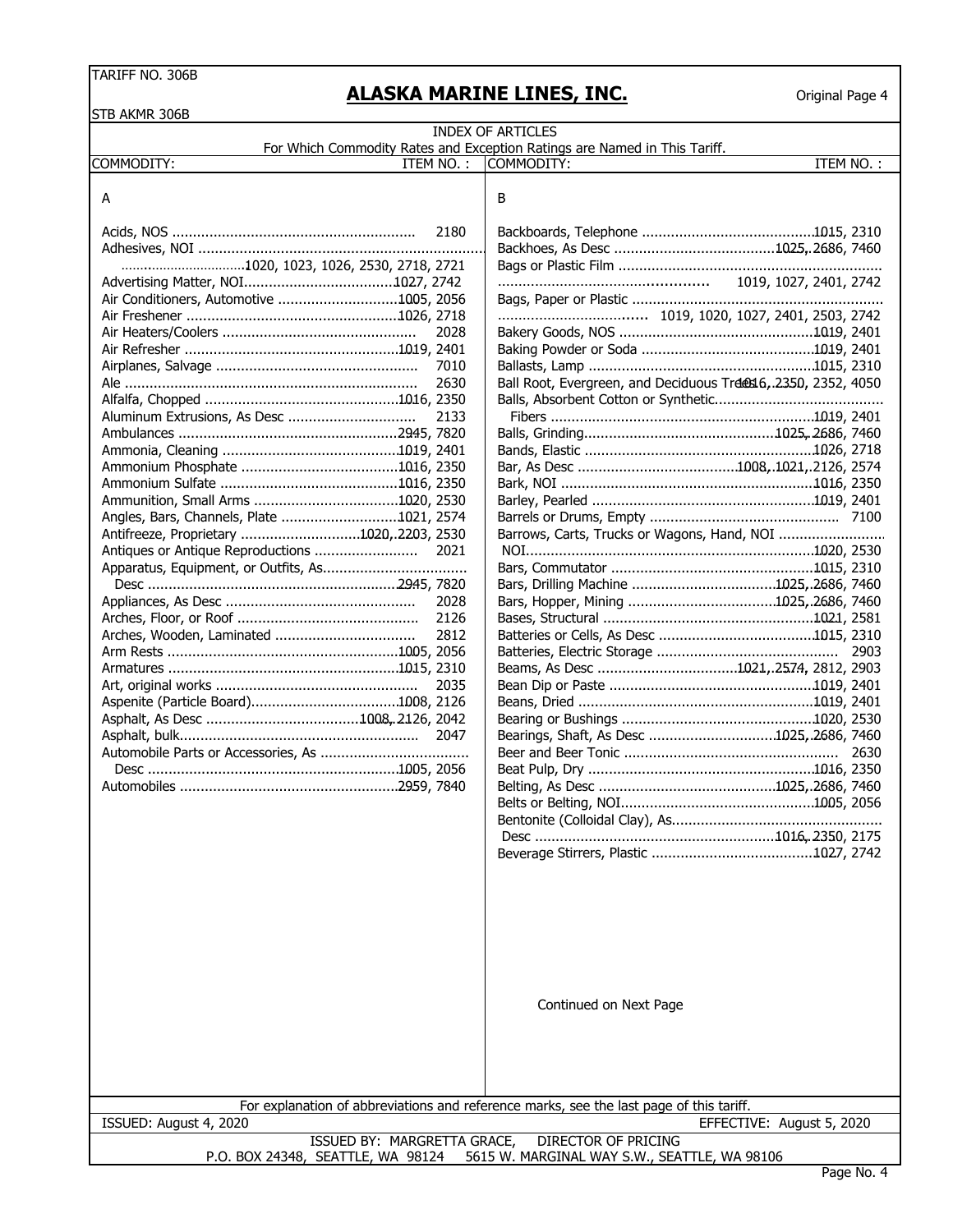# **ALASKA MARINE LINES, INC.**

| STB AKMR 306B                          |                             |            |      |                                                                                                                      |      |
|----------------------------------------|-----------------------------|------------|------|----------------------------------------------------------------------------------------------------------------------|------|
|                                        |                             |            |      | <b>INDEX OF ARTICLES</b>                                                                                             |      |
| COMMODITY:                             |                             | ITEM NO.:  |      | For Which Commodity Rates and Exception Ratings are Named in This Tariff.<br>ITEM NO.:<br>COMMODITY:                 |      |
|                                        |                             |            |      |                                                                                                                      |      |
| B (Continued)                          |                             |            |      |                                                                                                                      |      |
|                                        |                             |            |      |                                                                                                                      |      |
|                                        | 1019, 2380, 2401, 2630      |            |      |                                                                                                                      |      |
|                                        |                             |            | 2077 |                                                                                                                      |      |
|                                        |                             |            |      |                                                                                                                      |      |
|                                        |                             |            | 2290 |                                                                                                                      |      |
|                                        |                             |            |      | 1020, 2530                                                                                                           |      |
|                                        |                             |            |      |                                                                                                                      |      |
| Blades, Scraper, Snow Plow, As Desc    |                             |            |      |                                                                                                                      | 2112 |
|                                        |                             |            |      |                                                                                                                      | 2116 |
|                                        |                             |            | 2179 |                                                                                                                      |      |
|                                        |                             |            | 2112 |                                                                                                                      |      |
| Blotting Covers 1026, 1027, 2718, 2742 |                             |            |      |                                                                                                                      |      |
|                                        |                             |            |      |                                                                                                                      |      |
|                                        |                             |            |      |                                                                                                                      |      |
|                                        |                             |            |      |                                                                                                                      |      |
| Board or Sheets, Ground Wood, As Desc  |                             |            |      |                                                                                                                      |      |
|                                        |                             |            |      |                                                                                                                      |      |
|                                        |                             |            |      |                                                                                                                      |      |
|                                        |                             |            |      | 1008, 2126                                                                                                           |      |
|                                        |                             |            | 2028 |                                                                                                                      |      |
|                                        |                             |            |      |                                                                                                                      |      |
|                                        |                             |            |      | Buildings, Woodwork Group, As Desc                                                                                   | 2133 |
|                                        |                             |            |      |                                                                                                                      | 2121 |
|                                        |                             |            |      |                                                                                                                      | 2119 |
|                                        |                             |            |      |                                                                                                                      |      |
|                                        |                             |            | 2028 | Bumpers, NOI or Bumper Fittings1005, 2056                                                                            |      |
| Boxes, Electrical, As Desc 1015, 2310  |                             |            |      |                                                                                                                      |      |
|                                        |                             |            |      | 1015, 2310                                                                                                           |      |
|                                        |                             |            |      |                                                                                                                      |      |
|                                        |                             |            |      |                                                                                                                      |      |
|                                        |                             |            |      |                                                                                                                      |      |
|                                        |                             |            |      |                                                                                                                      |      |
|                                        |                             |            |      |                                                                                                                      |      |
|                                        |                             |            |      |                                                                                                                      |      |
|                                        |                             | 1015, 2310 |      |                                                                                                                      |      |
|                                        |                             |            | 2110 |                                                                                                                      |      |
|                                        |                             |            |      |                                                                                                                      |      |
|                                        |                             |            |      |                                                                                                                      |      |
|                                        |                             |            |      |                                                                                                                      |      |
|                                        |                             |            |      |                                                                                                                      |      |
|                                        |                             |            |      |                                                                                                                      |      |
|                                        |                             |            |      |                                                                                                                      |      |
|                                        |                             |            |      |                                                                                                                      |      |
|                                        |                             |            |      |                                                                                                                      |      |
|                                        |                             |            |      |                                                                                                                      |      |
|                                        |                             |            |      |                                                                                                                      |      |
|                                        |                             |            |      |                                                                                                                      |      |
|                                        |                             |            |      |                                                                                                                      |      |
|                                        |                             |            |      |                                                                                                                      |      |
| ISSUED: August 4, 2020                 |                             |            |      | For explanation of abbreviations and reference marks, see the last page of this tariff.<br>EFFECTIVE: August 5, 2020 |      |
|                                        | ISSUED BY: MARGRETTA GRACE, |            |      | <b>DIRECTOR OF PRICING</b>                                                                                           |      |
|                                        |                             |            |      | P.O. BOX 24348, SEATTLE, WA 98124 5615 W. MARGINAL WAY S.W., SEATTLE, WA 98106                                       |      |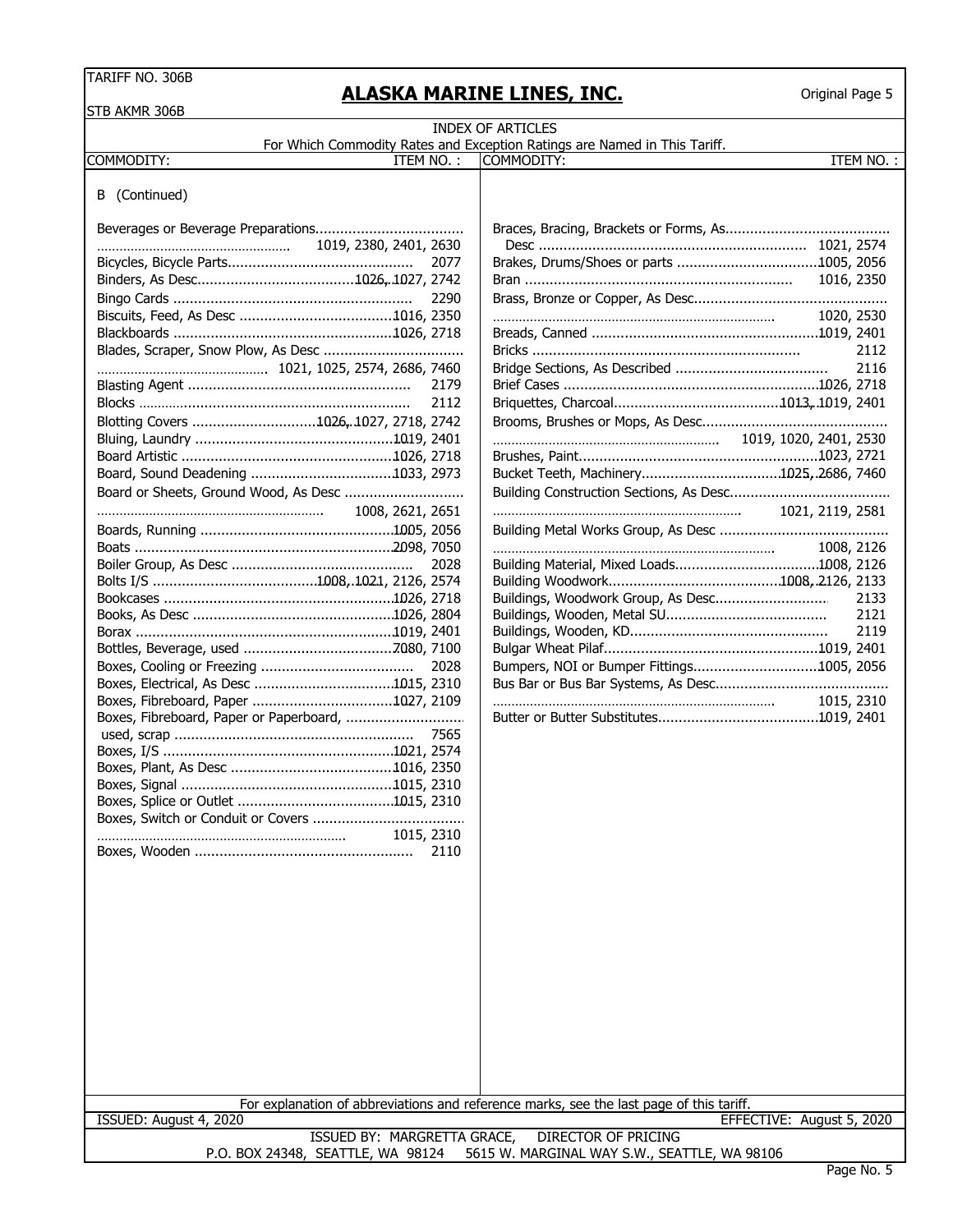**ALASKA MARINE LINES, INC.**

Original Page 6

| STB AKMR 306B                             | ENSIVA I IMILAILE ESILES/ SILSI                                           |
|-------------------------------------------|---------------------------------------------------------------------------|
|                                           | <b>INDEX OF ARTICLES</b>                                                  |
|                                           | For Which Commodity Rates and Exception Ratings are Named in This Tariff. |
| COMMODITY:<br>ITEM NO.:                   | COMMODITY:<br>ITEM NO.:                                                   |
| C                                         |                                                                           |
|                                           |                                                                           |
|                                           |                                                                           |
| Cabinets or Parts, As Desc1026, 2718      |                                                                           |
|                                           |                                                                           |
| Cable Assemblies or Harnesses, Electrical |                                                                           |
|                                           | 2035                                                                      |
|                                           |                                                                           |
| Cable Racks, Race-Way or Trays, As Desc   |                                                                           |
|                                           |                                                                           |
|                                           | 2600                                                                      |
|                                           |                                                                           |
|                                           |                                                                           |
|                                           | 2804                                                                      |
| 1005, 2056                                |                                                                           |
| Cake or Muffin Preparations1019, 2401     |                                                                           |
| 2180                                      |                                                                           |
| 2180                                      |                                                                           |
| 2180                                      | 2175                                                                      |
| 2180                                      | 2168                                                                      |
|                                           |                                                                           |
|                                           |                                                                           |
|                                           |                                                                           |
|                                           |                                                                           |
|                                           |                                                                           |
| Canning Supplies Viz.: Bags, Boxes, Jars  |                                                                           |
|                                           |                                                                           |
|                                           | Cheese, Cheese Dips or Spreads1019, 2401                                  |
| Cans, Ash, Garbage, As Desc1020, 2530     | Chemicals, As Desc2176, 2179, 2180, 2203                                  |
|                                           |                                                                           |
|                                           |                                                                           |
| 1005, 2056                                |                                                                           |
|                                           |                                                                           |
| Carbon Paper1026, 1027, 2718, 2742        | Chips, Potato or Banana, As Desc1019, 2401                                |
|                                           |                                                                           |
|                                           |                                                                           |
| Cards, As Desc1026, 1027, 2718, 2742      |                                                                           |
| 2290                                      |                                                                           |
| 2266                                      |                                                                           |
|                                           | 2210                                                                      |
|                                           |                                                                           |
|                                           |                                                                           |
|                                           |                                                                           |
|                                           | 2804                                                                      |
|                                           | Continued on Next Page                                                    |
|                                           |                                                                           |
| ISSUED: August 4, 2020                    | EFFECTIVE: August 5, 2020                                                 |
| ISSUED BY: MARGRETTA GRACE,               | DIRECTOR OF PRICING                                                       |

P.O. BOX 24348, SEATTLE, WA 98124 5615 W. MARGINAL WAY S.W., SEATTLE, WA 98106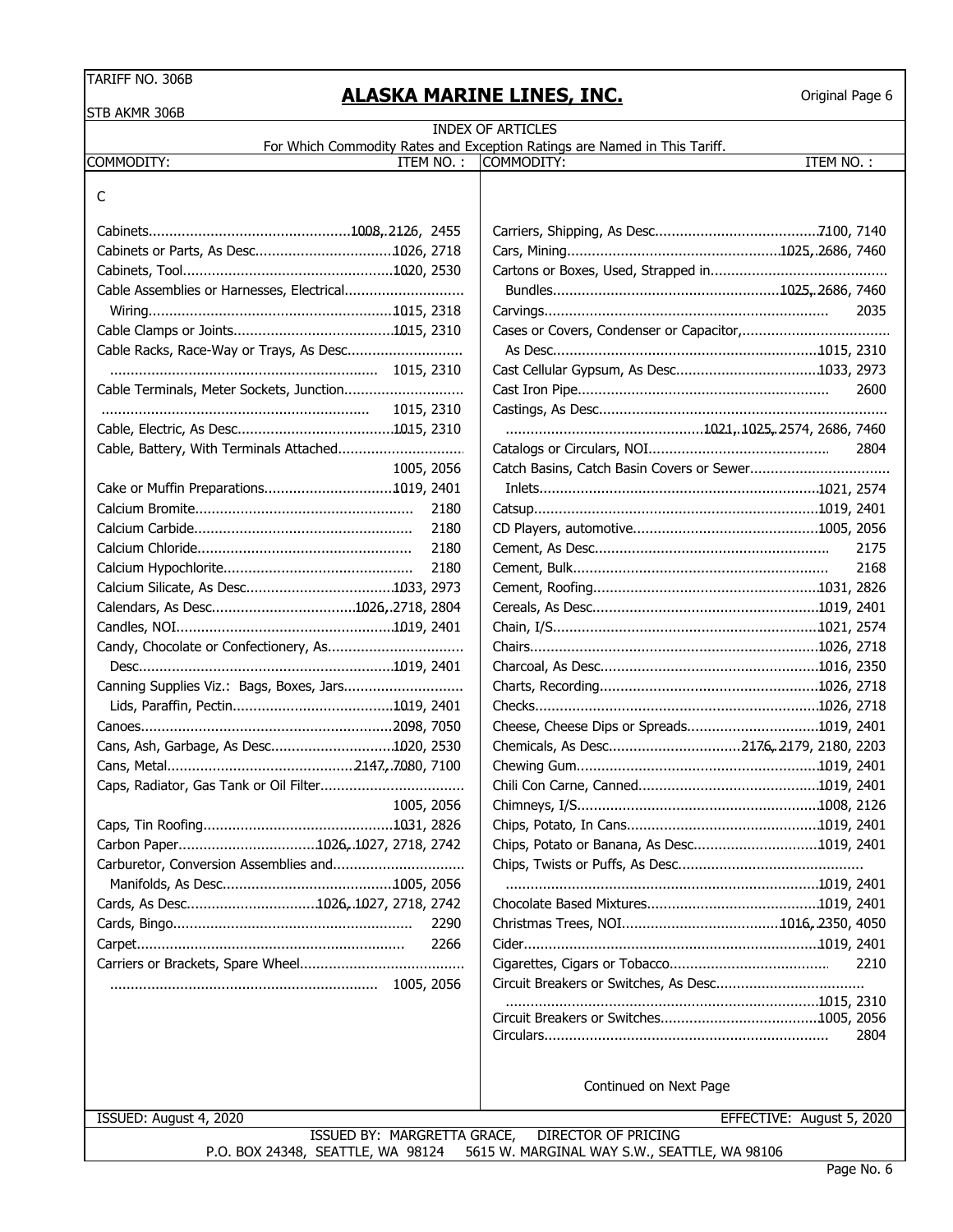# **ALASKA MARINE LINES, INC.**

| <b>INDEX OF ARTICLES</b><br>For Which Commodity Rates and Exception Ratings are Named in This Tariff.<br><b>ITEM NO.:</b><br>ITEM NO.:<br>COMMODITY:<br>C (Continued)<br>2175<br>2028<br>2763<br>1019, 1020, 2401, 2530<br>1019, 1020, 2401, 2530<br>2445<br>2763<br>Coffee or Coffee Substitutes1019, 2401<br>2180<br>1019, 2401<br>1023, 2721<br>2028<br>1019, 2401<br>1019, 1020, 2401, 2530<br>2203<br>2203<br>Water Clarifying, Hardening, Purifying,<br>1023, 1031, 2721, 2826<br>2175<br>Continued on Next Page<br>For explanation of abbreviations and reference marks, see the last page of this tariff.<br>ISSUED: August 4, 2020<br>EFFECTIVE: August 5, 2020<br>ISSUED BY: MARGRETTA GRACE,<br><b>DIRECTOR OF PRICING</b><br>P.O. BOX 24348, SEATTLE, WA 98124<br>5615 W. MARGINAL WAY S.W., SEATTLE, WA 98106 | STB AKMR 306B |  |  |
|----------------------------------------------------------------------------------------------------------------------------------------------------------------------------------------------------------------------------------------------------------------------------------------------------------------------------------------------------------------------------------------------------------------------------------------------------------------------------------------------------------------------------------------------------------------------------------------------------------------------------------------------------------------------------------------------------------------------------------------------------------------------------------------------------------------------------|---------------|--|--|
|                                                                                                                                                                                                                                                                                                                                                                                                                                                                                                                                                                                                                                                                                                                                                                                                                            |               |  |  |
|                                                                                                                                                                                                                                                                                                                                                                                                                                                                                                                                                                                                                                                                                                                                                                                                                            | COMMODITY:    |  |  |
|                                                                                                                                                                                                                                                                                                                                                                                                                                                                                                                                                                                                                                                                                                                                                                                                                            |               |  |  |
|                                                                                                                                                                                                                                                                                                                                                                                                                                                                                                                                                                                                                                                                                                                                                                                                                            |               |  |  |
|                                                                                                                                                                                                                                                                                                                                                                                                                                                                                                                                                                                                                                                                                                                                                                                                                            |               |  |  |
|                                                                                                                                                                                                                                                                                                                                                                                                                                                                                                                                                                                                                                                                                                                                                                                                                            |               |  |  |
|                                                                                                                                                                                                                                                                                                                                                                                                                                                                                                                                                                                                                                                                                                                                                                                                                            |               |  |  |
|                                                                                                                                                                                                                                                                                                                                                                                                                                                                                                                                                                                                                                                                                                                                                                                                                            |               |  |  |
|                                                                                                                                                                                                                                                                                                                                                                                                                                                                                                                                                                                                                                                                                                                                                                                                                            |               |  |  |
|                                                                                                                                                                                                                                                                                                                                                                                                                                                                                                                                                                                                                                                                                                                                                                                                                            |               |  |  |
|                                                                                                                                                                                                                                                                                                                                                                                                                                                                                                                                                                                                                                                                                                                                                                                                                            |               |  |  |
|                                                                                                                                                                                                                                                                                                                                                                                                                                                                                                                                                                                                                                                                                                                                                                                                                            |               |  |  |
|                                                                                                                                                                                                                                                                                                                                                                                                                                                                                                                                                                                                                                                                                                                                                                                                                            |               |  |  |
|                                                                                                                                                                                                                                                                                                                                                                                                                                                                                                                                                                                                                                                                                                                                                                                                                            |               |  |  |
|                                                                                                                                                                                                                                                                                                                                                                                                                                                                                                                                                                                                                                                                                                                                                                                                                            |               |  |  |
|                                                                                                                                                                                                                                                                                                                                                                                                                                                                                                                                                                                                                                                                                                                                                                                                                            |               |  |  |
|                                                                                                                                                                                                                                                                                                                                                                                                                                                                                                                                                                                                                                                                                                                                                                                                                            |               |  |  |
|                                                                                                                                                                                                                                                                                                                                                                                                                                                                                                                                                                                                                                                                                                                                                                                                                            |               |  |  |
|                                                                                                                                                                                                                                                                                                                                                                                                                                                                                                                                                                                                                                                                                                                                                                                                                            |               |  |  |
|                                                                                                                                                                                                                                                                                                                                                                                                                                                                                                                                                                                                                                                                                                                                                                                                                            |               |  |  |
|                                                                                                                                                                                                                                                                                                                                                                                                                                                                                                                                                                                                                                                                                                                                                                                                                            |               |  |  |
|                                                                                                                                                                                                                                                                                                                                                                                                                                                                                                                                                                                                                                                                                                                                                                                                                            |               |  |  |
|                                                                                                                                                                                                                                                                                                                                                                                                                                                                                                                                                                                                                                                                                                                                                                                                                            |               |  |  |
|                                                                                                                                                                                                                                                                                                                                                                                                                                                                                                                                                                                                                                                                                                                                                                                                                            |               |  |  |
|                                                                                                                                                                                                                                                                                                                                                                                                                                                                                                                                                                                                                                                                                                                                                                                                                            |               |  |  |
|                                                                                                                                                                                                                                                                                                                                                                                                                                                                                                                                                                                                                                                                                                                                                                                                                            |               |  |  |
|                                                                                                                                                                                                                                                                                                                                                                                                                                                                                                                                                                                                                                                                                                                                                                                                                            |               |  |  |
|                                                                                                                                                                                                                                                                                                                                                                                                                                                                                                                                                                                                                                                                                                                                                                                                                            |               |  |  |
|                                                                                                                                                                                                                                                                                                                                                                                                                                                                                                                                                                                                                                                                                                                                                                                                                            |               |  |  |
|                                                                                                                                                                                                                                                                                                                                                                                                                                                                                                                                                                                                                                                                                                                                                                                                                            |               |  |  |
|                                                                                                                                                                                                                                                                                                                                                                                                                                                                                                                                                                                                                                                                                                                                                                                                                            |               |  |  |
|                                                                                                                                                                                                                                                                                                                                                                                                                                                                                                                                                                                                                                                                                                                                                                                                                            |               |  |  |
|                                                                                                                                                                                                                                                                                                                                                                                                                                                                                                                                                                                                                                                                                                                                                                                                                            |               |  |  |
|                                                                                                                                                                                                                                                                                                                                                                                                                                                                                                                                                                                                                                                                                                                                                                                                                            |               |  |  |
|                                                                                                                                                                                                                                                                                                                                                                                                                                                                                                                                                                                                                                                                                                                                                                                                                            |               |  |  |
|                                                                                                                                                                                                                                                                                                                                                                                                                                                                                                                                                                                                                                                                                                                                                                                                                            |               |  |  |
|                                                                                                                                                                                                                                                                                                                                                                                                                                                                                                                                                                                                                                                                                                                                                                                                                            |               |  |  |
|                                                                                                                                                                                                                                                                                                                                                                                                                                                                                                                                                                                                                                                                                                                                                                                                                            |               |  |  |
|                                                                                                                                                                                                                                                                                                                                                                                                                                                                                                                                                                                                                                                                                                                                                                                                                            |               |  |  |
|                                                                                                                                                                                                                                                                                                                                                                                                                                                                                                                                                                                                                                                                                                                                                                                                                            |               |  |  |
|                                                                                                                                                                                                                                                                                                                                                                                                                                                                                                                                                                                                                                                                                                                                                                                                                            |               |  |  |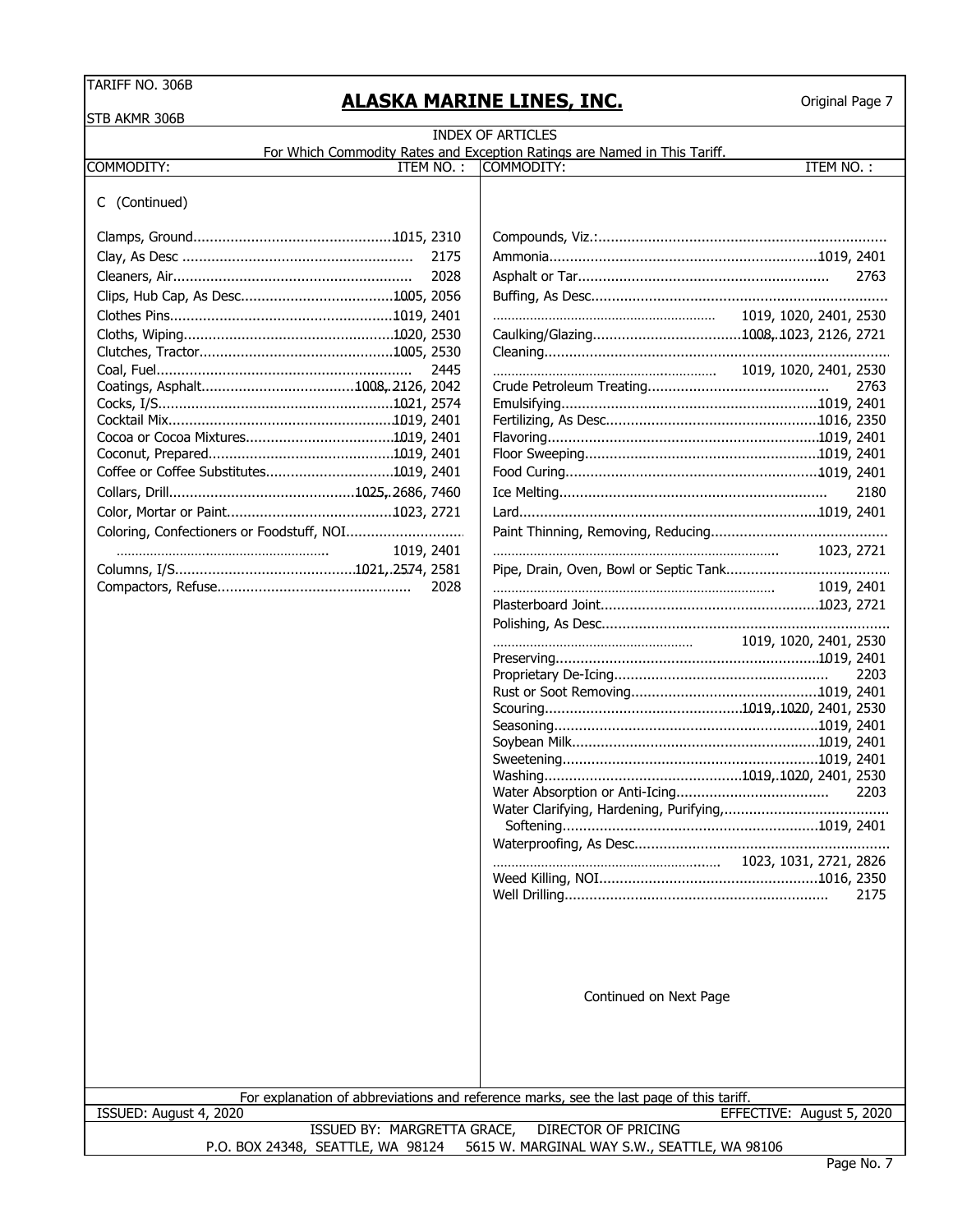STR AKMR 306R

# **ALASKA MARINE LINES, INC.**

| O I D ANIVIR JUUD                          |                                                                                         |  |
|--------------------------------------------|-----------------------------------------------------------------------------------------|--|
|                                            | <b>INDEX OF ARTICLES</b>                                                                |  |
|                                            | For Which Commodity Rates and Exception Ratings are Named in This Tariff.               |  |
| COMMODITY:<br>ITEM NO.:                    | ITEM NO.:<br>COMMODITY:                                                                 |  |
| C (Continued)                              | D                                                                                       |  |
|                                            |                                                                                         |  |
|                                            |                                                                                         |  |
| 1020, 1025, 2530, 2686, 7460               |                                                                                         |  |
|                                            |                                                                                         |  |
|                                            |                                                                                         |  |
|                                            |                                                                                         |  |
| 10.15, 1020, 1021, 2310, 2530, 2574        |                                                                                         |  |
|                                            |                                                                                         |  |
|                                            |                                                                                         |  |
|                                            |                                                                                         |  |
|                                            |                                                                                         |  |
|                                            |                                                                                         |  |
|                                            |                                                                                         |  |
| 2028                                       |                                                                                         |  |
|                                            |                                                                                         |  |
|                                            |                                                                                         |  |
|                                            |                                                                                         |  |
|                                            |                                                                                         |  |
|                                            |                                                                                         |  |
|                                            |                                                                                         |  |
|                                            |                                                                                         |  |
| Covers, As Desc1026,.1027, 2718, 2742      |                                                                                         |  |
| Covers, Cans, Cases, Frames, Transformers, |                                                                                         |  |
|                                            | 2700                                                                                    |  |
| Covers, Hood, Radiator, Seat, Tire, Top    |                                                                                         |  |
|                                            |                                                                                         |  |
| 2266                                       |                                                                                         |  |
|                                            |                                                                                         |  |
| 2270                                       |                                                                                         |  |
|                                            |                                                                                         |  |
|                                            |                                                                                         |  |
| Cross Arms or Cross Arm Braces<br>2658     |                                                                                         |  |
| Crushers, Stone, As Desc1025, 2686, 7460   |                                                                                         |  |
| 2601                                       | 2028                                                                                    |  |
| Cups, Baking or Drinking, Paper, Nested    | 2600                                                                                    |  |
| Cups, Plastic Drinking, Expanded, Nested   |                                                                                         |  |
|                                            |                                                                                         |  |
|                                            |                                                                                         |  |
|                                            |                                                                                         |  |
|                                            |                                                                                         |  |
|                                            |                                                                                         |  |
|                                            |                                                                                         |  |
|                                            |                                                                                         |  |
|                                            | Continued on Next Page                                                                  |  |
|                                            |                                                                                         |  |
|                                            |                                                                                         |  |
|                                            |                                                                                         |  |
|                                            | For explanation of abbreviations and reference marks, see the last page of this tariff. |  |
| ISSUED: August 4, 2020                     | EFFECTIVE: August 5, 2020                                                               |  |
| <b>ISSUED BY: MARGRETTA GRACE,</b>         | <b>DIRECTOR OF PRICING</b>                                                              |  |
| P.O. BOX 24348, SEATTLE, WA 98124          | 5615 W. MARGINAL WAY S.W., SEATTLE, WA 98106                                            |  |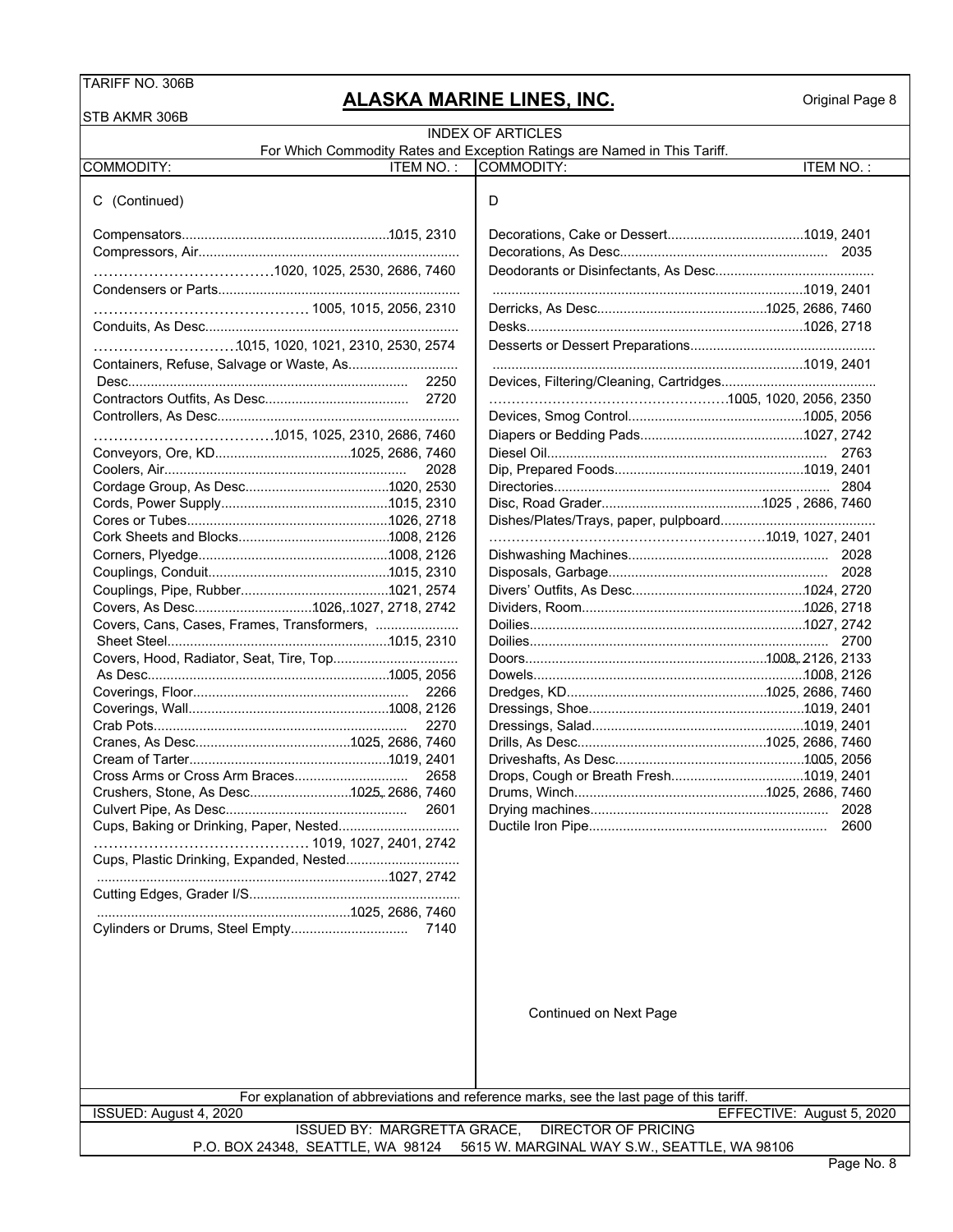# **ALASKA MARINE LINES, INC.**

|                                               |      | <b>INDEX OF ARTICLES</b><br>For Which Commodity Rates and Exception Ratings are Named in This Tariff. |                           |      |
|-----------------------------------------------|------|-------------------------------------------------------------------------------------------------------|---------------------------|------|
| ITEM NO.:<br>COMMODITY:                       |      | COMMODITY:                                                                                            | ITEM NO.:                 |      |
| Ε                                             |      | F                                                                                                     |                           |      |
|                                               |      |                                                                                                       |                           |      |
|                                               |      |                                                                                                       | 1026, 1027, 2718, 2742    |      |
|                                               |      |                                                                                                       |                           |      |
|                                               |      |                                                                                                       |                           |      |
| Electrical Equipment, As Desc1015, 2301, 2310 |      |                                                                                                       |                           |      |
| Electrical Equip. Automotive1005, 2056        |      |                                                                                                       |                           |      |
|                                               | 2340 |                                                                                                       |                           | 2175 |
|                                               |      |                                                                                                       |                           |      |
|                                               |      |                                                                                                       |                           |      |
|                                               |      |                                                                                                       |                           |      |
|                                               |      |                                                                                                       |                           | 2658 |
|                                               |      |                                                                                                       |                           |      |
| 1005, 2056                                    |      |                                                                                                       |                           |      |
|                                               |      |                                                                                                       |                           | 8035 |
|                                               |      |                                                                                                       |                           | 8045 |
| Evergreens, As Desc1016, 2350, 4050           |      |                                                                                                       |                           | 8040 |
| Excavators, Drag Line1025,.2686, 7460         |      |                                                                                                       |                           | 8030 |
|                                               |      |                                                                                                       |                           | 8050 |
| 1005, 2056                                    |      |                                                                                                       |                           | 8010 |
|                                               | 2179 |                                                                                                       |                           |      |
| Extracts, Flavoring, Sweetening or            |      |                                                                                                       |                           | 7310 |
|                                               |      |                                                                                                       |                           | 2305 |
|                                               |      |                                                                                                       |                           |      |
|                                               |      |                                                                                                       |                           |      |
|                                               |      |                                                                                                       |                           |      |
|                                               |      |                                                                                                       |                           |      |
| F                                             |      |                                                                                                       |                           |      |
|                                               |      |                                                                                                       |                           |      |
|                                               |      |                                                                                                       |                           |      |
| 1015, 2310                                    |      |                                                                                                       |                           | 2266 |
| Fans, Engine Cooling, As Desc1005, 2056       |      |                                                                                                       |                           |      |
|                                               |      |                                                                                                       |                           |      |
|                                               |      |                                                                                                       |                           |      |
|                                               |      |                                                                                                       |                           |      |
|                                               |      | Continued on Next Page                                                                                |                           |      |
| Fence Material, I/S1008, 2126, 1021, 2574     |      |                                                                                                       |                           |      |
|                                               |      |                                                                                                       |                           |      |
| Ferrite-Ceramic Articles, NOI1015, 2310       |      |                                                                                                       |                           |      |
|                                               |      |                                                                                                       |                           |      |
|                                               |      |                                                                                                       |                           |      |
|                                               |      |                                                                                                       |                           |      |
|                                               |      |                                                                                                       |                           |      |
|                                               |      |                                                                                                       |                           |      |
|                                               |      |                                                                                                       |                           |      |
|                                               |      |                                                                                                       |                           |      |
|                                               |      |                                                                                                       |                           |      |
|                                               |      |                                                                                                       |                           |      |
|                                               |      |                                                                                                       |                           |      |
|                                               |      | For explanation of abbreviations and reference marks, see the last page of this tariff.               |                           |      |
| ISSUED: August 4, 2020                        |      |                                                                                                       | EFFECTIVE: August 5, 2020 |      |
| ISSUED BY: MARGRETTA GRACE,                   |      | <b>DIRECTOR OF PRICING</b>                                                                            |                           |      |
| P.O. BOX 24348, SEATTLE, WA 98124             |      | 5615 W. MARGINAL WAY S.W., SEATTLE, WA 98106                                                          |                           |      |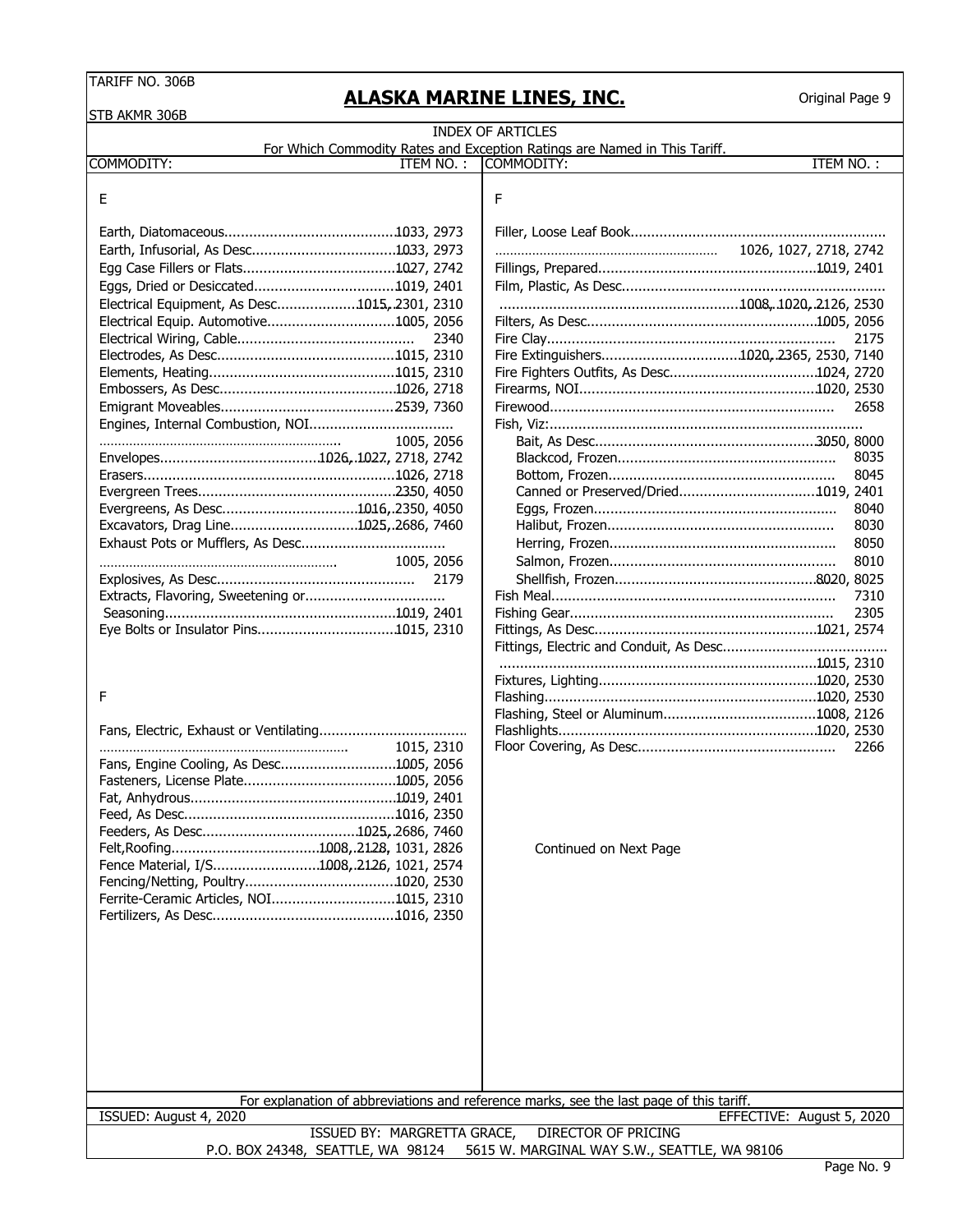## **ALASKA MARINE LINES, INC.**

Original Page 10

STB AKMR 306B COMMODITY: ITEM NO. : |COMMODITY: ITEM NO. : F (Continued) G Flour, Grain, Potato, Soybean................................. 1019. , 2401 Gelatin........................................................................ 1019, 2401 Flowers, Dried....................................................... 1016, 2350 Generators, As Desc.................................. . ............. 1025, 2686, 7460 Fluid, Brake, Shock Absorber, Hydraulic............................... Germ, Wheat............................................................... 1019, 2401 ………………………………………………………….. 1005, 2056 Girders............................................................1021, 2574, 2868 Fluid, Correcting.................................................... 1026, 2718 Glass Beads.......................................... . ................. 1023, 2721 Flux...................................................................... 1020, 2530 Glass, As Desc............................................................. 2510 Fly Ash.................................................................. 2175 Glassware, As Desc...................................................... 1020, 2530 Flying Boats........................................................... 7010 Gloves, As Desc.......................................................1020 .... , 2530 Foil, Aluminum...................................................... 1019. , 2401 Gluten, Nos................................................................. 1019. , 2401 Foil, As Desc.......................................................1027 ... , 2742 Glycol, Inhibited........................................................... 2203 Folders, File.................................................. 1026, 1027, 2718, 2742 Graders, As Desc...................................................................... Food and Foodstuffs, As Desc.............................................. ............................................................... 1025, 2686, 2690, 7460, 7465 ………………………………………………………. 1019, 2380, 2401 Grain, Feed, NOI.......................................................... 1021, 2350 Foot Walks, Structural............................................ 1021, 2581 Grating, As Desc.......................................................1021, 2574 ... Forest Slash........................................................... 2445 Gravel......................................................................... 2175 Forgings, As Desc.................................................. 1021. , 2574 Gravy, Canned............................................................. 1019, 2401 Forms, As Desc............................................... 1026, 1027, 2718, 2742 Grease........................................................................ 2763 Frames, Aerial Tram Head............................. 1025, 2686, 7460 Groceries, As Desc....................................................... 1019, 2401 Freight All Kinds.............................................. 2420, 3000, 4000 Guard Rails, Highway........................... . .................. 1021, 2574, 2581 Fruit, Canned, Preserved, Dried,.......................................... Guards, Rock.......................................................... 1025, 2686 . , 7460 Evaporated........................................................... 1019, 2401 Guides, Index.............................................................. 1026, 2718 Fuel, As Desc......................................................... 2445 Gums, Turpentine........................................................ 1023, 2721 Fuel, Briquettes, or Presto Logs........................................... Gutters, I/S................................................................. 1008. , 2126 …………………………………………………………. 1019, 2401 Gypsumboard.............................................................. 2966 Furnaces, house-heating......................................... 2028 Furniture or Furniture Parts, As Desc.................................... ………………………………………….1013, 1026, 2455, 2476, 2718 Furring or Studding, As Desc.................................1021, 2574 Fuses, Electrical, As Desc....................................... 1015. , 2310 G Gangens................................................................ 2505 Gauges, As Desc.................................................... 1005, 2056 Gas, Liquefied Petroleum................................... 1020, 2497, 2530 Gases, Compressed, in Cylinders............................. 2499 Gear Frame, As Desc............................................. 1005. , 2056 Gear, Engine Driving or Steering..................................... …………………………………………………………… 1005, 2056 Gel Packs............................................................... 2203 ISSUED BY: MARGRETTA GRACE, DIRECTOR OF PRICING P.O. BOX 24348, SEATTLE, WA 98124 5615 W. MARGINAL WAY S.W., SEATTLE, WA 98106 INDEX OF ARTICLES For Which Commodity Rates and Exception Ratings are Named in This Tariff.<br>ITEM NO.: | COMMODITY: For explanation of abbreviations and reference marks, see the last page of this tariff. ISSUED: August 4, 2020 EFFECTIVE: August 5, 2020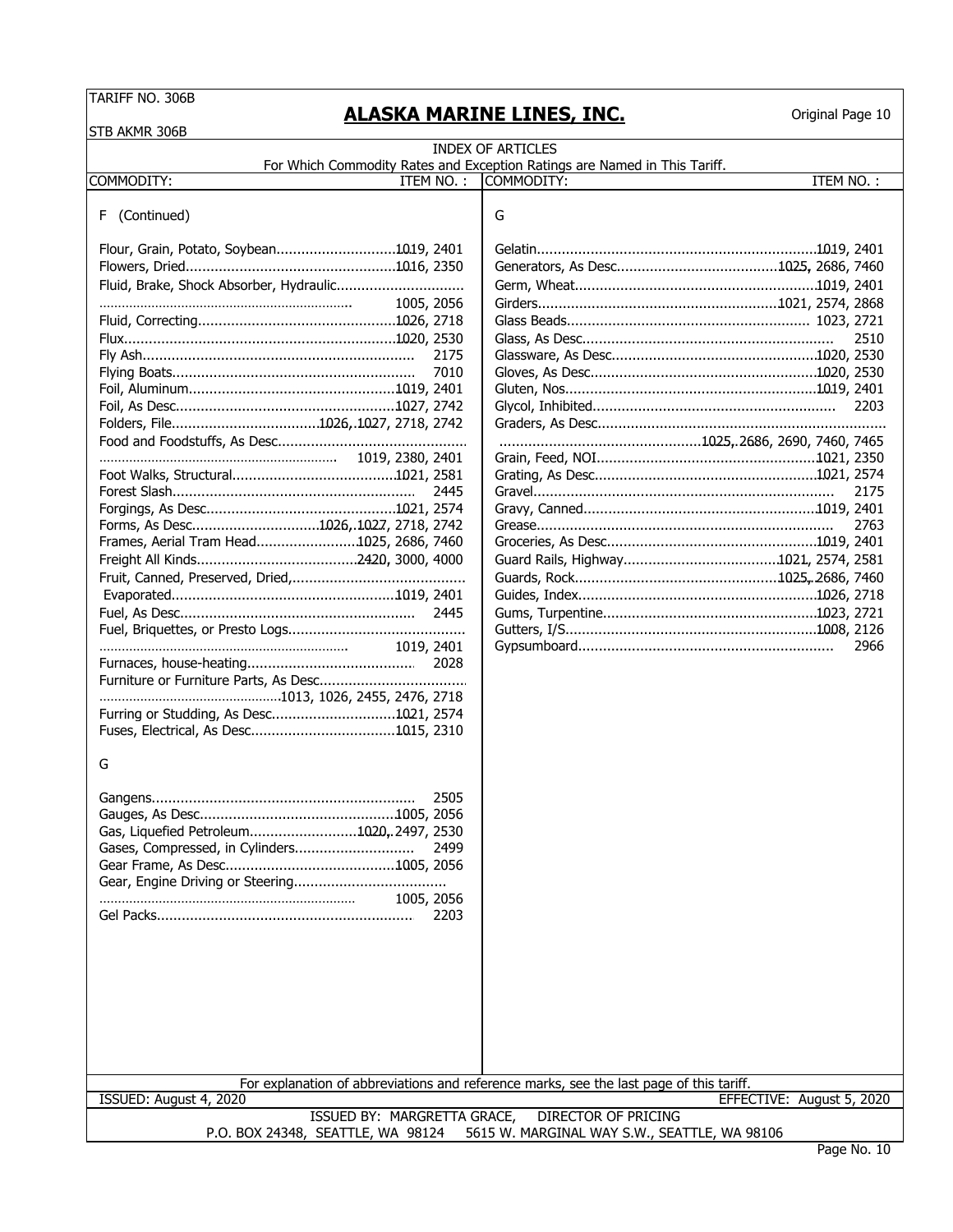STR AKMR 306B

# **ALASKA MARINE LINES, INC.**

| <b>OUD AN'IR JUDD</b>                   |                                                                                                      |
|-----------------------------------------|------------------------------------------------------------------------------------------------------|
|                                         | <b>INDEX OF ARTICLES</b>                                                                             |
| COMMODITY:<br>ITEM NO.:                 | For Which Commodity Rates and Exception Ratings are Named in This Tariff.<br>COMMODITY:<br>ITEM NO.: |
|                                         |                                                                                                      |
| H                                       | I                                                                                                    |
| 2700                                    |                                                                                                      |
|                                         |                                                                                                      |
|                                         |                                                                                                      |
|                                         |                                                                                                      |
| 1025, 2686, 7460                        |                                                                                                      |
|                                         |                                                                                                      |
|                                         |                                                                                                      |
| Hardware, As Desc1008, 1020, 2126, 2530 | 2203                                                                                                 |
|                                         |                                                                                                      |
|                                         |                                                                                                      |
| 2203                                    |                                                                                                      |
| 2028                                    |                                                                                                      |
|                                         |                                                                                                      |
| 7010                                    |                                                                                                      |
|                                         |                                                                                                      |
|                                         |                                                                                                      |
|                                         |                                                                                                      |
|                                         |                                                                                                      |
|                                         |                                                                                                      |
|                                         |                                                                                                      |
|                                         |                                                                                                      |
| 2028                                    | 1021, 2574, 2581, 2600, 2601                                                                         |
| 2505                                    | 2028                                                                                                 |
|                                         | 2203                                                                                                 |
| or Maintenance1020,.1021, 2530, 2574    |                                                                                                      |
|                                         |                                                                                                      |
| 1016, 2350                              | J                                                                                                    |
| Hose, As Desc1005, 1020, 2056, 2530     |                                                                                                      |
| 2798                                    |                                                                                                      |
|                                         |                                                                                                      |
| 7183                                    |                                                                                                      |
| 2121                                    | 1025, 2686, 7460                                                                                     |
|                                         |                                                                                                      |
| 1021, 2119, 2574                        |                                                                                                      |
|                                         |                                                                                                      |
|                                         |                                                                                                      |
| 2180                                    |                                                                                                      |
|                                         | 1019, 2041                                                                                           |
|                                         |                                                                                                      |
|                                         |                                                                                                      |
|                                         |                                                                                                      |
|                                         |                                                                                                      |
|                                         |                                                                                                      |
|                                         |                                                                                                      |
|                                         |                                                                                                      |
|                                         |                                                                                                      |
|                                         |                                                                                                      |
|                                         |                                                                                                      |
|                                         |                                                                                                      |
|                                         | For explanation of abbreviations and reference marks, see the last page of this tariff.              |
| ISSUED: August 4, 2020                  | EFFECTIVE: August 5, 2020                                                                            |
| ISSUED BY: MARGRETTA GRACE,             | DIRECTOR OF PRICING                                                                                  |
| P.O. BOX 24348, SEATTLE, WA 98124       | 5615 W. MARGINAL WAY S.W., SEATTLE, WA 98106<br>$D2 = N2 + 11$                                       |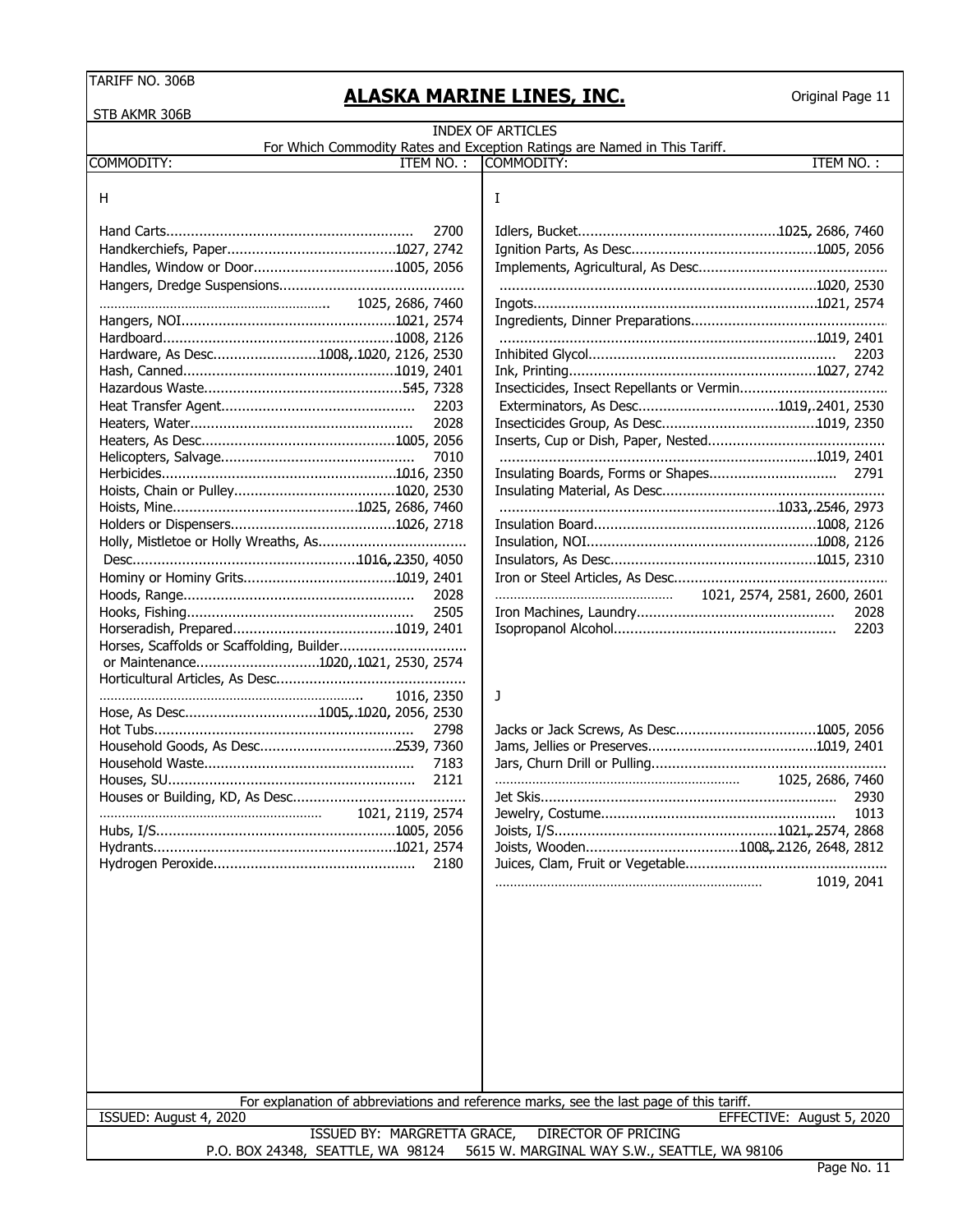## **ALASKA MARINE LINES, INC.**

| STB AKMR 306B                                                                     |                                                                                                      |  |  |  |  |
|-----------------------------------------------------------------------------------|------------------------------------------------------------------------------------------------------|--|--|--|--|
|                                                                                   | <b>INDEX OF ARTICLES</b>                                                                             |  |  |  |  |
| COMMODITY:<br>ITEM NO.:                                                           | For Which Commodity Rates and Exception Ratings are Named in This Tariff.<br>ITEM NO.:<br>COMMODITY: |  |  |  |  |
|                                                                                   |                                                                                                      |  |  |  |  |
| Κ                                                                                 | L                                                                                                    |  |  |  |  |
|                                                                                   |                                                                                                      |  |  |  |  |
|                                                                                   |                                                                                                      |  |  |  |  |
|                                                                                   |                                                                                                      |  |  |  |  |
| 7100                                                                              |                                                                                                      |  |  |  |  |
| 2763                                                                              | Lighters, Cigarette, Automotive1005, 2056                                                            |  |  |  |  |
|                                                                                   | 2175                                                                                                 |  |  |  |  |
|                                                                                   |                                                                                                      |  |  |  |  |
| 1005, 2056                                                                        |                                                                                                      |  |  |  |  |
|                                                                                   |                                                                                                      |  |  |  |  |
|                                                                                   |                                                                                                      |  |  |  |  |
|                                                                                   |                                                                                                      |  |  |  |  |
|                                                                                   |                                                                                                      |  |  |  |  |
| L                                                                                 |                                                                                                      |  |  |  |  |
|                                                                                   |                                                                                                      |  |  |  |  |
| Labels or Tags1026,.1027, 2718, 2742                                              |                                                                                                      |  |  |  |  |
|                                                                                   |                                                                                                      |  |  |  |  |
|                                                                                   |                                                                                                      |  |  |  |  |
|                                                                                   |                                                                                                      |  |  |  |  |
|                                                                                   |                                                                                                      |  |  |  |  |
|                                                                                   |                                                                                                      |  |  |  |  |
| 1005, 2056                                                                        |                                                                                                      |  |  |  |  |
|                                                                                   |                                                                                                      |  |  |  |  |
|                                                                                   |                                                                                                      |  |  |  |  |
| 1019, 2401                                                                        |                                                                                                      |  |  |  |  |
|                                                                                   |                                                                                                      |  |  |  |  |
| 2658                                                                              | M                                                                                                    |  |  |  |  |
|                                                                                   |                                                                                                      |  |  |  |  |
| Lawn Mowers and Sweepers1020, 2530                                                |                                                                                                      |  |  |  |  |
|                                                                                   | 1005, 1025, 1026, 2056, 2686, 2718, 7460                                                             |  |  |  |  |
|                                                                                   | 2028                                                                                                 |  |  |  |  |
|                                                                                   | Machines, Drying, Washing, Laundry<br>2028                                                           |  |  |  |  |
|                                                                                   | 2028                                                                                                 |  |  |  |  |
| 2505                                                                              | 2804                                                                                                 |  |  |  |  |
|                                                                                   | 2175                                                                                                 |  |  |  |  |
|                                                                                   |                                                                                                      |  |  |  |  |
|                                                                                   |                                                                                                      |  |  |  |  |
|                                                                                   |                                                                                                      |  |  |  |  |
|                                                                                   |                                                                                                      |  |  |  |  |
|                                                                                   |                                                                                                      |  |  |  |  |
|                                                                                   |                                                                                                      |  |  |  |  |
|                                                                                   |                                                                                                      |  |  |  |  |
|                                                                                   |                                                                                                      |  |  |  |  |
|                                                                                   |                                                                                                      |  |  |  |  |
|                                                                                   | Continued on Next Page                                                                               |  |  |  |  |
|                                                                                   |                                                                                                      |  |  |  |  |
|                                                                                   |                                                                                                      |  |  |  |  |
|                                                                                   |                                                                                                      |  |  |  |  |
|                                                                                   |                                                                                                      |  |  |  |  |
|                                                                                   | For explanation of abbreviations and reference marks, see the last page of this tariff.              |  |  |  |  |
| ISSUED: August 4, 2020<br>ISSUED BY: MARGRETTA GRACE,                             | EFFECTIVE: August 5, 2020<br><b>DIRECTOR OF PRICING</b>                                              |  |  |  |  |
| P.O. BOX 24348, SEATTLE, WA 98124<br>5615 W. MARGINAL WAY S.W., SEATTLE, WA 98106 |                                                                                                      |  |  |  |  |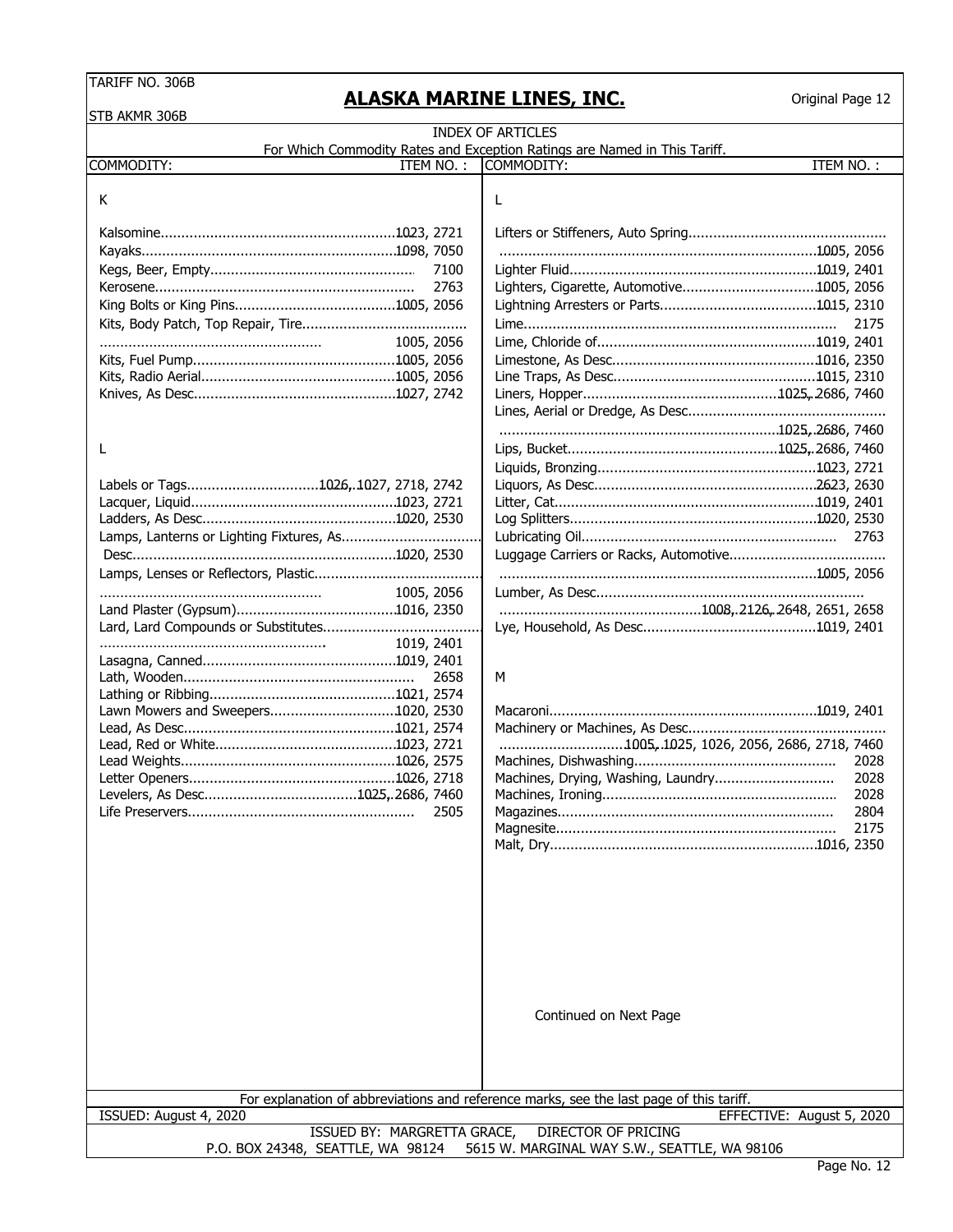STB AKMR 306B

# **ALASKA MARINE LINES, INC.**

| שטטר שוועד חור                                                                    | <b>INDEX OF ARTICLES</b>                                                                |                           |  |  |  |  |
|-----------------------------------------------------------------------------------|-----------------------------------------------------------------------------------------|---------------------------|--|--|--|--|
|                                                                                   | For Which Commodity Rates and Exception Ratings are Named in This Tariff.               |                           |  |  |  |  |
| COMMODITY:<br>ITEM NO.:                                                           | COMMODITY:                                                                              | ITEM NO.:                 |  |  |  |  |
|                                                                                   |                                                                                         |                           |  |  |  |  |
| M                                                                                 | М                                                                                       |                           |  |  |  |  |
|                                                                                   |                                                                                         |                           |  |  |  |  |
| 2648                                                                              |                                                                                         | 2121                      |  |  |  |  |
|                                                                                   |                                                                                         | 2121                      |  |  |  |  |
|                                                                                   |                                                                                         |                           |  |  |  |  |
|                                                                                   |                                                                                         |                           |  |  |  |  |
|                                                                                   |                                                                                         |                           |  |  |  |  |
|                                                                                   |                                                                                         | 2175                      |  |  |  |  |
|                                                                                   |                                                                                         |                           |  |  |  |  |
|                                                                                   |                                                                                         |                           |  |  |  |  |
|                                                                                   |                                                                                         | 2930                      |  |  |  |  |
|                                                                                   |                                                                                         |                           |  |  |  |  |
|                                                                                   |                                                                                         |                           |  |  |  |  |
|                                                                                   |                                                                                         |                           |  |  |  |  |
|                                                                                   |                                                                                         |                           |  |  |  |  |
|                                                                                   |                                                                                         | 2175                      |  |  |  |  |
|                                                                                   |                                                                                         |                           |  |  |  |  |
|                                                                                   |                                                                                         |                           |  |  |  |  |
|                                                                                   |                                                                                         |                           |  |  |  |  |
|                                                                                   |                                                                                         |                           |  |  |  |  |
|                                                                                   | N                                                                                       |                           |  |  |  |  |
|                                                                                   |                                                                                         |                           |  |  |  |  |
| Meats, Canned or Preserved1019, 2401                                              |                                                                                         |                           |  |  |  |  |
| Mesh, Reinforcing1008, 1021, 2126, 2574                                           | Napkins, Sanitary1019,.1027, 2401, 2742                                                 |                           |  |  |  |  |
| 7680                                                                              |                                                                                         | 2763                      |  |  |  |  |
| 2203                                                                              |                                                                                         |                           |  |  |  |  |
| 2203                                                                              |                                                                                         | 2505                      |  |  |  |  |
| Methylene Diethyl Disorlonate1023, 2721                                           |                                                                                         |                           |  |  |  |  |
| Methylene Diethyl Isocyanate1023, 2721                                            |                                                                                         |                           |  |  |  |  |
| 2028                                                                              |                                                                                         | 1026, 1027, 2718, 2742    |  |  |  |  |
|                                                                                   |                                                                                         | 2700                      |  |  |  |  |
|                                                                                   |                                                                                         | 2804                      |  |  |  |  |
| Milk, Buttermilk, Whey, Feed1016, 2350                                            |                                                                                         | 2179                      |  |  |  |  |
|                                                                                   |                                                                                         |                           |  |  |  |  |
| Mineral Mixtures, Feed, Dry1016, 2350                                             |                                                                                         |                           |  |  |  |  |
|                                                                                   |                                                                                         |                           |  |  |  |  |
|                                                                                   |                                                                                         |                           |  |  |  |  |
|                                                                                   |                                                                                         |                           |  |  |  |  |
|                                                                                   |                                                                                         |                           |  |  |  |  |
|                                                                                   |                                                                                         |                           |  |  |  |  |
|                                                                                   |                                                                                         |                           |  |  |  |  |
|                                                                                   |                                                                                         |                           |  |  |  |  |
|                                                                                   |                                                                                         |                           |  |  |  |  |
|                                                                                   |                                                                                         |                           |  |  |  |  |
|                                                                                   |                                                                                         |                           |  |  |  |  |
|                                                                                   |                                                                                         |                           |  |  |  |  |
|                                                                                   |                                                                                         |                           |  |  |  |  |
|                                                                                   |                                                                                         |                           |  |  |  |  |
|                                                                                   |                                                                                         |                           |  |  |  |  |
|                                                                                   |                                                                                         |                           |  |  |  |  |
|                                                                                   |                                                                                         |                           |  |  |  |  |
|                                                                                   |                                                                                         |                           |  |  |  |  |
|                                                                                   | For explanation of abbreviations and reference marks, see the last page of this tariff. |                           |  |  |  |  |
| ISSUED: August 4, 2020                                                            |                                                                                         | EFFECTIVE: August 5, 2020 |  |  |  |  |
| ISSUED BY: MARGRETTA GRACE,<br><b>DIRECTOR OF PRICING</b>                         |                                                                                         |                           |  |  |  |  |
| 5615 W. MARGINAL WAY S.W., SEATTLE, WA 98106<br>P.O. BOX 24348, SEATTLE, WA 98124 |                                                                                         |                           |  |  |  |  |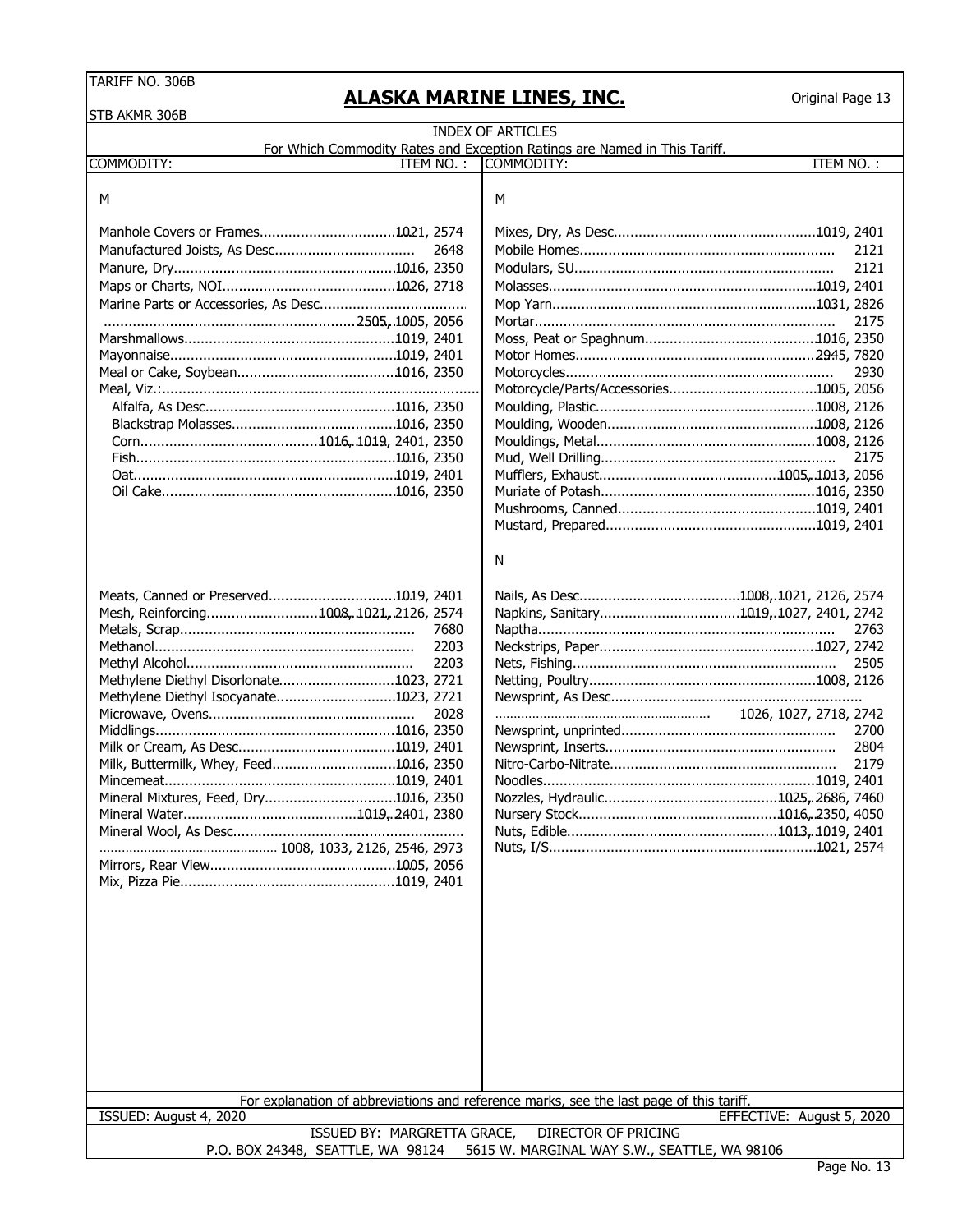# **ALASKA MARINE LINES, INC.**

| STB AKMR 306B                            |      |                                                                                                       |                           |
|------------------------------------------|------|-------------------------------------------------------------------------------------------------------|---------------------------|
|                                          |      | <b>INDEX OF ARTICLES</b><br>For Which Commodity Rates and Exception Ratings are Named in This Tariff. |                           |
| COMMODITY:<br>ITEM NO.:                  |      | COMMODITY:                                                                                            | ITEM NO.:                 |
| O                                        |      | P                                                                                                     |                           |
|                                          |      |                                                                                                       |                           |
| Office or Store Equipment Group, As Desc |      |                                                                                                       |                           |
| 1026, 2718                               |      |                                                                                                       |                           |
|                                          |      |                                                                                                       | 2035                      |
|                                          |      |                                                                                                       |                           |
|                                          |      |                                                                                                       |                           |
|                                          | 2763 |                                                                                                       | 2868                      |
|                                          | 2763 |                                                                                                       |                           |
|                                          | 2763 |                                                                                                       |                           |
|                                          |      |                                                                                                       |                           |
| Lubricating, As Desc1019,.2401, 2763     |      |                                                                                                       |                           |
|                                          | 2763 |                                                                                                       |                           |
|                                          | 2763 | Paper Napkins/Towels1019, 1027, 2401, 2742                                                            |                           |
|                                          | 2763 |                                                                                                       |                           |
|                                          | 2763 | Paper Viz.:                                                                                           |                           |
|                                          | 2763 |                                                                                                       |                           |
|                                          |      |                                                                                                       |                           |
|                                          |      |                                                                                                       |                           |
|                                          |      |                                                                                                       |                           |
|                                          |      |                                                                                                       |                           |
| 1005, 2056                               |      |                                                                                                       |                           |
|                                          | 2028 |                                                                                                       |                           |
|                                          |      | Document, Manila1026,.1027, 2718, 2742                                                                |                           |
| Fighters, Surveyors, As Desc1024, 2720   |      |                                                                                                       |                           |
|                                          |      |                                                                                                       |                           |
|                                          |      |                                                                                                       |                           |
| P                                        |      |                                                                                                       |                           |
|                                          |      |                                                                                                       |                           |
|                                          |      |                                                                                                       |                           |
|                                          |      |                                                                                                       |                           |
|                                          |      |                                                                                                       |                           |
|                                          |      |                                                                                                       |                           |
|                                          |      |                                                                                                       |                           |
|                                          |      |                                                                                                       |                           |
|                                          |      |                                                                                                       |                           |
|                                          |      |                                                                                                       | 7565                      |
|                                          |      |                                                                                                       |                           |
|                                          |      |                                                                                                       |                           |
|                                          |      | Continued on Next Page                                                                                |                           |
|                                          |      |                                                                                                       |                           |
| ISSUED: August 4, 2020                   |      | For explanation of abbreviations and reference marks, see the last page of this tariff.               | EFFECTIVE: August 5, 2020 |
| ISSUED BY: MARGRETTA GRACE,              |      | DIRECTOR OF PRICING                                                                                   |                           |
| P.O. BOX 24348, SEATTLE, WA 98124        |      | 5615 W. MARGINAL WAY S.W., SEATTLE, WA 98106                                                          |                           |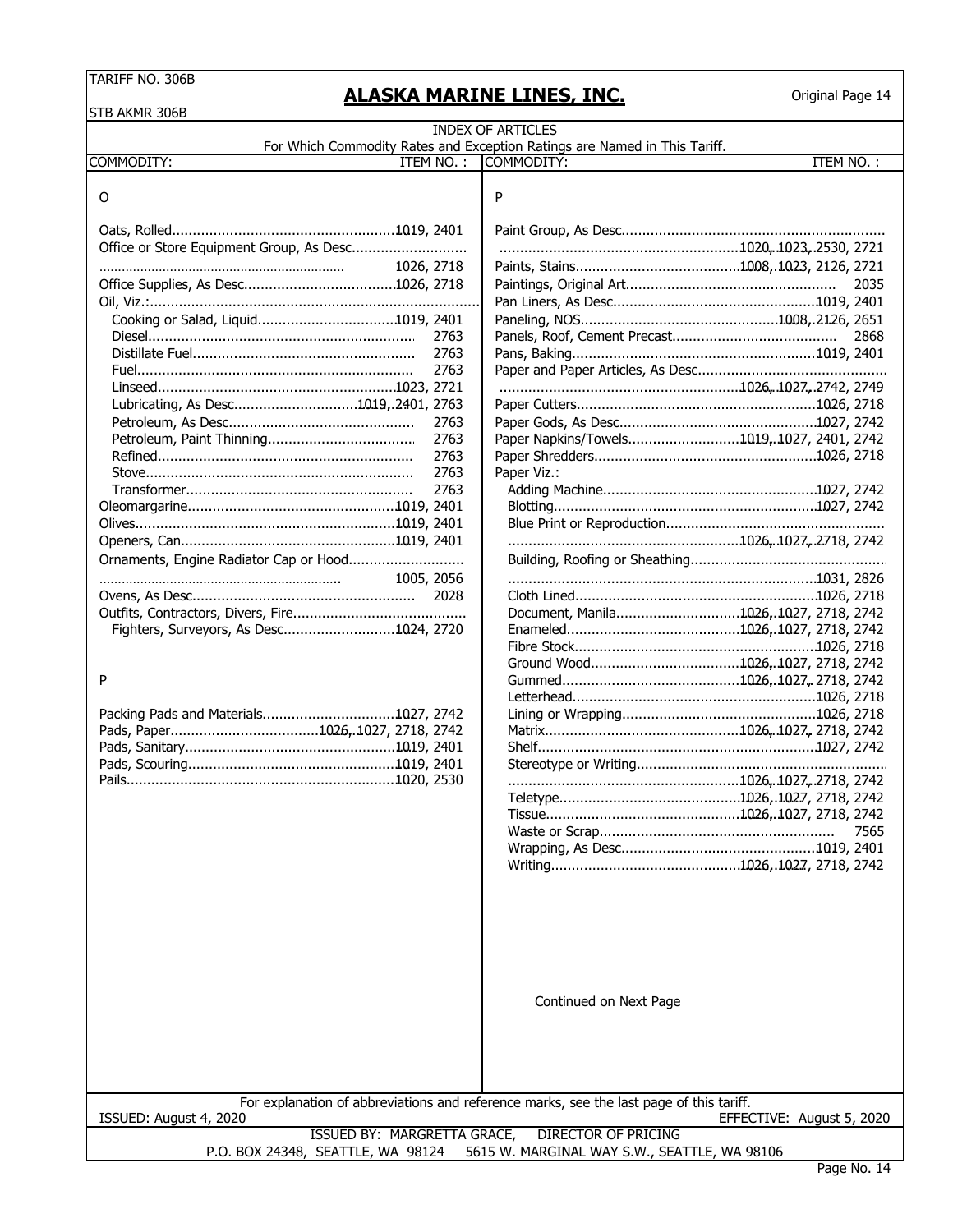STB AKMR 306B

## **ALASKA MARINE LINES, INC.**

| שטטע ווויורוד שוכ                         | <b>INDEX OF ARTICLES</b>                                                                |
|-------------------------------------------|-----------------------------------------------------------------------------------------|
|                                           | For Which Commodity Rates and Exception Ratings are Named in This Tariff.               |
| COMMODITY:<br>ITEM NO. :                  | ITEM NO.:<br>COMMODITY:                                                                 |
|                                           |                                                                                         |
| (Continued)<br>P.                         | P                                                                                       |
|                                           |                                                                                         |
| 2810                                      |                                                                                         |
|                                           | 2175                                                                                    |
| 7565                                      | Plaster Grounds, Bead or Corners1021, 2574                                              |
|                                           |                                                                                         |
| Parts, Automotive, Motorcycle, Marine, As |                                                                                         |
|                                           | 1008, 1023, 2126, 2721                                                                  |
|                                           |                                                                                         |
|                                           | 2791, 2795                                                                              |
|                                           |                                                                                         |
|                                           |                                                                                         |
| 1016, 2350                                |                                                                                         |
|                                           | 2798                                                                                    |
|                                           | Plywood or Plywood Panels1008,.2126, 2651                                               |
|                                           |                                                                                         |
|                                           | 2868                                                                                    |
|                                           | 2505                                                                                    |
|                                           |                                                                                         |
|                                           | 2658                                                                                    |
| 2804                                      | 2203                                                                                    |
|                                           |                                                                                         |
|                                           |                                                                                         |
|                                           |                                                                                         |
| Petroleum or Petroleum Products, As Desc  |                                                                                         |
| 2763                                      | 1019, 2401                                                                              |
|                                           | 2630                                                                                    |
|                                           |                                                                                         |
|                                           |                                                                                         |
|                                           | 2658                                                                                    |
|                                           | 2270                                                                                    |
| 2546                                      |                                                                                         |
| Pipe or Pipe Fittings, Cement or Concrete | 1016, 2350                                                                              |
|                                           |                                                                                         |
|                                           |                                                                                         |
| 1005, 2056                                | 2203                                                                                    |
| Pipe, 1021, 2574, 2600, 2601, 2775, 2784  |                                                                                         |
| 2784                                      | 2804                                                                                    |
| 2784                                      |                                                                                         |
| 2784                                      |                                                                                         |
| 2042                                      |                                                                                         |
|                                           | 2290                                                                                    |
|                                           |                                                                                         |
|                                           |                                                                                         |
| 2175                                      |                                                                                         |
|                                           |                                                                                         |
|                                           |                                                                                         |
|                                           |                                                                                         |
|                                           |                                                                                         |
|                                           |                                                                                         |
|                                           |                                                                                         |
|                                           |                                                                                         |
|                                           | For explanation of abbreviations and reference marks, see the last page of this tariff. |
| ISSUED: August 4, 2020                    | EFFECTIVE: August 5, 2020                                                               |
| ISSUED BY: MARGRETTA GRACE,               | DIRECTOR OF PRICING                                                                     |
| P.O. BOX 24348, SEATTLE, WA 98124         | 5615 W. MARGINAL WAY S.W., SEATTLE, WA 98106                                            |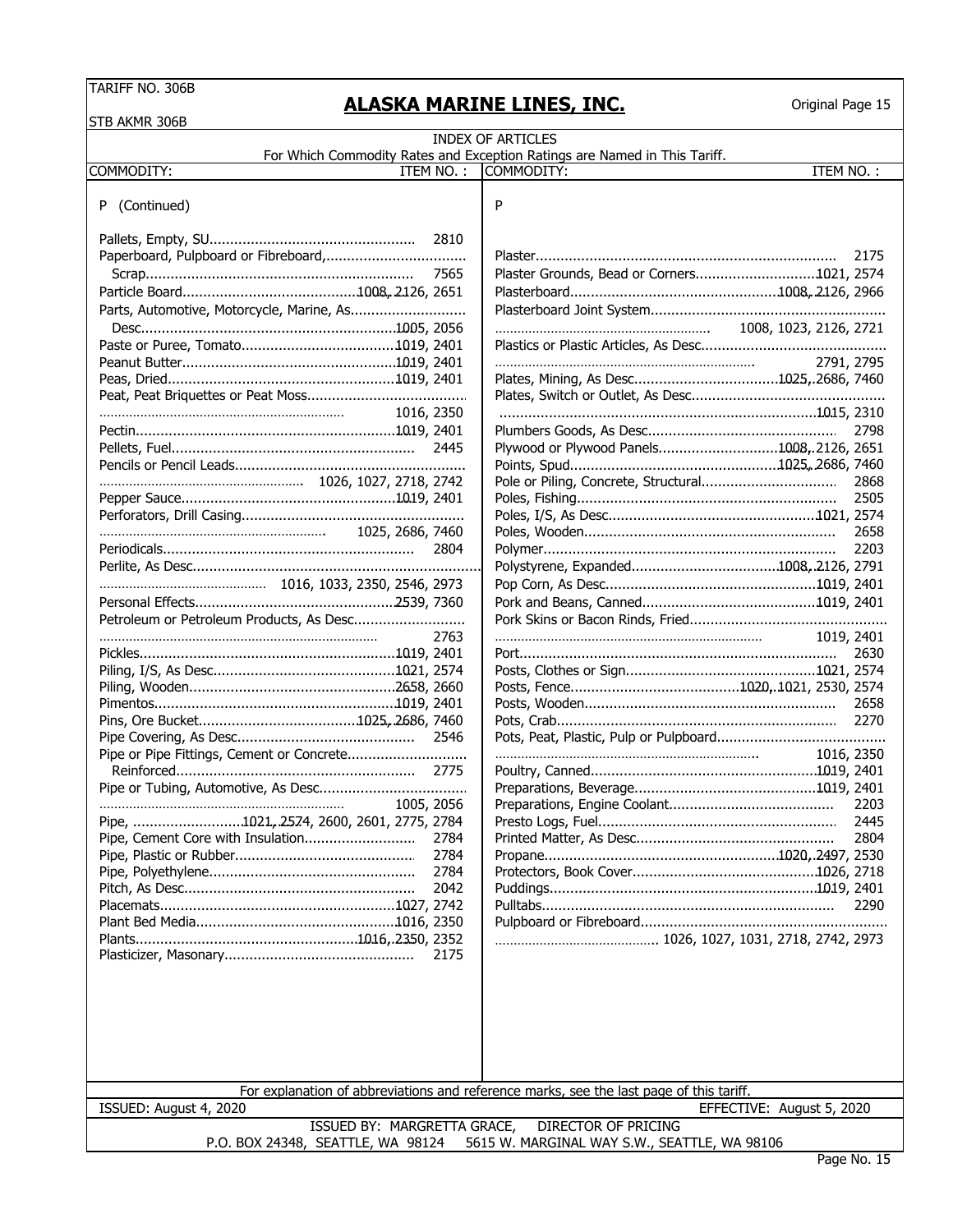## **ALASKA MARINE LINES, INC.**

| STB AKMR 306B                                                    | <u>ALAJNA MANINE EINEJ, INC.</u>                                                        | onginar rayc 10  |
|------------------------------------------------------------------|-----------------------------------------------------------------------------------------|------------------|
|                                                                  | <b>INDEX OF ARTICLES</b>                                                                |                  |
|                                                                  | For Which Commodity Rates and Exception Ratings are Named in This Tariff.               |                  |
| <b>COMMODITY:</b><br>ITEM NO.:                                   | COMMODITY:                                                                              | ITEM NO.:        |
| P (Continued)                                                    | R                                                                                       |                  |
|                                                                  |                                                                                         |                  |
|                                                                  |                                                                                         |                  |
| 1005, 2056                                                       |                                                                                         |                  |
|                                                                  |                                                                                         |                  |
|                                                                  |                                                                                         |                  |
|                                                                  |                                                                                         |                  |
|                                                                  |                                                                                         |                  |
|                                                                  |                                                                                         |                  |
| Q                                                                |                                                                                         |                  |
|                                                                  |                                                                                         |                  |
|                                                                  |                                                                                         |                  |
| R                                                                |                                                                                         | 1021, 2505, 2574 |
|                                                                  |                                                                                         |                  |
|                                                                  |                                                                                         |                  |
| Racks, As Desc1021, 1027, 2574, 2742                             |                                                                                         |                  |
|                                                                  |                                                                                         |                  |
| Radiator Bug Screens, Guards or Shields,                         |                                                                                         |                  |
|                                                                  |                                                                                         |                  |
|                                                                  |                                                                                         |                  |
|                                                                  |                                                                                         |                  |
| 2812                                                             |                                                                                         |                  |
|                                                                  |                                                                                         |                  |
|                                                                  |                                                                                         |                  |
| 1021, 2574                                                       |                                                                                         |                  |
| Rakes, Root or Rock1025, 2686, 7460                              |                                                                                         |                  |
| 2028                                                             |                                                                                         |                  |
|                                                                  |                                                                                         |                  |
|                                                                  |                                                                                         |                  |
|                                                                  |                                                                                         |                  |
| 2505                                                             |                                                                                         |                  |
| 2028                                                             |                                                                                         |                  |
| 2028                                                             |                                                                                         |                  |
| Regulators, Induction or Voltage, As Desc                        |                                                                                         |                  |
| Reinforcing, I/S1008, 1021, 2126, 2574                           |                                                                                         |                  |
|                                                                  |                                                                                         |                  |
|                                                                  |                                                                                         |                  |
|                                                                  |                                                                                         |                  |
|                                                                  |                                                                                         |                  |
|                                                                  |                                                                                         |                  |
|                                                                  |                                                                                         |                  |
|                                                                  |                                                                                         |                  |
|                                                                  |                                                                                         |                  |
|                                                                  |                                                                                         |                  |
|                                                                  |                                                                                         |                  |
|                                                                  |                                                                                         |                  |
|                                                                  |                                                                                         |                  |
|                                                                  |                                                                                         |                  |
|                                                                  | For explanation of abbreviations and reference marks, see the last page of this tariff. |                  |
| ISSUED: August 4, 2020                                           | EFFECTIVE: August 5, 2020                                                               |                  |
| ISSUED BY: MARGRETTA GRACE,<br>P.O. BOX 24348, SEATTLE, WA 98124 | DIRECTOR OF PRICING<br>5615 W. MARGINAL WAY S.W., SEATTLE, WA 98106                     |                  |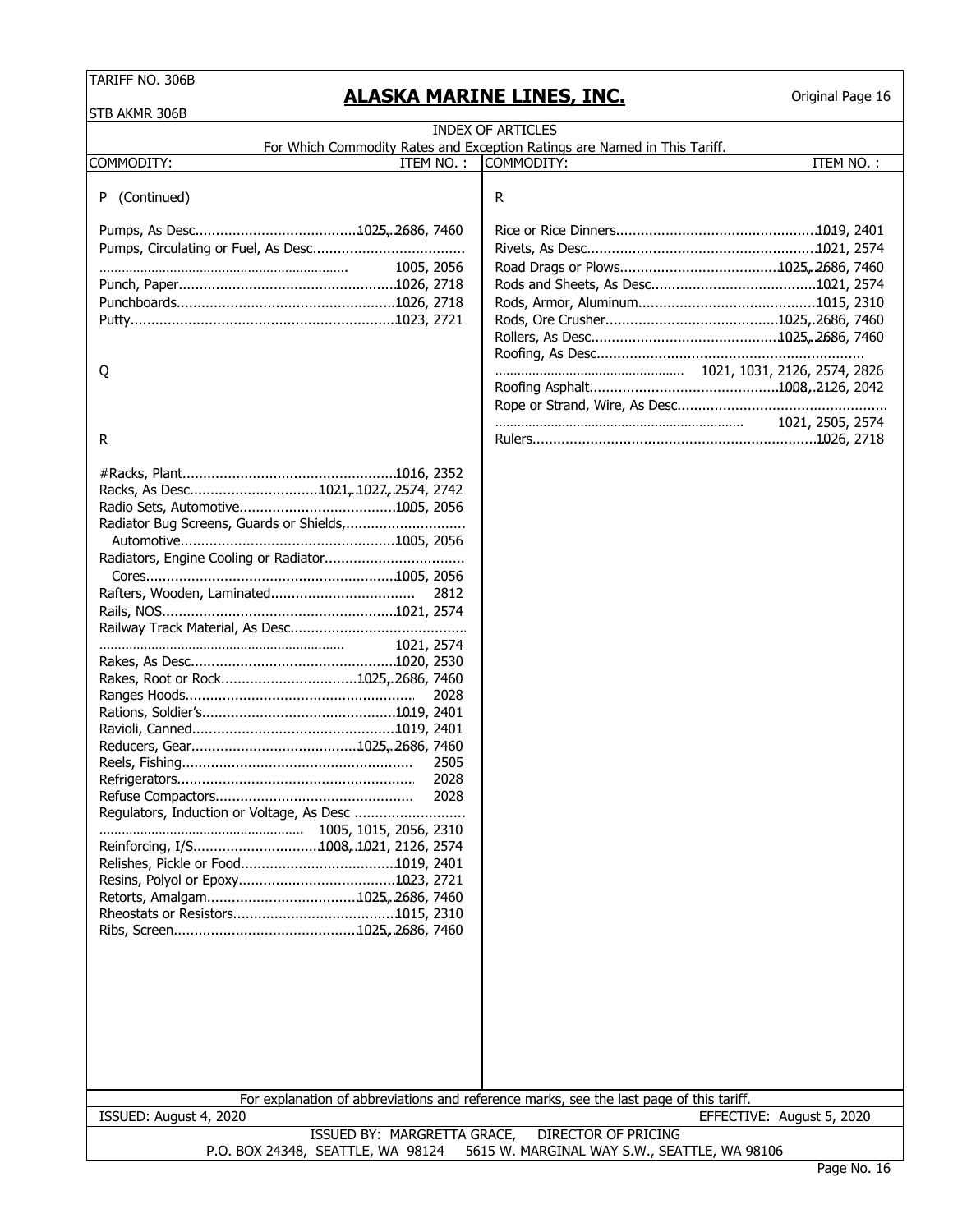| <b>TARIFF NO. 306B</b>                  |                  |           | <u>ALASKA MARINE LINES, INC.</u>                                                                      | Original Page 17 |
|-----------------------------------------|------------------|-----------|-------------------------------------------------------------------------------------------------------|------------------|
| STB AKMR 306B                           |                  |           |                                                                                                       |                  |
|                                         |                  |           | <b>INDEX OF ARTICLES</b><br>For Which Commodity Rates and Exception Ratings are Named in This Tariff. |                  |
| COMMODITY:                              |                  | ITEM NO.: | COMMODITY:                                                                                            | ITEM NO.:        |
| S                                       |                  |           |                                                                                                       |                  |
|                                         |                  |           |                                                                                                       |                  |
|                                         |                  |           |                                                                                                       |                  |
|                                         |                  |           |                                                                                                       |                  |
|                                         |                  |           |                                                                                                       |                  |
| Salt, Livestock, Medicated1016, 2350    |                  |           |                                                                                                       |                  |
|                                         |                  | 2845      |                                                                                                       |                  |
|                                         |                  | 2175      |                                                                                                       |                  |
|                                         |                  |           |                                                                                                       | 1005, 2056       |
|                                         |                  | 2133      |                                                                                                       |                  |
|                                         |                  |           |                                                                                                       |                  |
|                                         | 1019, 2401       |           |                                                                                                       |                  |
|                                         |                  |           |                                                                                                       | 2112             |
|                                         |                  |           |                                                                                                       |                  |
|                                         | 1025, 2686, 7460 |           |                                                                                                       | 1019, 2401       |
| Scoops, Ice Cream or Food1019, 2401     |                  |           |                                                                                                       |                  |
|                                         |                  | 7680      |                                                                                                       |                  |
| Scrap Steel Viz: Crushed Auto Bodies    |                  | 7685      |                                                                                                       |                  |
|                                         |                  | 7100      |                                                                                                       | 2798             |
|                                         |                  |           |                                                                                                       |                  |
|                                         |                  |           |                                                                                                       |                  |
|                                         |                  |           |                                                                                                       |                  |
|                                         |                  |           |                                                                                                       | 2798             |
| Scythes, Saws, Cutters, Power1020, 2530 |                  |           |                                                                                                       |                  |
|                                         |                  | 8028      |                                                                                                       |                  |
| Sealers, Asphalt Pavement Surface       |                  | 2042      |                                                                                                       |                  |
|                                         |                  |           |                                                                                                       | 2133             |
|                                         |                  |           |                                                                                                       |                  |
|                                         |                  |           |                                                                                                       | 2930             |
| Shafting1021,.1025, 2574, 2686, 7460    |                  |           | Soap or Soap Powder1019,.1027, 2401, 2742                                                             |                  |
|                                         |                  |           |                                                                                                       |                  |
|                                         |                  | 2129      |                                                                                                       |                  |
|                                         |                  |           |                                                                                                       |                  |
|                                         |                  |           |                                                                                                       | 2180             |
|                                         |                  |           |                                                                                                       | 2180             |
| Sheets, Aluminum1008, 1021, 2126, 2574  |                  |           | Sodium Hydroxide, As Desc1019, 2180, 2401                                                             |                  |
| Sheets, Plastic (Expanded)1008, 2126    |                  |           |                                                                                                       |                  |
|                                         |                  |           |                                                                                                       |                  |
|                                         |                  |           |                                                                                                       | 7690             |
|                                         |                  |           |                                                                                                       |                  |
|                                         |                  |           |                                                                                                       |                  |
|                                         |                  |           |                                                                                                       | 2763             |
|                                         |                  |           |                                                                                                       |                  |
|                                         |                  |           |                                                                                                       |                  |
|                                         |                  |           |                                                                                                       |                  |
|                                         |                  |           |                                                                                                       |                  |
|                                         |                  |           |                                                                                                       |                  |
|                                         |                  |           |                                                                                                       |                  |
|                                         |                  |           | Continued on Next Page                                                                                |                  |

For explanation of abbreviations and reference marks, see the last page of this tariff.

ISSUED: August 4, 2020 EFFECTIVE: August 5, 2020

ISSUED BY: MARGRETTA GRACE, DIRECTOR OF PRICING P.O. BOX 24348, SEATTLE, WA 98124 5615 W. MARGINAL WAY S.W., SEATTLE, WA 98106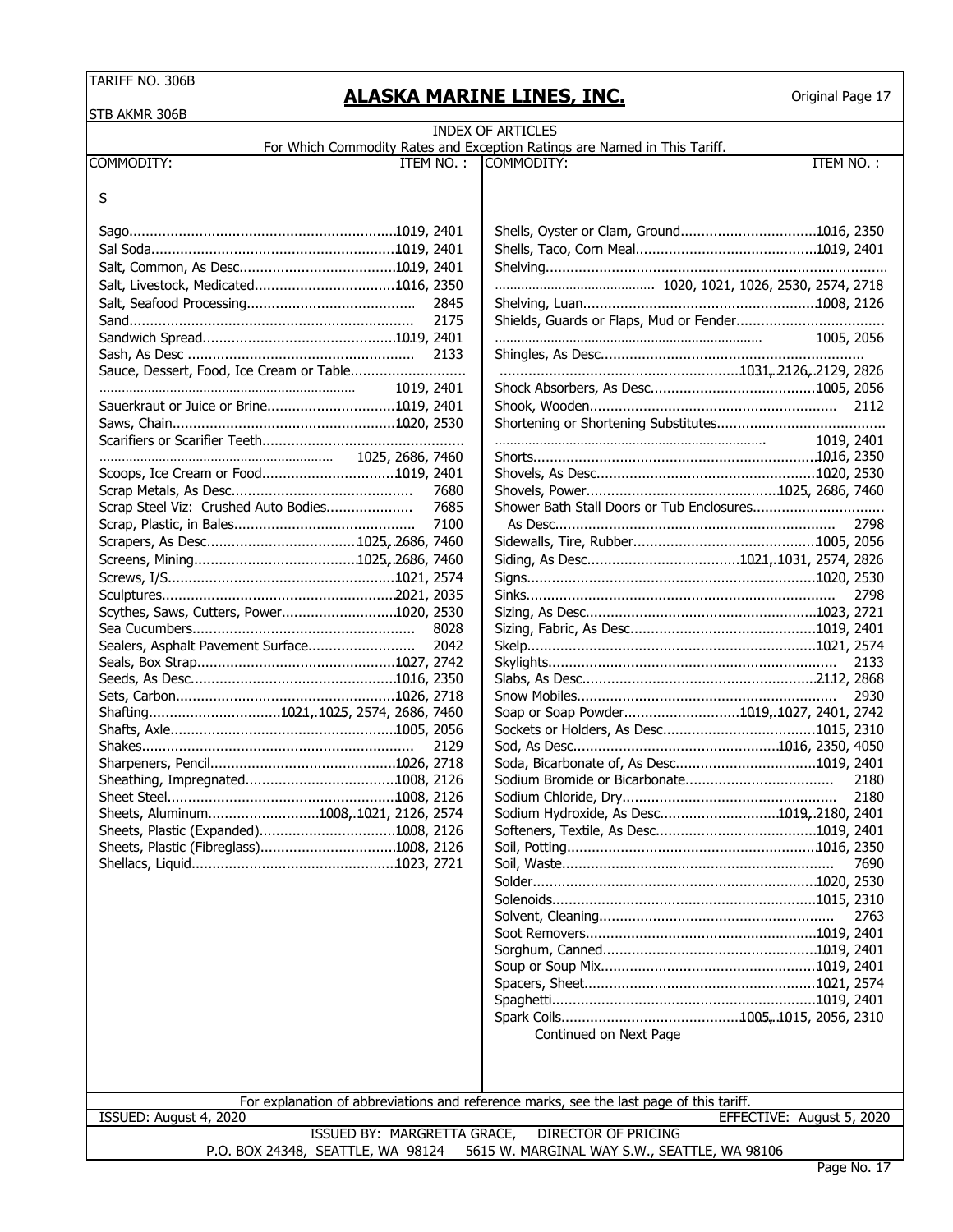**ALASKA MARINE LINES, INC.**

| STB AKMR 306B                                                    |            |                                                                                         |                           |
|------------------------------------------------------------------|------------|-----------------------------------------------------------------------------------------|---------------------------|
|                                                                  |            | <b>INDEX OF ARTICLES</b>                                                                |                           |
| COMMODITY:                                                       | ITEM NO.:  | For Which Commodity Rates and Exception Ratings are Named in This Tariff.<br>COMMODITY: | <b>ITEM NO.:</b>          |
|                                                                  |            |                                                                                         |                           |
| (Continued)<br>S.                                                |            | Т                                                                                       |                           |
|                                                                  |            |                                                                                         |                           |
|                                                                  |            |                                                                                         |                           |
|                                                                  |            |                                                                                         |                           |
|                                                                  | 1027, 2742 |                                                                                         | 2901                      |
|                                                                  |            |                                                                                         |                           |
|                                                                  |            |                                                                                         | 7100                      |
|                                                                  |            |                                                                                         |                           |
|                                                                  |            |                                                                                         |                           |
|                                                                  |            |                                                                                         | 2042                      |
|                                                                  |            |                                                                                         |                           |
| Stairs, NOI, KD or in Sections1021, 2574                         |            |                                                                                         |                           |
| Stakes, Bamboo or Wooden1016, 2350                               |            |                                                                                         |                           |
|                                                                  | 2658       |                                                                                         | 2658                      |
|                                                                  |            |                                                                                         |                           |
|                                                                  |            |                                                                                         |                           |
|                                                                  |            |                                                                                         | 2658                      |
|                                                                  |            |                                                                                         |                           |
| Staples or Staple Machines1026, 2718                             |            |                                                                                         |                           |
|                                                                  |            |                                                                                         | 2903                      |
| Stationery Group1026, 1027, 2718, 2742                           | 2021       |                                                                                         |                           |
|                                                                  |            |                                                                                         | 2210                      |
|                                                                  |            |                                                                                         |                           |
|                                                                  |            |                                                                                         |                           |
|                                                                  |            | Tools, NOI1008, 1020, 2126, 2530, 2730                                                  |                           |
|                                                                  | 2630       |                                                                                         |                           |
| Stoves, Ranges Cooking or Heating                                | 2028       |                                                                                         | 2035                      |
| Strapping, As Desc1020,.1027, 2530, 2742                         |            |                                                                                         | 2109                      |
|                                                                  |            |                                                                                         | 2104                      |
|                                                                  |            |                                                                                         | 2904                      |
|                                                                  | 2175       |                                                                                         |                           |
|                                                                  |            |                                                                                         |                           |
|                                                                  |            |                                                                                         | 1020, 2530                |
|                                                                  |            |                                                                                         |                           |
|                                                                  |            |                                                                                         |                           |
|                                                                  |            |                                                                                         | 2098                      |
| Surveyors Outfits, As Desc1024, 2720                             | 2028       |                                                                                         |                           |
|                                                                  |            |                                                                                         |                           |
|                                                                  |            |                                                                                         |                           |
|                                                                  |            |                                                                                         |                           |
|                                                                  | 2505       |                                                                                         |                           |
|                                                                  |            |                                                                                         |                           |
|                                                                  |            |                                                                                         |                           |
|                                                                  | 1021, 2574 |                                                                                         |                           |
|                                                                  |            |                                                                                         |                           |
|                                                                  |            |                                                                                         |                           |
|                                                                  |            |                                                                                         |                           |
|                                                                  |            | For explanation of abbreviations and reference marks, see the last page of this tariff. |                           |
| ISSUED: August 4, 2020                                           |            |                                                                                         | EFFECTIVE: August 5, 2020 |
| ISSUED BY: MARGRETTA GRACE,<br>P.O. BOX 24348, SEATTLE, WA 98124 |            | <b>DIRECTOR OF PRICING</b><br>5615 W. MARGINAL WAY S.W., SEATTLE, WA 98106              |                           |
|                                                                  |            |                                                                                         |                           |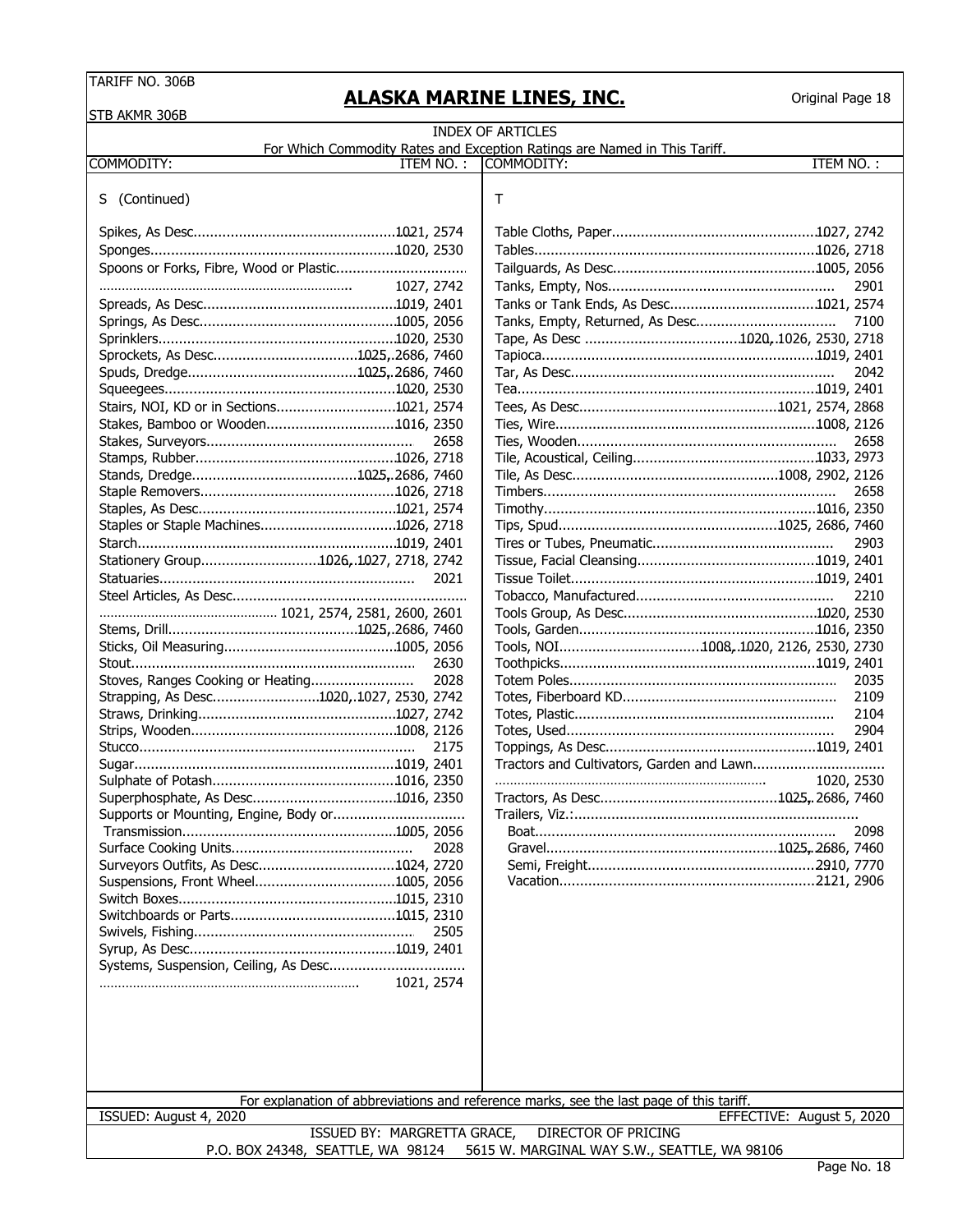# **ALASKA MARINE LINES, INC.**

| STB AKMR 306B                                                                                                                   |                                                                                         |  |  |  |  |  |
|---------------------------------------------------------------------------------------------------------------------------------|-----------------------------------------------------------------------------------------|--|--|--|--|--|
| <b>INDEX OF ARTICLES</b>                                                                                                        |                                                                                         |  |  |  |  |  |
| For Which Commodity Rates and Exception Ratings are Named in This Tariff.<br>ITEM NO.:<br>COMMODITY:<br>ITEM NO.:<br>COMMODITY: |                                                                                         |  |  |  |  |  |
|                                                                                                                                 |                                                                                         |  |  |  |  |  |
| T (Continued)                                                                                                                   | V                                                                                       |  |  |  |  |  |
|                                                                                                                                 |                                                                                         |  |  |  |  |  |
|                                                                                                                                 |                                                                                         |  |  |  |  |  |
| 1005, 2056                                                                                                                      |                                                                                         |  |  |  |  |  |
|                                                                                                                                 |                                                                                         |  |  |  |  |  |
| bags, Overnight Bags, Suitcases1026, 2718                                                                                       |                                                                                         |  |  |  |  |  |
|                                                                                                                                 |                                                                                         |  |  |  |  |  |
|                                                                                                                                 | 2930                                                                                    |  |  |  |  |  |
| 2203                                                                                                                            | 2285                                                                                    |  |  |  |  |  |
|                                                                                                                                 | 2945, 2959, 7820, 7840                                                                  |  |  |  |  |  |
|                                                                                                                                 |                                                                                         |  |  |  |  |  |
|                                                                                                                                 |                                                                                         |  |  |  |  |  |
|                                                                                                                                 | 1016, 1033, 2350, 2546, 2973                                                            |  |  |  |  |  |
|                                                                                                                                 | 2630                                                                                    |  |  |  |  |  |
|                                                                                                                                 |                                                                                         |  |  |  |  |  |
|                                                                                                                                 |                                                                                         |  |  |  |  |  |
|                                                                                                                                 | 1005, 2056                                                                              |  |  |  |  |  |
|                                                                                                                                 |                                                                                         |  |  |  |  |  |
|                                                                                                                                 |                                                                                         |  |  |  |  |  |
|                                                                                                                                 |                                                                                         |  |  |  |  |  |
|                                                                                                                                 |                                                                                         |  |  |  |  |  |
| U                                                                                                                               |                                                                                         |  |  |  |  |  |
|                                                                                                                                 |                                                                                         |  |  |  |  |  |
| 2028                                                                                                                            |                                                                                         |  |  |  |  |  |
|                                                                                                                                 |                                                                                         |  |  |  |  |  |
| 2791                                                                                                                            |                                                                                         |  |  |  |  |  |
|                                                                                                                                 |                                                                                         |  |  |  |  |  |
|                                                                                                                                 |                                                                                         |  |  |  |  |  |
|                                                                                                                                 |                                                                                         |  |  |  |  |  |
|                                                                                                                                 |                                                                                         |  |  |  |  |  |
|                                                                                                                                 |                                                                                         |  |  |  |  |  |
|                                                                                                                                 |                                                                                         |  |  |  |  |  |
|                                                                                                                                 |                                                                                         |  |  |  |  |  |
|                                                                                                                                 |                                                                                         |  |  |  |  |  |
|                                                                                                                                 |                                                                                         |  |  |  |  |  |
|                                                                                                                                 |                                                                                         |  |  |  |  |  |
|                                                                                                                                 |                                                                                         |  |  |  |  |  |
|                                                                                                                                 |                                                                                         |  |  |  |  |  |
|                                                                                                                                 |                                                                                         |  |  |  |  |  |
|                                                                                                                                 |                                                                                         |  |  |  |  |  |
|                                                                                                                                 |                                                                                         |  |  |  |  |  |
|                                                                                                                                 |                                                                                         |  |  |  |  |  |
|                                                                                                                                 |                                                                                         |  |  |  |  |  |
|                                                                                                                                 |                                                                                         |  |  |  |  |  |
|                                                                                                                                 |                                                                                         |  |  |  |  |  |
|                                                                                                                                 |                                                                                         |  |  |  |  |  |
|                                                                                                                                 |                                                                                         |  |  |  |  |  |
|                                                                                                                                 |                                                                                         |  |  |  |  |  |
|                                                                                                                                 | For explanation of abbreviations and reference marks, see the last page of this tariff. |  |  |  |  |  |
| ISSUED: August 4, 2020                                                                                                          | EFFECTIVE: August 5, 2020                                                               |  |  |  |  |  |
| ISSUED BY: MARGRETTA GRACE,                                                                                                     | <b>DIRECTOR OF PRICING</b>                                                              |  |  |  |  |  |
| P.O. BOX 24348, SEATTLE, WA 98124                                                                                               | 5615 W. MARGINAL WAY S.W., SEATTLE, WA 98106                                            |  |  |  |  |  |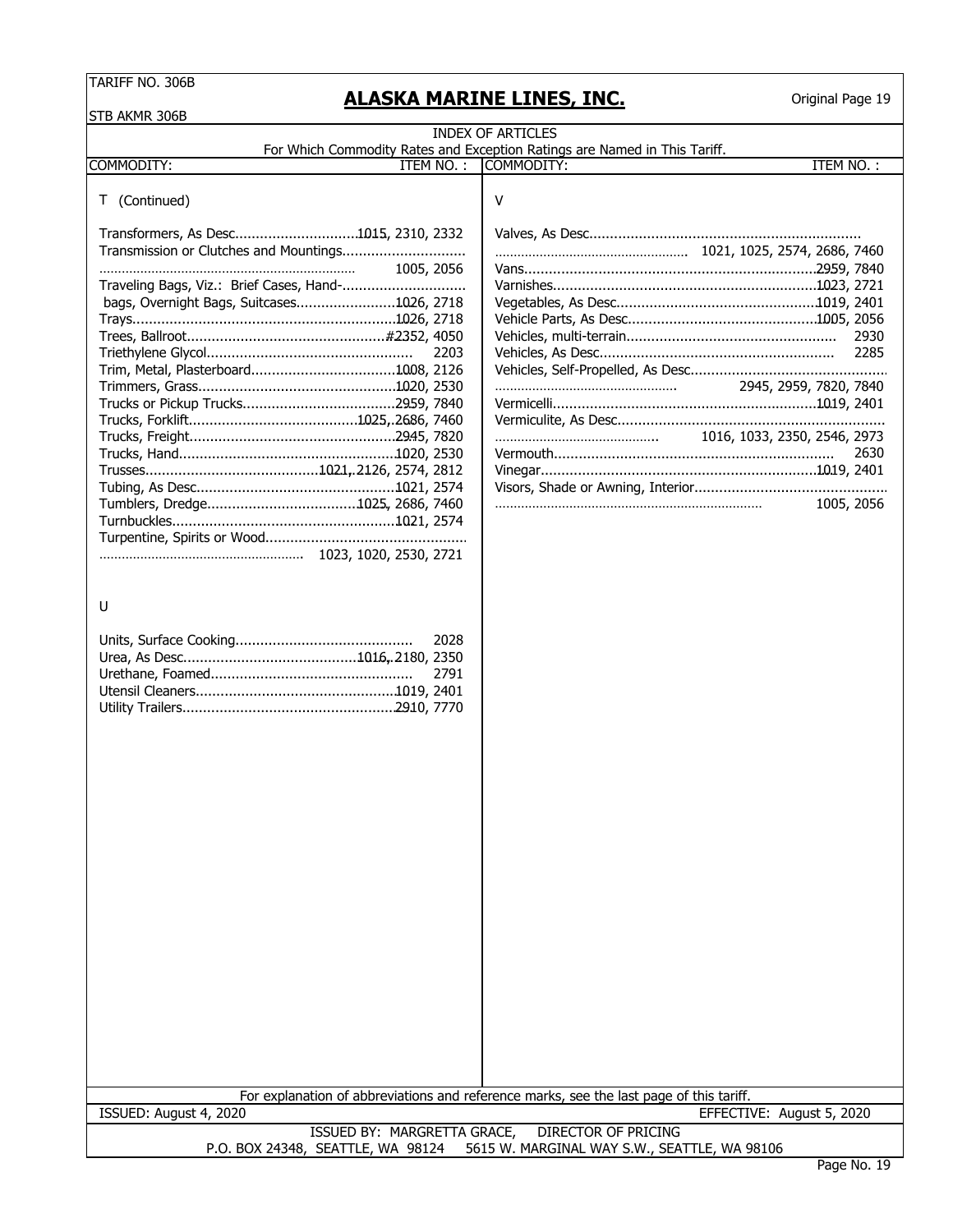STR AKMR 306B

# **ALASKA MARINE LINES, INC.**

| שטטכ עוויוען חוכ                     |                                                                                         |
|--------------------------------------|-----------------------------------------------------------------------------------------|
|                                      | <b>INDEX OF ARTICLES</b>                                                                |
|                                      | For Which Commodity Rates and Exception Ratings are Named in This Tariff.               |
| COMMODITY:<br>ITEM NO.:              | ITEM NO.:<br>COMMODITY:                                                                 |
| W                                    | X                                                                                       |
|                                      |                                                                                         |
|                                      |                                                                                         |
|                                      | Y                                                                                       |
|                                      |                                                                                         |
|                                      |                                                                                         |
|                                      | Z                                                                                       |
| 1020, 2530                           |                                                                                         |
|                                      |                                                                                         |
| 2028                                 | 2180                                                                                    |
|                                      |                                                                                         |
| 7183                                 |                                                                                         |
|                                      |                                                                                         |
| 1019, 2380, 2401                     |                                                                                         |
|                                      |                                                                                         |
|                                      |                                                                                         |
|                                      |                                                                                         |
|                                      |                                                                                         |
|                                      |                                                                                         |
|                                      |                                                                                         |
|                                      |                                                                                         |
|                                      |                                                                                         |
| Wheel Bands, Flanges, Rims1005, 2056 |                                                                                         |
|                                      |                                                                                         |
|                                      |                                                                                         |
|                                      |                                                                                         |
|                                      |                                                                                         |
| 2133                                 |                                                                                         |
| 2510                                 |                                                                                         |
| 2133                                 |                                                                                         |
|                                      |                                                                                         |
| 1005, 2056                           |                                                                                         |
| 2630                                 |                                                                                         |
| 2340                                 |                                                                                         |
|                                      |                                                                                         |
| Wire Goods Group, As Desc1020, 2530  |                                                                                         |
|                                      |                                                                                         |
|                                      |                                                                                         |
|                                      |                                                                                         |
|                                      |                                                                                         |
| 2651                                 |                                                                                         |
| 2658                                 |                                                                                         |
|                                      |                                                                                         |
|                                      |                                                                                         |
| Wrappers, Paper, As Desc1026, 2718   |                                                                                         |
|                                      |                                                                                         |
|                                      |                                                                                         |
|                                      |                                                                                         |
|                                      |                                                                                         |
|                                      |                                                                                         |
|                                      |                                                                                         |
|                                      | For explanation of abbreviations and reference marks, see the last page of this tariff. |
| ISSUED: August 4, 2020               | EFFECTIVE: August 5, 2020                                                               |
| ISSUED BY: MARGRETTA GRACE,          | <b>DIRECTOR OF PRICING</b>                                                              |
| P.O. BOX 24348, SEATTLE, WA 98124    | 5615 W. MARGINAL WAY S.W., SEATTLE, WA 98106                                            |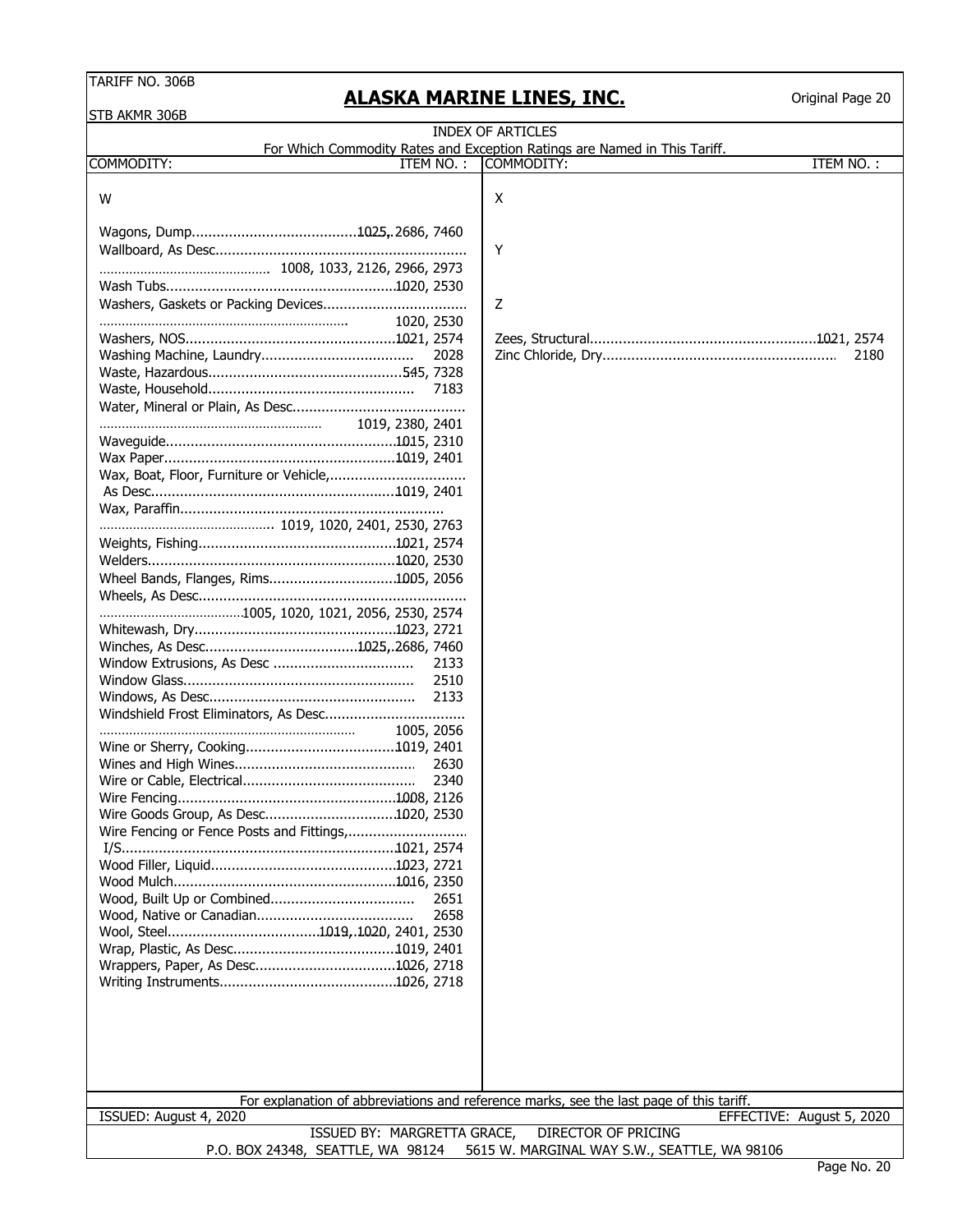**ALASKA MARINE LINES, INC.**

 $O_{\text{wimal}}$  D

| STB AKMR 306B          |                                   | <u>ALASKA MARINE LINES, INC.</u>                                                        | Original Page 21          |
|------------------------|-----------------------------------|-----------------------------------------------------------------------------------------|---------------------------|
|                        |                                   | LIST OF POINTS SERVED                                                                   |                           |
|                        |                                   | ALPHABETICAL LIST OF POINTS IN ALASKA - FROM AND TO WHICH RATES APPLY:                  |                           |
|                        |                                   |                                                                                         |                           |
|                        |                                   |                                                                                         |                           |
|                        | <b>POINT</b>                      | <b>RATE BASIS</b>                                                                       |                           |
|                        |                                   |                                                                                         |                           |
|                        | Yakutat                           | <b>YAK</b>                                                                              |                           |
|                        |                                   |                                                                                         |                           |
|                        |                                   |                                                                                         |                           |
|                        |                                   |                                                                                         |                           |
|                        |                                   |                                                                                         |                           |
|                        |                                   |                                                                                         |                           |
|                        |                                   | ALPHABETICAL LIST OF POINTS IN WASHINGTON - FROM AND TO WHICH RATES APPLY:              |                           |
|                        |                                   | (See Item 340 of STB AKMR 100, series, for application of arbitraries.)                 |                           |
|                        |                                   |                                                                                         |                           |
|                        | Algona                            | Maltby Industrial Park                                                                  |                           |
|                        | Auburn                            | Marysville                                                                              |                           |
|                        | Bellevue                          | Mercer Island                                                                           |                           |
|                        | <b>Bothell</b><br><b>Burien</b>   | Milton                                                                                  |                           |
|                        | Desmoines                         | Normandy Park<br>Point Wells                                                            |                           |
|                        | Edmonds                           | Puyallup                                                                                |                           |
|                        | Everett                           | Redmond                                                                                 |                           |
|                        | Federal Way                       | Renton                                                                                  |                           |
|                        | Fife                              | Richmond Beach                                                                          |                           |
|                        | Issaquah                          | Sea-Tac Airport                                                                         |                           |
|                        | Kenmore                           | Seattle                                                                                 |                           |
|                        | Kent                              | Snohomish                                                                               |                           |
|                        | Kirkland                          | Sumner                                                                                  |                           |
|                        | Lake Forest Park                  | Tacoma                                                                                  |                           |
|                        | Lake Wood Center                  | Tukwila                                                                                 |                           |
|                        | Lynnwood                          | Woodinville                                                                             |                           |
|                        |                                   |                                                                                         |                           |
|                        |                                   |                                                                                         |                           |
|                        |                                   |                                                                                         |                           |
|                        |                                   |                                                                                         |                           |
|                        |                                   |                                                                                         |                           |
|                        |                                   |                                                                                         |                           |
|                        |                                   |                                                                                         |                           |
|                        |                                   |                                                                                         |                           |
|                        |                                   |                                                                                         |                           |
|                        |                                   |                                                                                         |                           |
|                        |                                   |                                                                                         |                           |
|                        |                                   |                                                                                         |                           |
|                        |                                   |                                                                                         |                           |
|                        |                                   |                                                                                         |                           |
|                        |                                   |                                                                                         |                           |
|                        |                                   |                                                                                         |                           |
|                        |                                   |                                                                                         |                           |
|                        |                                   |                                                                                         |                           |
|                        |                                   | For explanation of abbreviations and reference marks, see the last page of this tariff. |                           |
| ISSUED: August 4, 2020 |                                   |                                                                                         | EFFECTIVE: August 5, 2020 |
|                        | ISSUED BY: MARGRETTA GRACE,       | <b>DIRECTOR OF PRICING</b>                                                              |                           |
|                        | P.O. BOX 24348, SEATTLE, WA 98124 | 5615 W. MARGINAL WAY S.W., SEATTLE, WA 98106                                            | Page No. 21               |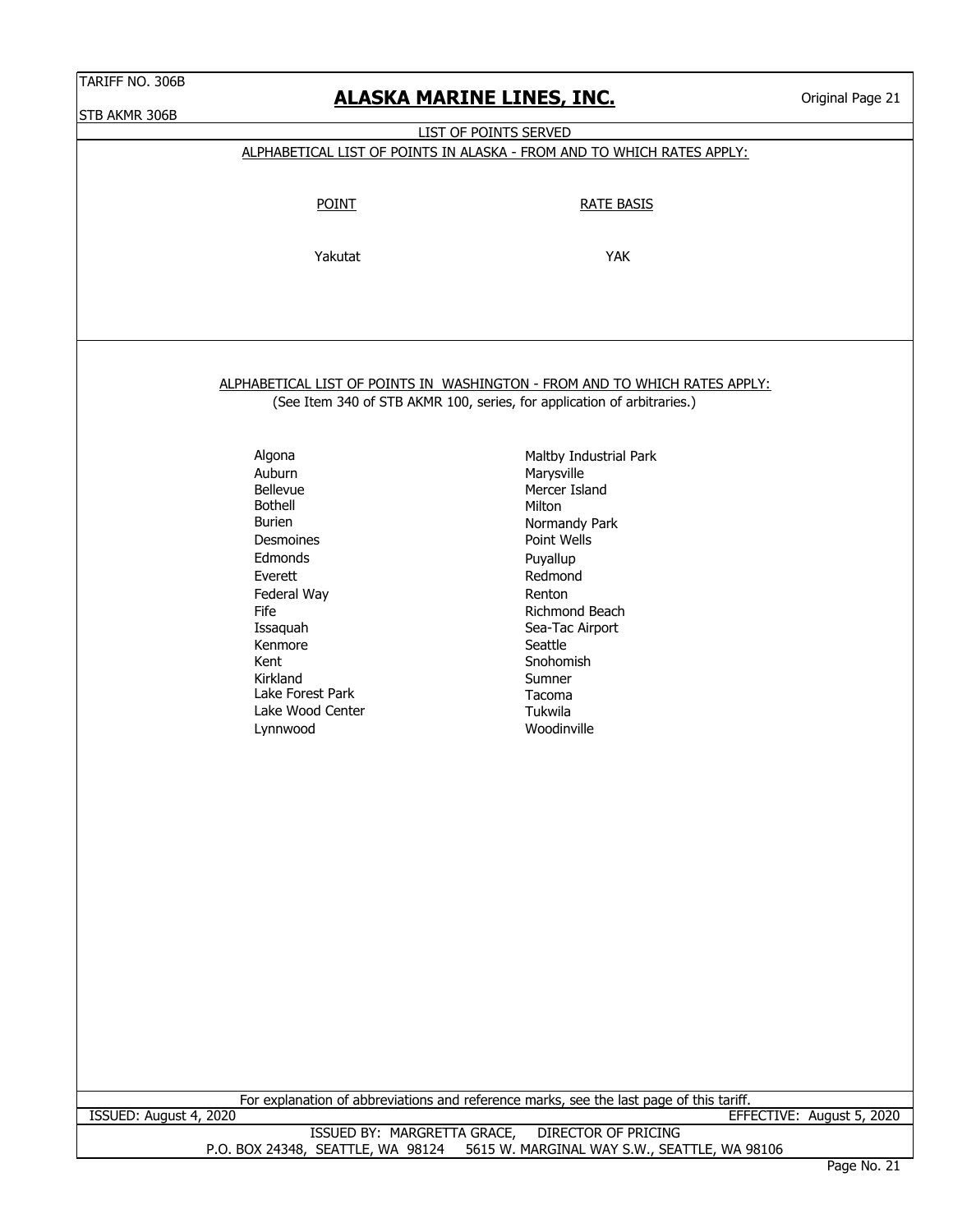# **ALASKA MARINE LINES, INC.**

9th Revised Page 22

|     |                    | <b>RULES</b>                                                                                                                                                                                                                                    | ITEM NO. |
|-----|--------------------|-------------------------------------------------------------------------------------------------------------------------------------------------------------------------------------------------------------------------------------------------|----------|
|     |                    | <b>GOVERNING PUBLICATIONS:</b>                                                                                                                                                                                                                  | 100      |
|     |                    | Except as otherwise provided herein, this Tariff is governed by the following publications, including<br>supplements thereto or subsequent re-issues thereof :                                                                                  |          |
| (A) |                    | National Motor Freight Classification, ICC NMF 100 Series, Issuing Agent.                                                                                                                                                                       |          |
| (B) |                    | Alaska Marine Lines, Inc., General Rules, Commodity Group Descriptions and List of Participating Carriers,<br>Tariff No. 100, STB AKMR 100, series, except as noted.                                                                            |          |
| (C) |                    | Alaska Marines Lines, Inc., Tariff ICC AKMR 102 (Operating Authority)                                                                                                                                                                           |          |
| (D) |                    | Motor Carrier Explosive and Dangerous Articles Tariff ICC ATA 111 Series, issued by American Trucking<br>Association, Inc.                                                                                                                      |          |
|     |                    |                                                                                                                                                                                                                                                 |          |
|     |                    | APPLICATION OF ARBITRARY FUEL SURCHARGE:                                                                                                                                                                                                        | 345      |
|     |                    | Except as specifically indicated in individual rate items and exceptions noted herein, all shipments and<br>accessorial charges are subject to an Arbitrary Fuel Surcharge of • twenty-six percent (26%).<br>Multiply rate by $\triangle$ 1.26. |          |
|     | NOTE 1:            | For rates in cents, fraction will be as follows: Fractions of less than 1/2 cent will be dropped and                                                                                                                                            |          |
|     |                    | fractions of 1/2 cent or more will be rounded to the next whole cent.                                                                                                                                                                           |          |
|     |                    | For rates in dollars, fractions of dollars will be rounded as follows: Less than .50 will be dropped<br>.50 or more will be rounded to the next whole dollar.                                                                                   |          |
|     | NOTE 2:            | Where the rate or charges is published in dollar and cents, apply the equivalent in cents.                                                                                                                                                      |          |
|     | NOTE 3:            | Reference to Tariffs, Items, Notes, Rules, etc. will be as follows:                                                                                                                                                                             |          |
|     |                    | Where reference is made in the Supplement to Tariffs, Items, Notes, Rules, etc., it is understood that<br>such reference is continuous and included Supplements to or successive issues of such Items, Notes,<br>Rules, etc.                    |          |
|     | <b>EXCEPTIONS:</b> |                                                                                                                                                                                                                                                 |          |
|     |                    | The provisions of this Fuel Surcharge will not apply to rates set forth in the following Items:                                                                                                                                                 |          |
|     | А.                 | STB AKMR 100, series, Rule Numbers:                                                                                                                                                                                                             |          |
|     |                    | 340, 341, 360, 430, 460, 480, 500, 501, 504, 540 Paragraph (D), 563, 740, 750, 751, 820, 848,<br>850, 891, 900, 910, 911, 959, 982, 987 and 990.                                                                                                |          |
|     | В.                 | Accessorial charges specifically named in individual rate Items that are noted as exceptions to Items<br>listed in Paragraph A above.                                                                                                           |          |
|     | <b>TCR 4626</b>    | For explanation of abbreviations and reference marks, see the last page of this tariff.                                                                                                                                                         |          |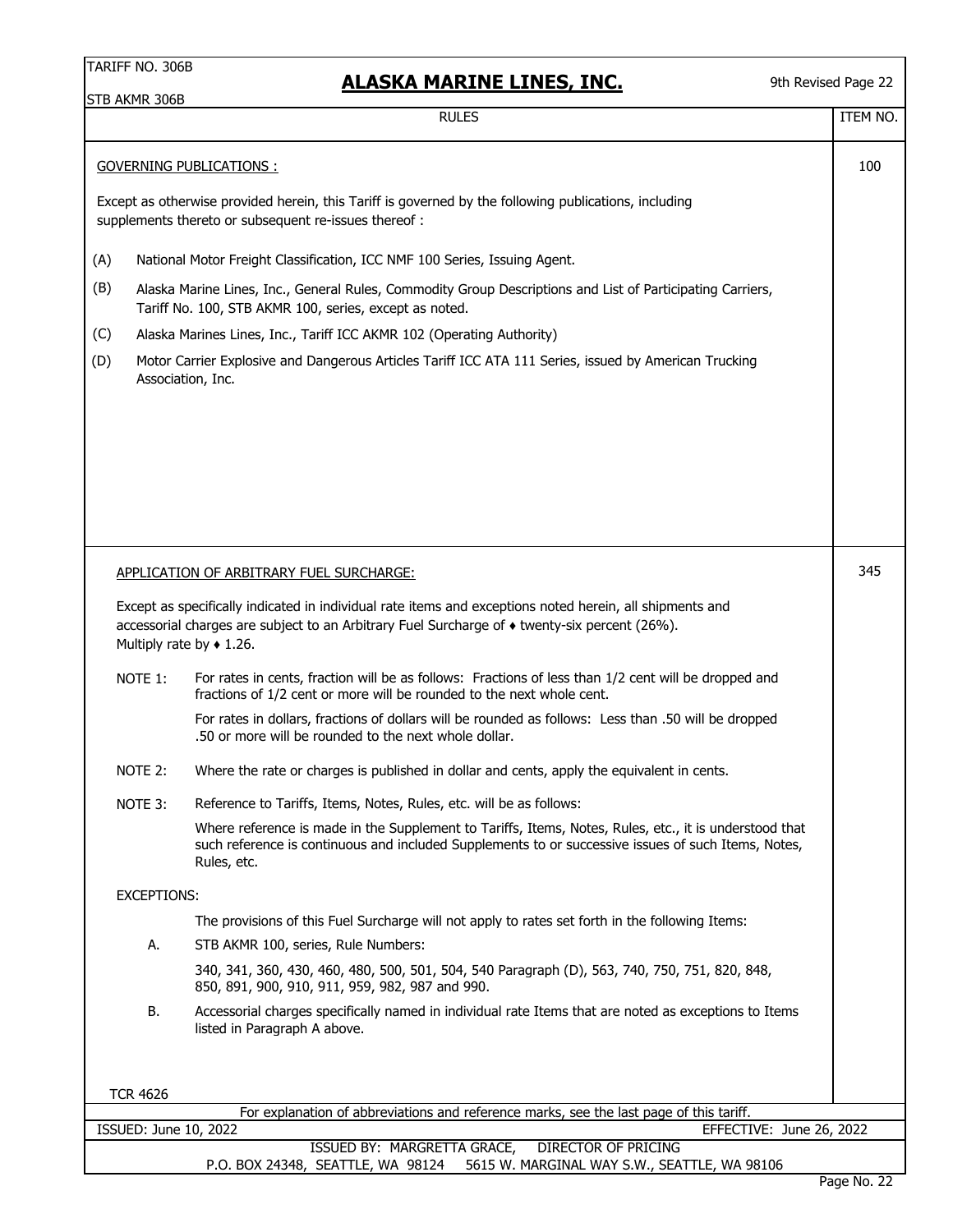| # Not Subject to Supplement No. 2 |     |                                                                                                                                                                                                                                                                                                                  |                                              |                             |
|-----------------------------------|-----|------------------------------------------------------------------------------------------------------------------------------------------------------------------------------------------------------------------------------------------------------------------------------------------------------------------|----------------------------------------------|-----------------------------|
| TARIFF NO. 306B                   |     | <u>ALASKA MARINE LINES, INC.</u>                                                                                                                                                                                                                                                                                 |                                              | 1st Revised Page 22-A       |
| STB AKMR 306B                     |     | <b>RULES</b>                                                                                                                                                                                                                                                                                                     |                                              | <b>ITEM NO.</b>             |
|                                   |     | EXCEPTION TO AKMR 100, SERIES, ITEM 568:<br>OVERDIMENSION, BULKY, HEAVY, OR LONG FREIGHT:                                                                                                                                                                                                                        |                                              | 568                         |
| (A)                               |     | <b>Application of Charges:</b>                                                                                                                                                                                                                                                                                   |                                              |                             |
|                                   | (4) | DECK STOWED CARGO:                                                                                                                                                                                                                                                                                               |                                              |                             |
|                                   |     | MINIMUM CHARGE:                                                                                                                                                                                                                                                                                                  | RATE PER SQUARE FOOT:                        |                             |
|                                   |     |                                                                                                                                                                                                                                                                                                                  |                                              |                             |
|                                   |     | When cargo, due to weight, size, or other operational<br>consideration as determined by the Carrier, must be<br>loaded directly to the deck of the vessel, the shipment<br>will be subject to a per square fot minimum charge.<br>When applied, shipment is not subject to Paragraphs (1),<br>$(2)$ , or $(3)$ . | \$30.12                                      |                             |
| <b>TCR 4621</b>                   |     |                                                                                                                                                                                                                                                                                                                  |                                              |                             |
|                                   |     |                                                                                                                                                                                                                                                                                                                  |                                              |                             |
|                                   |     | MINIMUM CHARGE PER SHIPMENT - LCL:                                                                                                                                                                                                                                                                               |                                              | 610                         |
| <b>TCR 4621</b>                   |     | The minimum charge per shipment shall be \$108.00 for dry freight and \$131.00 for shipments requiring temperature<br>control. Shpments are to the dock in Yakutat only.                                                                                                                                         |                                              |                             |
|                                   |     |                                                                                                                                                                                                                                                                                                                  |                                              |                             |
|                                   |     | PICK UP AND DELIVERY SERVICE/PLACEMENT SERVICE :                                                                                                                                                                                                                                                                 |                                              | 750                         |
| does not include delivery.        |     | EXCEPTION TO ITEM 750 OF STB AKMR 100, series: LCL cargo to Yakutat, Alaska                                                                                                                                                                                                                                      |                                              |                             |
| <b>TERMINAL CHARGES:</b>          |     |                                                                                                                                                                                                                                                                                                                  |                                              | 950                         |
| handling at Yakutat, Alaska.      |     | An additional charge of \$1.75 per 100 pounds, minimum of \$5.00 per shipment, will be added for wharfage and                                                                                                                                                                                                    |                                              |                             |
|                                   |     |                                                                                                                                                                                                                                                                                                                  |                                              |                             |
|                                   |     | For explanation of abbreviations and reference marks, see the last page of this tariff.                                                                                                                                                                                                                          |                                              |                             |
| ISSUED: January 13, 2022          |     | ISSUED BY: MARGRETTA GRACE,<br><b>DIRECTOR OF PRICING</b>                                                                                                                                                                                                                                                        |                                              | EFFECTIVE: January 30, 2022 |
|                                   |     | P.O. BOX 24348, SEATTLE, WA 98124                                                                                                                                                                                                                                                                                | 5615 W. MARGINAL WAY S.W., SEATTLE, WA 98106 |                             |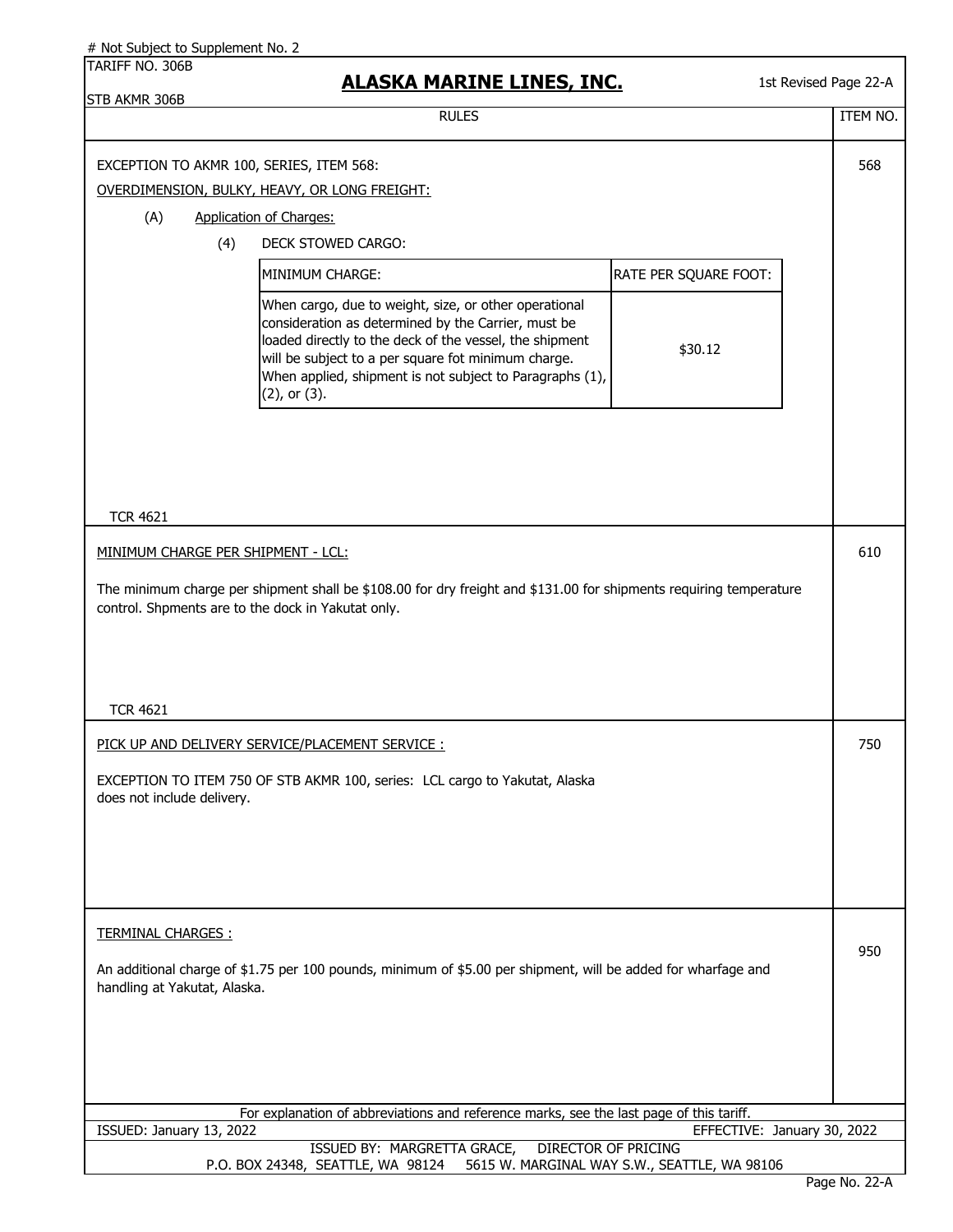STB AKMR 306B

### **ALASKA MARINE LINES, INC.**

### SECTION I

#### CLASS RATES

Between Seattle, Washington

And Points in Alaska

(See Item 2420 for Application of CL Ratings)

For Class Ratings Higher Than 100 rates will be Arrived at by applying the following method:

> Class 110 - 110% of Class 100 Rate Class 125 - 125% of Class 100 Rate Class 150 - 150% of Class 100 Rate Class 175 - 175% of Class 100 Rate Class 200 - 200% of Class 100 Rate Class 250 - 250% of Class 100 Rate Class 300 - 300% of Class 100 Rate Class 350 - 350% of Class 100 Rate Class 400 - 400% of Class 100 Rate Class 500 - 500% of Class 100 Rate

For explanation of abbreviations and reference marks, see the last page of this tariff.

ISSUED: August 4, 2020 EFFECTIVE: August 5, 2020 ISSUED BY: MARGRETTA GRACE, DIRECTOR OF PRICING

P.O. BOX 24348, SEATTLE, WA 98124 5615 W. MARGINAL WAY S.W., SEATTLE, WA 98106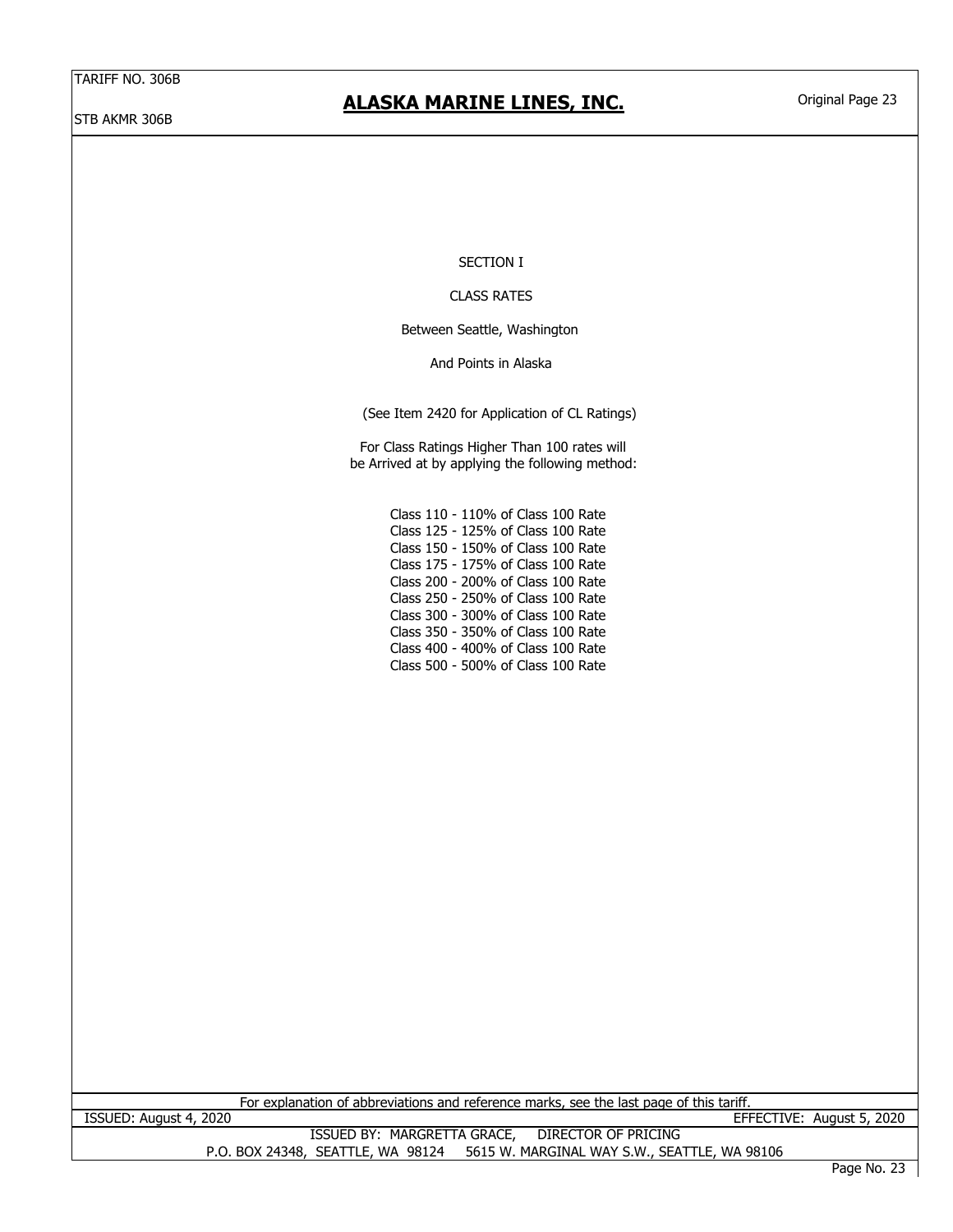TARIFF NO. 306B

### **ALASKA MARINE LINES, INC.**

2nd Revised Page 24

STB AKMR 306B

#### CLASS RATES

| BETWEEN: SEATTLE, WA<br>AND: AK POINTS, VIZ<br>(See Page 21) |                     |                |  |  |
|--------------------------------------------------------------|---------------------|----------------|--|--|
| NMFC RATING:                                                 | MIN. WT. IN LBS.    | RATE:          |  |  |
| 100                                                          | <b>LCL</b><br>5,000 | 94.73<br>83.36 |  |  |
| $92 - 1/2$                                                   | <b>LCL</b><br>5,000 | 91.73<br>80.74 |  |  |
| 85                                                           | LCL<br>5,000        | 81.62<br>71.87 |  |  |
| $77 - 1/2$                                                   | LCL<br>5,000        | 74.6<br>64.86  |  |  |
| $70 - 65$                                                    | LCL<br>5,000        | 67.5<br>58.8   |  |  |
| $60 - 55 - 50$                                               | LCL<br>5,000        | 59.69<br>51.9  |  |  |

TCR 4621

For explanation of abbreviations and reference marks, see the last page of this tariff.

ISSUED BY: MARGRETTA GRACE, DIRECTOR OF PRICING P.O. BOX 24348, SEATTLE, WA 98124 5615 W. MARGINAL WAY S.W., SEATTLE, WA 98106 EFFECTIVE: January 30, 2022 ISSUED: January 13, 2022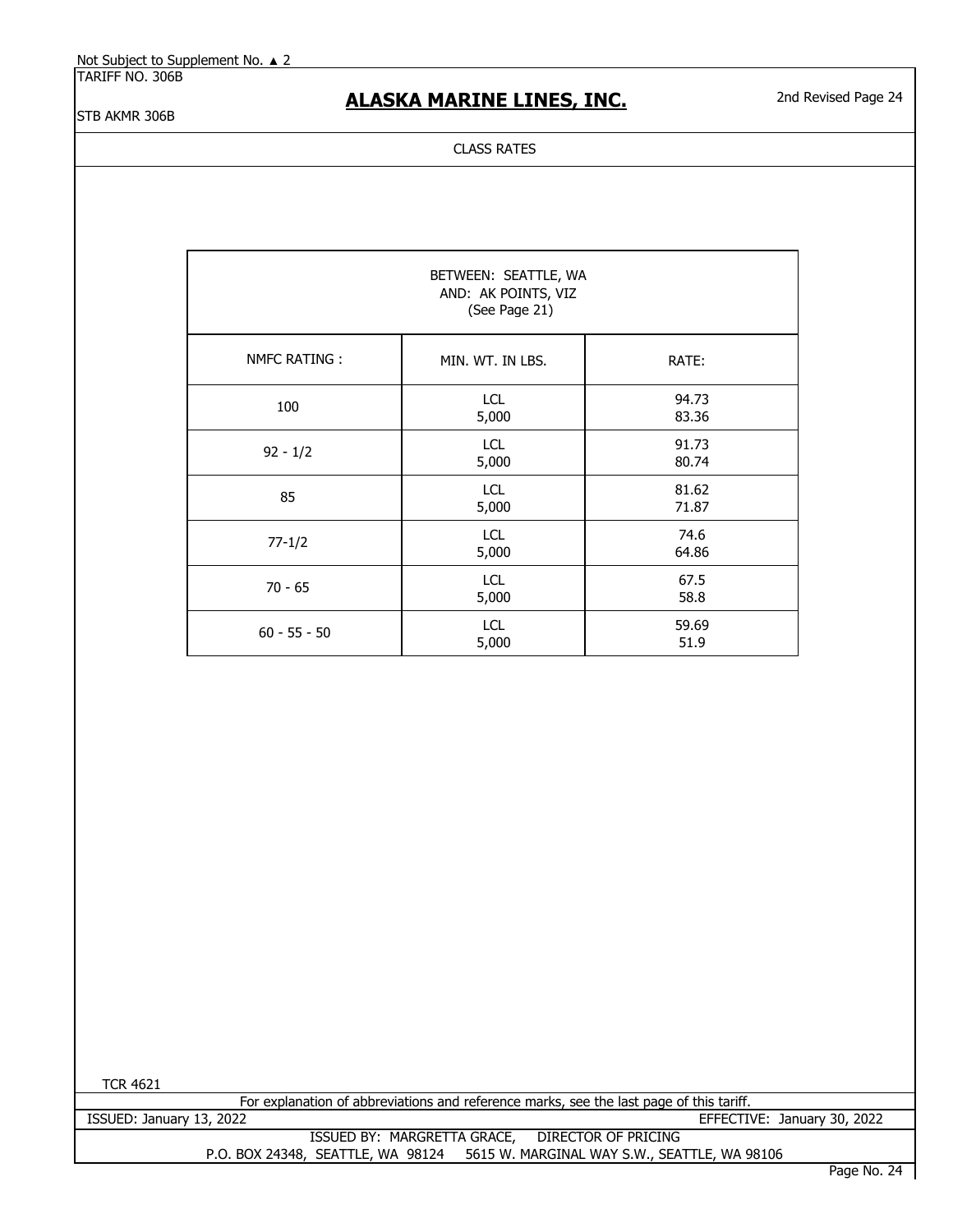### STB AKMR 306B

### **ALASKA MARINE LINES, INC.**

Original Page 25

#### SECTION 2

### COMMODITY RATES

### BETWEEN :

#### (See Page 21) Seattle, Washington

(See Item 2420 for Application of CL Ratings)

AND:

#### (See Page 21) Points in Alaska

NOTE. Rates in this Section take precedence over rates in Section 1 (Class Rates).

Rates in other Commodity Rate Sections take precedence over rates in this Section.

NOTE. Except as otherwise noted, Items referred to in Rate Items, not found in this Tariff, are in Tariff STB AKMR 100, series.

| For explanation of abbreviations and reference marks, see the last page of this tariff. |  |  |
|-----------------------------------------------------------------------------------------|--|--|
|-----------------------------------------------------------------------------------------|--|--|

ISSUED BY: MARGRETTA GRACE, DIRECTOR OF PRICING P.O. BOX 24348, SEATTLE, WA 98124 5615 W. MARGINAL WAY S.W., SEATTLE, WA 98106 ISSUED: August 4, 2020 EFFECTIVE: August 5, 2020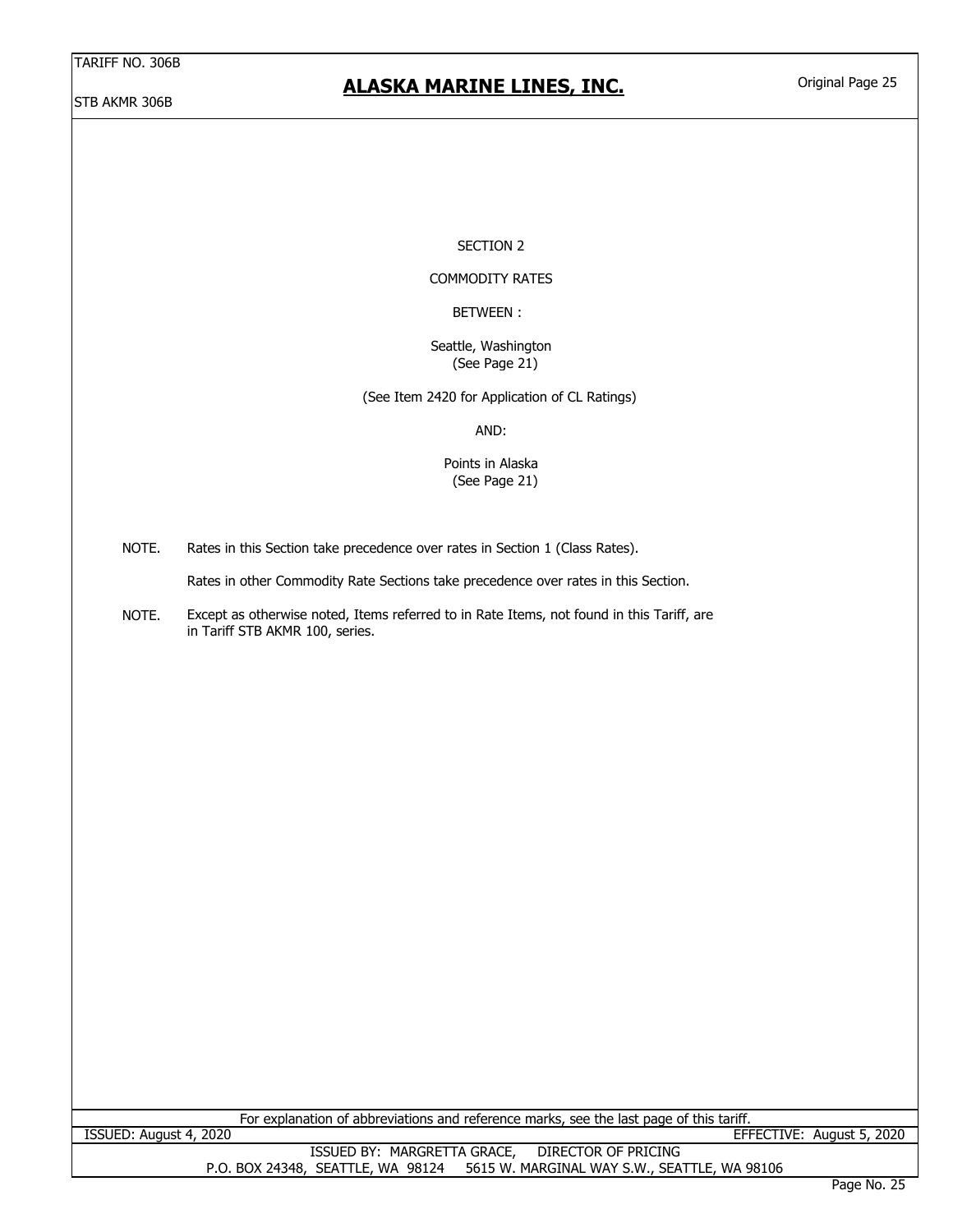TARIFF NO. 306B

# **ALASKA MARINE LINES, INC.**

STB AKMR 306B 2nd Revised Page No. 26

| COMMODITIES:                                                                                                                                                                                                                                                                                                                                                                                                                                                                                                                                                                                  | FROM:<br>SEATTLE, WA<br>TO: YAK   | <b>ITEM</b><br>NO.: |
|-----------------------------------------------------------------------------------------------------------------------------------------------------------------------------------------------------------------------------------------------------------------------------------------------------------------------------------------------------------------------------------------------------------------------------------------------------------------------------------------------------------------------------------------------------------------------------------------------|-----------------------------------|---------------------|
| ANTIQUES, ANTIQUE REPRODUCTIONS, SCULPTURES, STATUARIES and HOUSEHOLD APPOINTMENTS. Used<br>and or new, for Commercial, Resale or Exhibition purpose only. (See Notes 1 and 2)                                                                                                                                                                                                                                                                                                                                                                                                                |                                   | 2021                |
|                                                                                                                                                                                                                                                                                                                                                                                                                                                                                                                                                                                               | 111.18<br>111.18<br>111.18        |                     |
| NOTE 1.<br>Rates apply on shipper load and count closed containers only. Rates will not apply on items of extraordinary value.<br>Released valuation may not exceed \$25,000.00 per containerload.                                                                                                                                                                                                                                                                                                                                                                                            |                                   |                     |
| NOTE 2.<br>Valuation of goods must be noted on inbound bill of lading.                                                                                                                                                                                                                                                                                                                                                                                                                                                                                                                        |                                   |                     |
|                                                                                                                                                                                                                                                                                                                                                                                                                                                                                                                                                                                               |                                   |                     |
| APPLIANCES (with or without coin operated mechanism), Coal, Gas, Oil, Wood or Electrically Operated, Viz.:                                                                                                                                                                                                                                                                                                                                                                                                                                                                                    |                                   | 2028                |
|                                                                                                                                                                                                                                                                                                                                                                                                                                                                                                                                                                                               | 116.39<br>57.17<br>57.17<br>57.17 |                     |
| Boiler Group, as listed in the NMFC<br>Range Hoods<br>Cooling or Freezing Boxes (Freezer)<br>Refrigerators<br><b>Dishwashing Machines</b><br><b>Refuse Compactors</b><br>Disposals, Garbage<br>Stoves or Ranges, Cooking<br>Drying Machines, Laundry<br>Heating<br>Furnaces, House-heating, hot air<br>Surface Cooking Units,<br>Heaters, Water<br>for permanent installation<br>Ovens, baking, stationary for<br>Washing and Drying Machines<br>permanent installation<br>combined, laundry<br>Ovens, Microwave, with or without<br>Washing Machines, Laundry<br>ovenware dishes in packages |                                   |                     |
| <b>TCR 4621</b><br>For explanation of abbreviations and reference marks not explained on this page, see the Last Page of this Tariff.                                                                                                                                                                                                                                                                                                                                                                                                                                                         |                                   |                     |
| ISSUED: January 13, 2022<br>EFFECTIVE: January 30, 2022<br>ISSUED BY: Margretta Grace, Director of Pricing                                                                                                                                                                                                                                                                                                                                                                                                                                                                                    |                                   |                     |
| P.O. Box 24348, Seattle, WA 98124<br>5615 W. Marginal Way S.W., Seattle, WA 98106                                                                                                                                                                                                                                                                                                                                                                                                                                                                                                             |                                   |                     |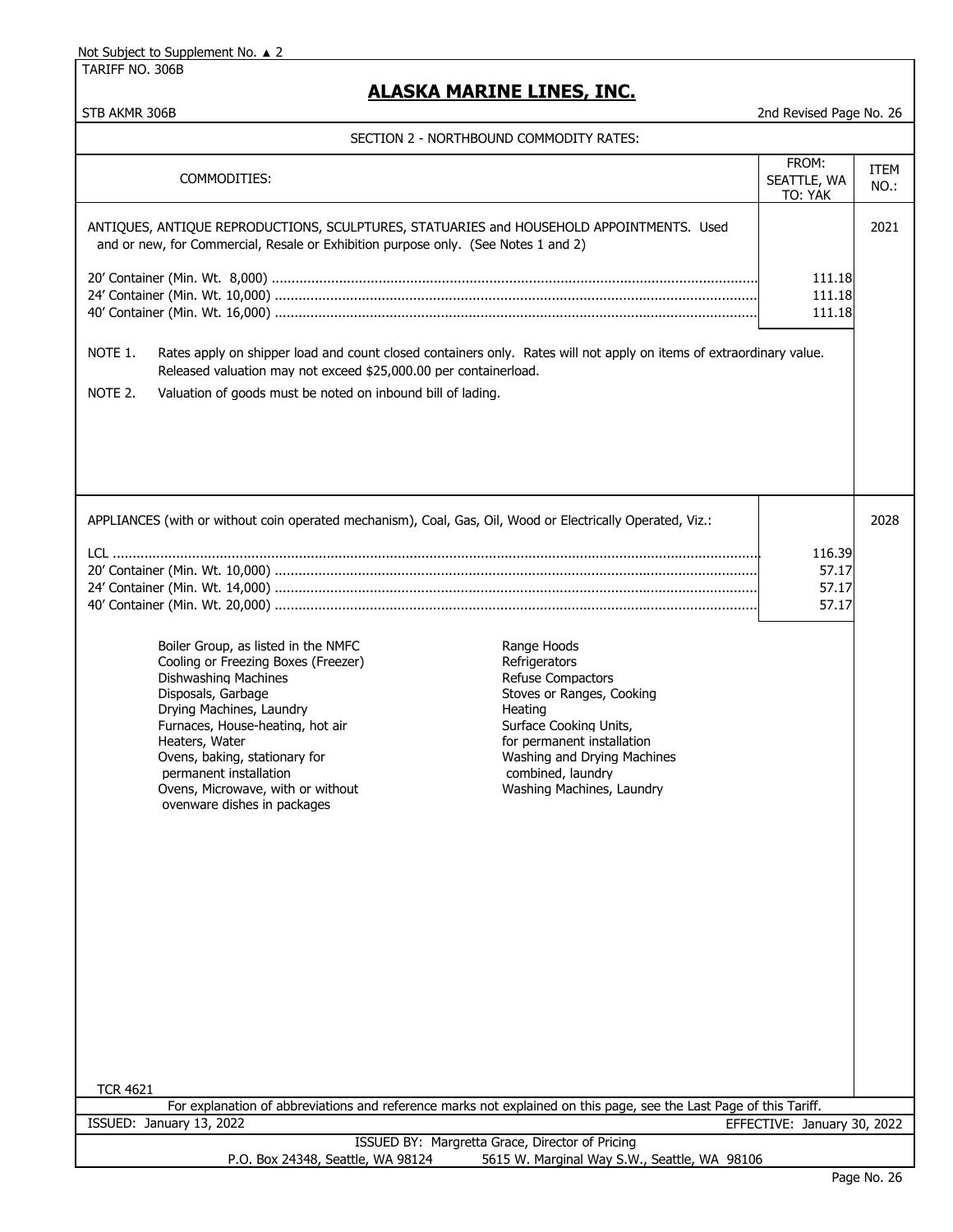TARIFF NO. 306B

# **ALASKA MARINE LINES, INC.**

STB AKMR 306B 2nd Revised Page No. 27

### SECTION 2 - NORTHBOUND COMMODITY RATES:

|                                                                                                                                                                                                                                                                     | COMMODITIES:                                                                                                                                                                                                             | FROM:<br>SEATTLE, WA<br>TO: YAK                    | ITEM<br>NO.: |
|---------------------------------------------------------------------------------------------------------------------------------------------------------------------------------------------------------------------------------------------------------------------|--------------------------------------------------------------------------------------------------------------------------------------------------------------------------------------------------------------------------|----------------------------------------------------|--------------|
|                                                                                                                                                                                                                                                                     | ART, ORIGINAL WORKS OF, Viz.: (See Notes 1 thru 4) Carvings, Decorations, Figures, Limited Editions,<br>Paintings, Pictures, Statues, Totem Poles.                                                                       |                                                    | 2035         |
| (1)                                                                                                                                                                                                                                                                 | Rate applies when released value of cargo does not exceed \$5.00 per pound.<br>Rate applies when released value of cargo exceeds \$5.00 per pound, but does not exceed \$10.00 per pound.                                | 136.45<br>181.99<br>272.87                         |              |
| (2)                                                                                                                                                                                                                                                                 |                                                                                                                                                                                                                          |                                                    |              |
| (3)                                                                                                                                                                                                                                                                 | Rate applies when released value of cargo exceeds \$10.00 per pound, but does not exceed \$25.00 per pound.                                                                                                              |                                                    |              |
| NOTE 1.                                                                                                                                                                                                                                                             | If no value is declared in writing on the bill of lading by the shipper, rates as listed under (3) shall be applied.                                                                                                     |                                                    |              |
| Items must be packaged in enclosed wooden crates as listed per Item 245 of the NMFC. Carrier will not be<br>NOTE 2.<br>responsible for any damage to contents if improperly packaged. Carrier reserves the right to refuse any shipment<br>insufficiently packaged. |                                                                                                                                                                                                                          |                                                    |              |
| NOTE 3.                                                                                                                                                                                                                                                             | Items exceeding \$25.00 per pound of declared value will not be accepted.                                                                                                                                                |                                                    |              |
| NOTE 4.                                                                                                                                                                                                                                                             | Item 560 shall not apply.                                                                                                                                                                                                |                                                    |              |
|                                                                                                                                                                                                                                                                     | ASPHALT and OTHER ARTICLES, Viz.:                                                                                                                                                                                        |                                                    | 2042         |
|                                                                                                                                                                                                                                                                     | Asphalt (asphaltum), natural by-product<br>Pitch or Tar, liquid or solid<br>or Petroleum (other than paint,<br>Sealer, asphalt pavement surface,<br>stain or varnish), liquid or solid<br>coal tar base. liquid or solid | 52.32<br>24.68<br>17.28<br>24.68<br>17.28<br>24.68 |              |
| <b>TCR 4621</b>                                                                                                                                                                                                                                                     | For explanation of abbreviations and reference marks not explained on this page, see the Last Page of this Tariff.                                                                                                       |                                                    |              |
|                                                                                                                                                                                                                                                                     | ISSUED: January 13, 2022                                                                                                                                                                                                 | EFFECTIVE: January 30, 2022                        |              |
| ISSUED BY: Margretta Grace, Director of Pricing<br>5615 W. Marginal Way S.W., Seattle, WA 98106<br>P.O. Box 24348, Seattle, WA 98124                                                                                                                                |                                                                                                                                                                                                                          |                                                    |              |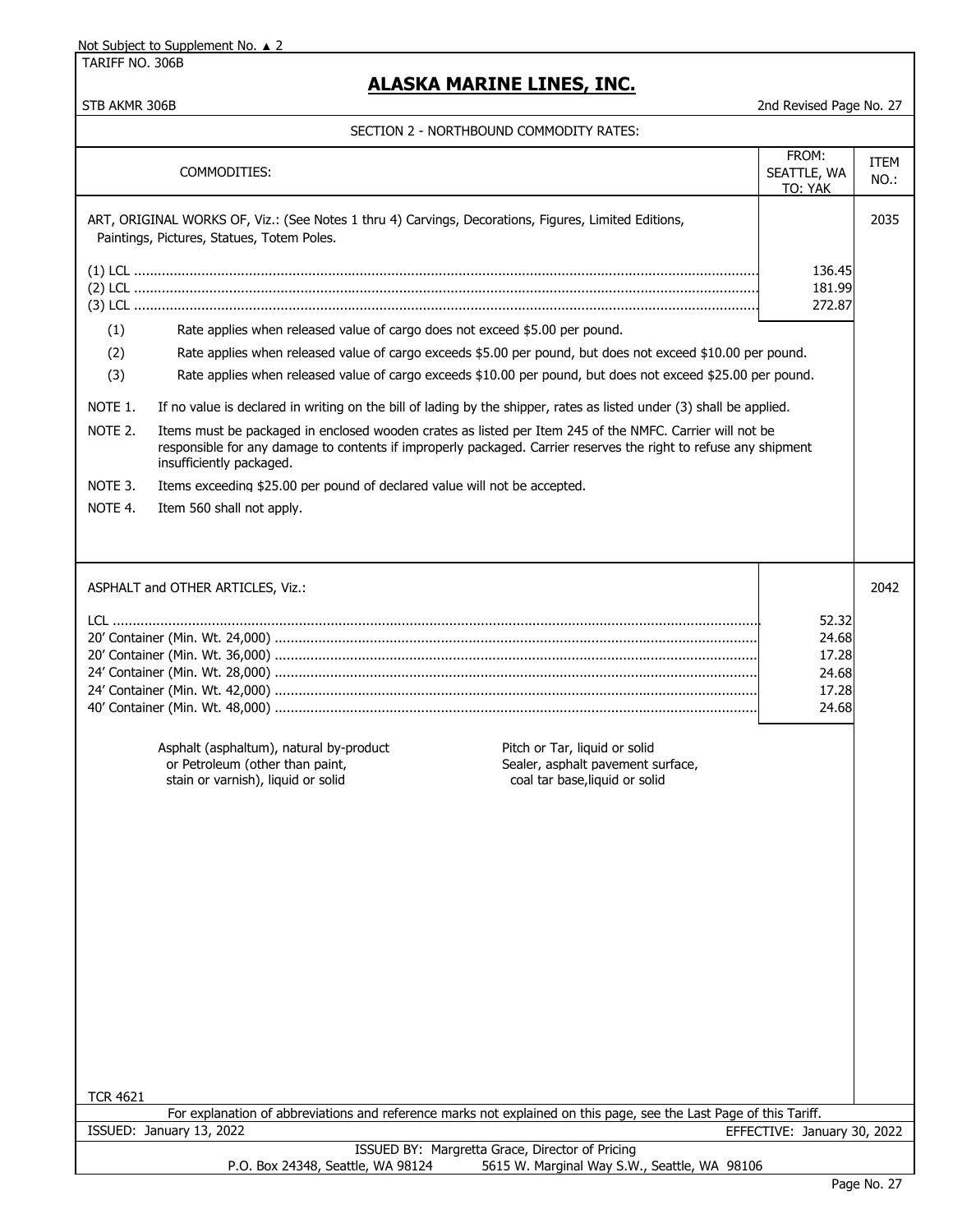TARIFF NO. 306B

# **ALASKA MARINE LINES, INC.**

STB AKMR 306B 2008 2008 2009 2008 2009 2008 2009 2008 2009 2008 2009 2008 2009 2008 2009 2008 2009 2008 2009 200

| SECTION 2 - NORTHBOUND COMMODITY RATES:                                                                                                                                                                                                                                                                                                                                                                    |                                                                                                          |              |
|------------------------------------------------------------------------------------------------------------------------------------------------------------------------------------------------------------------------------------------------------------------------------------------------------------------------------------------------------------------------------------------------------------|----------------------------------------------------------------------------------------------------------|--------------|
| COMMODITIES:                                                                                                                                                                                                                                                                                                                                                                                               | FROM:<br>SEATTLE, WA<br>TO: YAK                                                                          | ITEM<br>NO.: |
| ASPHALT (Asphaltum), natural, by-product, other than paint, stain or varnish, in bulk, in shipper-owned tanks<br>(See Notes 1 and 2)                                                                                                                                                                                                                                                                       |                                                                                                          | 2043         |
|                                                                                                                                                                                                                                                                                                                                                                                                            | \$305.00<br>\$278.00<br>\$249.00                                                                         |              |
| NOTE 1.<br>Rates are in Dollars and Cents per ton.<br>NOTE 2.<br>Rates include return of empty tank to origin port dock.                                                                                                                                                                                                                                                                                   |                                                                                                          |              |
|                                                                                                                                                                                                                                                                                                                                                                                                            |                                                                                                          |              |
| AUTOMOBILE, MOTORCYCLE, or MARINE PARTS, and OTHER ARTICLES, as described in Item 1005 (See Note 1)<br>(1)<br>Subject to a minimum charge of 9 pounds per cubic foot.<br>NOTE 1.<br>Rates apply only on commodities manufactured, represented or sold as component or accessorial part of a<br>passenger or freight motor vehicle or motor vehicle or motor truck trailer or motorcycles or marine vessel. | 94.73<br>83.36<br>55.96<br>50.69<br>40.83<br>37.22<br>50.69<br>40.83<br>37.22<br>50.69<br>40.83<br>37.22 | 2056         |
| <b>TCR 4621</b><br>For explanation of abbreviations and reference marks not explained on this page, see the Last Page of this Tariff.                                                                                                                                                                                                                                                                      |                                                                                                          |              |
| ISSUED: January 13, 2022                                                                                                                                                                                                                                                                                                                                                                                   | EFFECTIVE: January 30, 2022                                                                              |              |
| ISSUED BY: Margretta Grace, Director of Pricing<br>P.O. Box 24348, Seattle, WA 98124<br>5615 W. Marginal Way S.W., Seattle, WA 98106                                                                                                                                                                                                                                                                       |                                                                                                          |              |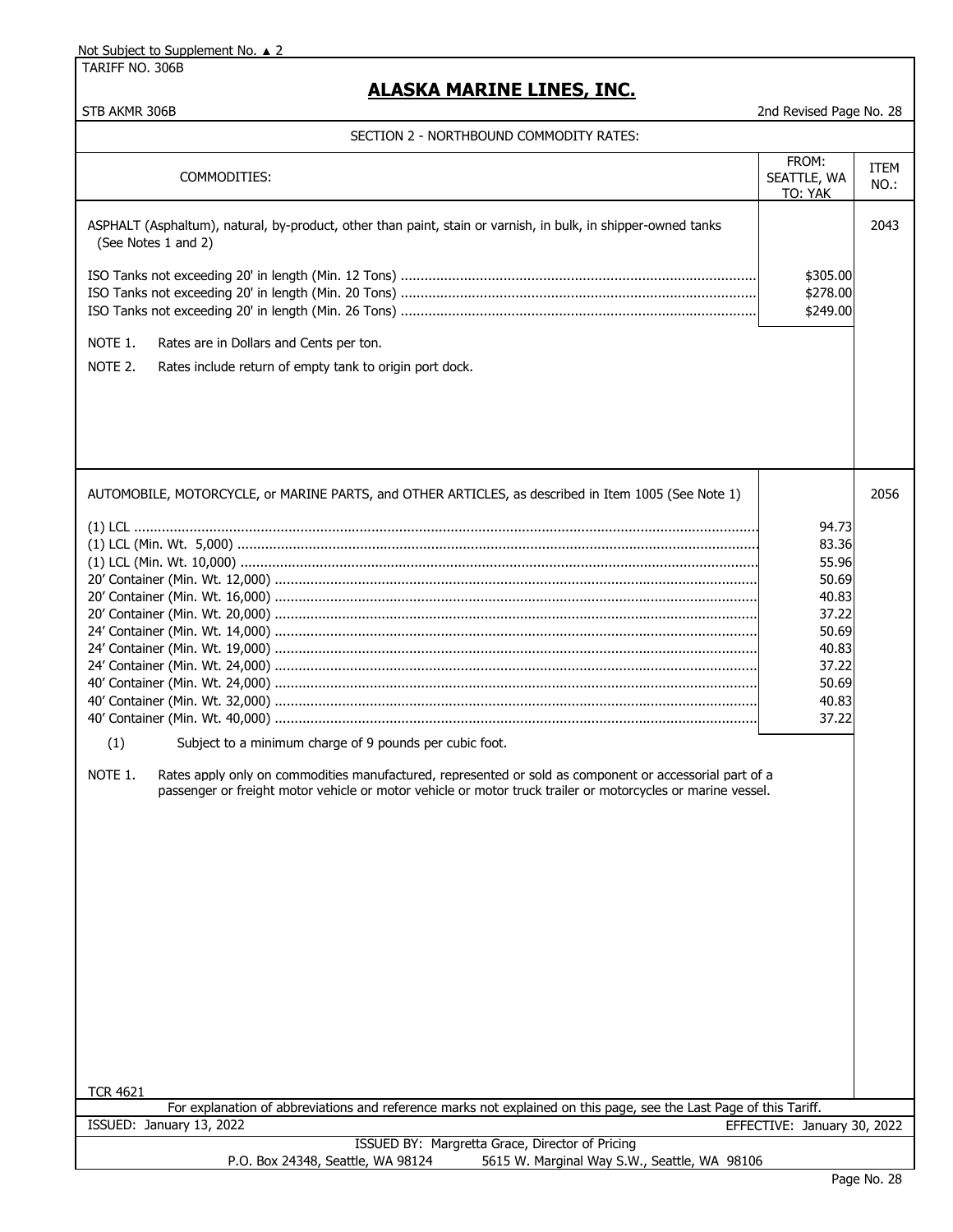TARIFF NO. 306B

# **ALASKA MARINE LINES, INC.**

STB AKMR 306B 2008 2nd Revised Page No. 29

| COMMODITIES:                                                                                                                                                                                                               | FROM:<br>SEATTLE, WA<br>TO: YAK | ITEM<br>NO.: |
|----------------------------------------------------------------------------------------------------------------------------------------------------------------------------------------------------------------------------|---------------------------------|--------------|
| BICYCLES, NOI; UNICYCLES, NOI; or VEHICLES, CHILDREN'S, NOI, NEW; as described in Items 189800 (Subs 5<br>through 8) and 189780 (Sub 2) of the NMFC, and Related Parts and Accessories, in straight or mixed<br>shipments. |                                 | 2077         |
|                                                                                                                                                                                                                            | 90.93                           |              |
|                                                                                                                                                                                                                            | 44.17                           |              |
|                                                                                                                                                                                                                            | 44.17                           |              |
|                                                                                                                                                                                                                            | 44.17                           |              |
| (1)<br>Subject to a minimum charge of 9 pounds per cubic foot.                                                                                                                                                             |                                 |              |
|                                                                                                                                                                                                                            |                                 |              |
|                                                                                                                                                                                                                            |                                 |              |
|                                                                                                                                                                                                                            |                                 |              |
|                                                                                                                                                                                                                            |                                 |              |
|                                                                                                                                                                                                                            |                                 |              |
|                                                                                                                                                                                                                            |                                 |              |
|                                                                                                                                                                                                                            |                                 |              |
|                                                                                                                                                                                                                            |                                 |              |
|                                                                                                                                                                                                                            |                                 |              |
|                                                                                                                                                                                                                            |                                 |              |
|                                                                                                                                                                                                                            |                                 |              |
|                                                                                                                                                                                                                            |                                 |              |
|                                                                                                                                                                                                                            |                                 |              |
|                                                                                                                                                                                                                            |                                 |              |
|                                                                                                                                                                                                                            |                                 |              |
|                                                                                                                                                                                                                            |                                 |              |
|                                                                                                                                                                                                                            |                                 |              |
|                                                                                                                                                                                                                            |                                 |              |
|                                                                                                                                                                                                                            |                                 |              |
|                                                                                                                                                                                                                            |                                 |              |
|                                                                                                                                                                                                                            |                                 |              |
|                                                                                                                                                                                                                            |                                 |              |
|                                                                                                                                                                                                                            |                                 |              |
|                                                                                                                                                                                                                            |                                 |              |
|                                                                                                                                                                                                                            |                                 |              |
|                                                                                                                                                                                                                            |                                 |              |
|                                                                                                                                                                                                                            |                                 |              |
|                                                                                                                                                                                                                            |                                 |              |
| <b>TCR 4621</b>                                                                                                                                                                                                            |                                 |              |
| For explanation of abbreviations and reference marks not explained on this page, see the Last Page of this Tariff.                                                                                                         |                                 |              |
| ISSUED: January 13, 2022<br>ISSUED BY: Margretta Grace, Director of Pricing                                                                                                                                                | EFFECTIVE: January 30, 2022     |              |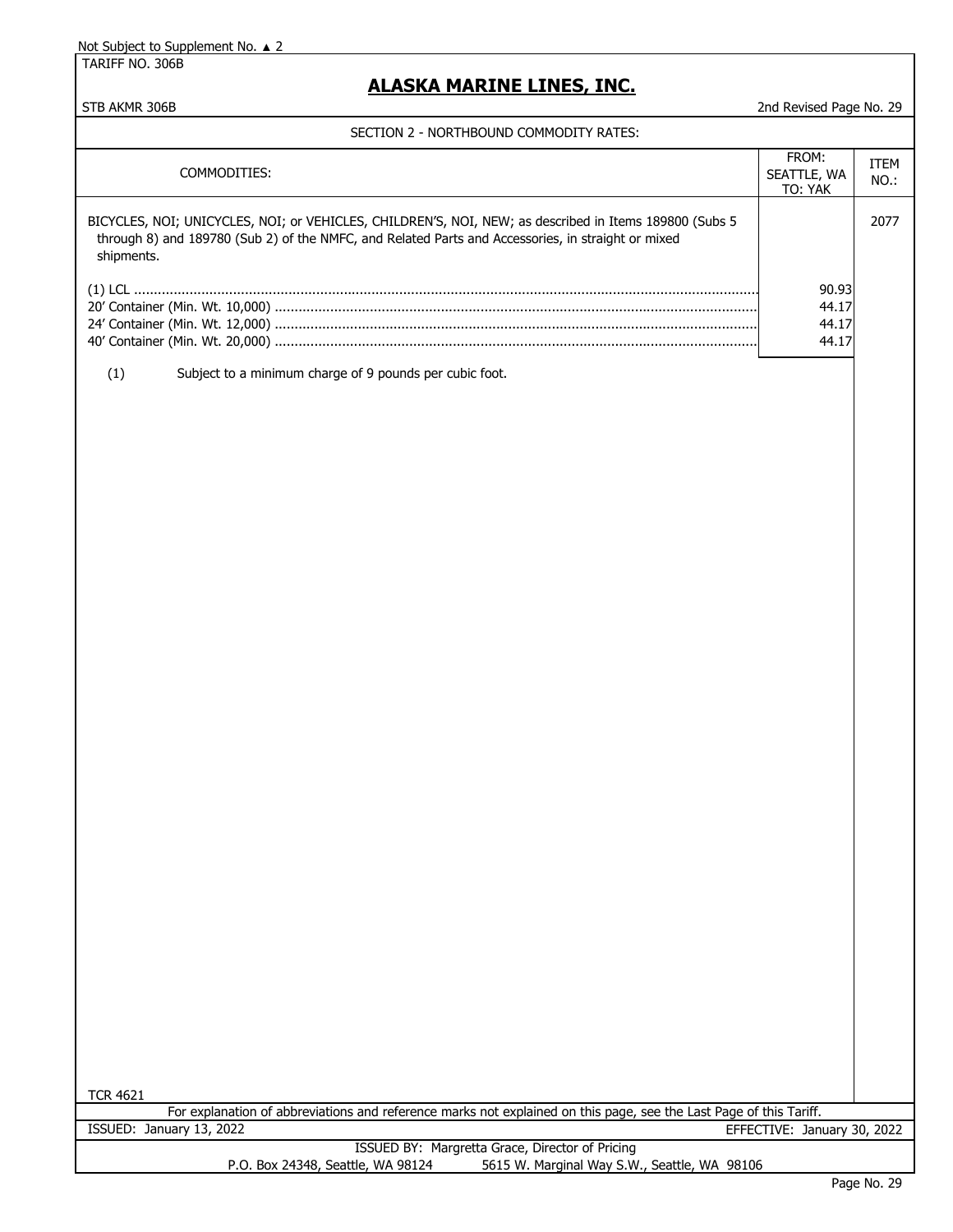TARIFF NO. 306B

## **ALASKA MARINE LINES, INC.**

STB AKMR 306B 4th Revised Page No. 30

#### SECTION 2 - NORTHBOUND COMMODITY RATES:

|                 | COMMODITIES:                                                                                                                                                                                                                                                                                                                                                                                                                                                                                                                                                                                                                            | FROM:<br>SEATTLE, WA<br>TO: YAK  | <b>ITEM</b><br>$NO.$ : |
|-----------------|-----------------------------------------------------------------------------------------------------------------------------------------------------------------------------------------------------------------------------------------------------------------------------------------------------------------------------------------------------------------------------------------------------------------------------------------------------------------------------------------------------------------------------------------------------------------------------------------------------------------------------------------|----------------------------------|------------------------|
|                 | BOATS, SU, nested or not nested, mounted on trailers, cradles or other shipping device, exceeding 14' in<br>width nor 35,000 lbs. (See Notes 1 through 11)                                                                                                                                                                                                                                                                                                                                                                                                                                                                              |                                  | 2098                   |
|                 |                                                                                                                                                                                                                                                                                                                                                                                                                                                                                                                                                                                                                                         | \$202.00<br>\$213.00<br>\$293.00 |                        |
| NOTE 1.         | Rates are shown in dollars per linear foot and are subject to a maximum weight of 35,000 lbs.<br>Boats exceeding 45 feet in length, 14 feet in width or 35,000 pounds will be considered on a case-by-case basis.                                                                                                                                                                                                                                                                                                                                                                                                                       |                                  |                        |
| NOTE 2.         | Shipper must furnish necessary skids, cradles, chocks, crates or other devices necessary to ensure safe handling.<br>If Shipper cannot furnish the required device(s), Carrier can refer the Shipper or Shipper's agent to a third party for<br>the construction and/or purchase of such devices. In the event Carrier has a boat cradle available that would<br>adequately support Shipper's boat and Shipper inspects and approves the cradle for use with the shipment, Shipper<br>thereby waives Carrier of any liability for damages related to the use of the cradle. The charge for use of Carrier's<br>cradle will be \$629.00. |                                  |                        |
| NOTE 3.         | Household goods or personal effects, as described in AKMR 100, series, Item 560, may be placed in enclosed areas<br>of the boat, provided they are secured by the shipper. Shipper must declare weight of goods on the bill of<br>lading. Items are subject to a released value of \$ .10 per pound, per article subject to provisions listed in AKMR 100,<br>series, Item 560. Items will be considered as shipper load and count, and accepted to all items.                                                                                                                                                                          |                                  |                        |
| NOTE 4.         | All measurements shall be based on overall dimensions which include trailer tongues, bow pulpits, masts,<br>stacks, outdrives, swimsteps or any othe protuberences.                                                                                                                                                                                                                                                                                                                                                                                                                                                                     |                                  |                        |
| NOTE 5.         | If boat is received containing more than 1/4 tank of fuel, charges as shown in AKMR 100, series, Item 987 will be<br>assessed.                                                                                                                                                                                                                                                                                                                                                                                                                                                                                                          |                                  |                        |
| NOTE 6.         | When Carrier is required to lift a boat to/from water or trailer in Seattle, an additional charge will be assessed.<br>Carrier will provide this service at a rate of \$3.86 per square foot, subject to the minimums outlined below:                                                                                                                                                                                                                                                                                                                                                                                                   |                                  |                        |
|                 | Trailer Lift: \$636.00 Minimum<br>Water Lift: \$1,431.00 Minimum                                                                                                                                                                                                                                                                                                                                                                                                                                                                                                                                                                        |                                  |                        |
|                 | Such service must be scheduled with Carrier prior to delivery. Boat lift and launch operations are performed at<br>Carrier's discretion. Carrier may decline to lift any boat. Shipper must sign Carrier's Boat Lift Agreement prior to<br>lifting any boat.                                                                                                                                                                                                                                                                                                                                                                            |                                  |                        |
| NOTE 7.         | Boat lift or launch is not available in Yakutat.                                                                                                                                                                                                                                                                                                                                                                                                                                                                                                                                                                                        |                                  |                        |
| NOTE 8.         | All portable canvas tops or sides must be removed prior to receipt at AKMR dock. All tops and sides shipped<br>attached will be at owner's risk. Boats must be received with the masts and rigging detached.                                                                                                                                                                                                                                                                                                                                                                                                                            |                                  |                        |
| NOTE 9.         | Rates shown apply between Carriers Terminals.                                                                                                                                                                                                                                                                                                                                                                                                                                                                                                                                                                                           |                                  |                        |
| <b>NOTE 10.</b> | AKMR 100, series, Item 340, 342, 568 paragraph (1) Overlength and (3) Overheight, and 750 do not apply.                                                                                                                                                                                                                                                                                                                                                                                                                                                                                                                                 |                                  |                        |
| <b>NOTE 11.</b> | If boats are nested, they may not exceed 8 feet in overall height.                                                                                                                                                                                                                                                                                                                                                                                                                                                                                                                                                                      |                                  |                        |
|                 |                                                                                                                                                                                                                                                                                                                                                                                                                                                                                                                                                                                                                                         |                                  |                        |
|                 |                                                                                                                                                                                                                                                                                                                                                                                                                                                                                                                                                                                                                                         |                                  |                        |
|                 |                                                                                                                                                                                                                                                                                                                                                                                                                                                                                                                                                                                                                                         |                                  |                        |
|                 |                                                                                                                                                                                                                                                                                                                                                                                                                                                                                                                                                                                                                                         |                                  |                        |
| <b>TCR 4621</b> |                                                                                                                                                                                                                                                                                                                                                                                                                                                                                                                                                                                                                                         |                                  |                        |
|                 | For explanation of abbreviations and reference marks not explained on this page, see the Last Page of this Tariff.<br>ISSUED: January 13, 2022                                                                                                                                                                                                                                                                                                                                                                                                                                                                                          | EFFECTIVE: January 30, 2022      |                        |
|                 | ISSUED BY: Margretta Grace, Director of Pricing                                                                                                                                                                                                                                                                                                                                                                                                                                                                                                                                                                                         |                                  |                        |
|                 | P.O. Box 24348, Seattle, WA 98124<br>5615 W. Marginal Way S.W., Seattle, WA 98106                                                                                                                                                                                                                                                                                                                                                                                                                                                                                                                                                       |                                  |                        |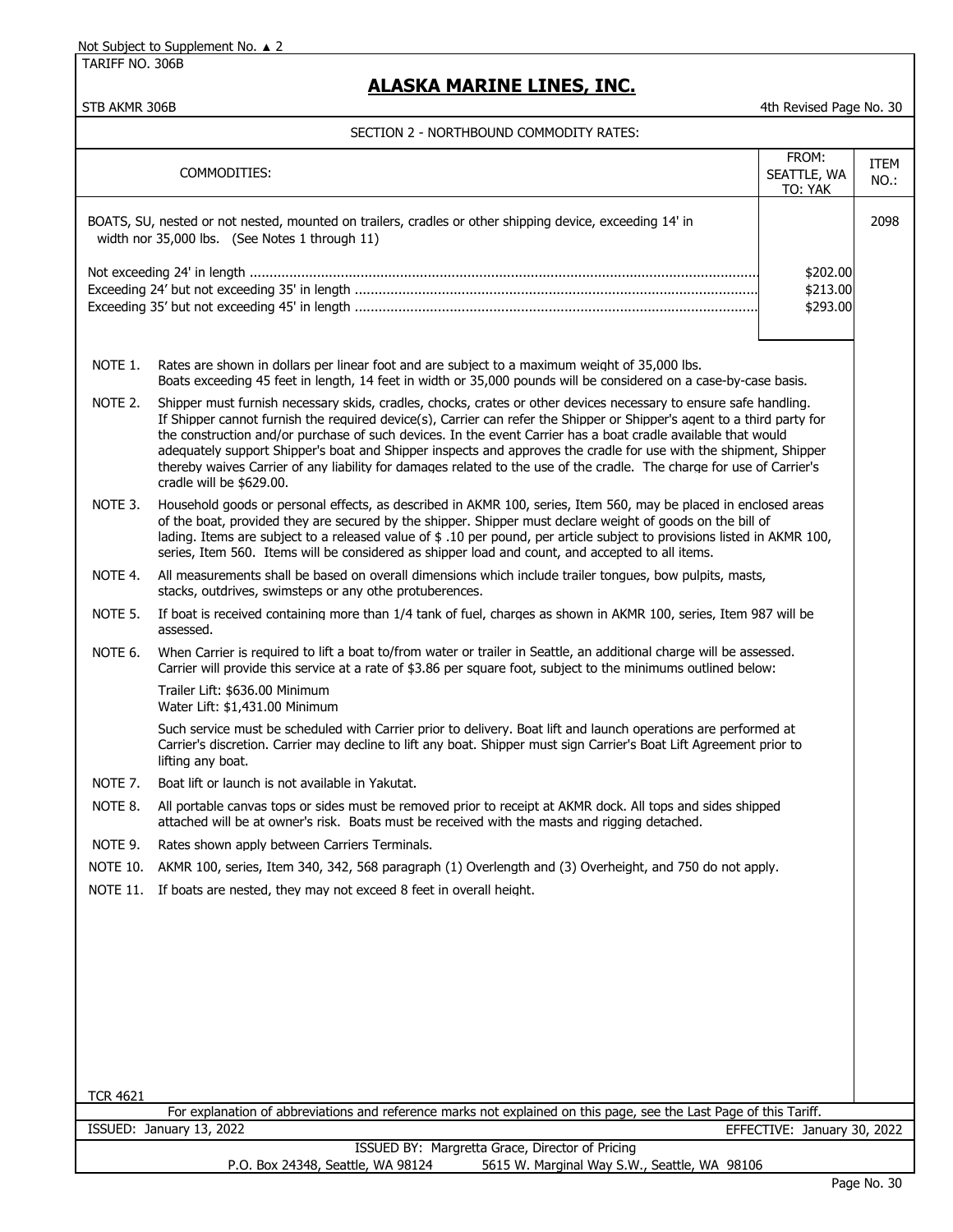TARIFF NO. 306B

## **ALASKA MARINE LINES, INC.**

STB AKMR 306B 2nd Revised Page No. 31

| SECTION 2 - NORTHBOUND COMMODITY RATES:                                                                                                                                                                                           |                                   |                     |
|-----------------------------------------------------------------------------------------------------------------------------------------------------------------------------------------------------------------------------------|-----------------------------------|---------------------|
| COMMODITIES:                                                                                                                                                                                                                      | FROM:<br>SEATTLE, WA<br>TO: YAK   | <b>ITEM</b><br>NO.: |
| CANOES AND KAYAKS, SU, Nested or not nested. Rates are shown in dollars per boat. (See Note 1)<br>NOTE 1.<br>Rate applies between carriers terminals.                                                                             | \$263.00<br>\$369.00              | 2100                |
| BOAT TRAILERS, Nested or not nested, not moving under a boat. (See Note 1 and 2).<br>NOTE 1.<br>Rate applies between carriers terminals.<br>NOTE 2.<br>Rate is shown in dollars and cents per linear foot.                        | \$85.00<br>\$111.00               | 2102                |
| BOXES and TOTES, Plastic, Viz: Boxes, Totes, molded plastic, new or used; with or without tops, SU, nested or<br>not nested, plastic liners.<br>(1)<br>Subject to a minimum charge of 6 pounds per cubic foot.<br><b>TCR 4621</b> | 189.47<br>78.36<br>78.36<br>78.36 | 2104                |
| For explanation of abbreviations and reference marks not explained on this page, see the Last Page of this Tariff.<br>ISSUED: January 13, 2022<br>EFFECTIVE: January 30, 2022                                                     |                                   |                     |
| ISSUED BY: Margretta Grace, Director of Pricing<br>P.O. Box 24348, Seattle, WA 98124<br>5615 W. Marginal Way S.W., Seattle, WA 98106                                                                                              |                                   |                     |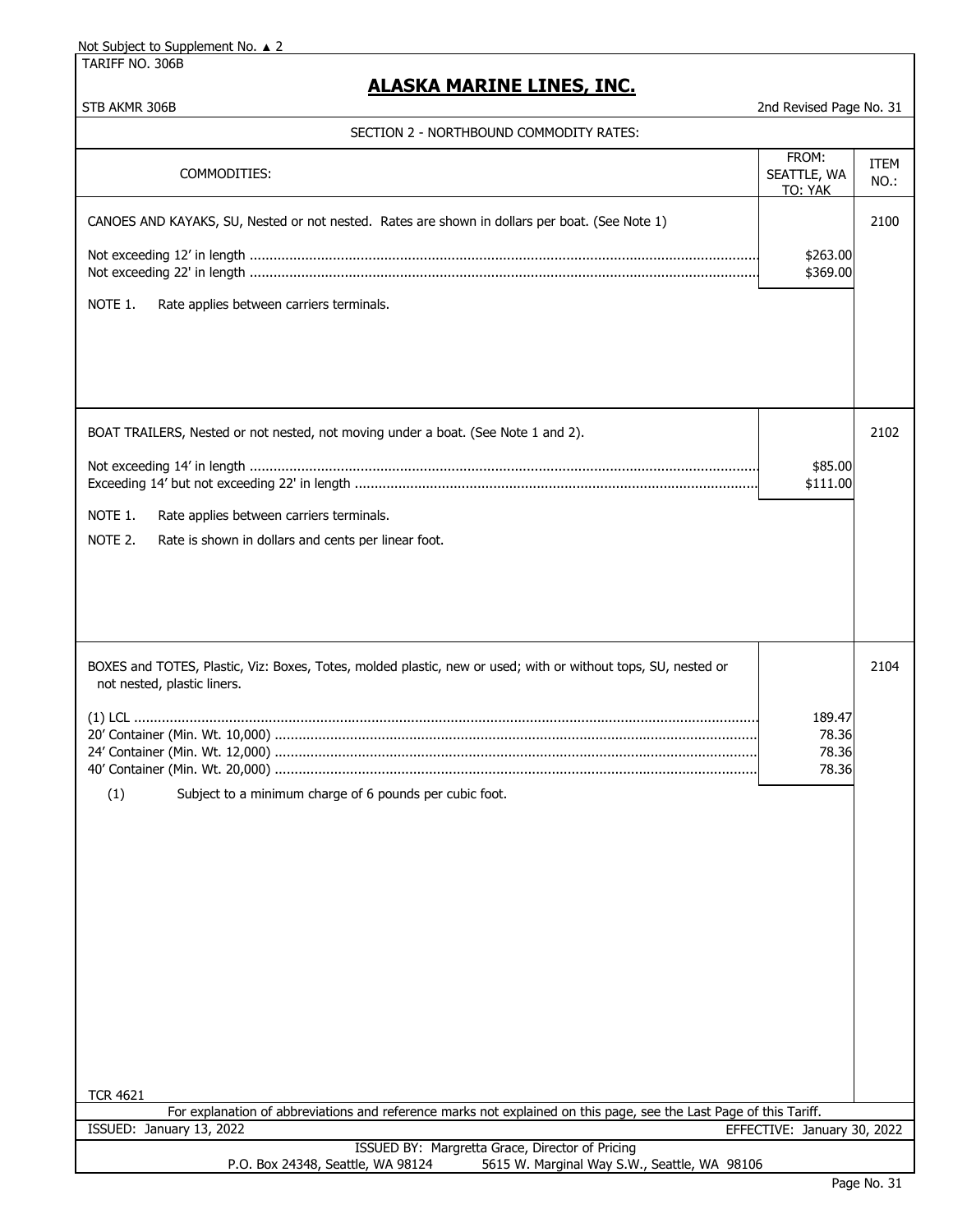TARIFF NO. 306B

STB AKMR 306B

# **ALASKA MARINE LINES, INC.**

2nd Revised Page No. 32

#### SECTION 2 - NORTHBOUND COMMODITY RATES:

| COMMODITIES:                                                                                                                                                                              | FROM:<br>SEATTLE, WA<br>TO: YAK | ITEM<br>NO.: |
|-------------------------------------------------------------------------------------------------------------------------------------------------------------------------------------------|---------------------------------|--------------|
| BOXES and TOTES, Viz.: BOXES: Boxes, Sheets (dividers) or Shrouds, Box to Tote Liners, Fibreboard, Paper<br>or Pulpboard, Corrugated, with or without tops, KD Flat or Folder Flat - New. |                                 | 2109         |
|                                                                                                                                                                                           | 77.28                           |              |
|                                                                                                                                                                                           | 45.64                           |              |
|                                                                                                                                                                                           | 43.47                           |              |
|                                                                                                                                                                                           | 45.64                           |              |
|                                                                                                                                                                                           | 43.47                           |              |
|                                                                                                                                                                                           | 45.64                           |              |
|                                                                                                                                                                                           | 43.47                           |              |
| TOTES, Fiberboard, KD - Used.                                                                                                                                                             |                                 |              |
|                                                                                                                                                                                           | 43.01                           |              |
|                                                                                                                                                                                           | 40.91                           |              |
|                                                                                                                                                                                           | 43.01                           |              |
|                                                                                                                                                                                           | 40.91                           |              |
|                                                                                                                                                                                           | 43.01                           |              |
|                                                                                                                                                                                           | 40.91                           |              |
|                                                                                                                                                                                           |                                 |              |
|                                                                                                                                                                                           |                                 |              |
| BOXES, Viz.: Boxes, wooden, KD. Shook, Wooden, new or used.                                                                                                                               |                                 | 2110         |
|                                                                                                                                                                                           | 55.49                           |              |
|                                                                                                                                                                                           | 38.92                           |              |
|                                                                                                                                                                                           | 21.79                           |              |
|                                                                                                                                                                                           | 18.71                           |              |
|                                                                                                                                                                                           | 21.79                           |              |
|                                                                                                                                                                                           | 18.71                           |              |
|                                                                                                                                                                                           | 18.71                           |              |
|                                                                                                                                                                                           |                                 |              |
|                                                                                                                                                                                           |                                 |              |
|                                                                                                                                                                                           |                                 |              |
|                                                                                                                                                                                           |                                 |              |
|                                                                                                                                                                                           |                                 |              |
|                                                                                                                                                                                           |                                 |              |
|                                                                                                                                                                                           |                                 |              |
|                                                                                                                                                                                           |                                 |              |
|                                                                                                                                                                                           |                                 |              |
|                                                                                                                                                                                           |                                 |              |
|                                                                                                                                                                                           |                                 |              |
|                                                                                                                                                                                           |                                 |              |
|                                                                                                                                                                                           |                                 |              |
| <b>TCR 4621</b>                                                                                                                                                                           |                                 |              |
| For explanation of abbreviations and reference marks not explained on this page, see the Last Page of this Tariff.                                                                        |                                 |              |
| ISSUED: January 13, 2022                                                                                                                                                                  | EFFECTIVE: January 30, 2022     |              |
| ISSUED BY: Margretta Grace, Director of Pricing                                                                                                                                           |                                 |              |
| 5615 W. Marginal Way S.W., Seattle, WA 98106<br>P.O. Box 24348, Seattle, WA 98124                                                                                                         |                                 |              |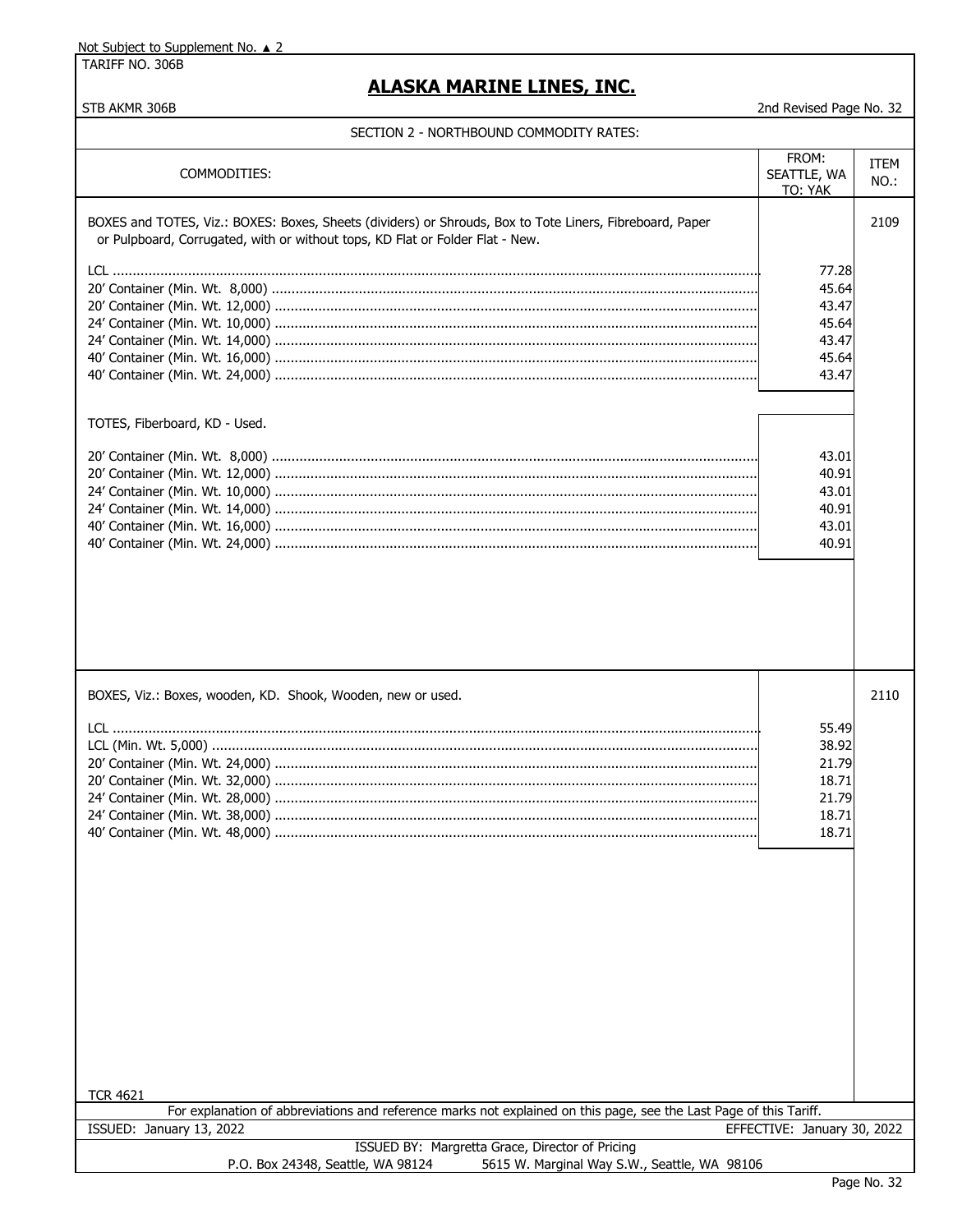TARIFF NO. 306B

# **ALASKA MARINE LINES, INC.**

| SECTION 2 - NORTHBOUND COMMODITY RATES: |  |
|-----------------------------------------|--|
|-----------------------------------------|--|

| COMMODITIES:                                                                                                                                                                                                                                                                      | FROM:<br>SEATTLE, WA<br>TO: YAK                             | <b>ITEM</b><br>$NO.$ : |
|-----------------------------------------------------------------------------------------------------------------------------------------------------------------------------------------------------------------------------------------------------------------------------------|-------------------------------------------------------------|------------------------|
| BOXES, Viz.: Boxes, household shipping, lift vans, KD flat, lumber and plywood combined.                                                                                                                                                                                          | 64.86<br>17.48<br>17.48<br>17.48                            | 2111                   |
| BRICKS, BLOCKS, SLABS or RELATED ARTICLES, Viz.: Bricks and Blocks, building, fire or paving, other than<br>glass or slate, in packages.<br><b>TCR 4621</b><br>For explanation of abbreviations and reference marks not explained on this page, see the Last Page of this Tariff. | 37.40<br>34.07<br>22.23<br>18.28<br>22.23<br>18.28<br>22.23 | 2112                   |
| ISSUED: January 13, 2022                                                                                                                                                                                                                                                          | EFFECTIVE: January 30, 2022                                 |                        |
|                                                                                                                                                                                                                                                                                   |                                                             |                        |
| ISSUED BY: Margretta Grace, Director of Pricing<br>5615 W. Marginal Way S.W., Seattle, WA 98106<br>P.O. Box 24348, Seattle, WA 98124                                                                                                                                              |                                                             |                        |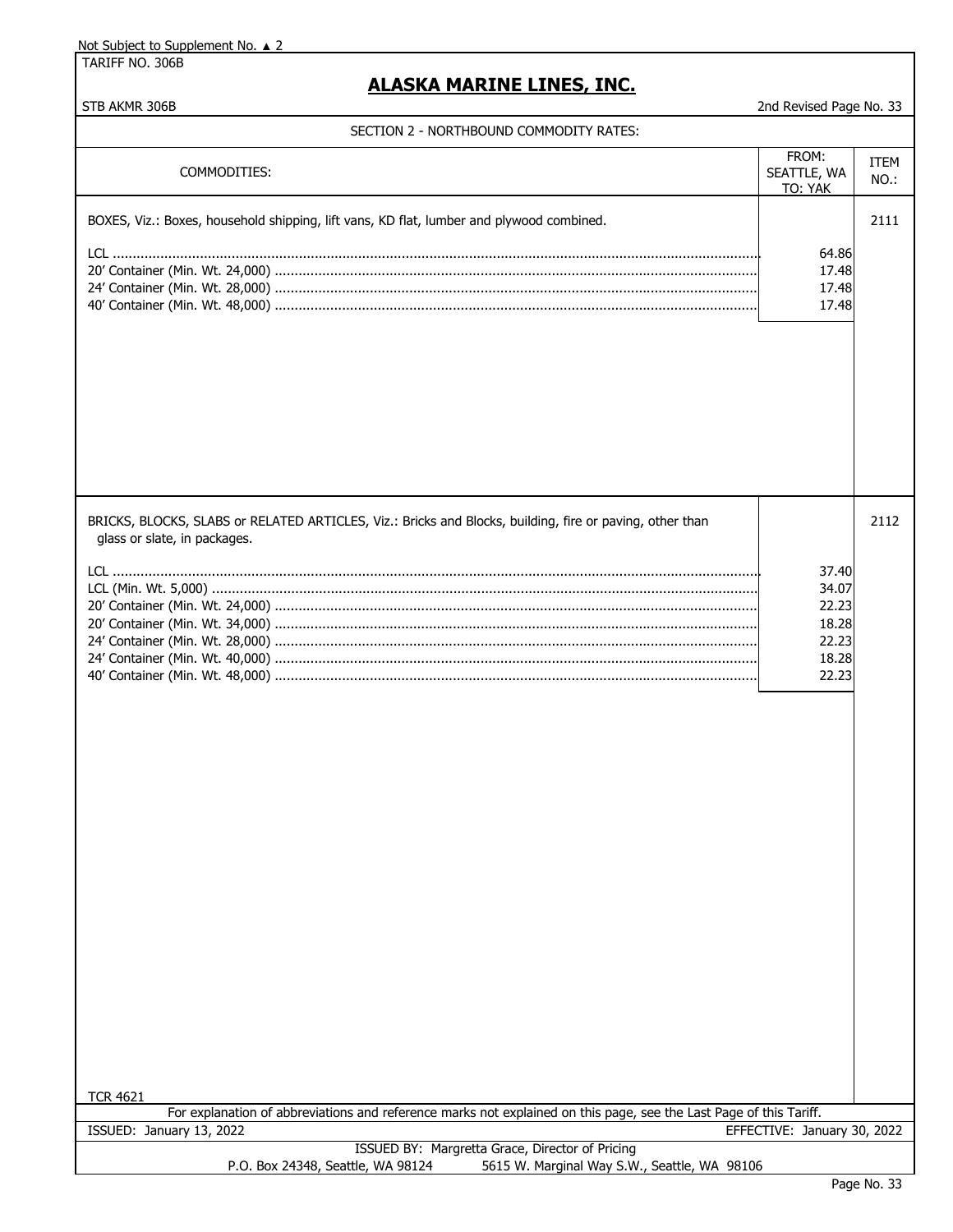TARIFF NO. 306B

# **ALASKA MARINE LINES, INC.**

| COMMODITIES:                                                                                                                                                                                       | FROM:<br>SEATTLE, WA<br>TO: YAK | ITEM<br>$NO.$ : |  |
|----------------------------------------------------------------------------------------------------------------------------------------------------------------------------------------------------|---------------------------------|-----------------|--|
| BRIDGE SECTIONS, Prefabricated, Iron and Steel, with or without wooden decking installed.                                                                                                          |                                 | 2116            |  |
|                                                                                                                                                                                                    | \$161.00                        |                 |  |
|                                                                                                                                                                                                    | \$167.00                        |                 |  |
|                                                                                                                                                                                                    | \$171.00                        |                 |  |
|                                                                                                                                                                                                    | \$171.00                        |                 |  |
|                                                                                                                                                                                                    | \$172.00                        |                 |  |
|                                                                                                                                                                                                    | \$172.00                        |                 |  |
|                                                                                                                                                                                                    | \$173.00                        |                 |  |
|                                                                                                                                                                                                    | \$173.00                        |                 |  |
|                                                                                                                                                                                                    | \$175.00                        |                 |  |
|                                                                                                                                                                                                    |                                 |                 |  |
| NOTE 1.<br>Rates shown are in dollars and cents per linear foot measurement.                                                                                                                       |                                 |                 |  |
| NOTE 2.<br>Exception to AKMR 100, series, Item 568 paragraph (A)(I) shall not apply to articles listed. On articles exceeding<br>100' in OAL, apply Item 568, paragraph (A)(I) to 100' rate basis. |                                 |                 |  |
| NOTE 3.<br>Rates shown are between carriers terminals (DO).                                                                                                                                        |                                 |                 |  |
| NOTE 4.<br>Rates shown are subject to transfer of lading charges per AKMR 100, series, Item 959. Loading charge for lengths<br>exceeding 100' OAL are to be agreed upon prior to shipping.         |                                 |                 |  |
|                                                                                                                                                                                                    |                                 |                 |  |
|                                                                                                                                                                                                    |                                 |                 |  |
|                                                                                                                                                                                                    |                                 |                 |  |
|                                                                                                                                                                                                    |                                 |                 |  |
|                                                                                                                                                                                                    |                                 |                 |  |
|                                                                                                                                                                                                    |                                 |                 |  |
|                                                                                                                                                                                                    |                                 |                 |  |
|                                                                                                                                                                                                    |                                 |                 |  |
|                                                                                                                                                                                                    |                                 |                 |  |
|                                                                                                                                                                                                    |                                 |                 |  |
|                                                                                                                                                                                                    |                                 |                 |  |
|                                                                                                                                                                                                    |                                 |                 |  |
|                                                                                                                                                                                                    |                                 |                 |  |
|                                                                                                                                                                                                    |                                 |                 |  |
|                                                                                                                                                                                                    |                                 |                 |  |
|                                                                                                                                                                                                    |                                 |                 |  |
|                                                                                                                                                                                                    |                                 |                 |  |
|                                                                                                                                                                                                    |                                 |                 |  |
|                                                                                                                                                                                                    |                                 |                 |  |
|                                                                                                                                                                                                    |                                 |                 |  |
|                                                                                                                                                                                                    |                                 |                 |  |
|                                                                                                                                                                                                    |                                 |                 |  |
|                                                                                                                                                                                                    |                                 |                 |  |
|                                                                                                                                                                                                    |                                 |                 |  |
|                                                                                                                                                                                                    |                                 |                 |  |
|                                                                                                                                                                                                    |                                 |                 |  |
|                                                                                                                                                                                                    |                                 |                 |  |
|                                                                                                                                                                                                    |                                 |                 |  |
|                                                                                                                                                                                                    |                                 |                 |  |
| <b>TCR 4621</b>                                                                                                                                                                                    |                                 |                 |  |
| For explanation of abbreviations and reference marks not explained on this page, see the Last Page of this Tariff.                                                                                 |                                 |                 |  |
| ISSUED: January 13, 2022                                                                                                                                                                           | EFFECTIVE: January 30, 2022     |                 |  |
| ISSUED BY: Margretta Grace, Director of Pricing<br>5615 W. Marginal Way S.W., Seattle, WA 98106<br>P.O. Box 24348, Seattle, WA 98124                                                               |                                 |                 |  |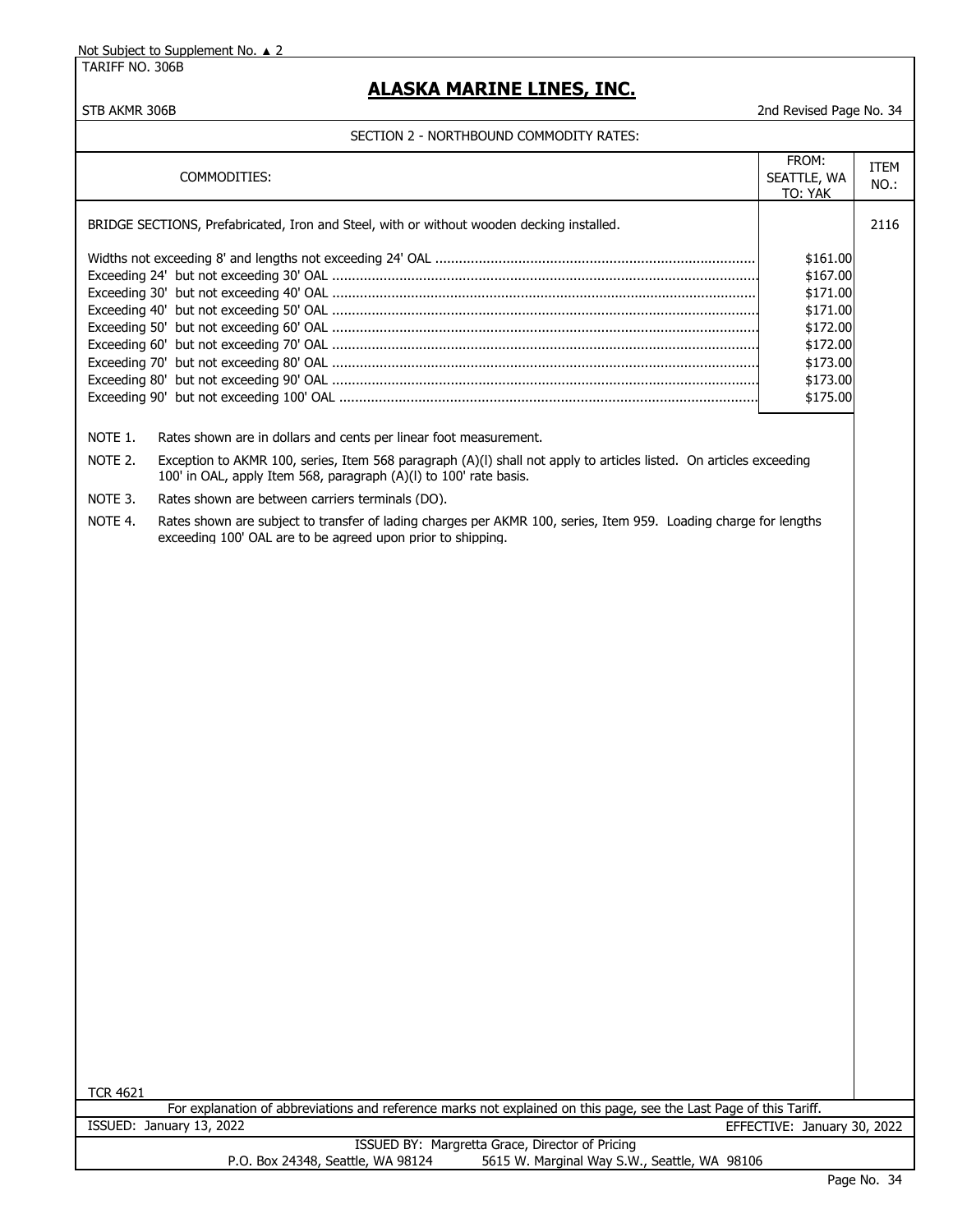TARIFF NO. 306B

## **ALASKA MARINE LINES, INC.**

STB AKMR 306B 2nd Revised Page No. 35

| COMMODITIES:                                                                                                                                                                                                                                                                                                                                                                                                                    | FROM:<br>SEATTLE, WA<br>TO: YAK                    | ITEM<br>NO.: |
|---------------------------------------------------------------------------------------------------------------------------------------------------------------------------------------------------------------------------------------------------------------------------------------------------------------------------------------------------------------------------------------------------------------------------------|----------------------------------------------------|--------------|
| BUILDINGS or HOUSES, KD and RELATED ARTICLES, Viz.: Wall, Roof or Floor Sections, consisting of expanded<br>plastic insulating material, framed with wood, and may also be faced with wallboard or metal<br>Building Construction Sections, wooden, with or without insulation, KD or flat. Buildings, Houses, fabricated or<br>portables, wooden, KD or in flat sections. (See Notes 1 & 2)                                    |                                                    | 2119         |
|                                                                                                                                                                                                                                                                                                                                                                                                                                 | 70.49<br>30.95<br>70.49<br>30.95<br>70.49<br>30.95 |              |
| NOTE 1.<br>Rates also apply on the following commodities when shipped in the same shipment as the KD building or house:<br>Accompanying hardware, nails fasteners, electric wiring, heating equipment, air conditioning equipment plumbing<br>equipment, interior fixtures, paints, household appliances cabinets, floor/wall ceiling coverings, fireplaces, wood<br>stoves, insulation, roofing and miscellaneous furnishings. |                                                    |              |
| Glazed surfaces must be fully protected.<br>NOTE 2.                                                                                                                                                                                                                                                                                                                                                                             |                                                    |              |
|                                                                                                                                                                                                                                                                                                                                                                                                                                 |                                                    |              |
|                                                                                                                                                                                                                                                                                                                                                                                                                                 |                                                    |              |
|                                                                                                                                                                                                                                                                                                                                                                                                                                 |                                                    |              |
|                                                                                                                                                                                                                                                                                                                                                                                                                                 |                                                    |              |
|                                                                                                                                                                                                                                                                                                                                                                                                                                 |                                                    |              |
|                                                                                                                                                                                                                                                                                                                                                                                                                                 |                                                    |              |
|                                                                                                                                                                                                                                                                                                                                                                                                                                 |                                                    |              |
|                                                                                                                                                                                                                                                                                                                                                                                                                                 |                                                    |              |
|                                                                                                                                                                                                                                                                                                                                                                                                                                 |                                                    |              |
|                                                                                                                                                                                                                                                                                                                                                                                                                                 |                                                    |              |
|                                                                                                                                                                                                                                                                                                                                                                                                                                 |                                                    |              |
|                                                                                                                                                                                                                                                                                                                                                                                                                                 |                                                    |              |
|                                                                                                                                                                                                                                                                                                                                                                                                                                 |                                                    |              |
|                                                                                                                                                                                                                                                                                                                                                                                                                                 |                                                    |              |
|                                                                                                                                                                                                                                                                                                                                                                                                                                 |                                                    |              |
|                                                                                                                                                                                                                                                                                                                                                                                                                                 |                                                    |              |
|                                                                                                                                                                                                                                                                                                                                                                                                                                 |                                                    |              |
| <b>TCR 4621</b><br>For explanation of abbreviations and reference marks not explained on this page, see the Last Page of this Tariff.                                                                                                                                                                                                                                                                                           |                                                    |              |
| ISSUED: January 13, 2022                                                                                                                                                                                                                                                                                                                                                                                                        | EFFECTIVE: January 30, 2022                        |              |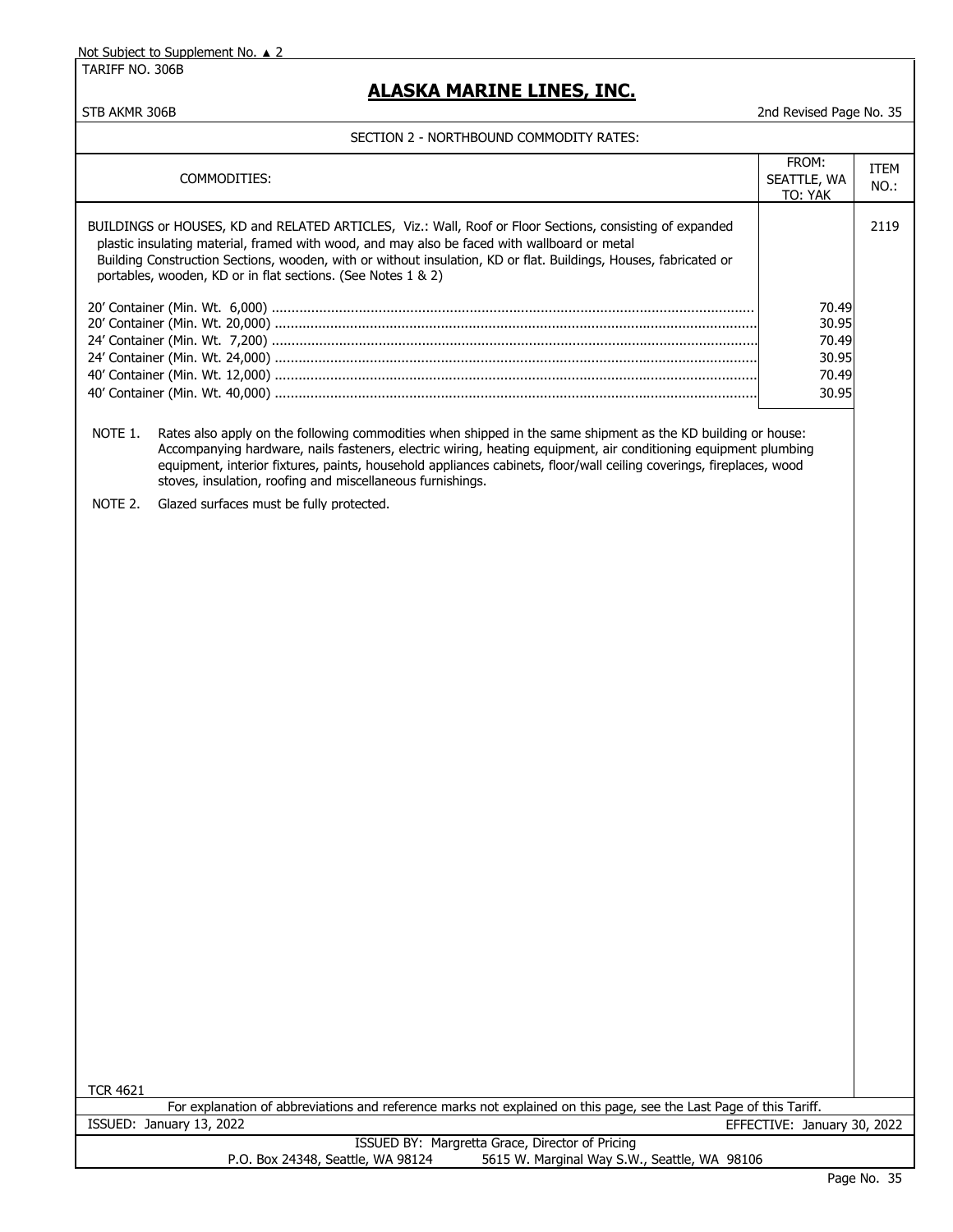TARIFF NO. 306B

## **ALASKA MARINE LINES, INC.**

STB AKMR 306B 2nd Revised Page No. 36

|                                                         | COMMODITIES:                                                                                                                                                                                                                                                                                                                                                                                 | FROM:<br>SEATTLE, WA<br>TO: YAK | ITEM<br>NO.: |
|---------------------------------------------------------|----------------------------------------------------------------------------------------------------------------------------------------------------------------------------------------------------------------------------------------------------------------------------------------------------------------------------------------------------------------------------------------------|---------------------------------|--------------|
|                                                         | BUILDINGS, TRAILER HOUSES, MODULARS, or MOBILE HOMES, SU, Sections, portable or fabricated, including<br>buildings or modulars with or without permanent axles and wheels attached. (See Notes 1 through 9)                                                                                                                                                                                  |                                 | 2123         |
|                                                         |                                                                                                                                                                                                                                                                                                                                                                                              | \$13.76<br>\$15.53              |              |
|                                                         | (1) Shipped at Carrier's convenience.                                                                                                                                                                                                                                                                                                                                                        |                                 |              |
| NOTE 1.                                                 |                                                                                                                                                                                                                                                                                                                                                                                              |                                 |              |
|                                                         | Rates are in dollars and cents per square foot, based on overall dimensions which include all protrusions, extensions<br>and overhangs.                                                                                                                                                                                                                                                      |                                 |              |
| NOTE 2.                                                 | Used units exceeding 250 pounds per lineal foot, will be subject to an additional charge of \$7.18 per hundred weight<br>on the gross weight of each unit. (Used units are defined as those units which have been lived in or otherwise<br>occupied for any purpose.                                                                                                                         |                                 |              |
| NOTE 3.                                                 | Rates apply between Carrier's terminals.                                                                                                                                                                                                                                                                                                                                                     |                                 |              |
| NOTE 4.                                                 | Items 340, 342, 568, Paragraph A, Items (1), (2), (3), and 750 do not apply.                                                                                                                                                                                                                                                                                                                 |                                 |              |
| NOTE 5.                                                 | All doors and windows must be covered with plywood. Units received with plastic covered outside walls will not be<br>accepted unless openings are securely covered first with plywood or similar substantial material. Carrier will not be<br>responsible for any damage caused by wind, weather, or acts of God.                                                                            |                                 |              |
| NOTE 6.                                                 | Carrier will not be liable for mechanical, frame or structural deficiencies unless through negligence of the Carrier,<br>nor liable for damage to frame or structure caused by overloading of contents loaded inside the unit, nor external or<br>internal panel damage or items connected thereto, as a result of the units bowing or twisting due to insufficient<br>structural integrity. |                                 |              |
|                                                         | No contents other than factory installed equipment secured for shipment will be allowed inside the unit. In the<br>event other items secured or not, are loaded inside the unit, Carrier may require all contents to be withdrawn and<br>loaded into containers, with charges for the account of the party paying for the freight.                                                           |                                 |              |
| NOTE 7.                                                 | Carrier reserves the right to purchase damaged unit at a price not to exceed the declared value at the time of<br>acceptance in lieu of repairing said unit. If no value is declared, Carriers' maximum liability is \$5,000.00.                                                                                                                                                             |                                 |              |
| NOTE 8.                                                 | At destination arrangements for wheels must be made by the Shipper. Shipper must remove units from terminal<br>upon discharge for vessel Delay or standby time will be charged for at \$770.00 per hour or fraction thereof.                                                                                                                                                                 |                                 |              |
| NOTE 9.                                                 | All units must be prepaid, unless credit has been extended in writing by the Carrier.                                                                                                                                                                                                                                                                                                        |                                 |              |
|                                                         |                                                                                                                                                                                                                                                                                                                                                                                              |                                 |              |
|                                                         |                                                                                                                                                                                                                                                                                                                                                                                              |                                 |              |
|                                                         |                                                                                                                                                                                                                                                                                                                                                                                              |                                 |              |
|                                                         |                                                                                                                                                                                                                                                                                                                                                                                              |                                 |              |
|                                                         |                                                                                                                                                                                                                                                                                                                                                                                              |                                 |              |
|                                                         |                                                                                                                                                                                                                                                                                                                                                                                              |                                 |              |
|                                                         |                                                                                                                                                                                                                                                                                                                                                                                              |                                 |              |
|                                                         |                                                                                                                                                                                                                                                                                                                                                                                              |                                 |              |
|                                                         |                                                                                                                                                                                                                                                                                                                                                                                              |                                 |              |
|                                                         |                                                                                                                                                                                                                                                                                                                                                                                              |                                 |              |
|                                                         |                                                                                                                                                                                                                                                                                                                                                                                              |                                 |              |
|                                                         |                                                                                                                                                                                                                                                                                                                                                                                              |                                 |              |
|                                                         |                                                                                                                                                                                                                                                                                                                                                                                              |                                 |              |
| <b>TCR 4621</b>                                         | For explanation of abbreviations and reference marks not explained on this page, see the Last Page of this Tariff.                                                                                                                                                                                                                                                                           |                                 |              |
| ISSUED: January 13, 2022<br>EFFECTIVE: January 30, 2022 |                                                                                                                                                                                                                                                                                                                                                                                              |                                 |              |
|                                                         | ISSUED BY: Margretta Grace, Director of Pricing                                                                                                                                                                                                                                                                                                                                              |                                 |              |
|                                                         | P.O. Box 24348, Seattle, WA 98124<br>5615 W. Marginal Way S.W., Seattle, WA 98106                                                                                                                                                                                                                                                                                                            |                                 |              |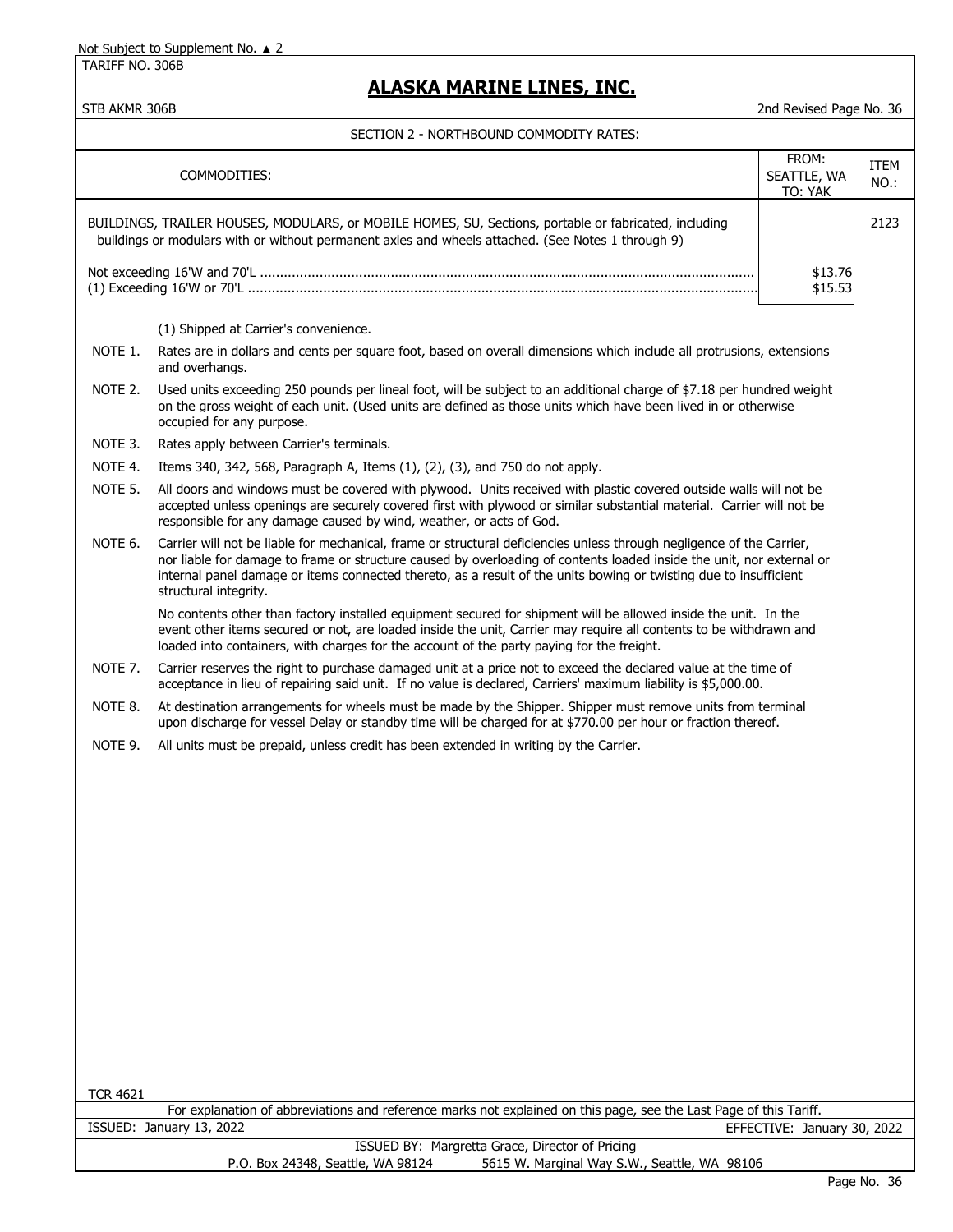TARIFF NO. 306B

STB AKMR 306B

# **ALASKA MARINE LINES, INC.**

2nd Revised Page No. 37

|                                                                                                                                      | FROM:                       | ITEM    |
|--------------------------------------------------------------------------------------------------------------------------------------|-----------------------------|---------|
| COMMODITIES:                                                                                                                         | SEATTLE, WA                 | $NO.$ : |
|                                                                                                                                      | TO: YAK                     |         |
| BUILDING MATERIALS and OTHER ARTICLES, as described in Item 1008, in mixed loads only.                                               |                             | 2126    |
| (See Notes 1 and 2)                                                                                                                  |                             |         |
|                                                                                                                                      |                             |         |
|                                                                                                                                      | 40.11                       |         |
|                                                                                                                                      | 31.97                       |         |
|                                                                                                                                      | 27.34                       |         |
|                                                                                                                                      | 23.74                       |         |
|                                                                                                                                      | 14.67                       |         |
|                                                                                                                                      | 40.11                       |         |
|                                                                                                                                      | 31.97                       |         |
|                                                                                                                                      | 27.34                       |         |
|                                                                                                                                      | 23.74                       |         |
|                                                                                                                                      | 14.67                       |         |
|                                                                                                                                      | 40.11                       |         |
|                                                                                                                                      | 31.97                       |         |
|                                                                                                                                      | 27.34                       |         |
|                                                                                                                                      | 23.74                       |         |
|                                                                                                                                      | 40.11                       |         |
|                                                                                                                                      | 31.97                       |         |
|                                                                                                                                      | 27.34                       |         |
|                                                                                                                                      | 23.74                       |         |
|                                                                                                                                      |                             |         |
|                                                                                                                                      |                             |         |
| NOTE 1.<br>Weight mixing to offset deficit will not be allowed.                                                                      |                             |         |
| NOTE 2.<br>Item 882 shall not apply.                                                                                                 |                             |         |
|                                                                                                                                      |                             |         |
|                                                                                                                                      |                             |         |
|                                                                                                                                      |                             |         |
|                                                                                                                                      |                             |         |
|                                                                                                                                      |                             |         |
|                                                                                                                                      |                             |         |
|                                                                                                                                      |                             |         |
|                                                                                                                                      |                             |         |
|                                                                                                                                      |                             |         |
|                                                                                                                                      |                             |         |
|                                                                                                                                      |                             |         |
|                                                                                                                                      |                             |         |
|                                                                                                                                      |                             |         |
|                                                                                                                                      |                             |         |
|                                                                                                                                      |                             |         |
|                                                                                                                                      |                             |         |
|                                                                                                                                      |                             |         |
|                                                                                                                                      |                             |         |
|                                                                                                                                      |                             |         |
|                                                                                                                                      |                             |         |
|                                                                                                                                      |                             |         |
|                                                                                                                                      |                             |         |
|                                                                                                                                      |                             |         |
|                                                                                                                                      |                             |         |
|                                                                                                                                      |                             |         |
|                                                                                                                                      |                             |         |
| <b>TCR 4621</b>                                                                                                                      |                             |         |
| For explanation of abbreviations and reference marks not explained on this page, see the Last Page of this Tariff.                   |                             |         |
| ISSUED: January 13, 2022                                                                                                             | EFFECTIVE: January 30, 2022 |         |
| ISSUED BY: Margretta Grace, Director of Pricing<br>5615 W. Marginal Way S.W., Seattle, WA 98106<br>P.O. Box 24348, Seattle, WA 98124 |                             |         |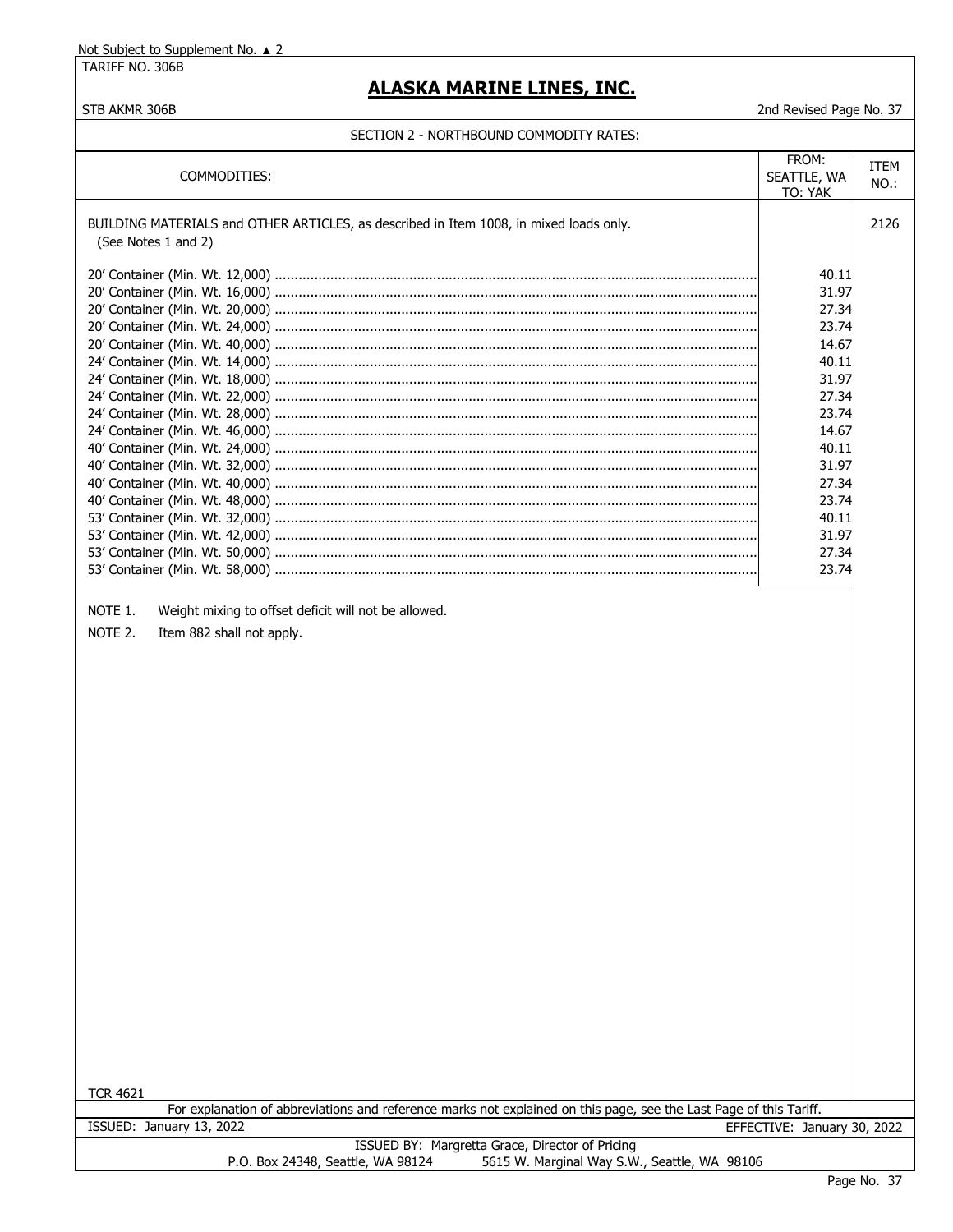TARIFF NO. 306B

# **ALASKA MARINE LINES, INC.**

| SECTION 2 - NORTHBOUND COMMODITY RATES:                                                                                                                                                                                                                                                                                                                                                                                          |                                                                                                                                        |                     |
|----------------------------------------------------------------------------------------------------------------------------------------------------------------------------------------------------------------------------------------------------------------------------------------------------------------------------------------------------------------------------------------------------------------------------------|----------------------------------------------------------------------------------------------------------------------------------------|---------------------|
| COMMODITIES:                                                                                                                                                                                                                                                                                                                                                                                                                     | FROM:<br>SEATTLE, WA<br>TO: YAK                                                                                                        | <b>ITEM</b><br>NO.: |
| BUILDING MATERIALS, Viz.: Shakes or Wooden Shingles                                                                                                                                                                                                                                                                                                                                                                              |                                                                                                                                        | 2129                |
|                                                                                                                                                                                                                                                                                                                                                                                                                                  | 53.37<br>19.97                                                                                                                         |                     |
|                                                                                                                                                                                                                                                                                                                                                                                                                                  | 19.97                                                                                                                                  |                     |
|                                                                                                                                                                                                                                                                                                                                                                                                                                  | 19.97                                                                                                                                  |                     |
| BUILDING MATERIALS and OTHER ARTICLES, Viz.: Building Woodwork, as described under the heading of<br>"Building Woodwork Group" in the NMFC; Wall Cabinet Sections, KD or KD Flat, Doors, Skylights, Windows,<br>NOI. Window Extrusions, vinyl or aluminum.<br><b>TCR 4624</b><br>For explanation of abbreviations and reference marks not explained on this page, see the Last Page of this Tariff.<br>ISSUED: February 10, 2022 | 87.78<br>77.26<br>47.54<br>39.32<br>47.54<br>▼<br>39.32<br>▼<br>47.54<br>$\blacktriangledown$<br>39.32<br>EFFECTIVE: February 11, 2022 | 2133                |
| ISSUED BY: Margretta Grace, Director of Pricing                                                                                                                                                                                                                                                                                                                                                                                  |                                                                                                                                        |                     |
| 5615 W. Marginal Way S.W., Seattle, WA 98106<br>P.O. Box 24348, Seattle, WA 98124                                                                                                                                                                                                                                                                                                                                                |                                                                                                                                        |                     |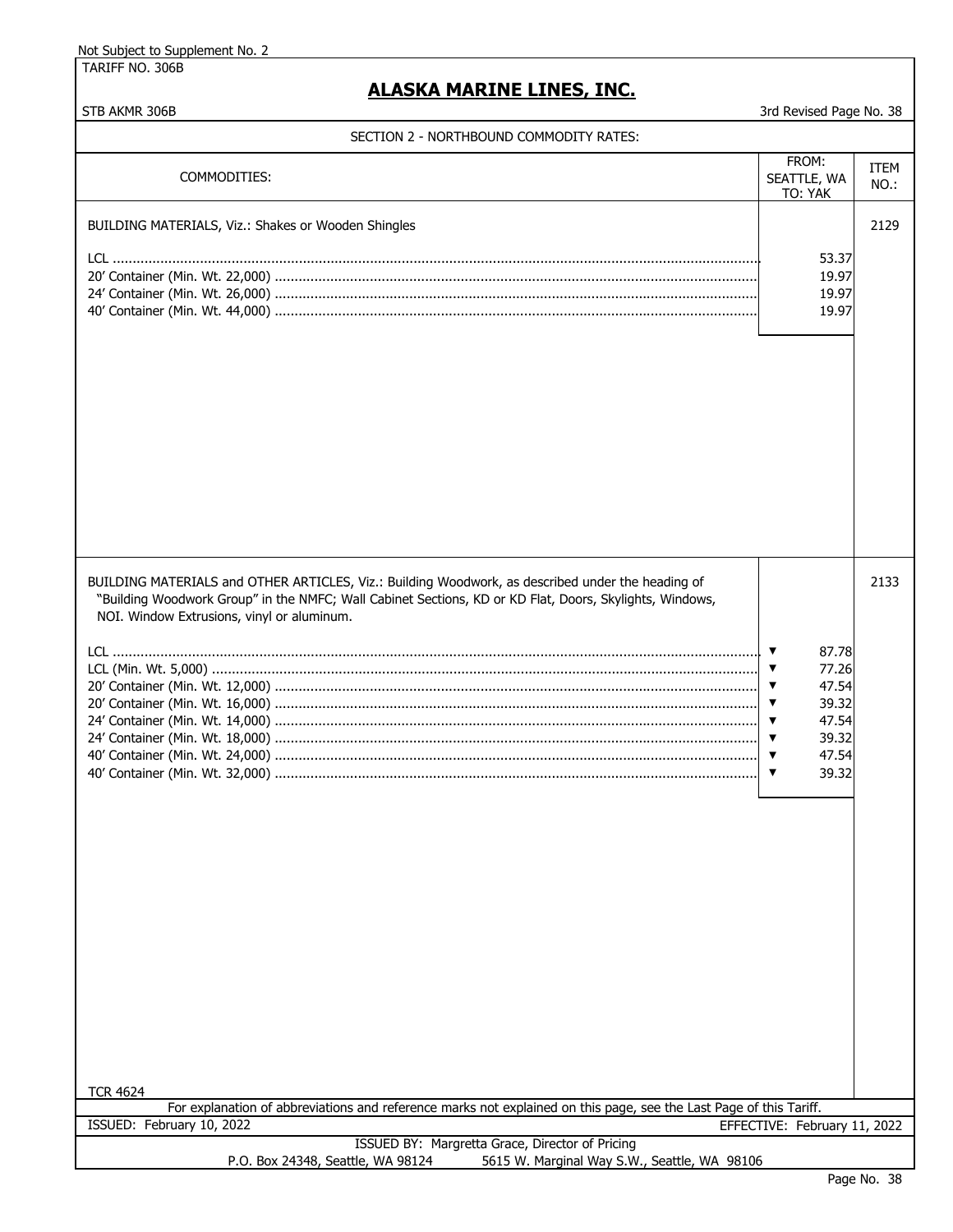TARIFF NO. 306B

# **ALASKA MARINE LINES, INC.**

| STB AKMR 306B                                                                                                                                                                                                                                                                                                                                 | 2nd Revised Page No. 39         |                     |
|-----------------------------------------------------------------------------------------------------------------------------------------------------------------------------------------------------------------------------------------------------------------------------------------------------------------------------------------------|---------------------------------|---------------------|
| SECTION 2 - NORTHBOUND COMMODITY RATES:                                                                                                                                                                                                                                                                                                       |                                 |                     |
| COMMODITIES:                                                                                                                                                                                                                                                                                                                                  | FROM:<br>SEATTLE, WA<br>TO: YAK | <b>ITEM</b><br>NO.: |
| CANS, METAL, empty, in packages (See Note 1)                                                                                                                                                                                                                                                                                                  |                                 | 2147                |
|                                                                                                                                                                                                                                                                                                                                               | 17.12<br>17.12                  |                     |
|                                                                                                                                                                                                                                                                                                                                               |                                 |                     |
| CEMENT, Viz.: Hydraulic, Masonry, Mortar, Natural or Portland, loaded to Carrier's bulk tanks. (See Note 1)                                                                                                                                                                                                                                   |                                 | 2168                |
|                                                                                                                                                                                                                                                                                                                                               | 18.98                           |                     |
| NOTE 1.<br>EXCEPTION TO ITEM 501. Detention of bulk container will begin when bulk container is not released in time to be<br>returned to Seattle, WA on the voyage following arrival at destination. Detention charges will be \$375.00 per<br>voyage, when bulk container is not released to be returned to Seattle, WA.<br><b>TCR 4621</b> |                                 |                     |
| For explanation of abbreviations and reference marks not explained on this page, see the Last Page of this Tariff.                                                                                                                                                                                                                            |                                 |                     |
| ISSUED: January 13, 2022<br>ISSUED BY: Margretta Grace, Director of Pricing                                                                                                                                                                                                                                                                   | EFFECTIVE: January 30, 2022     |                     |
| P.O. Box 24348, Seattle, WA 98124<br>5615 W. Marginal Way S.W., Seattle, WA 98106                                                                                                                                                                                                                                                             |                                 |                     |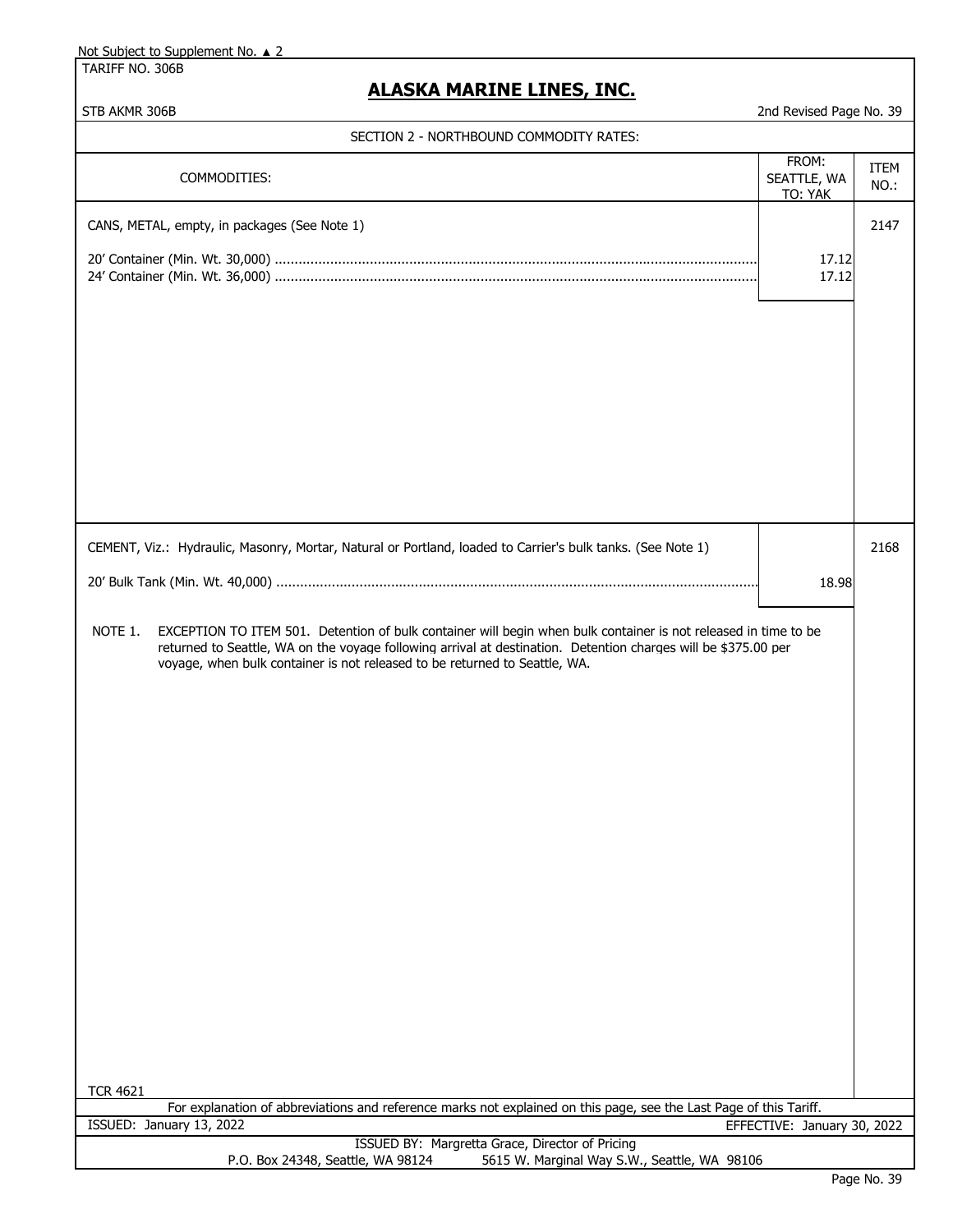TARIFF NO. 306B

# **ALASKA MARINE LINES, INC.**

### STB AKMR 306B 2nd Revised Page No. 40

|                                                |                                                                                                                    | FROM:                       |             |
|------------------------------------------------|--------------------------------------------------------------------------------------------------------------------|-----------------------------|-------------|
| COMMODITIES:                                   |                                                                                                                    | SEATTLE, WA                 | <b>ITEM</b> |
|                                                |                                                                                                                    | TO: YAK                     | $NO.$ :     |
|                                                |                                                                                                                    |                             |             |
| CEMENT and RELATED ARTICLES, Viz.: in packages |                                                                                                                    |                             | 2175        |
|                                                |                                                                                                                    |                             |             |
|                                                |                                                                                                                    | 56.73                       |             |
|                                                |                                                                                                                    | 50.26<br>35.75              |             |
|                                                |                                                                                                                    | 18.96                       |             |
|                                                |                                                                                                                    | 14.60                       |             |
|                                                |                                                                                                                    | 18.96                       |             |
|                                                |                                                                                                                    | 14.60                       |             |
|                                                |                                                                                                                    | 18.96                       |             |
|                                                |                                                                                                                    |                             |             |
|                                                |                                                                                                                    |                             |             |
| Anhydrous Sodium Carbonate                     | Lime                                                                                                               |                             |             |
| Cement, high temperature bonding.              | Magnesite                                                                                                          |                             |             |
| Cement, hydraulic masonry, mortar              | Mud or Compounds, well drilling.                                                                                   |                             |             |
| natural or portland.                           | Plaster or Joint Compound                                                                                          |                             |             |
| Clav, NOI<br>Colloidal Clay (Bentonite)        | Plasticizer, Concrete or Masonry<br>Sand                                                                           |                             |             |
| Fire Clay                                      | Soda Ash                                                                                                           |                             |             |
| Fly Ash                                        | Stucco                                                                                                             |                             |             |
| Gravel                                         | Water Reducing Compounds                                                                                           |                             |             |
|                                                |                                                                                                                    |                             |             |
|                                                |                                                                                                                    |                             |             |
|                                                |                                                                                                                    |                             |             |
|                                                |                                                                                                                    |                             |             |
|                                                |                                                                                                                    |                             |             |
|                                                |                                                                                                                    |                             |             |
|                                                |                                                                                                                    |                             |             |
|                                                |                                                                                                                    |                             |             |
|                                                |                                                                                                                    |                             |             |
|                                                |                                                                                                                    |                             |             |
|                                                |                                                                                                                    |                             |             |
|                                                |                                                                                                                    |                             |             |
|                                                |                                                                                                                    |                             |             |
|                                                |                                                                                                                    |                             |             |
|                                                |                                                                                                                    |                             |             |
|                                                |                                                                                                                    |                             |             |
|                                                |                                                                                                                    |                             |             |
|                                                |                                                                                                                    |                             |             |
|                                                |                                                                                                                    |                             |             |
|                                                |                                                                                                                    |                             |             |
|                                                |                                                                                                                    |                             |             |
|                                                |                                                                                                                    |                             |             |
|                                                |                                                                                                                    |                             |             |
|                                                |                                                                                                                    |                             |             |
|                                                |                                                                                                                    |                             |             |
|                                                |                                                                                                                    |                             |             |
|                                                |                                                                                                                    |                             |             |
|                                                |                                                                                                                    |                             |             |
|                                                |                                                                                                                    |                             |             |
| <b>TCR 4621</b>                                |                                                                                                                    |                             |             |
|                                                | For explanation of abbreviations and reference marks not explained on this page, see the Last Page of this Tariff. |                             |             |
| ISSUED: January 13, 2022                       |                                                                                                                    | EFFECTIVE: January 30, 2022 |             |
| P.O. Box 24348, Seattle, WA 98124              | ISSUED BY: Margretta Grace, Director of Pricing<br>5615 W. Marginal Way S.W., Seattle, WA 98106                    |                             |             |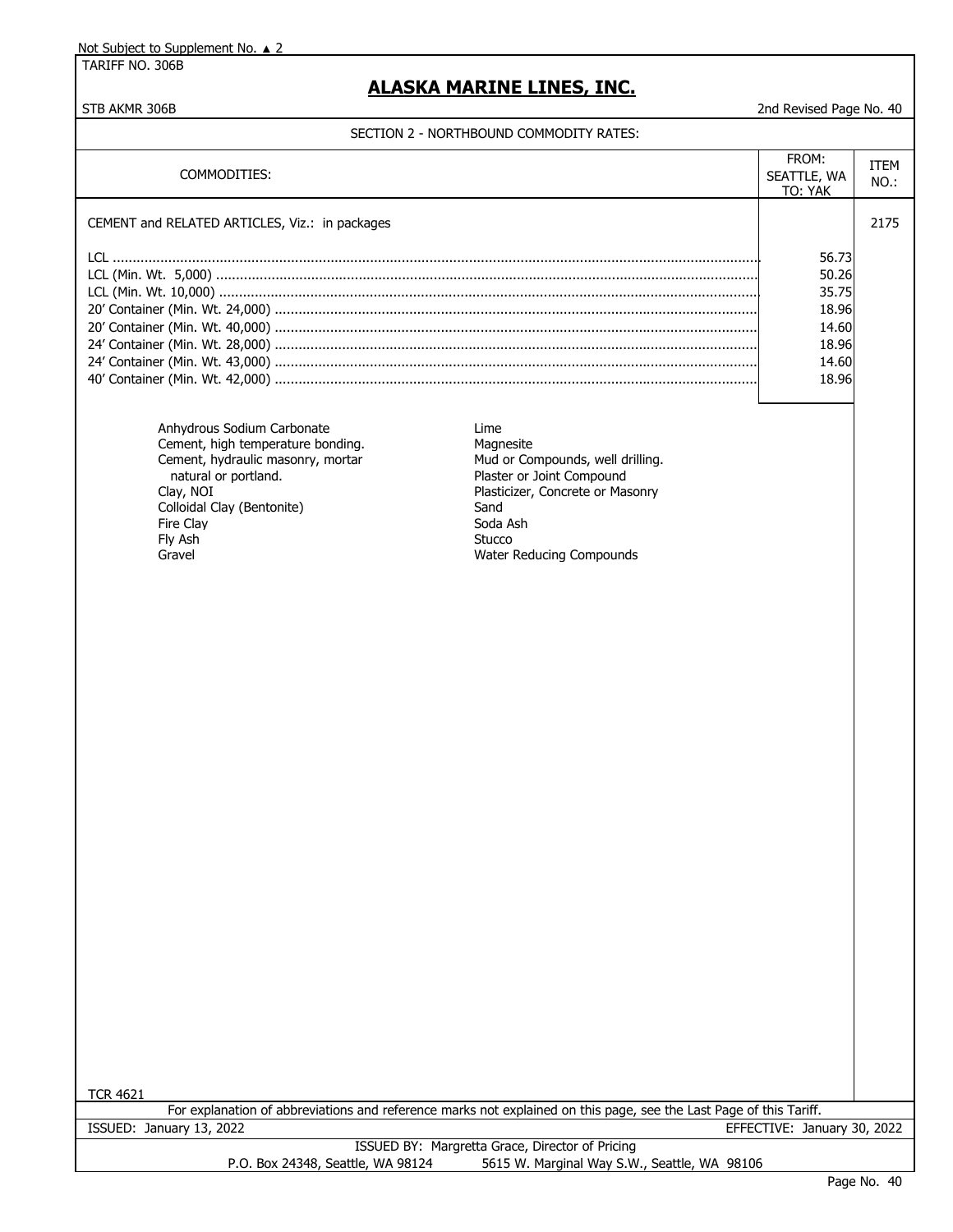TARIFF NO. 306B

## **ALASKA MARINE LINES, INC.**

### STB AKMR 306B 2nd Revised Page No. 41

#### SECTION 2 - NORTHBOUND COMMODITY RATES:

| COMMODITIES:                                                | FROM:<br>SEATTLE, WA<br>TO: YAK | <b>ITEM</b><br>NO.: |
|-------------------------------------------------------------|---------------------------------|---------------------|
| CHEMICALS, OXIDIZER 5.1, Liquid in Shipper Owned Bulk Tanks |                                 | 2178                |
|                                                             | 20.36                           |                     |
|                                                             |                                 |                     |

For explanation of abbreviations and reference marks not explained on this page, see the Last Page of this Tariff. ISSUED: January 13, 2022 EFFECTIVE: January 30, 2022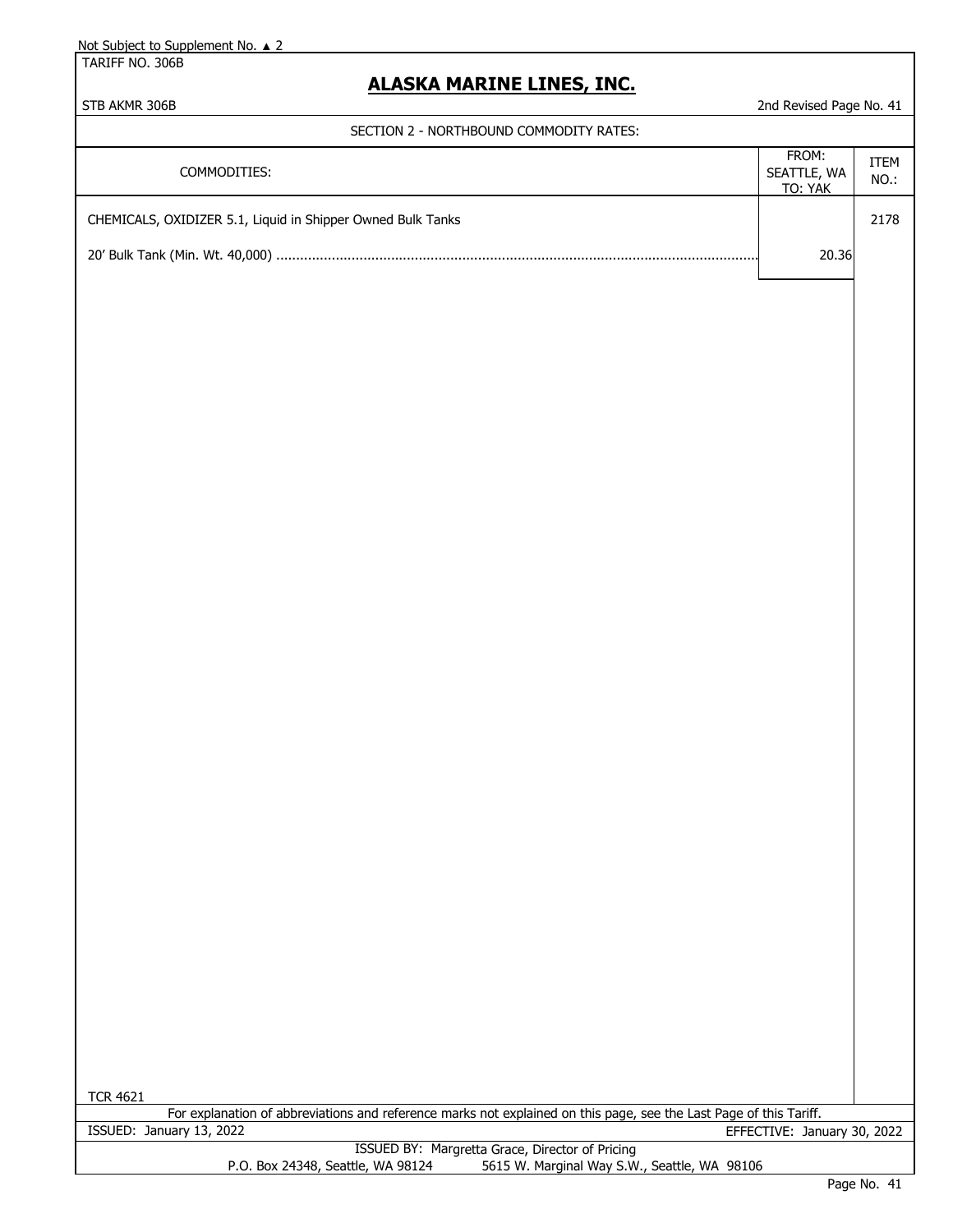TARIFF NO. 306B

## **ALASKA MARINE LINES, INC.**

| SECTION 2 - NORTHBOUND COMMODITY RATES: |
|-----------------------------------------|
|-----------------------------------------|

| 3LCTION Z " NORTHDOUND COPIPIODITT RATES                                                                                                                                                                                                                                                                                                                                                                                                                                                                                                                                         |                                  |                     |
|----------------------------------------------------------------------------------------------------------------------------------------------------------------------------------------------------------------------------------------------------------------------------------------------------------------------------------------------------------------------------------------------------------------------------------------------------------------------------------------------------------------------------------------------------------------------------------|----------------------------------|---------------------|
| COMMODITIES:                                                                                                                                                                                                                                                                                                                                                                                                                                                                                                                                                                     | FROM:<br>SEATTLE, WA<br>TO: YAK  | <b>ITEM</b><br>NO.: |
| EXPLOSIVES, Viz.: Blasting Agent, Type E, Hazard Class Division 1.5 (See Notes 1 through 4)                                                                                                                                                                                                                                                                                                                                                                                                                                                                                      | 23.37<br>22.23                   | 2179                |
| NOTE 1.<br>Service available only by prior approval of the Carrier.<br>NOTE 2.<br>Rate includes return of empty shipper-owned containers/tanks to Carrier's Seattle, WA terminal.<br>NOTE 3.<br>Carrier will accept reservations for limited space available for this commodity; however, a \$142.00 cancellation fee<br>is due, if the reservation is later cancelled or if cargo is not shipped on the reserved voyage.<br>NOTE 4.<br>Bill of Lading description must conform to the requirements of the U.S. Department of Transportation hazardous<br>materials regulations. |                                  |                     |
| CHEMICAL GROUPS and ACIDS, NOS: As described under that heading in the NMFC: (See Note 1)<br>NOTE 1.<br>Rates apply only to items not fit for human consumption.                                                                                                                                                                                                                                                                                                                                                                                                                 | 61.32<br>10.95<br>11.20<br>14.24 | 2180                |
| <b>TCR 4621</b><br>For explanation of abbreviations and reference marks not explained on this page, see the Last Page of this Tariff.                                                                                                                                                                                                                                                                                                                                                                                                                                            |                                  |                     |
| ISSUED: January 13, 2022                                                                                                                                                                                                                                                                                                                                                                                                                                                                                                                                                         | EFFECTIVE: January 30, 2022      |                     |
| ISSUED BY: Margretta Grace, Director of Pricing<br>5615 W. Marginal Way S.W., Seattle, WA 98106<br>P.O. Box 24348, Seattle, WA 98124                                                                                                                                                                                                                                                                                                                                                                                                                                             |                                  |                     |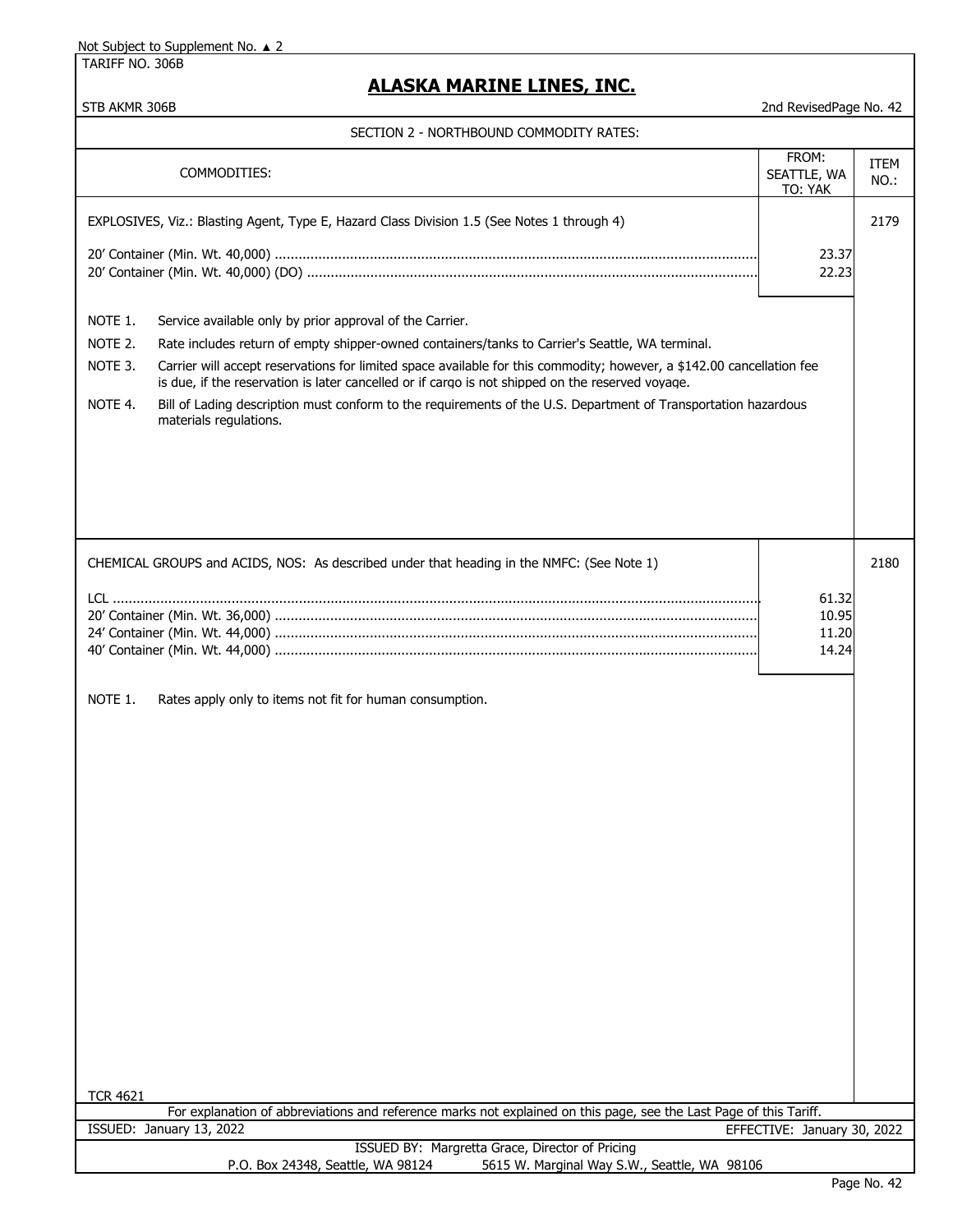TARIFF NO. 306B

# **ALASKA MARINE LINES, INC.**

STB AKMR 306B 2nd Revised Page No. 43

|                                                                                                                                                                                                                                | COMMODITIES:                                                                                                                                                                                                                                                                                                                                                                                          |                                                                                                                                                                                                                                                                                                                                                                                                                | FROM:<br>SEATTLE, WA<br>TO: YAK  | <b>ITEM</b><br>NO.: |
|--------------------------------------------------------------------------------------------------------------------------------------------------------------------------------------------------------------------------------|-------------------------------------------------------------------------------------------------------------------------------------------------------------------------------------------------------------------------------------------------------------------------------------------------------------------------------------------------------------------------------------------------------|----------------------------------------------------------------------------------------------------------------------------------------------------------------------------------------------------------------------------------------------------------------------------------------------------------------------------------------------------------------------------------------------------------------|----------------------------------|---------------------|
|                                                                                                                                                                                                                                | CHEMICALS and OTHER ARTICLES, Viz.:                                                                                                                                                                                                                                                                                                                                                                   |                                                                                                                                                                                                                                                                                                                                                                                                                |                                  | 2203                |
|                                                                                                                                                                                                                                |                                                                                                                                                                                                                                                                                                                                                                                                       |                                                                                                                                                                                                                                                                                                                                                                                                                | 67.50<br>18.17<br>18.17<br>18.17 |                     |
| NOTE 1.<br>NOTE 2.<br>NOTE 3.                                                                                                                                                                                                  | Anti-Freeze Alcohol (See Note 1)<br>Compounds, water absorption or<br>anti-icing, motor fuel, liquid<br><b>Gel Paks</b><br>Heat Transfer Agent or Media<br>(See Note 4)<br><b>Inhibited Glycol</b><br>Methanol<br>Applies only on Isopropyl or Isopropanol Alcohol<br>glycol, with or without inhibitors.<br>Applies only on preparations containing alcohols or glycols, with or without inhibitors. | Methyl Alcohol<br>Polymer<br>Proprietary Anti-Freeze or Engine<br>Coolant Preparations (See Note 2)<br>Proprietary De-Icing Compounds<br>(See Note 3)<br>Triethylene Glycol<br>Applies only on proprietary anti-freeze or engine coolant preparations made from denatured ethyl alcohol,<br>methanol, ethylene glycol, propylene glycol, dipropylene glycol, diethylene glycol, hexylene glycol or triethylene |                                  |                     |
| NOTE 4.<br>Applies only on proprietary heat transfer agents or media consisting of glycol ether, ethylene glycol, propylene<br>glycol, diphenyl and disphenyl oxide mixtures or o-dichlorobenzeen, with or without inhibitors. |                                                                                                                                                                                                                                                                                                                                                                                                       |                                                                                                                                                                                                                                                                                                                                                                                                                |                                  |                     |
| CIGARS, CIGARETTES, SNUFF or MANUFACTURED TOBACCO, as described under that heading in the NMFC.                                                                                                                                |                                                                                                                                                                                                                                                                                                                                                                                                       |                                                                                                                                                                                                                                                                                                                                                                                                                | 2210                             |                     |
| 88.27                                                                                                                                                                                                                          |                                                                                                                                                                                                                                                                                                                                                                                                       |                                                                                                                                                                                                                                                                                                                                                                                                                |                                  |                     |
|                                                                                                                                                                                                                                |                                                                                                                                                                                                                                                                                                                                                                                                       |                                                                                                                                                                                                                                                                                                                                                                                                                |                                  |                     |
|                                                                                                                                                                                                                                |                                                                                                                                                                                                                                                                                                                                                                                                       |                                                                                                                                                                                                                                                                                                                                                                                                                |                                  |                     |
| <b>TCR 4621</b>                                                                                                                                                                                                                |                                                                                                                                                                                                                                                                                                                                                                                                       |                                                                                                                                                                                                                                                                                                                                                                                                                |                                  |                     |
|                                                                                                                                                                                                                                | ISSUED: January 13, 2022                                                                                                                                                                                                                                                                                                                                                                              | For explanation of abbreviations and reference marks not explained on this page, see the Last Page of this Tariff.                                                                                                                                                                                                                                                                                             | EFFECTIVE: January 30, 2022      |                     |
|                                                                                                                                                                                                                                |                                                                                                                                                                                                                                                                                                                                                                                                       | ISSUED BY: Margretta Grace, Director of Pricing                                                                                                                                                                                                                                                                                                                                                                |                                  |                     |
|                                                                                                                                                                                                                                | P.O. Box 24348, Seattle, WA 98124                                                                                                                                                                                                                                                                                                                                                                     | 5615 W. Marginal Way S.W., Seattle, WA 98106                                                                                                                                                                                                                                                                                                                                                                   |                                  |                     |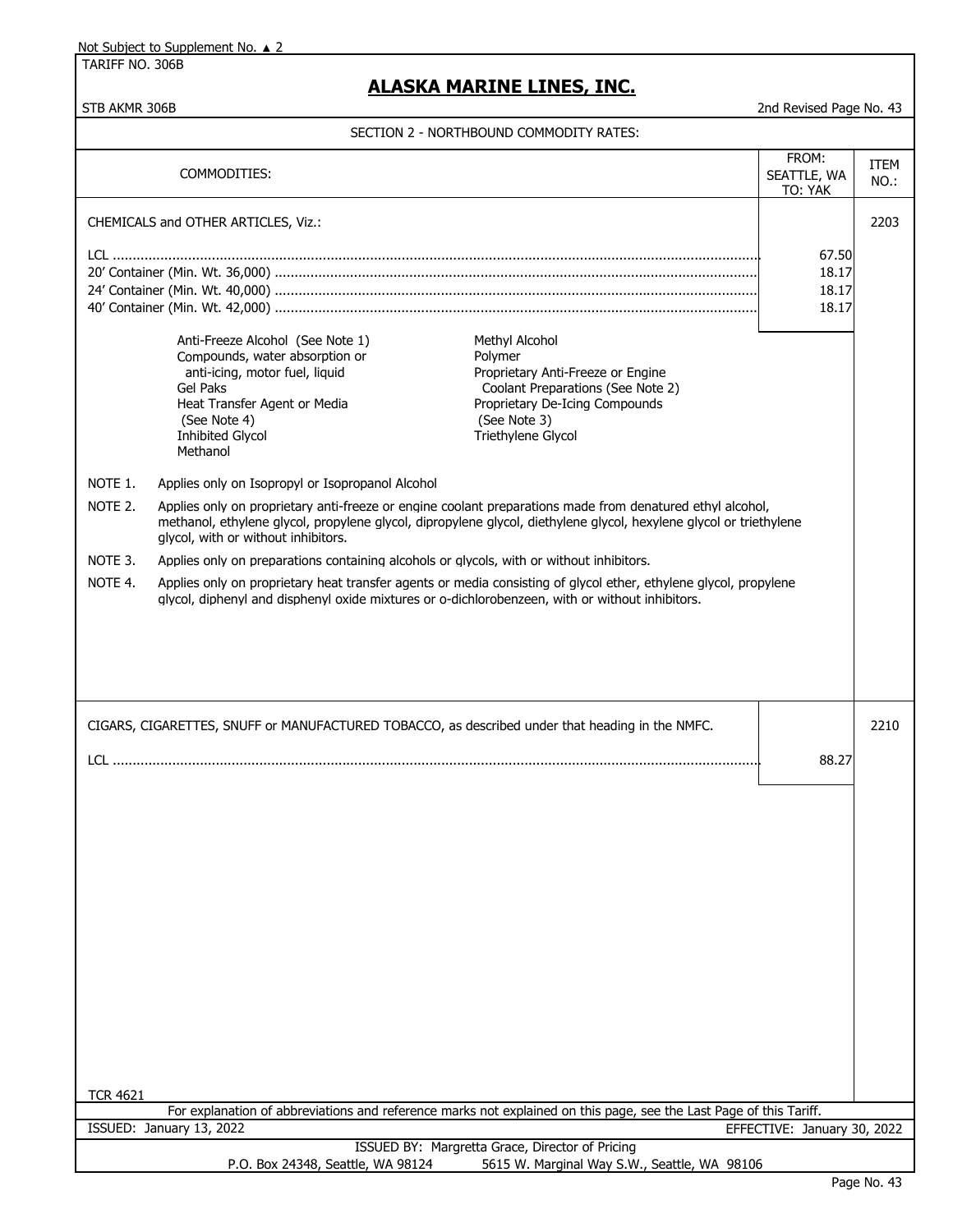TARIFF NO. 306B

# **ALASKA MARINE LINES, INC.**

### STB AKMR 306B 2nd Revised Page No. 44

|                     | COMMODITIES:                                                                                                                                                                                                                                                                    | FROM:<br>SEATTLE, WA<br>TO: YAK                                                                            | ITEM<br>NO.: |
|---------------------|---------------------------------------------------------------------------------------------------------------------------------------------------------------------------------------------------------------------------------------------------------------------------------|------------------------------------------------------------------------------------------------------------|--------------|
|                     | CONTAINER, SHIPPER OWNED, Viz: Freight, SU, not to Exceed 8'6" wide, empty. (See Notes 1 through 7).                                                                                                                                                                            |                                                                                                            | 2244         |
|                     |                                                                                                                                                                                                                                                                                 | \$883.00<br>\$1,239.00<br>\$1,490.00<br>\$2,203.00<br>\$1,490.00<br>\$2,203.00<br>\$1,974.00<br>\$2,920.00 |              |
| NOTE 1.             | Rates are in dollars per container.                                                                                                                                                                                                                                             |                                                                                                            |              |
| NOTE 2.             | Rates do not include pickup or delivery.                                                                                                                                                                                                                                        |                                                                                                            |              |
| NOTE 3.             | Carrier reserves right to load empty container with cargo of Carrier's choice. Rates named in this item shall apply<br>whether or not Carrier loads container with cargo or transports container empty.                                                                         |                                                                                                            |              |
| NOTE 4.             | Containers must be wind and water tight, structurally sound, and compatible with Carrier's operations.                                                                                                                                                                          |                                                                                                            |              |
| NOTE 5.             | Rates do not apply to modified containers or containers incompatible with Carrier's operations.                                                                                                                                                                                 |                                                                                                            |              |
| NOTE 6.             | Rates do not apply to wheeled trailers.                                                                                                                                                                                                                                         |                                                                                                            |              |
| NOTE <sub>7</sub> . | Transportation of equipment moving subject to this item, whether empty or loaded, shall be at the sole discretion<br>and convenience of the Carrier. Neither reservation of vessel space nor acceptance of equipment is a quarantee<br>that it will move on a specific sailing. |                                                                                                            |              |
| <b>TCR 4621</b>     | For explanation of abbreviations and reference marks not explained on this page, see the Last Page of this Tariff.                                                                                                                                                              |                                                                                                            |              |
|                     | ISSUED: January 13, 2022                                                                                                                                                                                                                                                        | EFFECTIVE: January 30, 2022                                                                                |              |
|                     | ISSUED BY: Margretta Grace, Director of Pricing<br>5615 W. Marginal Way S.W., Seattle, WA 98106<br>P.O. Box 24348, Seattle, WA 98124                                                                                                                                            |                                                                                                            |              |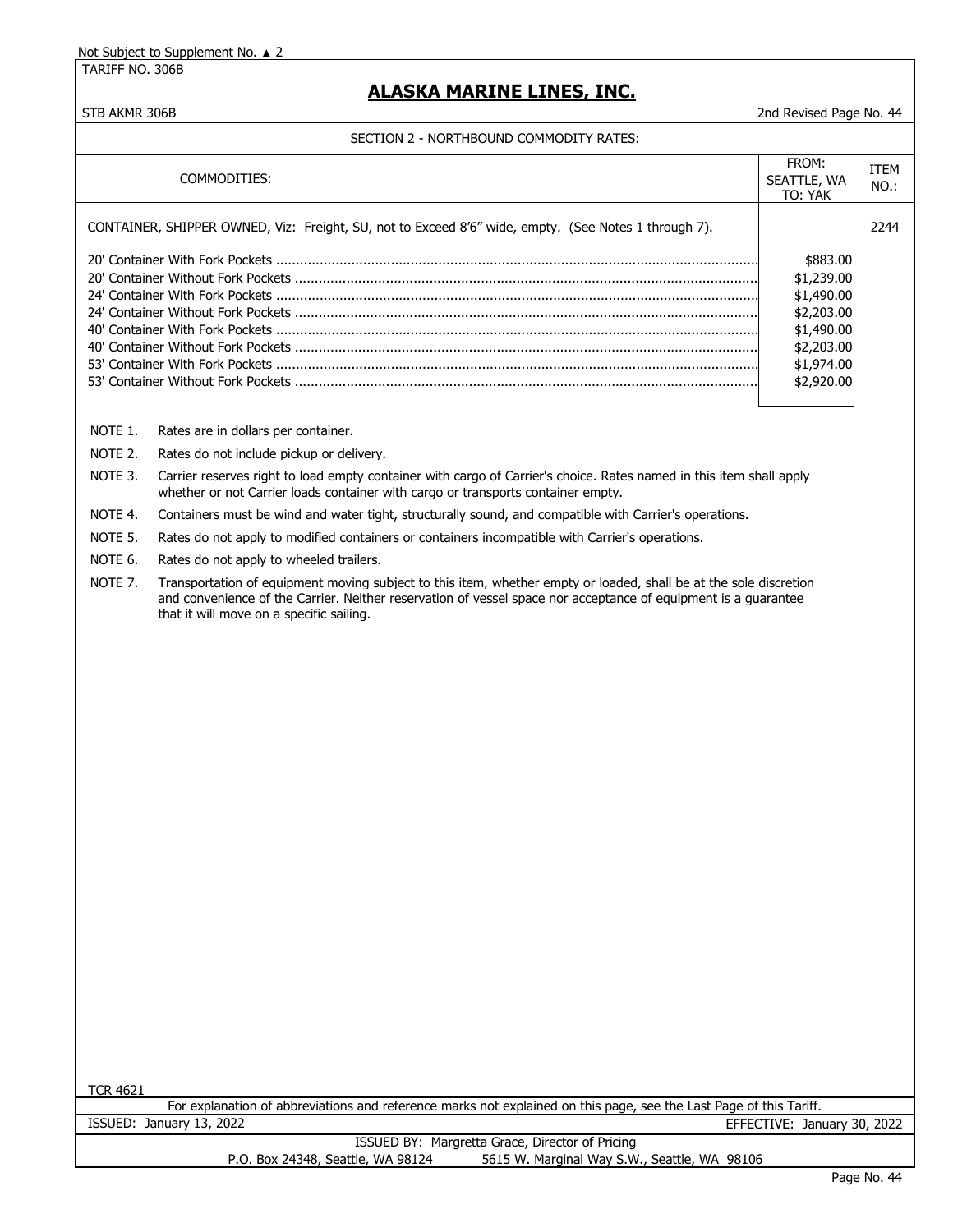TARIFF NO. 306B

# **ALASKA MARINE LINES, INC.**

|  | SECTION 2 - NORTHBOUND COMMODITY RATES: |
|--|-----------------------------------------|
|  |                                         |

| SECTION Z - NORTHBOUND COMMODITY RATES:                                                                                                                              |                                                             |                 |
|----------------------------------------------------------------------------------------------------------------------------------------------------------------------|-------------------------------------------------------------|-----------------|
| COMMODITIES:                                                                                                                                                         | FROM:<br>SEATTLE, WA<br>TO: YAK                             | ITEM<br>$NO.$ : |
| CONTAINER, REFUSE, SALVAGE or WASTE, Conveying or Dumping Type, iron or steel, for use with joists or lift<br>trucks, with or without casters, nested or not nested. | 87.74<br>87.74<br>87.74                                     | 2250            |
| COVERINGS, Floors and RELATED ARTICLES, as described in: Items 70500 through 71020 and 188210 of the<br>NMFC.<br><b>TCR 4621</b>                                     | 94.73<br>89.61<br>53.03<br>89.61<br>53.03<br>89.61<br>53.03 | 2266            |
| For explanation of abbreviations and reference marks not explained on this page, see the Last Page of this Tariff.<br>ISSUED: January 13, 2022                       |                                                             |                 |
| ISSUED BY: Margretta Grace, Director of Pricing                                                                                                                      | EFFECTIVE: January 30, 2022                                 |                 |
| 5615 W. Marginal Way S.W., Seattle, WA 98106<br>P.O. Box 24348, Seattle, WA 98124                                                                                    |                                                             |                 |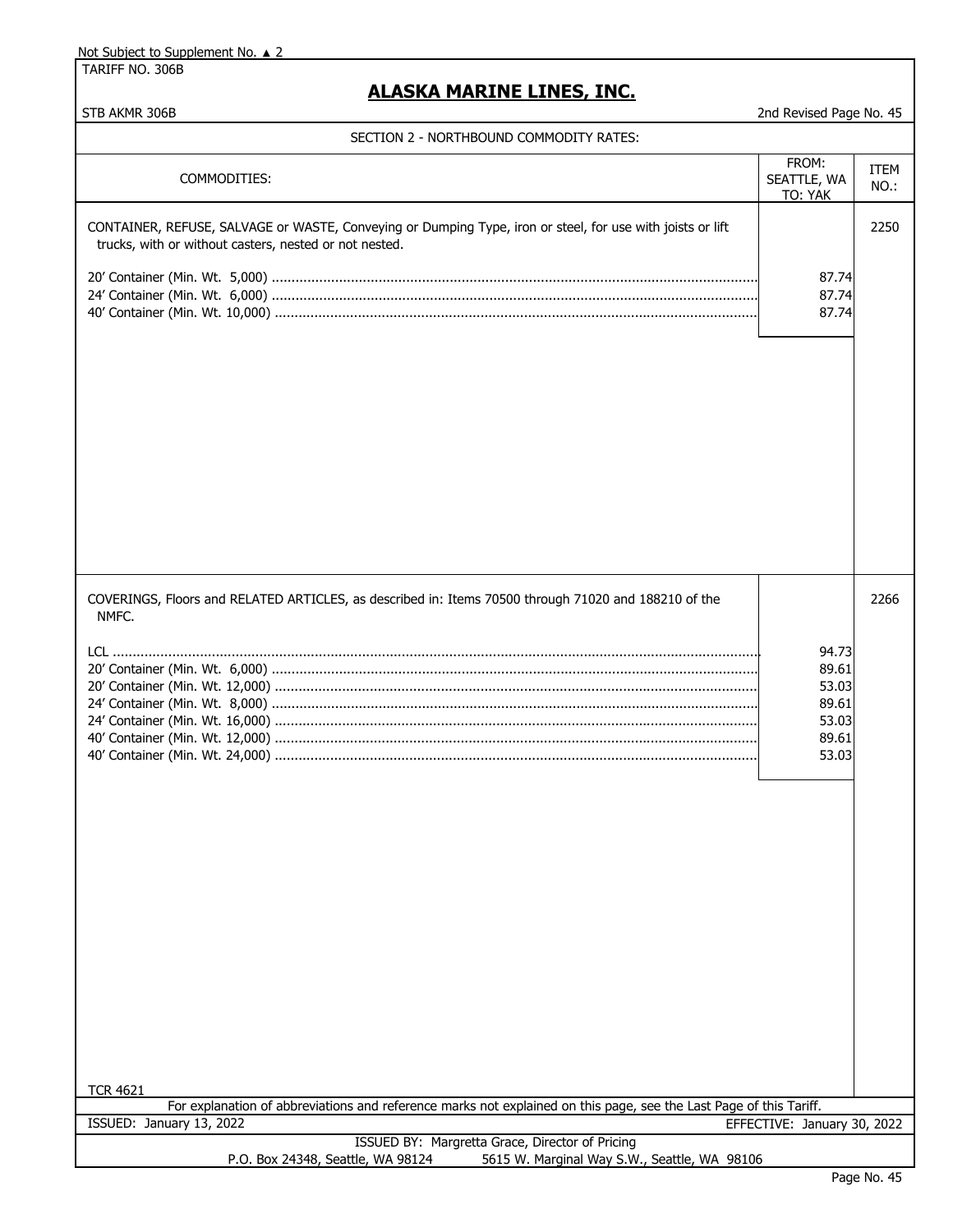TARIFF NO. 306B

# **ALASKA MARINE LINES, INC.**

| SECTION Z = NORTHDOUND COPIPIODITT NATES                                                                                                |                                 |                     |
|-----------------------------------------------------------------------------------------------------------------------------------------|---------------------------------|---------------------|
| COMMODITIES:                                                                                                                            | FROM:<br>SEATTLE, WA<br>TO: YAK | <b>ITEM</b><br>NO.: |
| CRAB POTS, SU, Nested or KD (See Notes 1 through 5)                                                                                     |                                 | 2270                |
|                                                                                                                                         | \$4.97                          |                     |
|                                                                                                                                         | \$3.55<br>\$3.55                |                     |
|                                                                                                                                         | \$3.55                          |                     |
|                                                                                                                                         |                                 |                     |
| (1)<br>Reference AKMR 100, series, Item 959 for transloading charges.                                                                   |                                 |                     |
| NOTE 1.<br>Minimums are shown in cubic foot measurement by equipment size.                                                              |                                 |                     |
| NOTE 2.<br>Rates are in dollars and cents per cubic foot.                                                                               |                                 |                     |
| NOTE 3.<br>Rates apply between Carrier's terminals only.                                                                                |                                 |                     |
| NOTE 4.<br>Item 882 does not apply.                                                                                                     |                                 |                     |
| NOTE 5.<br>Item 568 does not apply.                                                                                                     |                                 |                     |
|                                                                                                                                         |                                 |                     |
|                                                                                                                                         |                                 |                     |
|                                                                                                                                         |                                 |                     |
|                                                                                                                                         |                                 |                     |
|                                                                                                                                         |                                 |                     |
|                                                                                                                                         |                                 |                     |
|                                                                                                                                         |                                 |                     |
| DEPARTMENT STORE MERCHANDISE, as listed in Item 1013: (See Note 1)                                                                      |                                 | 2285                |
|                                                                                                                                         | 44.95                           |                     |
|                                                                                                                                         | 35.83                           |                     |
|                                                                                                                                         | 30.66                           |                     |
|                                                                                                                                         | 26.66                           |                     |
|                                                                                                                                         | 16.86                           |                     |
|                                                                                                                                         | 44.95<br>35.83                  |                     |
|                                                                                                                                         | 30.66                           |                     |
|                                                                                                                                         | 26.66                           |                     |
|                                                                                                                                         | 44.95                           |                     |
|                                                                                                                                         | 35.83                           |                     |
|                                                                                                                                         | 30.66                           |                     |
|                                                                                                                                         |                                 |                     |
| NOTE 1.<br>Shipper must certify on the bill of lading or shipping order that transportation of above items is not prohibited by<br>law. |                                 |                     |
|                                                                                                                                         |                                 |                     |
|                                                                                                                                         |                                 |                     |
|                                                                                                                                         |                                 |                     |
|                                                                                                                                         |                                 |                     |
|                                                                                                                                         |                                 |                     |
|                                                                                                                                         |                                 |                     |
|                                                                                                                                         |                                 |                     |
|                                                                                                                                         |                                 |                     |
| <b>TCR 4621</b>                                                                                                                         |                                 |                     |
| For explanation of abbreviations and reference marks not explained on this page, see the Last Page of this Tariff.                      |                                 |                     |
| ISSUED: January 13, 2022                                                                                                                | EFFECTIVE: January 30, 2022     |                     |
| ISSUED BY: Margretta Grace, Director of Pricing<br>P.O. Box 24348, Seattle, WA 98124<br>5615 W. Marginal Way S.W., Seattle, WA 98106    |                                 |                     |
|                                                                                                                                         |                                 |                     |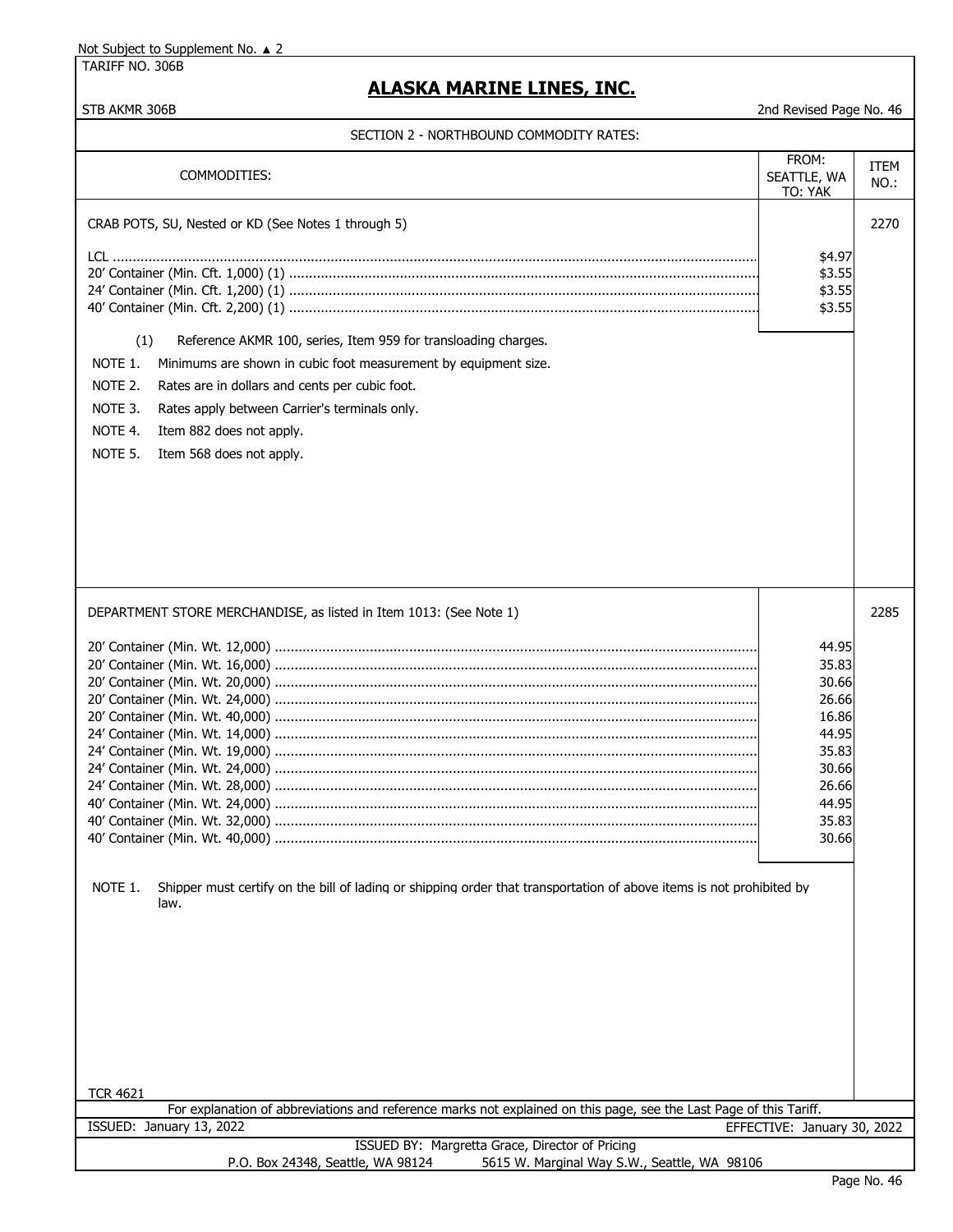TARIFF NO. 306B

## **ALASKA MARINE LINES, INC.**

STB AKMR 306B 2nd Revised Page No. 47

#### SECTION 2 - NORTHBOUND COMMODITY RATES:

| COMMODITIES:                                                                                           | FROM:<br>SEATTLE, WA<br>TO: YAK | <b>ITEM</b><br>$NO.$ : |
|--------------------------------------------------------------------------------------------------------|---------------------------------|------------------------|
| DEVICES, GAMBLING, Viz: Bingo cards, Pull tabs, Printed Bingo Sheets, Machinery, Pull Tab (See Note 1) |                                 | 2290                   |
|                                                                                                        | 64.58<br>59.86                  |                        |

NOTE 1. Shipper must certify on the bill of lading or shipping order that Transportation of above items is not prohibited by law.

TCR 4621

For explanation of abbreviations and reference marks not explained on this page, see the Last Page of this Tariff. ISSUED: January 13, 2022 EFFECTIVE: January 30, 2022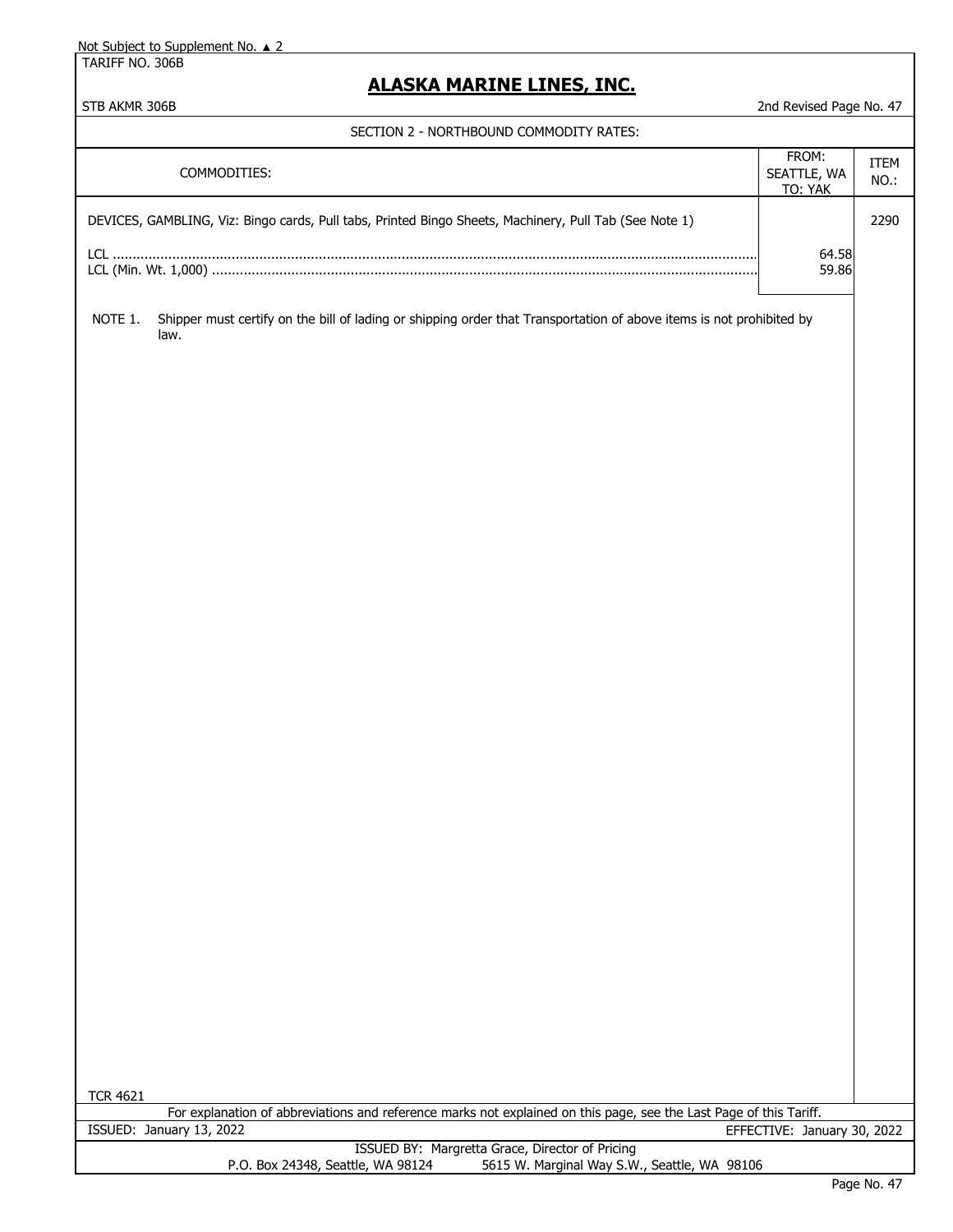TARIFF NO. 306B

## **ALASKA MARINE LINES, INC.**

| COMMODITIES:                                                                                                                                                                                                                                                                                                                                                                                             | FROM:<br>SEATTLE, WA<br>TO: YAK                                               | <b>ITEM</b><br>NO.: |
|----------------------------------------------------------------------------------------------------------------------------------------------------------------------------------------------------------------------------------------------------------------------------------------------------------------------------------------------------------------------------------------------------------|-------------------------------------------------------------------------------|---------------------|
| ELECTRICAL EQUIPMENT, in straight or mixed loads as described in Item 1015. (See Note 1)<br>NOTE 1.<br>Related articles, not specifically named, but not exceeding five (5%) percent of the billed weight of the shipment<br>may be included with the mixed shipment with articles described in Item 1015. Weights of such articles exceeding<br>five (5%) percent will be rated as a separate shipment. | 85.99<br>52.86<br>45.94<br>31.97<br>23.74<br>31.97<br>23.74<br>31.97<br>23.74 | 2310                |
| ELECTRICAL LIGHT FIXTURES GROUP, Viz.:<br>(1) Subject to a minimum of 9 pounds per cubic foot.                                                                                                                                                                                                                                                                                                           | 90.93<br>79.98<br>66.18<br>66.18<br>66.18                                     | 2332                |
| Electrical Lighting Poles and Standards,<br><b>Electrical Connector Boxes</b><br><b>Electrical Lamps</b><br>other than wooden.<br><b>Electrical Light Fixtures</b><br>Electrical Lighting Transformers,<br>not exceeding 25 pounds each.                                                                                                                                                                 |                                                                               |                     |
| <b>TCR 4621</b><br>For explanation of abbreviations and reference marks not explained on this page, see the Last Page of this Tariff.                                                                                                                                                                                                                                                                    |                                                                               |                     |
| ISSUED: January 13, 2022                                                                                                                                                                                                                                                                                                                                                                                 | EFFECTIVE: January 30, 2022                                                   |                     |
| ISSUED BY: Margretta Grace, Director of Pricing                                                                                                                                                                                                                                                                                                                                                          |                                                                               |                     |
| P.O. Box 24348, Seattle, WA 98124<br>5615 W. Marginal Way S.W., Seattle, WA 98106                                                                                                                                                                                                                                                                                                                        |                                                                               |                     |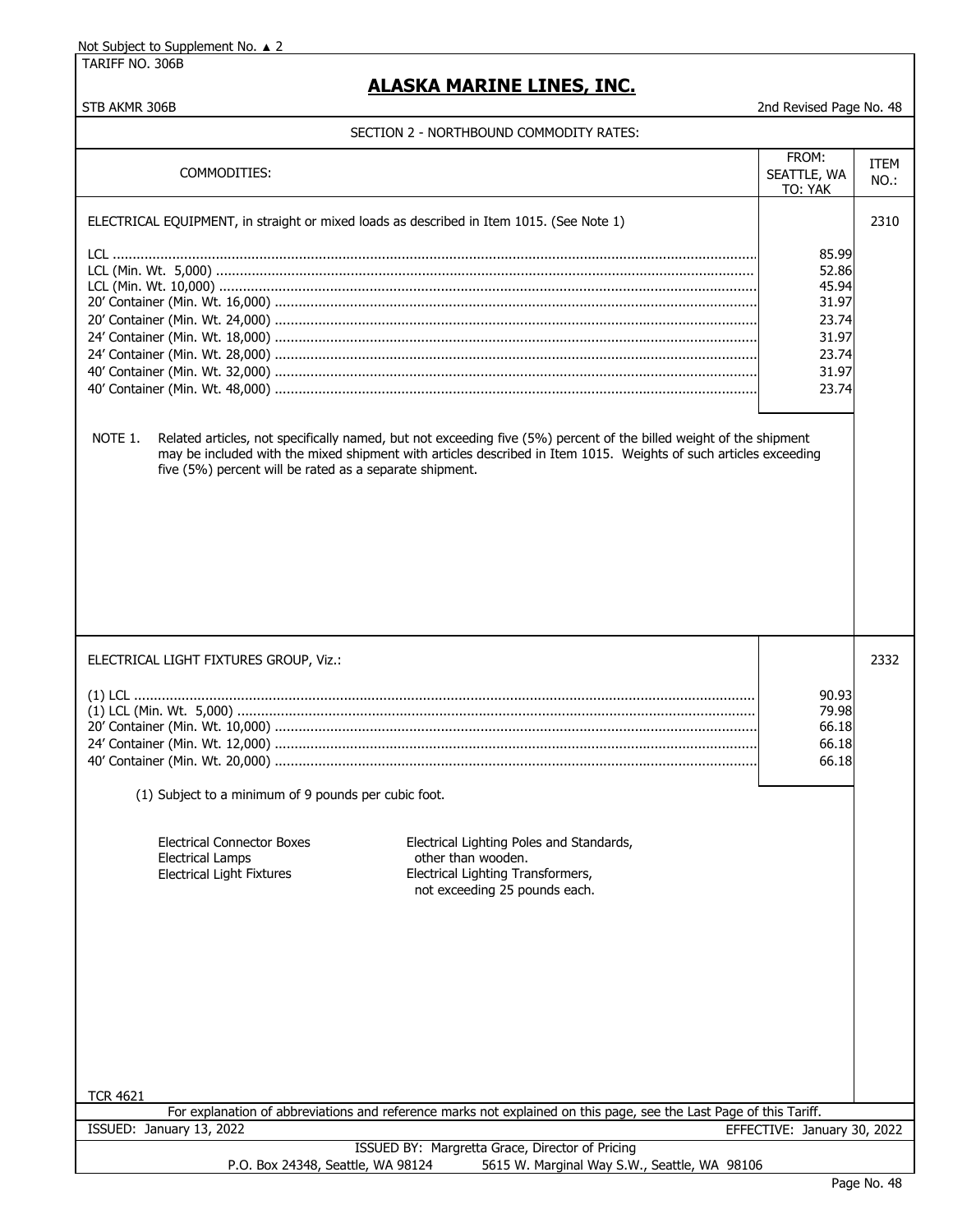TARIFF NO. 306B

## **ALASKA MARINE LINES, INC.**

STB AKMR 306B 2nd Revised Page No. 49

#### SECTION 2 - NORTHBOUND COMMODITY RATES:

| COMMODITIES:                                                                                                                                              | FROM:<br>SEATTLE, WA<br>TO: YAK                                               | ITEM<br>NO.: |
|-----------------------------------------------------------------------------------------------------------------------------------------------------------|-------------------------------------------------------------------------------|--------------|
| ELECTRICAL EQUIPMENT, Wire, electrical, brass, aluminum or copper, plain, covered or Transmission cable<br>61150, 61160, and 61170 of the NMFC.insulated. |                                                                               | 2340         |
|                                                                                                                                                           | 85.99<br>52.86<br>45.94<br>31.97<br>23.74<br>31.97<br>23.74<br>31.97<br>23.74 |              |

TCR 4621

For explanation of abbreviations and reference marks not explained on this page, see the Last Page of this Tariff. ISSUED: January 13, 2022 EFFECTIVE: January 30, 2022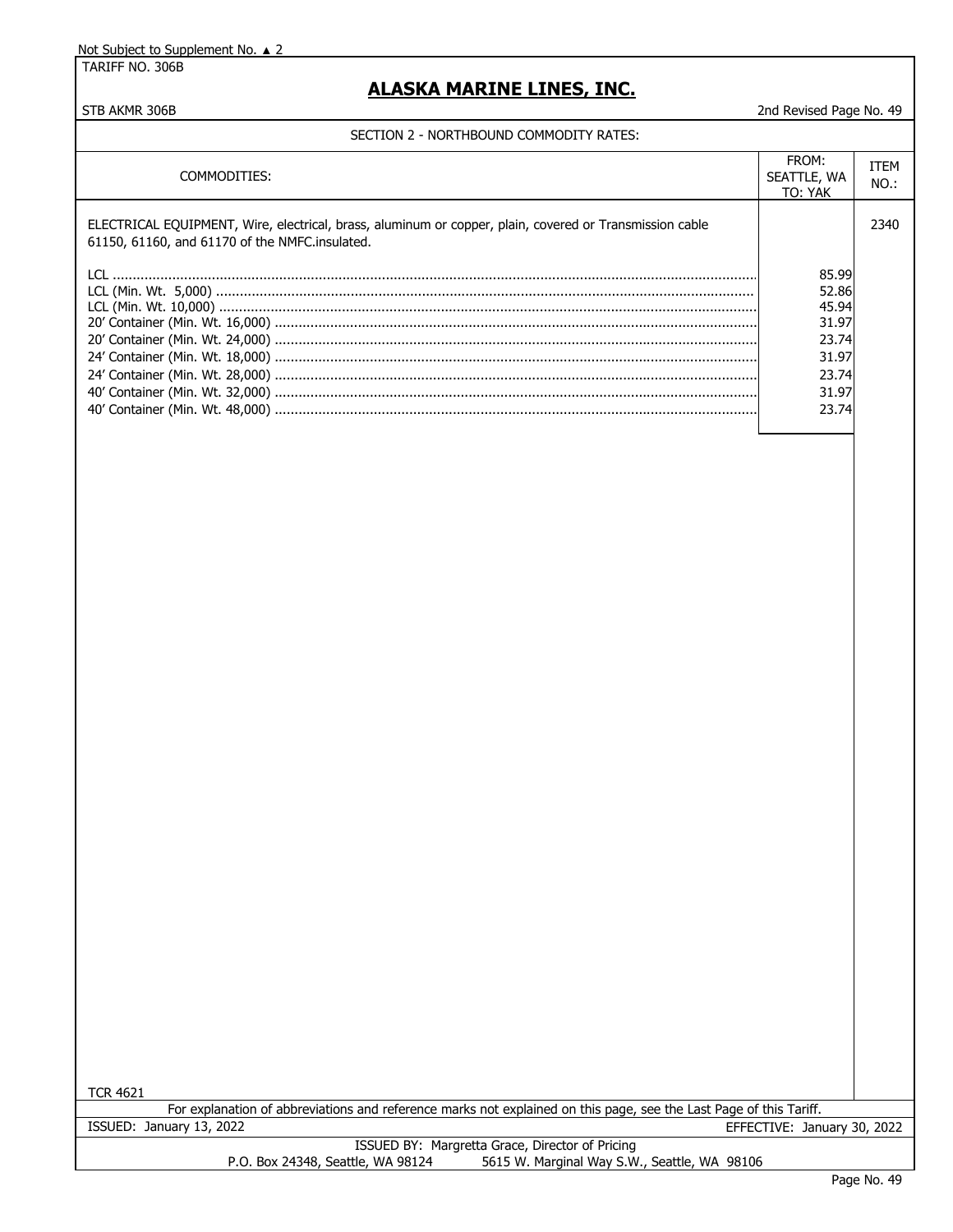TARIFF NO. 306B

## **ALASKA MARINE LINES, INC.**

STB AKMR 306B 3rd Revised Page No. 50

| COMMODITIES:                                                                                                                                                                                                                                                                  | FROM:<br>SEATTLE, WA<br>TO: YAK                                                                    | ITEM<br>NO.: |
|-------------------------------------------------------------------------------------------------------------------------------------------------------------------------------------------------------------------------------------------------------------------------------|----------------------------------------------------------------------------------------------------|--------------|
| FERTILIZER, and HORTICULTURAL ARTICLES, as described in Item 1016.                                                                                                                                                                                                            | 74.60<br>30.96<br>21.88<br>18.71<br>30.96<br>21.88<br>18.71<br>30.96<br>21.88<br>18.71             | 2350         |
| PLANTS or NURSERY STOCK, as described in Item1017.<br>(1) Subject to a minimum of 9 pounds per cubic foot.<br>NOTE 1.<br>Rates include return of empty plant racks to Carrier's Seattle terminal.<br>NOTE 2.<br>Rates do not apply to temperature control.<br><b>TCR 4624</b> | 139.78<br>▼<br>122.96<br>▼<br>91.86<br>▼<br>122.96<br>▼<br>▼<br>91.86<br>122.96<br>▼<br>91.86<br>▼ | 2352         |
| FIRE EXTINGUISHERS, Per NMFC Item 69180, 69185, 69190, 69220 and 69280. FIRE FIGHTING HOSE CARTS<br>OR REELS, Per NMFC Item 69280. TANKS, AIR PRESSURE, NEW, EMPTY, per NMFC Item 180790.                                                                                     | 81.62<br>40.83<br>40.83<br>40.83                                                                   | 2365         |
| <b>TCR 4621</b><br>For explanation of abbreviations and reference marks not explained on this page, see the Last Page of this Tariff.                                                                                                                                         |                                                                                                    |              |
| ISSUED: February 10, 2022                                                                                                                                                                                                                                                     | EFFECTIVE: February 11, 2022                                                                       |              |
| ISSUED BY: Margretta Grace, Director of Pricing<br>P.O. Box 24348, Seattle, WA 98124<br>5615 W. Marginal Way S.W., Seattle, WA 98106                                                                                                                                          |                                                                                                    |              |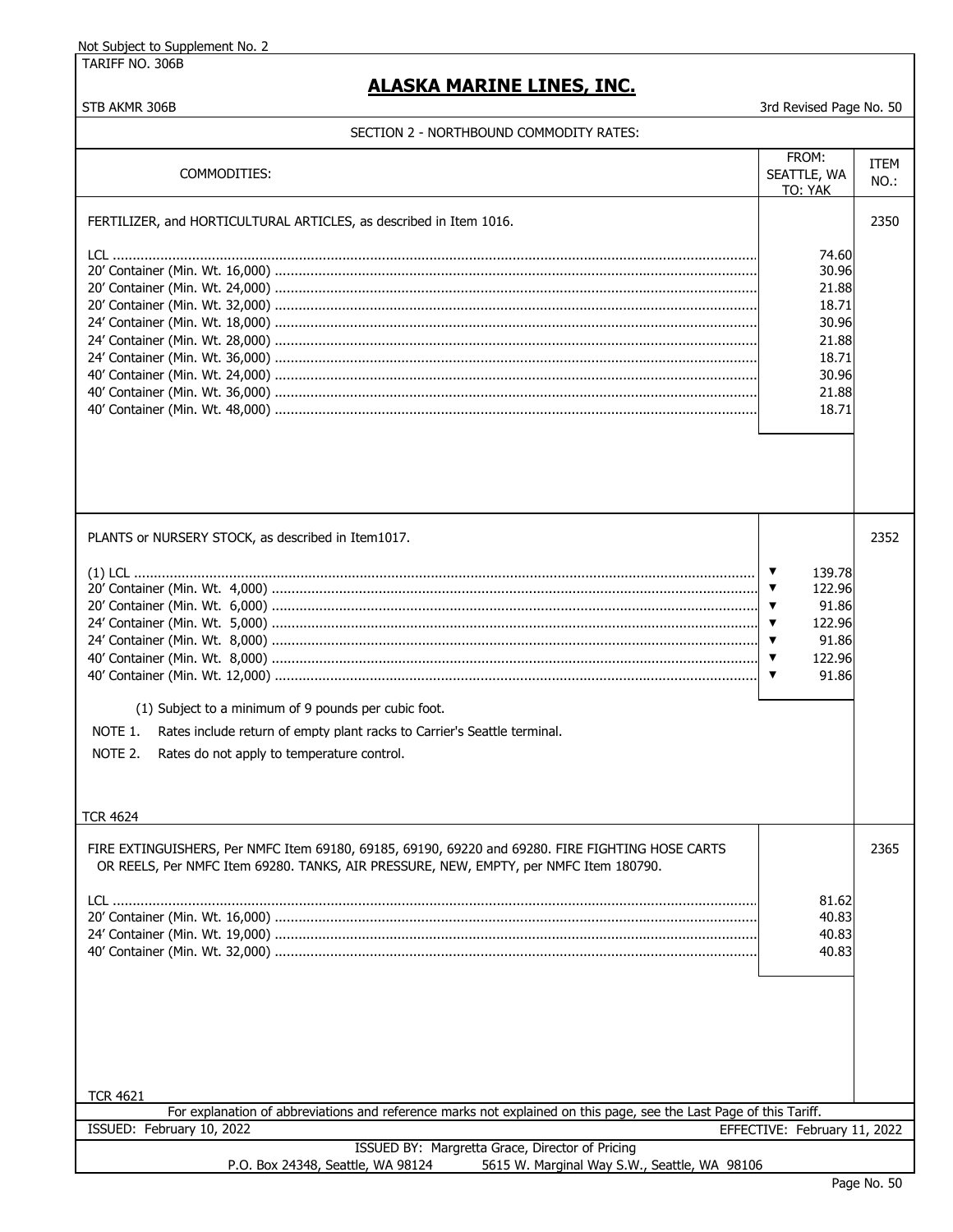TARIFF NO. 306B

# **ALASKA MARINE LINES, INC.**

| SECTION Z - NORTHBOUND COMMODITY RATES:                                                                                                                                                                                                                                                                                                                                                                                                                                                                                                                                                                                                                                                                                                                                                                                                                                                                                                     |                                 |                     |
|---------------------------------------------------------------------------------------------------------------------------------------------------------------------------------------------------------------------------------------------------------------------------------------------------------------------------------------------------------------------------------------------------------------------------------------------------------------------------------------------------------------------------------------------------------------------------------------------------------------------------------------------------------------------------------------------------------------------------------------------------------------------------------------------------------------------------------------------------------------------------------------------------------------------------------------------|---------------------------------|---------------------|
| COMMODITIES:                                                                                                                                                                                                                                                                                                                                                                                                                                                                                                                                                                                                                                                                                                                                                                                                                                                                                                                                | FROM:<br>SEATTLE, WA<br>TO: YAK | <b>ITEM</b><br>NO.: |
| FOODSTUFFS, Viz.: (See Note 1) Beverages, in packages, flavored or phosphated, not including extracts,<br>syrups, in containers of greater than five (5) gallon capacity, not including alcoholic beverages or liquors.<br>Water, Mineral, NOI, Plain.                                                                                                                                                                                                                                                                                                                                                                                                                                                                                                                                                                                                                                                                                      |                                 | 2380                |
|                                                                                                                                                                                                                                                                                                                                                                                                                                                                                                                                                                                                                                                                                                                                                                                                                                                                                                                                             | 51.75                           |                     |
|                                                                                                                                                                                                                                                                                                                                                                                                                                                                                                                                                                                                                                                                                                                                                                                                                                                                                                                                             | 19.22                           |                     |
|                                                                                                                                                                                                                                                                                                                                                                                                                                                                                                                                                                                                                                                                                                                                                                                                                                                                                                                                             | 17.08                           |                     |
|                                                                                                                                                                                                                                                                                                                                                                                                                                                                                                                                                                                                                                                                                                                                                                                                                                                                                                                                             | 17.46                           |                     |
| NOTE 1.<br>Rates will also apply on ice making machines or merchandise vending machines, moving in mixed shipments with<br>commodities named in this Item. Applies only on shipper loaded containers.                                                                                                                                                                                                                                                                                                                                                                                                                                                                                                                                                                                                                                                                                                                                       |                                 |                     |
| FOODSTUFFS and OTHER ARTICLES, as described in Item 1019 (See Notes 1 and 2)                                                                                                                                                                                                                                                                                                                                                                                                                                                                                                                                                                                                                                                                                                                                                                                                                                                                |                                 | 2401                |
|                                                                                                                                                                                                                                                                                                                                                                                                                                                                                                                                                                                                                                                                                                                                                                                                                                                                                                                                             | 51.75                           |                     |
|                                                                                                                                                                                                                                                                                                                                                                                                                                                                                                                                                                                                                                                                                                                                                                                                                                                                                                                                             | 35.07                           |                     |
|                                                                                                                                                                                                                                                                                                                                                                                                                                                                                                                                                                                                                                                                                                                                                                                                                                                                                                                                             | 34.24                           |                     |
|                                                                                                                                                                                                                                                                                                                                                                                                                                                                                                                                                                                                                                                                                                                                                                                                                                                                                                                                             | 29.55                           |                     |
|                                                                                                                                                                                                                                                                                                                                                                                                                                                                                                                                                                                                                                                                                                                                                                                                                                                                                                                                             | 22.79                           |                     |
|                                                                                                                                                                                                                                                                                                                                                                                                                                                                                                                                                                                                                                                                                                                                                                                                                                                                                                                                             | 34.24                           |                     |
|                                                                                                                                                                                                                                                                                                                                                                                                                                                                                                                                                                                                                                                                                                                                                                                                                                                                                                                                             | 29.55                           |                     |
|                                                                                                                                                                                                                                                                                                                                                                                                                                                                                                                                                                                                                                                                                                                                                                                                                                                                                                                                             | 22.79<br>22.79                  |                     |
|                                                                                                                                                                                                                                                                                                                                                                                                                                                                                                                                                                                                                                                                                                                                                                                                                                                                                                                                             | 22.79                           |                     |
|                                                                                                                                                                                                                                                                                                                                                                                                                                                                                                                                                                                                                                                                                                                                                                                                                                                                                                                                             | 22.79                           |                     |
| (1) When cargo as described in this item is co-loaded with Items 3000 or 4000, CL rate referenced shall apply to that<br>portion described in Item 2401, subject to a minimum charge per 40' temperature control van of \$8,483.00. Rate<br>applies to 40' shipper load and count co-loaded vans only, as described within this reference.<br>(2) EXCEPTION TO AKMR 100, Item 882, Note 2, When shipper has tendered a 40' refrigerated container as outlined in<br>(1) to Carrier an overflow of Item 2401 shall be allowed at rate shown subject to a minimum of 10,000 pounds.<br>Overflow may move in a 20' or 24' container. Only one overflow container allowed per voyage. June through<br>September overflow will also be allowed, at rate shown, when loaded to a 40' reefer being positioned for a<br>southbound load.<br>NOTE 1.<br>Weight mixing to offset deficits will not be allowed.<br>NOTE 2.<br>Item 882 does not apply. |                                 |                     |
| <b>TCR 4621</b><br>For explanation of abbreviations and reference marks not explained on this page, see the Last Page of this Tariff.                                                                                                                                                                                                                                                                                                                                                                                                                                                                                                                                                                                                                                                                                                                                                                                                       |                                 |                     |
| ISSUED: January 13, 2022                                                                                                                                                                                                                                                                                                                                                                                                                                                                                                                                                                                                                                                                                                                                                                                                                                                                                                                    | EFFECTIVE: January 30, 2022     |                     |
| ISSUED BY: Margretta Grace, Director of Pricing<br>P.O. Box 24348, Seattle, WA 98124<br>5615 W. Marginal Way S.W., Seattle, WA 98106                                                                                                                                                                                                                                                                                                                                                                                                                                                                                                                                                                                                                                                                                                                                                                                                        |                                 |                     |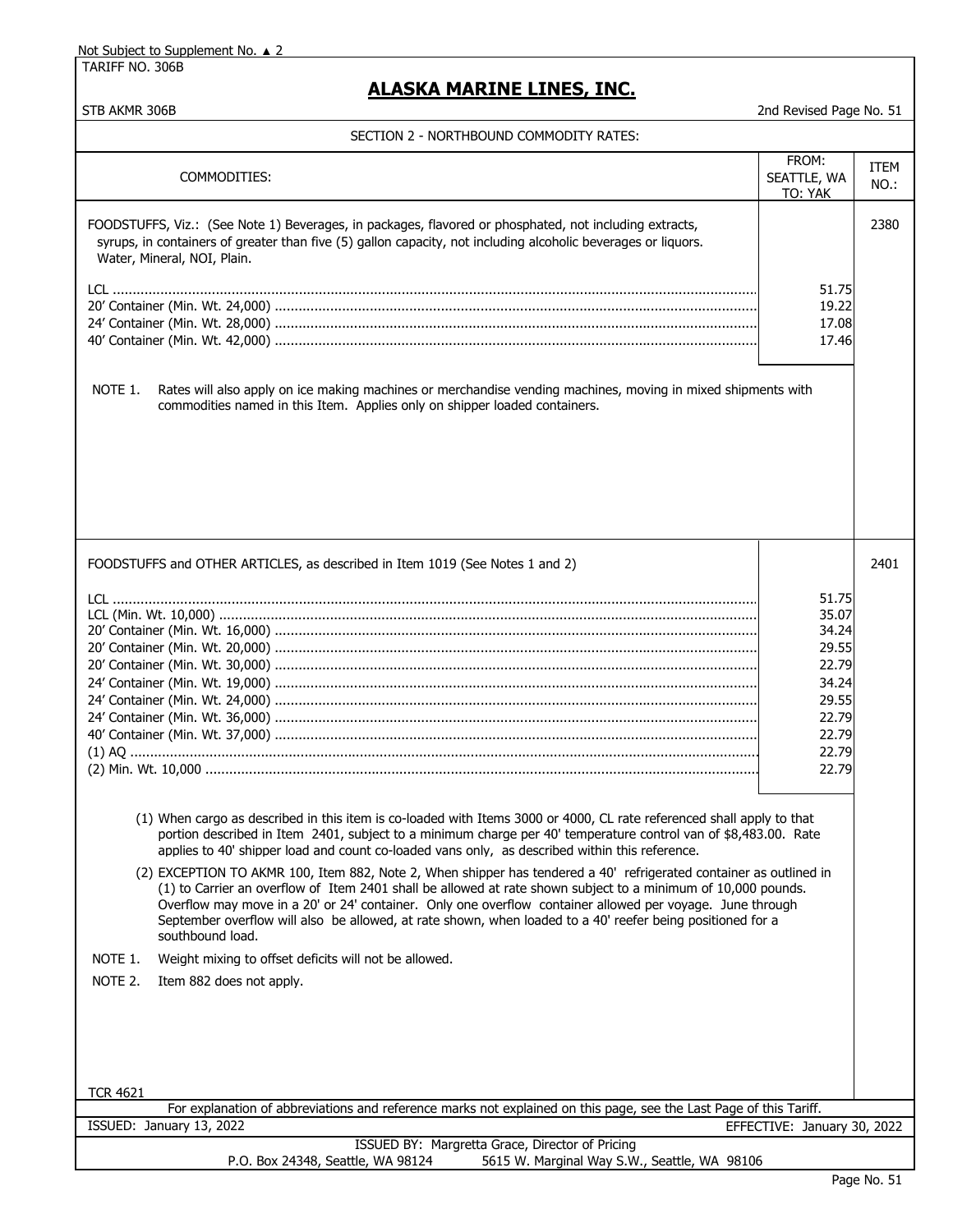TARIFF NO. 306B

# **ALASKA MARINE LINES, INC.**

STB AKMR 306B 2nd Revised Page No. 52

|                                                                                                                                                                                                                                                                                                                                                                                                                                                                             | FROM:                       | ITEM |
|-----------------------------------------------------------------------------------------------------------------------------------------------------------------------------------------------------------------------------------------------------------------------------------------------------------------------------------------------------------------------------------------------------------------------------------------------------------------------------|-----------------------------|------|
| COMMODITIES:                                                                                                                                                                                                                                                                                                                                                                                                                                                                | SEATTLE, WA                 | NO.: |
|                                                                                                                                                                                                                                                                                                                                                                                                                                                                             | TO: YAK                     |      |
|                                                                                                                                                                                                                                                                                                                                                                                                                                                                             |                             |      |
| FREIGHT, NOS, in straight or mixed shipments. (See Notes 1 and 2)                                                                                                                                                                                                                                                                                                                                                                                                           |                             | 2420 |
|                                                                                                                                                                                                                                                                                                                                                                                                                                                                             |                             |      |
|                                                                                                                                                                                                                                                                                                                                                                                                                                                                             | 72.97                       |      |
|                                                                                                                                                                                                                                                                                                                                                                                                                                                                             | 61.21                       |      |
|                                                                                                                                                                                                                                                                                                                                                                                                                                                                             | 55.96                       |      |
|                                                                                                                                                                                                                                                                                                                                                                                                                                                                             | 50.69                       |      |
|                                                                                                                                                                                                                                                                                                                                                                                                                                                                             | 40.83                       |      |
|                                                                                                                                                                                                                                                                                                                                                                                                                                                                             | 37.22                       |      |
|                                                                                                                                                                                                                                                                                                                                                                                                                                                                             | 33.98                       |      |
|                                                                                                                                                                                                                                                                                                                                                                                                                                                                             |                             |      |
|                                                                                                                                                                                                                                                                                                                                                                                                                                                                             | 31.00                       |      |
|                                                                                                                                                                                                                                                                                                                                                                                                                                                                             | 72.97                       |      |
|                                                                                                                                                                                                                                                                                                                                                                                                                                                                             | 61.21                       |      |
|                                                                                                                                                                                                                                                                                                                                                                                                                                                                             | 55.96                       |      |
|                                                                                                                                                                                                                                                                                                                                                                                                                                                                             | 50.69                       |      |
|                                                                                                                                                                                                                                                                                                                                                                                                                                                                             | 40.83                       |      |
|                                                                                                                                                                                                                                                                                                                                                                                                                                                                             | 37.22                       |      |
|                                                                                                                                                                                                                                                                                                                                                                                                                                                                             | 33.98                       |      |
|                                                                                                                                                                                                                                                                                                                                                                                                                                                                             | 31.00                       |      |
|                                                                                                                                                                                                                                                                                                                                                                                                                                                                             |                             |      |
|                                                                                                                                                                                                                                                                                                                                                                                                                                                                             | 72.97                       |      |
|                                                                                                                                                                                                                                                                                                                                                                                                                                                                             | 61.21                       |      |
|                                                                                                                                                                                                                                                                                                                                                                                                                                                                             | 55.96                       |      |
|                                                                                                                                                                                                                                                                                                                                                                                                                                                                             | 50.69                       |      |
|                                                                                                                                                                                                                                                                                                                                                                                                                                                                             | 40.83                       |      |
|                                                                                                                                                                                                                                                                                                                                                                                                                                                                             | 37.22                       |      |
|                                                                                                                                                                                                                                                                                                                                                                                                                                                                             | 33.98                       |      |
| NOTE 1.<br>Rates published in this item will not apply on the following articles.<br>Automobiles, passenger freight<br>(A)<br>Acids, liquid<br>(B)<br>Ammunition<br>(C)<br><b>Explosives</b><br>(D)<br>Freight requiring refrigeration<br>(E)<br>(F)<br>Livestock<br>(G)<br>Radioactive Materials<br>Poisons<br>(H)<br>Household Goods<br>(I)<br>(J)<br>Freight otherwise described in commodity sections of this tariff.<br>NOTE 2.<br>Exception: Not subject to Item 645. |                             |      |
|                                                                                                                                                                                                                                                                                                                                                                                                                                                                             |                             |      |
| <b>TCR 4621</b>                                                                                                                                                                                                                                                                                                                                                                                                                                                             |                             |      |
| For explanation of abbreviations and reference marks not explained on this page, see the Last Page of this Tariff.                                                                                                                                                                                                                                                                                                                                                          |                             |      |
| ISSUED: January 13, 2022                                                                                                                                                                                                                                                                                                                                                                                                                                                    | EFFECTIVE: January 30, 2022 |      |
| ISSUED BY: Margretta Grace, Director of Pricing                                                                                                                                                                                                                                                                                                                                                                                                                             |                             |      |
| P.O. Box 24348, Seattle, WA 98124<br>5615 W. Marginal Way S.W., Seattle, WA 98106                                                                                                                                                                                                                                                                                                                                                                                           |                             |      |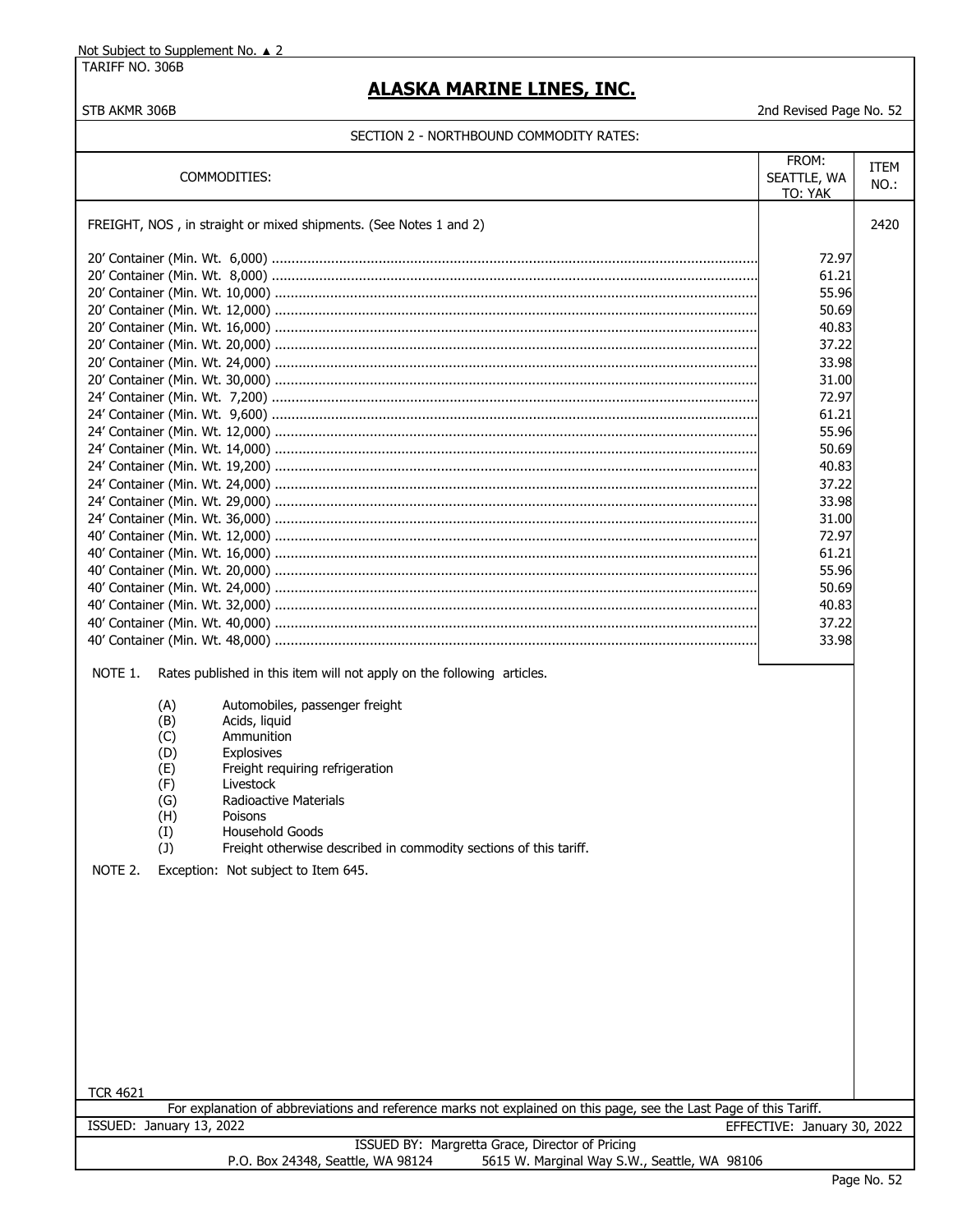TARIFF NO. 306B

## **ALASKA MARINE LINES, INC.**

#### STB AKMR 306B 2nd Revised Page No. 53

| SECTION 2 - NORTHBOUND COMMODITY RATES:                                                                                                                                                                                                                                                                                                                                                                                                                                                                                                                                                                                                                                                                                                                                                            |                                 |              |
|----------------------------------------------------------------------------------------------------------------------------------------------------------------------------------------------------------------------------------------------------------------------------------------------------------------------------------------------------------------------------------------------------------------------------------------------------------------------------------------------------------------------------------------------------------------------------------------------------------------------------------------------------------------------------------------------------------------------------------------------------------------------------------------------------|---------------------------------|--------------|
| COMMODITIES:                                                                                                                                                                                                                                                                                                                                                                                                                                                                                                                                                                                                                                                                                                                                                                                       | FROM:<br>SEATTLE, WA<br>TO: YAK | ITEM<br>NO.: |
| FREIGHT, NOS, Small Shipment, NX 48" in any one direction and NX 15 total cubic feet and NX 100 lbs total<br>weight, stackable. (See Notes 1 through 8)                                                                                                                                                                                                                                                                                                                                                                                                                                                                                                                                                                                                                                            |                                 | 2422         |
|                                                                                                                                                                                                                                                                                                                                                                                                                                                                                                                                                                                                                                                                                                                                                                                                    | 61.00                           |              |
| Rates published in this item will not apply on the following articles.<br>NOTE 1.<br>(A) Shipments containing hazardous materials<br>(B) Freight requiring refrigeration<br>(C) Household Goods<br>(D) Liquors and Wines<br>(E) Original Works of Art<br>NOTE 2.<br>Rate shall be applied per incoming shipment from one shipper, on one Bill of Lading and shipping on one voyage.<br>NOTE 3.<br>Cargo must be packaged in a manner to allow stacking with other small shipments.<br>NOTE 4.<br>Rates are not subject to tariff AKMR 100, series, Item 610 (Minimum Charge).<br>NOTE 5.<br>Shipments moved under this item are eligible for Carrier's Basic Liability Coverage only.<br>NOTE 6.<br>This item is not eligible for Consolidation.<br>NOTE 7.<br>Rate is applicable northbound only. |                                 |              |
| NOTE 8.<br>Commodity is not eligible for free return of dunnage.                                                                                                                                                                                                                                                                                                                                                                                                                                                                                                                                                                                                                                                                                                                                   |                                 |              |
|                                                                                                                                                                                                                                                                                                                                                                                                                                                                                                                                                                                                                                                                                                                                                                                                    |                                 |              |
| <b>TCR 4621</b><br>For explanation of abbreviations and reference marks not explained on this page, see the Last Page of this Tariff.                                                                                                                                                                                                                                                                                                                                                                                                                                                                                                                                                                                                                                                              |                                 |              |
| ISSUED: January 13, 2022<br>ISSUED BY: Margretta Grace, Director of Pricing                                                                                                                                                                                                                                                                                                                                                                                                                                                                                                                                                                                                                                                                                                                        | EFFECTIVE: January 30, 2022     |              |
| P.O. Box 24348, Seattle, WA 98124<br>5615 W. Marginal Way S.W., Seattle, WA 98106                                                                                                                                                                                                                                                                                                                                                                                                                                                                                                                                                                                                                                                                                                                  |                                 |              |

 $\Box$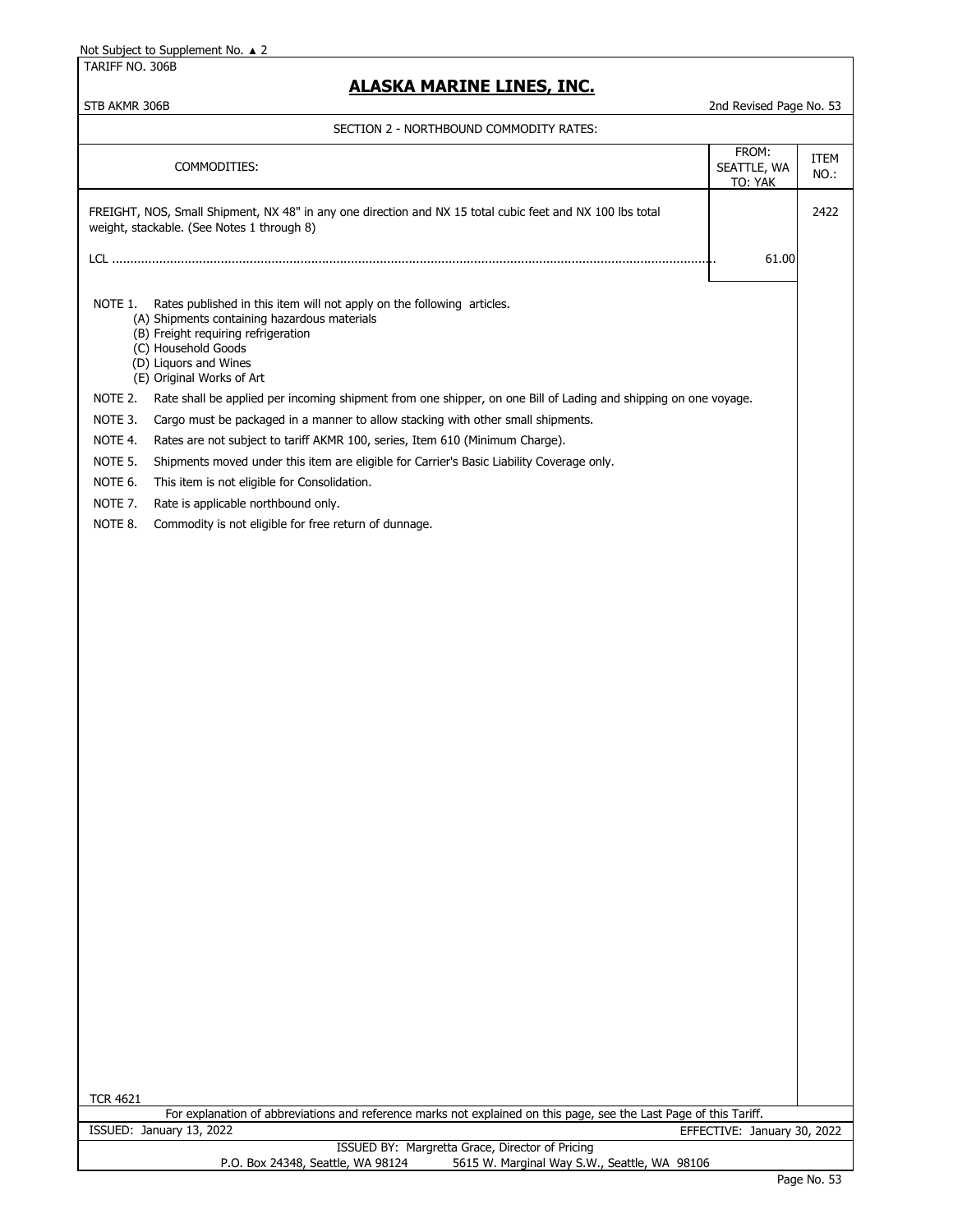TARIFF NO. 306B

# **ALASKA MARINE LINES, INC.**

| בבוראה בדוסטויוויוטט שווטטשורו האטור ב                                                                                                |                                                                                         |                 |
|---------------------------------------------------------------------------------------------------------------------------------------|-----------------------------------------------------------------------------------------|-----------------|
| COMMODITIES:                                                                                                                          | FROM:<br>SEATTLE, WA<br>TO: YAK                                                         | ITEM<br>$NO.$ : |
| FUEL, VIZ.: Presto Logs, Pellets, in bags viz: Coal Forest slash or Agricultural waste residues, compressed.<br><b>TCR 4624</b>       | 50.61<br>20.12<br>19.50<br>17.70<br>20.47<br>19.01<br>17.70<br>14.39<br>٠<br>13.94<br>۰ | 2445            |
| FURNITURE, as described under the heading "Furniture Group" in the NMFC; other than KD, KD Flat or Folded<br>Flat.                    | 157.80<br>88.23<br>61.80<br>88.23<br>61.80<br>88.23<br>61.80                            | 2455            |
| <b>TCR 4621</b><br>For explanation of abbreviations and reference marks not explained on this page, see the Last Page of this Tariff. |                                                                                         |                 |
| ISSUED: February 10, 2022                                                                                                             | EFFECTIVE: February 22, 2022                                                            |                 |
| ISSUED BY: Margretta Grace, Director of Pricing<br>P.O. Box 24348, Seattle, WA 98124<br>5615 W. Marginal Way S.W., Seattle, WA 98106  |                                                                                         |                 |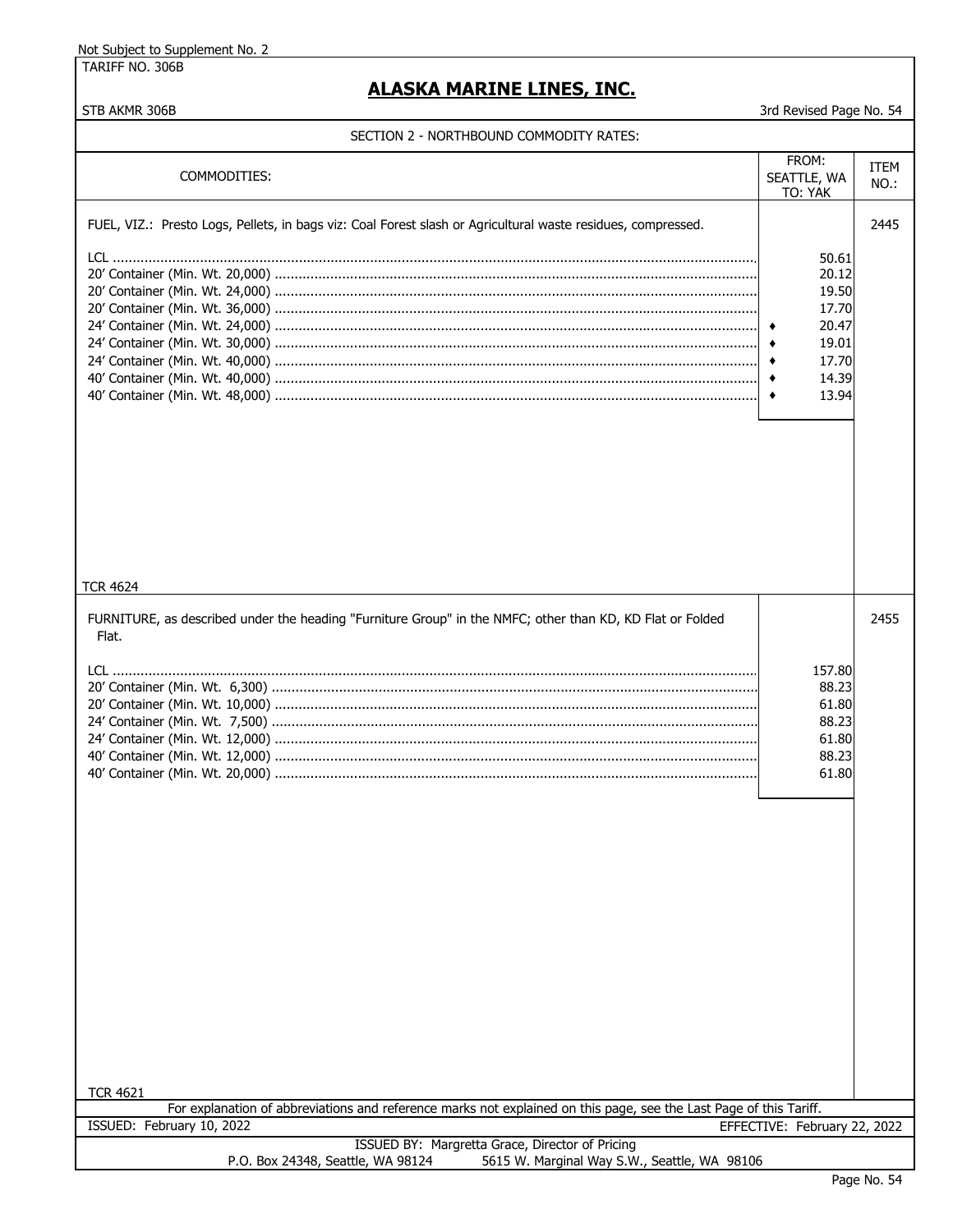TARIFF NO. 306B

## **ALASKA MARINE LINES, INC.**

| SECTION 2 - NORTHBOUND COMMODITY RATES:                                                                                                                                                                                                                                                                                                                                                                                                                                                                                                                                                                                                                                                                                                                                                                                                                                                                                                                                                                                               |                                                                        |                 |
|---------------------------------------------------------------------------------------------------------------------------------------------------------------------------------------------------------------------------------------------------------------------------------------------------------------------------------------------------------------------------------------------------------------------------------------------------------------------------------------------------------------------------------------------------------------------------------------------------------------------------------------------------------------------------------------------------------------------------------------------------------------------------------------------------------------------------------------------------------------------------------------------------------------------------------------------------------------------------------------------------------------------------------------|------------------------------------------------------------------------|-----------------|
| COMMODITIES:                                                                                                                                                                                                                                                                                                                                                                                                                                                                                                                                                                                                                                                                                                                                                                                                                                                                                                                                                                                                                          | FROM:<br>SEATTLE, WA<br>TO: YAK                                        | ITEM<br>$NO.$ : |
| FURNITURE, Viz.: as described under the heading "Furniture Group" in the NMFC: KD, KD Flat or Folded Flat.                                                                                                                                                                                                                                                                                                                                                                                                                                                                                                                                                                                                                                                                                                                                                                                                                                                                                                                            | 117.44<br>113.68<br>88.23<br>61.80<br>88.23<br>61.80<br>88.23<br>61.80 | 2476            |
| GAS, LIQUID PETROLEUM, in steel cylinders (See Note 1)<br>(1) Rate is in dollars per shipper furnished bulk tank and applies to shipper furnished bulk gas tank which is compatible<br>to Carrier's operation and does not exceed 24' OAL. Rate applies between Carrier's terminals only. Rate includes<br>return of empty tank to Carrier's Seattle Terminal.<br>Loss/Damage, payable by Carrier on shipper-furnished bulk gas containers shall not exceed \$1,000.00 per bulk gas<br>container and contents. Carrier reserves the right to reject shipper-furnished bulk gas containers, which Carrier<br>determines to be unseaworthy. The Bill of Lading must be annotated, at the time of shipment, as follows:<br>"Shipment, including equipment and contents, released to a value not to exceed \$1,000.00. Carrier is not liable for<br>loss or damage from any cause including negligence to equipment and contents, in excess of \$1,000.00."<br>NOTE 1.<br>See Item 7140 for return of empty cylinders.<br><b>TCR 4621</b> | 42.66<br>19.50<br>19.50<br>19.50<br>\$7,161.00                         | 2497            |
| For explanation of abbreviations and reference marks not explained on this page, see the Last Page of this Tariff.                                                                                                                                                                                                                                                                                                                                                                                                                                                                                                                                                                                                                                                                                                                                                                                                                                                                                                                    |                                                                        |                 |
| ISSUED: January 13, 2022                                                                                                                                                                                                                                                                                                                                                                                                                                                                                                                                                                                                                                                                                                                                                                                                                                                                                                                                                                                                              | EFFECTIVE: January 30, 2022                                            |                 |
| ISSUED BY: Margretta Grace, Director of Pricing<br>P.O. Box 24348, Seattle, WA 98124<br>5615 W. Marginal Way S.W., Seattle, WA 98106                                                                                                                                                                                                                                                                                                                                                                                                                                                                                                                                                                                                                                                                                                                                                                                                                                                                                                  |                                                                        |                 |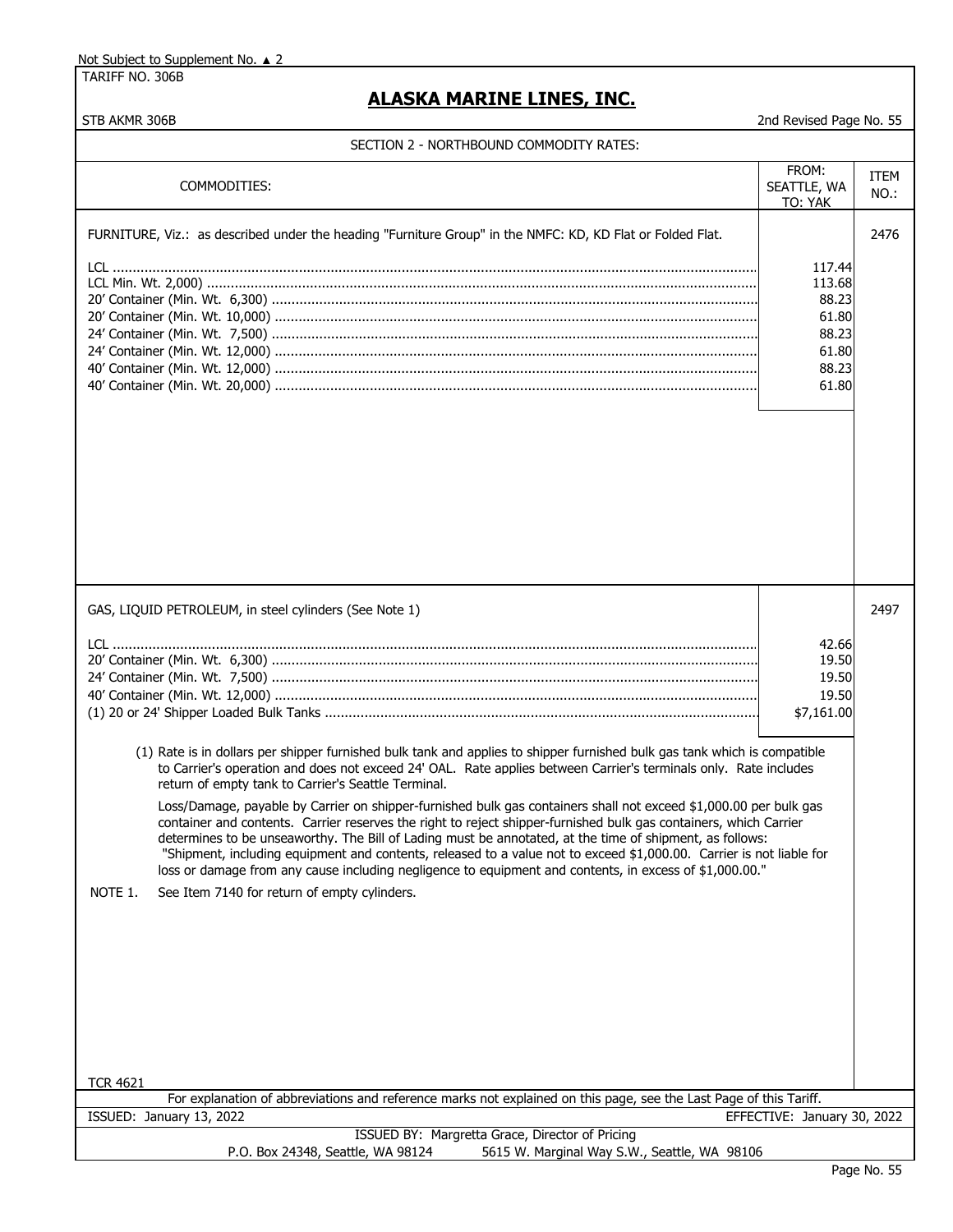TARIFF NO. 306B

STB AKMR 306B

# **ALASKA MARINE LINES, INC.**

2nd Revised Page No. 56

| COMMODITIES:                                                                                                                                              | FROM:<br>SEATTLE, WA<br>TO: YAK | ITEM<br>NO.: |
|-----------------------------------------------------------------------------------------------------------------------------------------------------------|---------------------------------|--------------|
| GAS, NOS, in steel cylinders or Scuba tanks, full (See Note 1)                                                                                            |                                 | 2499         |
|                                                                                                                                                           | 51.86                           |              |
|                                                                                                                                                           | 44.07                           |              |
|                                                                                                                                                           | 34.69                           |              |
|                                                                                                                                                           | 23.79                           |              |
|                                                                                                                                                           | 23.79                           |              |
|                                                                                                                                                           | 23.79                           |              |
| NOTE 1.<br>See Item 7140 for return of empty cylinders.                                                                                                   |                                 |              |
|                                                                                                                                                           |                                 |              |
| GEAR, FISHING, New or Used, Viz.: Bait Jars Floats, Gangens, Hooks, Life Preservers, Nets/Netting, Poles, Reels,<br>Snaps, Swivels, Rope, Marine Hardware |                                 | 2505         |
|                                                                                                                                                           |                                 |              |
|                                                                                                                                                           | 67.39                           |              |
|                                                                                                                                                           | 62.01                           |              |
|                                                                                                                                                           | 59.43                           |              |
|                                                                                                                                                           | 49.49                           |              |
|                                                                                                                                                           | 44.95                           |              |
|                                                                                                                                                           | 35.83                           |              |
|                                                                                                                                                           | 30.66                           |              |
|                                                                                                                                                           | 26.66                           |              |
|                                                                                                                                                           | 16.74<br>44.95                  |              |
|                                                                                                                                                           |                                 |              |
|                                                                                                                                                           | 35.83                           |              |
|                                                                                                                                                           | 30.66<br>44.95                  |              |
| 40' Container (Min. Wt. 24,000)                                                                                                                           | 35.83                           |              |
|                                                                                                                                                           | 30.66                           |              |
|                                                                                                                                                           | 26.66                           |              |
|                                                                                                                                                           |                                 |              |
| <b>TCR 4621</b>                                                                                                                                           |                                 |              |
| For explanation of abbreviations and reference marks not explained on this page, see the Last Page of this Tariff.                                        |                                 |              |
| ISSUED: January 13, 2022                                                                                                                                  | EFFECTIVE: January 30, 2022     |              |
| ISSUED BY: Margretta Grace, Director of Pricing<br>5615 W. Marginal Way S.W., Seattle, WA 98106<br>P.O. Box 24348, Seattle, WA 98124                      |                                 | Dage No. 56  |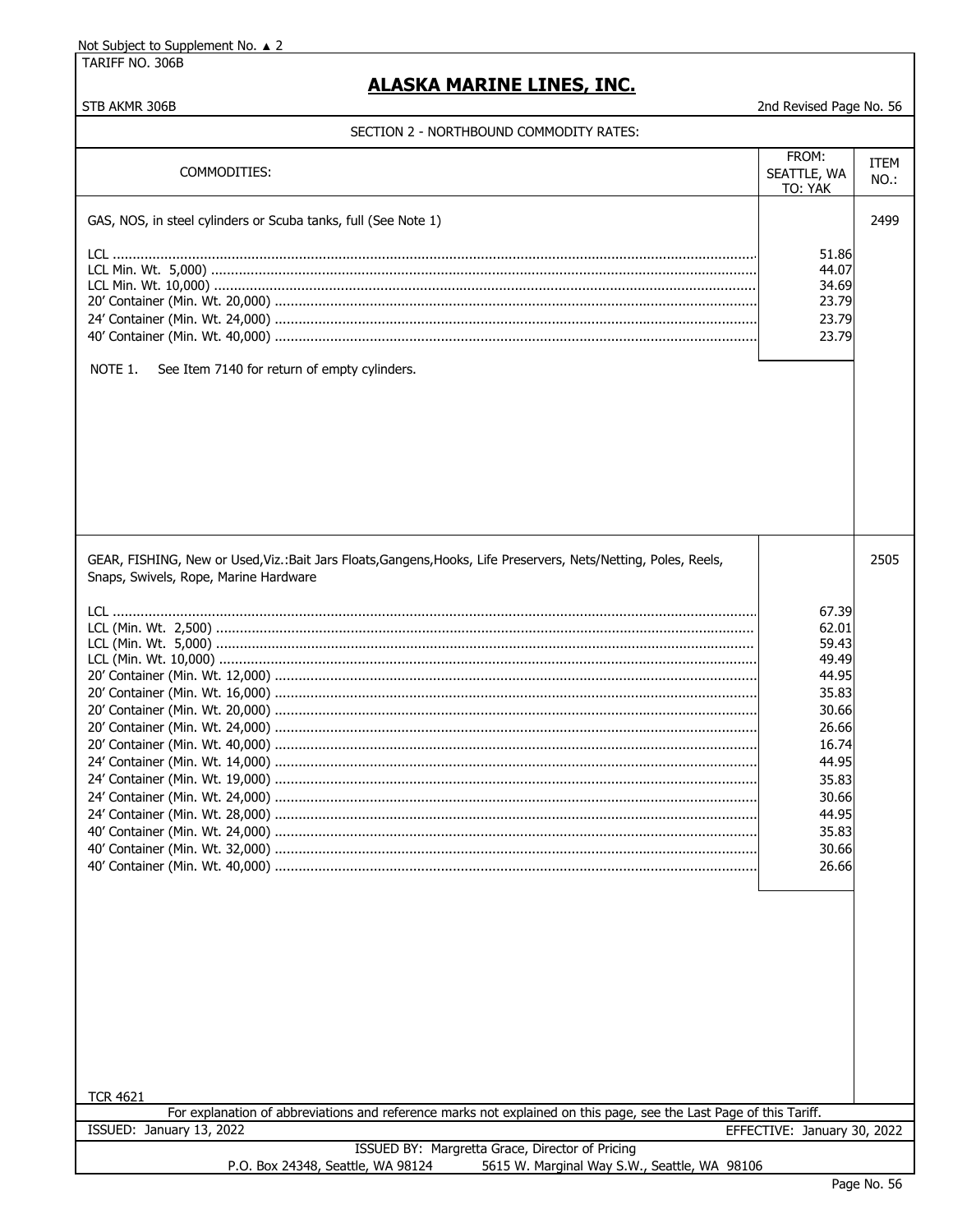TARIFF NO. 306B

## **ALASKA MARINE LINES, INC.**

| SECTION 2 - NORTHBOUND COMMODITY RATES: |  |
|-----------------------------------------|--|
|-----------------------------------------|--|

|                                                                                                                                      | FROM:                       | <b>ITEM</b> |
|--------------------------------------------------------------------------------------------------------------------------------------|-----------------------------|-------------|
| COMMODITIES:                                                                                                                         | SEATTLE, WA                 | NO.:        |
|                                                                                                                                      | TO: YAK                     |             |
|                                                                                                                                      |                             |             |
| GLASS, Viz.: Automobile, Boat, Flat, NOI, window, without frames, in enclosed wooden cases or factory sealed                         |                             | 2510        |
| boxes                                                                                                                                |                             |             |
|                                                                                                                                      |                             |             |
|                                                                                                                                      | 84.10                       |             |
|                                                                                                                                      | 74.00                       |             |
|                                                                                                                                      | 63.07                       |             |
|                                                                                                                                      |                             |             |
|                                                                                                                                      |                             |             |
|                                                                                                                                      |                             |             |
|                                                                                                                                      |                             |             |
|                                                                                                                                      |                             |             |
|                                                                                                                                      |                             |             |
| GLASS, Viz.: Automobile, Boat, Flat, NOI, window without frames, not packaged in enclosed wooden cases or                            |                             | 2512        |
| boxes                                                                                                                                |                             |             |
|                                                                                                                                      |                             |             |
|                                                                                                                                      | 146.41                      |             |
|                                                                                                                                      | 128.78                      |             |
|                                                                                                                                      |                             |             |
|                                                                                                                                      | 112.76                      |             |
|                                                                                                                                      |                             |             |
|                                                                                                                                      |                             |             |
|                                                                                                                                      |                             |             |
|                                                                                                                                      |                             |             |
|                                                                                                                                      |                             |             |
|                                                                                                                                      |                             |             |
| HARDWARE and OTHER ARTICLES, as described in Item 1020. (See Notes 1 and 2)                                                          |                             | 2530        |
|                                                                                                                                      |                             |             |
|                                                                                                                                      | 67.39                       |             |
|                                                                                                                                      | 62.01                       |             |
|                                                                                                                                      | 59.43                       |             |
|                                                                                                                                      | 49.49                       |             |
|                                                                                                                                      | 44.95                       |             |
|                                                                                                                                      | 35.83                       |             |
|                                                                                                                                      | 30.66                       |             |
|                                                                                                                                      | 26.66                       |             |
|                                                                                                                                      | 16.86                       |             |
|                                                                                                                                      | 44.95                       |             |
|                                                                                                                                      |                             |             |
|                                                                                                                                      | 35.83                       |             |
|                                                                                                                                      | 30.66                       |             |
|                                                                                                                                      | 26.66                       |             |
|                                                                                                                                      | 44.95                       |             |
|                                                                                                                                      | 35.83                       |             |
|                                                                                                                                      | 30.66                       |             |
|                                                                                                                                      |                             |             |
| (1) Subject to a minimum charge of 9 pounds per cubic foot.                                                                          |                             |             |
|                                                                                                                                      |                             |             |
| NOTE 1.<br>Rates apply only on mixed shipments of five (5) or more articles, as described in Item 1020, of which no one article      |                             |             |
| may exceed fifty (50%) percent of the billed weight of the shipment.                                                                 |                             |             |
|                                                                                                                                      |                             |             |
| NOTE 2.<br>Rates on shipments moving under the provision of this Item will not alternate with other rates in this Tariff.            |                             |             |
|                                                                                                                                      |                             |             |
|                                                                                                                                      |                             |             |
| <b>TCR 4621</b>                                                                                                                      |                             |             |
| For explanation of abbreviations and reference marks not explained on this page, see the Last Page of this Tariff.                   |                             |             |
| ISSUED: January 13, 2022                                                                                                             | EFFECTIVE: January 30, 2022 |             |
|                                                                                                                                      |                             |             |
| ISSUED BY: Margretta Grace, Director of Pricing<br>5615 W. Marginal Way S.W., Seattle, WA 98106<br>P.O. Box 24348, Seattle, WA 98124 |                             |             |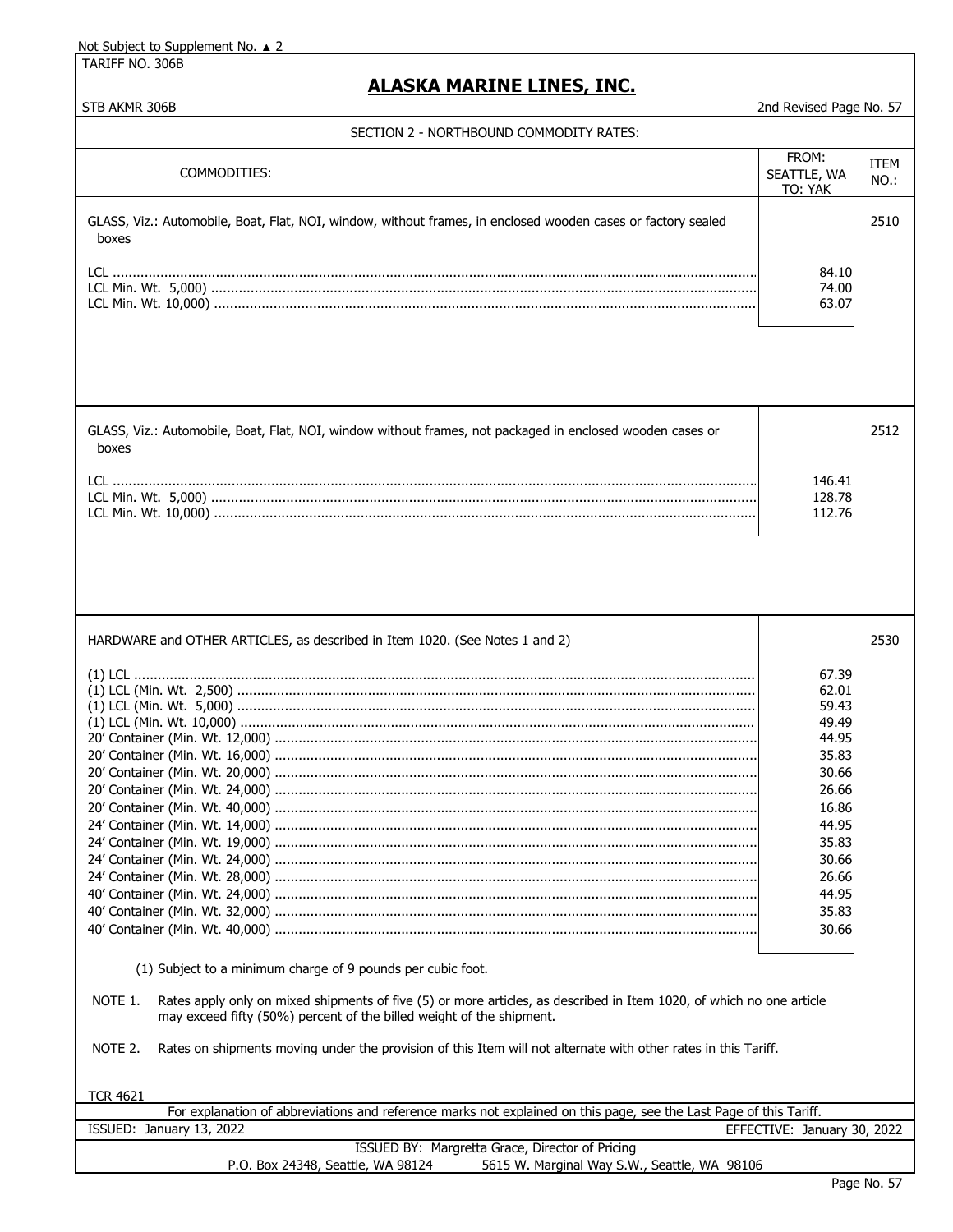TARIFF NO. 306B

## **ALASKA MARINE LINES, INC.**

### STB AKMR 306B 2nd Revised Page No. 58

|                     | COMMODITIES:                                                                                                                                                                                         | FROM:<br>SEATTLE, WA<br>TO: YAK | ITEM<br>NO.: |
|---------------------|------------------------------------------------------------------------------------------------------------------------------------------------------------------------------------------------------|---------------------------------|--------------|
|                     | HOUSEHOLD GOODS, EMIGRANT MOVEABLES and PERSONAL EFFECTS (See Notes 1 through 7).                                                                                                                    |                                 | 2539         |
|                     |                                                                                                                                                                                                      |                                 |              |
|                     |                                                                                                                                                                                                      | 113.69<br>113.69                |              |
|                     |                                                                                                                                                                                                      | 61.77                           |              |
|                     |                                                                                                                                                                                                      | 64.86                           |              |
|                     |                                                                                                                                                                                                      | 60.23                           |              |
|                     |                                                                                                                                                                                                      | 56.46                           |              |
| NOTE 1.             | All shipments are predicated on a release value not exceeding \$.10 per pound, per article, subject to the provisions<br>as listed in Item 560.                                                      |                                 |              |
| NOTE 2.             | Container load rates apply only to Shipper loaded/Consignee unloaded container.                                                                                                                      |                                 |              |
| NOTE 3.             | Rates apply between Carrier's terminals only (DO).                                                                                                                                                   |                                 |              |
| NOTE 4.             | LCL shipments will be accepted subject to the package requirements stated in STB AKMR 100, series, Item 560.                                                                                         |                                 |              |
| NOTE 5.             | Items 882 and 959 do not apply.                                                                                                                                                                      |                                 |              |
| NOTE 6.             | Items 560, 562 and 995 shall apply.                                                                                                                                                                  |                                 |              |
| NOTE <sub>7</sub> . | Shipments in lift vans:                                                                                                                                                                              |                                 |              |
|                     | a) Shipper must load cargo to lift van and consignee must unload cargo from lift van<br>b) A lift van is defined as an approved, wood, industry standard moving and storage type shipping container. |                                 |              |
|                     | c) The weight of the lift van will be included in the total weight of the shipment for the purpose of assessing<br>freight charges.                                                                  |                                 |              |
|                     | d) When Household Goods/Personal Effects not contained in lift vans are mixed together with lift vans in the<br>same container, container load rates shall be assessed to the entire shipment.       |                                 |              |
|                     |                                                                                                                                                                                                      |                                 |              |
|                     |                                                                                                                                                                                                      |                                 |              |
|                     |                                                                                                                                                                                                      |                                 |              |
|                     |                                                                                                                                                                                                      |                                 |              |
|                     |                                                                                                                                                                                                      |                                 |              |
|                     |                                                                                                                                                                                                      |                                 |              |
|                     |                                                                                                                                                                                                      |                                 |              |
|                     |                                                                                                                                                                                                      |                                 |              |
|                     |                                                                                                                                                                                                      |                                 |              |
|                     |                                                                                                                                                                                                      |                                 |              |
|                     |                                                                                                                                                                                                      |                                 |              |
|                     |                                                                                                                                                                                                      |                                 |              |
|                     |                                                                                                                                                                                                      |                                 |              |
|                     |                                                                                                                                                                                                      |                                 |              |
|                     |                                                                                                                                                                                                      |                                 |              |
|                     |                                                                                                                                                                                                      |                                 |              |
|                     |                                                                                                                                                                                                      |                                 |              |
|                     |                                                                                                                                                                                                      |                                 |              |
|                     |                                                                                                                                                                                                      |                                 |              |
|                     |                                                                                                                                                                                                      |                                 |              |
|                     |                                                                                                                                                                                                      |                                 |              |
|                     |                                                                                                                                                                                                      |                                 |              |
|                     |                                                                                                                                                                                                      |                                 |              |
|                     |                                                                                                                                                                                                      |                                 |              |
|                     |                                                                                                                                                                                                      |                                 |              |
| <b>TCR 4621</b>     |                                                                                                                                                                                                      |                                 |              |
|                     | For explanation of abbreviations and reference marks not explained on this page, see the Last Page of this Tariff.<br>ISSUED: January 13, 2022                                                       | EFFECTIVE: January 30, 2022     |              |
|                     | ISSUED BY: Margretta Grace, Director of Pricing                                                                                                                                                      |                                 |              |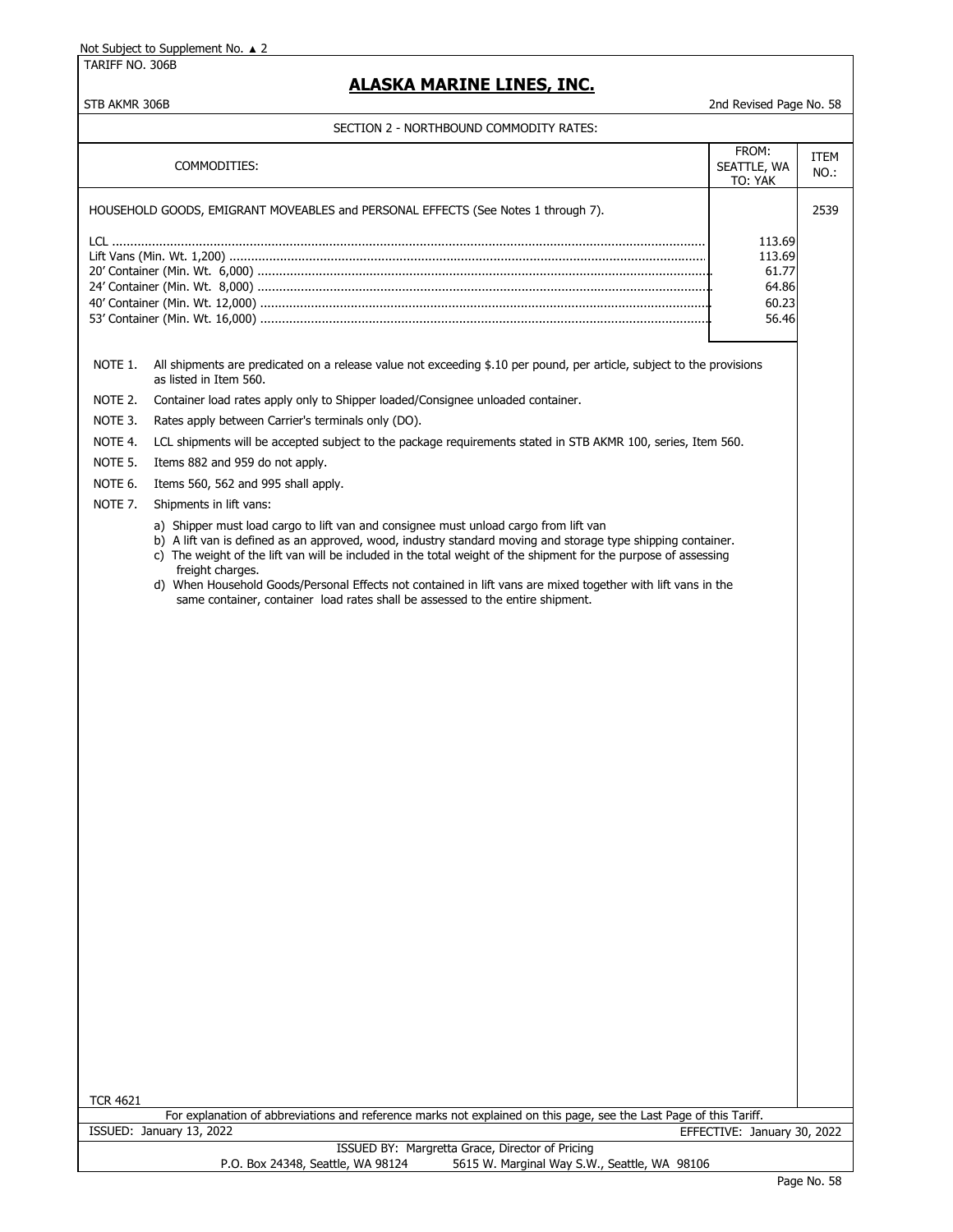TARIFF NO. 306B

## **ALASKA MARINE LINES, INC.**

STB AKMR 306B 3rd Revised Page No. 59

| COMMODITIES:                                                                                                                                                                                                                                                                                                                                                                                                                                                                                                     | FROM:<br>SEATTLE, WA<br>TO: YAK                                                                                                                                                                                                | ITEM<br>NO.: |
|------------------------------------------------------------------------------------------------------------------------------------------------------------------------------------------------------------------------------------------------------------------------------------------------------------------------------------------------------------------------------------------------------------------------------------------------------------------------------------------------------------------|--------------------------------------------------------------------------------------------------------------------------------------------------------------------------------------------------------------------------------|--------------|
| INSULATING MATERIAL and OTHER ARTICLES NAMED, other than in solid flat blocks or solid flat sheets, Viz.:<br>Vegetable Fiber Felt, NOS, quilted<br>Insulating Material, NOS<br>(not including expanded polystyrene)<br>Vermiculite, asbestos and clay<br>combined, with or without cement<br>Mineral Wool (rock, slag, or glass wool)<br>Perlite, other than ore<br>Pipe Covering, asbestos or cloth,<br>waved, impregnated or coated,<br>with or without cellulose film<br>backing, in boxes<br><b>TCR 4624</b> | ▼<br>181.32<br>127.81<br>▼<br>59.32<br>▼<br>127.81<br>▼<br>59.32<br>$\blacktriangledown$<br>127.81<br>$\blacktriangledown$<br>59.32<br>$\blacktriangledown$<br>127.81<br>$\blacktriangledown$<br>59.32<br>$\blacktriangledown$ | 2546         |
| IRON and STEEL and OTHER ARTICLES, as described in Item 1021, Group I and II.<br><b>TCR 4621</b>                                                                                                                                                                                                                                                                                                                                                                                                                 | 54.78<br>46.96<br>38.72<br>21.42<br>16.19<br>21.42<br>16.19<br>21.42<br>16.19<br>16.19                                                                                                                                         | 2574         |
| For explanation of abbreviations and reference marks not explained on this page, see the Last Page of this Tariff.                                                                                                                                                                                                                                                                                                                                                                                               |                                                                                                                                                                                                                                |              |
| ISSUED: February 10, 2022                                                                                                                                                                                                                                                                                                                                                                                                                                                                                        | EFFECTIVE: February 11, 2022                                                                                                                                                                                                   |              |
| ISSUED BY: Margretta Grace, Director of Pricing<br>5615 W. Marginal Way S.W., Seattle, WA 98106<br>P.O. Box 24348, Seattle, WA 98124                                                                                                                                                                                                                                                                                                                                                                             |                                                                                                                                                                                                                                |              |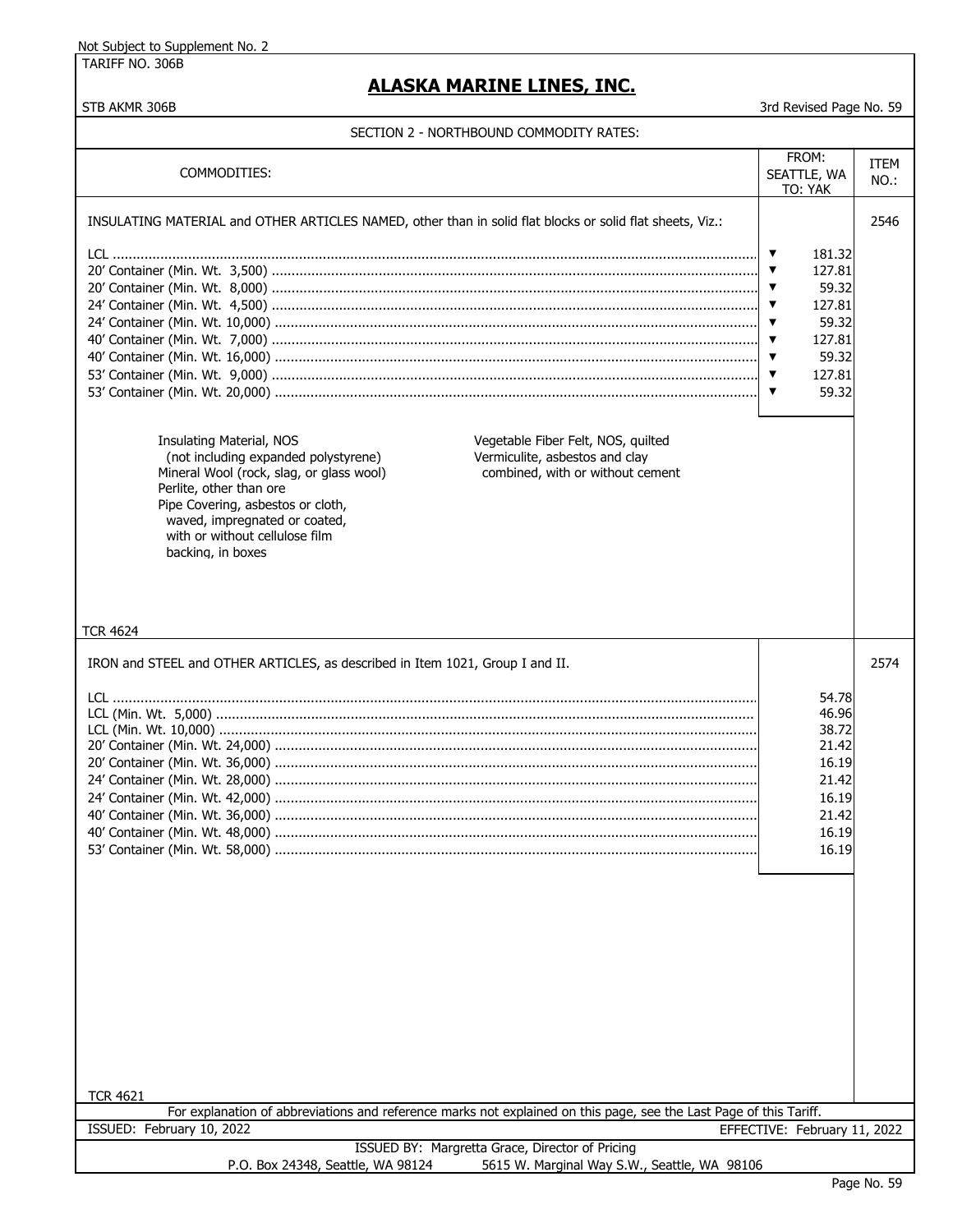TARIFF NO. 306B

| <b>ALASKA MARINE LINES, INC.</b>                                                                                                      |                                                                                                                                                                                 |                     |
|---------------------------------------------------------------------------------------------------------------------------------------|---------------------------------------------------------------------------------------------------------------------------------------------------------------------------------|---------------------|
| STB AKMR 306B<br>SECTION 2 - NORTHBOUND COMMODITY RATES:                                                                              | 3rd Revised Page No. 60                                                                                                                                                         |                     |
| COMMODITIES:                                                                                                                          | FROM:<br>SEATTLE, WA<br>TO: YAK                                                                                                                                                 | <b>ITEM</b><br>NO.: |
| IRON and STEEL and OTHER ARTICLES, as described in Item 1021, Group III.                                                              | 67.82<br>21.79<br>22.42<br>18.66<br>18.44                                                                                                                                       | 2581                |
| IRON or STEEL ARTICLES, Pipe and Fittings, Cast Iron, Ductile (without structural fabrication) or Wrought Iron.<br>(See Note 1)       | $\blacktriangledown$<br>51.63<br>$\blacktriangledown$<br>20.11<br>$\blacktriangledown$<br>15.53<br>20.11<br>▼<br>15.53<br>$\blacktriangledown$<br>20.11<br>$\blacktriangledown$ | 2600                |
| <b>TCR 4624</b><br>For explanation of abbreviations and reference marks not explained on this page, see the Last Page of this Tariff. |                                                                                                                                                                                 |                     |
| ISSUED: February 10, 2022                                                                                                             | EFFECTIVE: February 11, 2022                                                                                                                                                    |                     |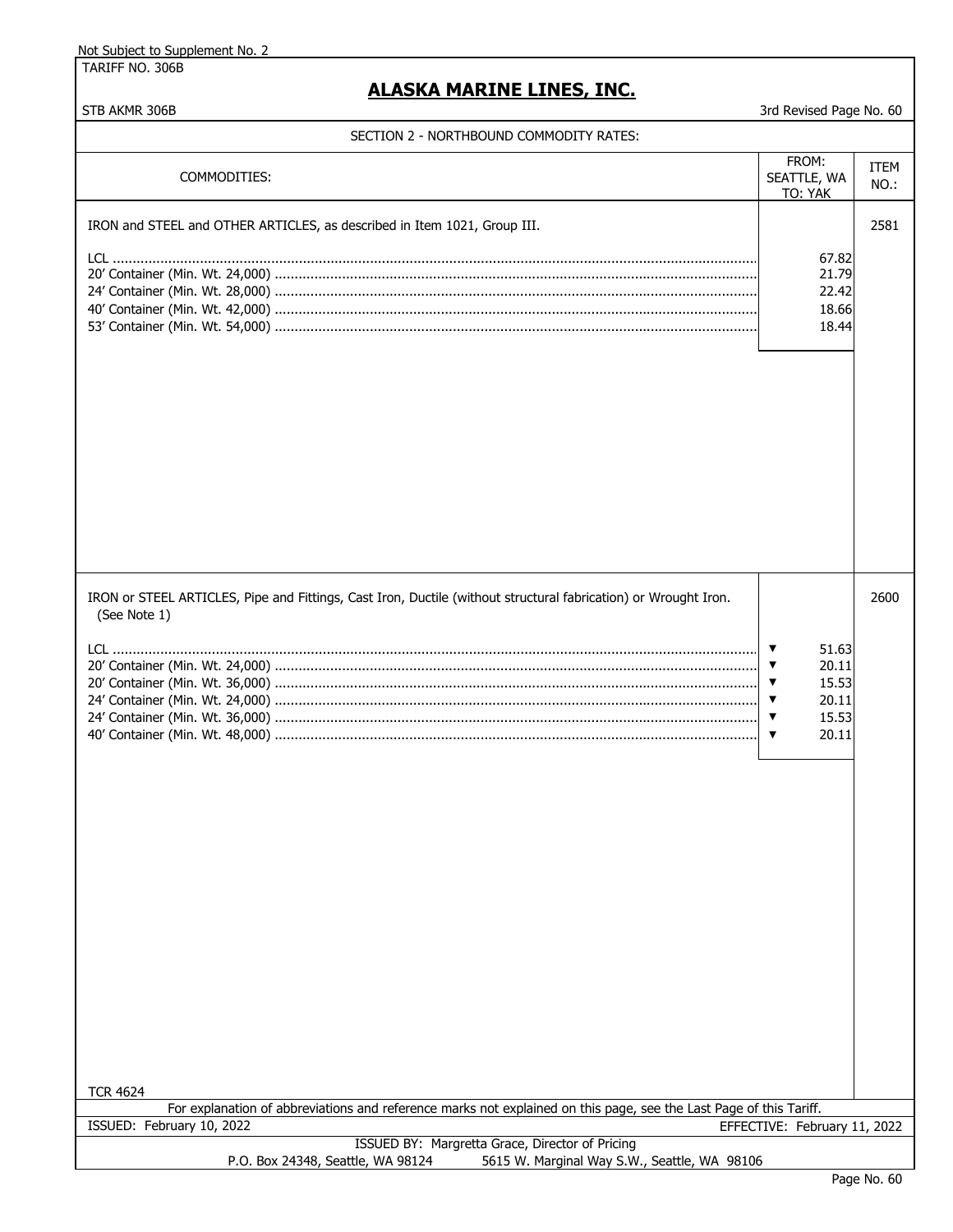TARIFF NO. 306B

## **ALASKA MARINE LINES, INC.**

STB AKMR 306B 3rd Revised Page No. 61

|                 | COMMODITIES:                                                                                                                                    | FROM:<br>SEATTLE, WA<br>TO: YAK                                         | <b>ITEM</b><br>$NO.$ : |
|-----------------|-------------------------------------------------------------------------------------------------------------------------------------------------|-------------------------------------------------------------------------|------------------------|
|                 | CULVERT, ALUMINUM, IRON or STEEL, PLASTIC; SU, bundled, not exceeding 8'6" wide or 8'6" high.<br>(See Notes 1 through 3)                        |                                                                         | 2601                   |
|                 |                                                                                                                                                 | \$6.12<br>V<br>\$3,785.00<br>٠<br>\$4,542.00<br>\$7,385.00<br>$\bullet$ |                        |
| (1)             | Rate is in dollars and cents per cubic foot.                                                                                                    |                                                                         |                        |
| (2)             | Rates are in dollars and cents per platform.                                                                                                    |                                                                         |                        |
| NOTE 1.         | Shipment must be steel strapped onto lifts able to be handled by forklift. Lifts must not exceed 8'6" in width and<br>8'6" in height.           |                                                                         |                        |
| NOTE 2.         | Rates also apply to culvert with bottoms attached.                                                                                              |                                                                         |                        |
| NOTE 3.         | Subject to STB AKMR 100, Series, Item 568 Overdimension.                                                                                        |                                                                         |                        |
| <b>TCR 4624</b> |                                                                                                                                                 |                                                                         |                        |
|                 | For explanation of abbreviations and reference marks not explained on this page, see the Last Page of this Tariff.<br>ISSUED: February 10, 2022 | EFFECTIVE: February 22, 2022                                            |                        |
|                 | ISSUED BY: Margretta Grace, Director of Pricing<br>P.O. Box 24348, Seattle, WA 98124<br>5615 W. Marginal Way S.W., Seattle, WA 98106            |                                                                         |                        |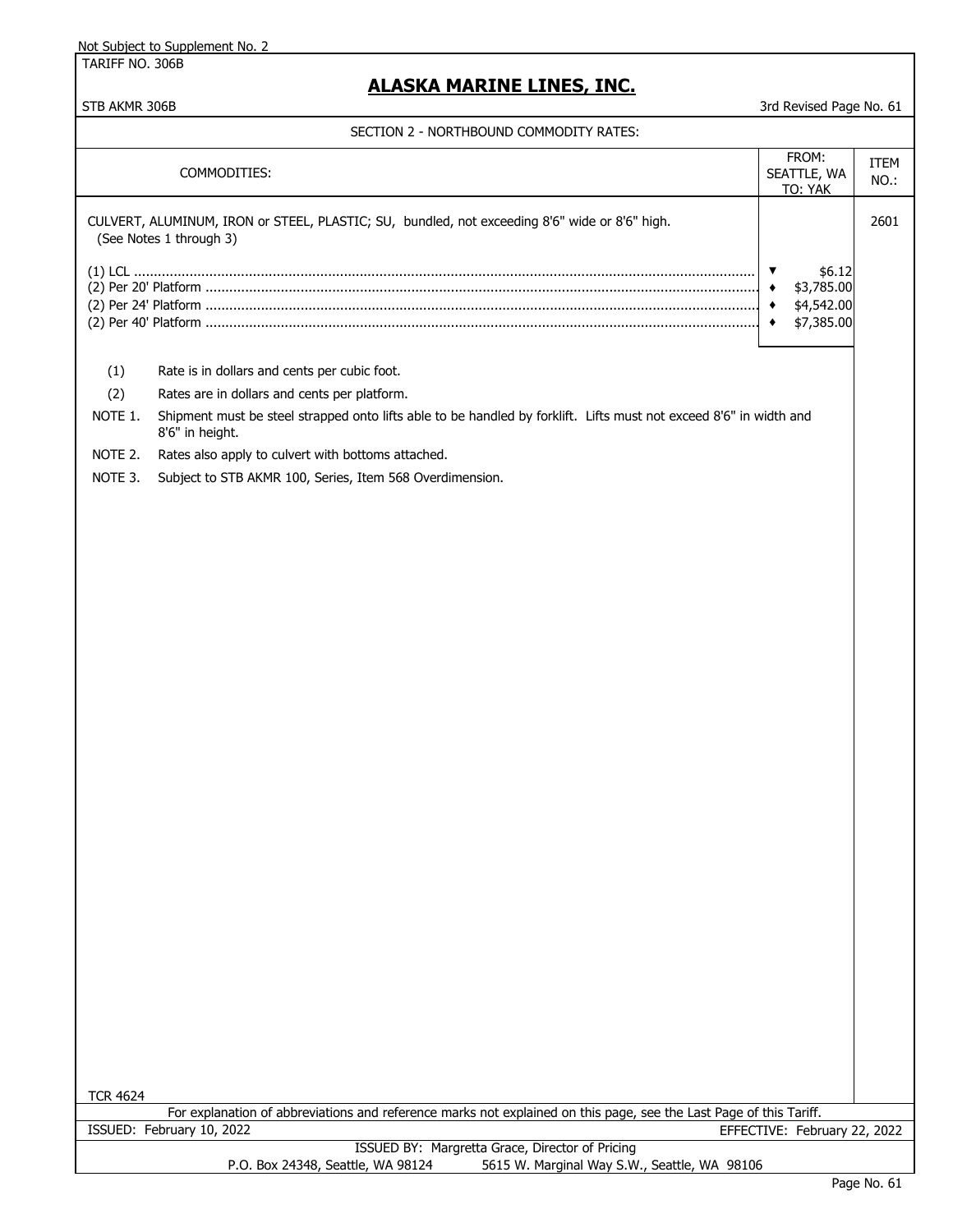TARIFF NO. 306B

## **ALASKA MARINE LINES, INC.**

#### STB AKMR 306B 2nd Revised Page No. 62

#### SECTION 2 - NORTHBOUND COMMODITY RATES:

| COMMODITIES:                                                        | FROM:<br>SEATTLE, WA<br>TO: YAK | ITEM<br>$NO.$ : |
|---------------------------------------------------------------------|---------------------------------|-----------------|
| LIFE RAFTS, KD, as described in NMFC Items 24660, 24662, and 24663. |                                 | 2613            |
|                                                                     | 81.62<br>72.97<br>72.97         |                 |
|                                                                     | 72.97                           |                 |

| 4621<br>TCR. |
|--------------|
|--------------|

For explanation of abbreviations and reference marks not explained on this page, see the Last Page of this Tariff. ISSUED: January 13, 2022 EFFECTIVE: January 30, 2022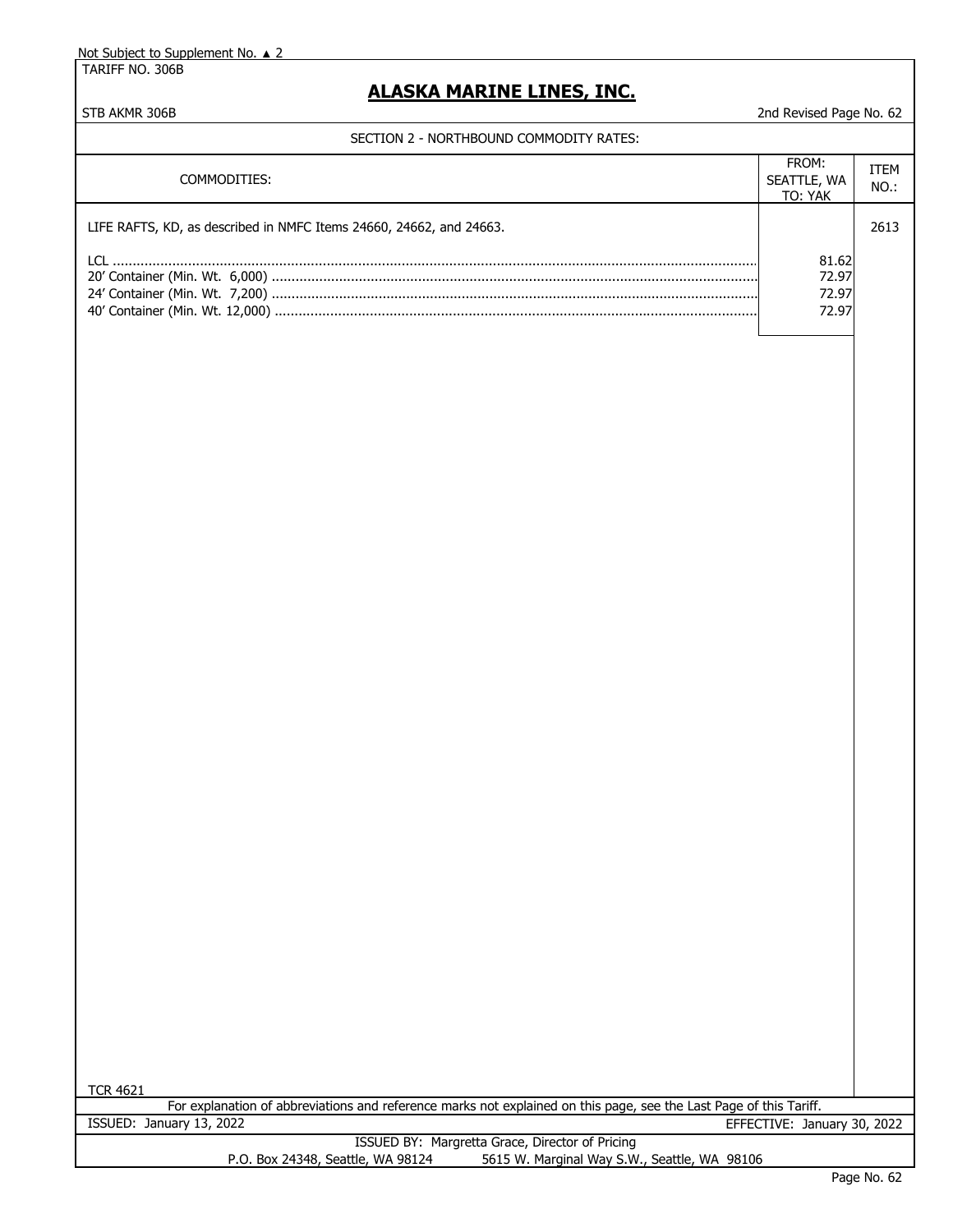TARIFF NO. 306B

# **ALASKA MARINE LINES, INC.**

| SECTION Z - NORTHBOUND COMMODITY RATES:                                                                                                                                               |                                  |              |
|---------------------------------------------------------------------------------------------------------------------------------------------------------------------------------------|----------------------------------|--------------|
| COMMODITIES:                                                                                                                                                                          | FROM:<br>SEATTLE, WA<br>TO: YAK  | ITEM<br>NO.: |
| LIQUORS, Alcoholic, NOI; Alcoholic, NOS, carton and boxes must be sealed.                                                                                                             | 68.52<br>25.30<br>22.48<br>22.97 | 2623         |
| LIQUORS, BEVERAGES, Viz.:<br>Liquors, Malt:<br>Port<br>Ale, Beer<br>Stout<br><b>Beer Tonic</b><br>Vermouth<br><b>High Wines</b><br>Wines, NOI<br>Non-Intoxicating<br>Cereal Beverages | 57.78<br>20.24<br>17.98<br>18.38 | 2630         |
| <b>TCR 4621</b><br>For explanation of abbreviations and reference marks not explained on this page, see the Last Page of this Tariff.                                                 |                                  |              |
| ISSUED: January 13, 2022                                                                                                                                                              | EFFECTIVE: January 30, 2022      |              |
| ISSUED BY: Margretta Grace, Director of Pricing<br>P.O. Box 24348, Seattle, WA 98124<br>5615 W. Marginal Way S.W., Seattle, WA 98106                                                  |                                  |              |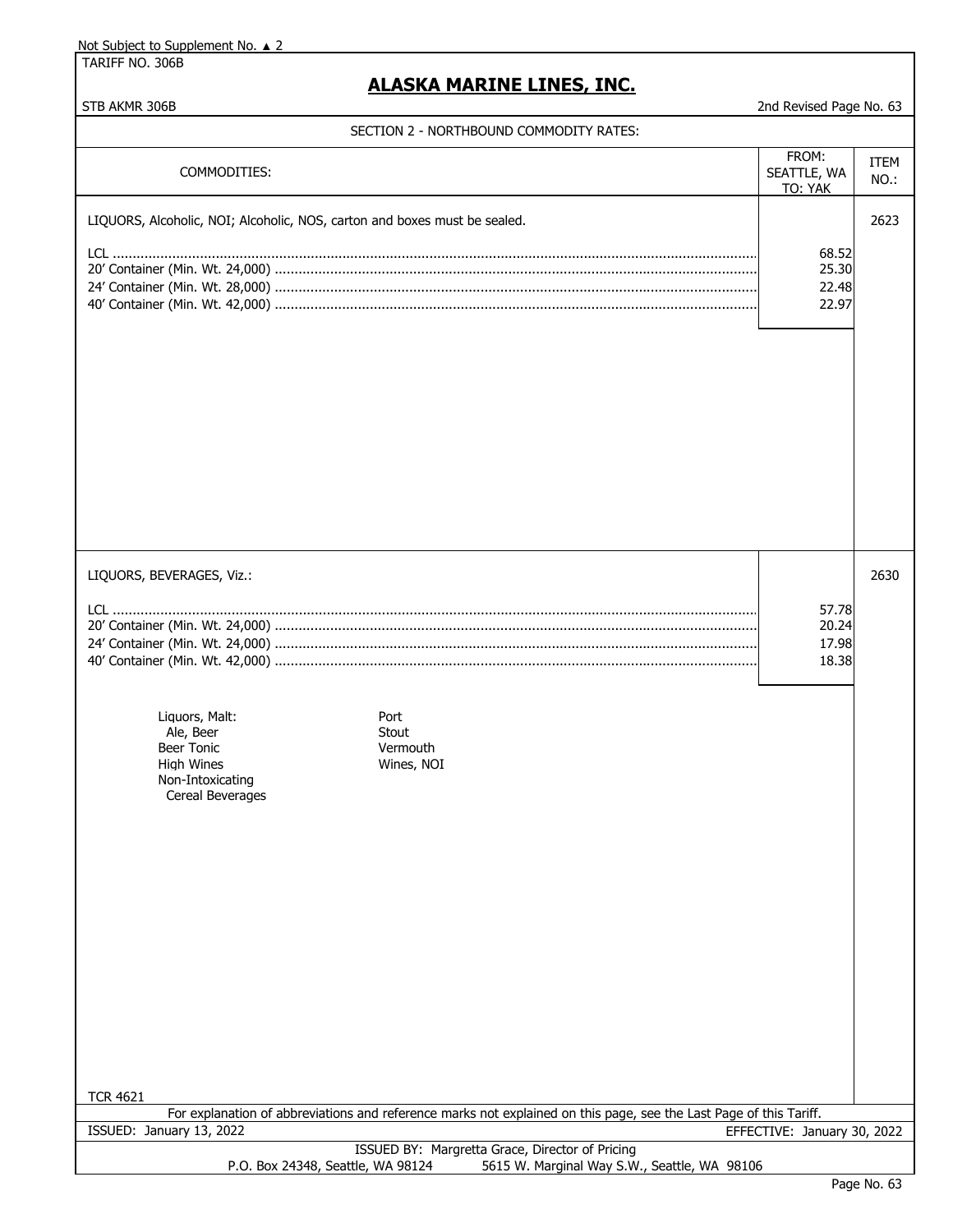TARIFF NO. 306B

## **ALASKA MARINE LINES, INC.**

| 3rd Revised Page No. 64<br>STB AKMR 306B                                                                                                                                                                                                                                                                                        |                                           |              |
|---------------------------------------------------------------------------------------------------------------------------------------------------------------------------------------------------------------------------------------------------------------------------------------------------------------------------------|-------------------------------------------|--------------|
| SECTION 2 - NORTHBOUND COMMODITY RATES:                                                                                                                                                                                                                                                                                         |                                           |              |
| COMMODITIES:                                                                                                                                                                                                                                                                                                                    | FROM:<br>SEATTLE, WA<br>TO: YAK           | ITEM<br>NO.: |
| LUMBER, VIZ.: Manufactured Joist, in packages, I-Beam joist consisting of plywood or ground woodboard<br>webbing and laminated veneer or lumber flanges, laminated veneer lumber, wood I-Beam end caps and<br>blocking, including necessary hardware for assembly. (Trade names may be shown as TJI or BCI or another<br>name). | 53.04<br>51.34<br>46.92<br>25.91<br>25.91 | 2648         |

| LUMBER, Board or Sheets, flat, VIZ;                                                                                |                               | 2651 |
|--------------------------------------------------------------------------------------------------------------------|-------------------------------|------|
|                                                                                                                    | ▼<br>45.70                    |      |
|                                                                                                                    | ▼<br>44.27                    |      |
|                                                                                                                    | 22.31<br>▼                    |      |
|                                                                                                                    | 16.13<br>▼                    |      |
|                                                                                                                    | 22.31<br>▼                    |      |
|                                                                                                                    | 16.13<br>▼                    |      |
|                                                                                                                    | 16.13<br>$\blacktriangledown$ |      |
|                                                                                                                    |                               |      |
| Particle Board<br>Paneling, NOS<br>Plywood                                                                         |                               |      |
| Waferboard, Orientated Strand Board (OSB)                                                                          |                               |      |
| Wood, Built Up or Combined, NOI                                                                                    |                               |      |
|                                                                                                                    |                               |      |
|                                                                                                                    |                               |      |
|                                                                                                                    |                               |      |
|                                                                                                                    |                               |      |
|                                                                                                                    |                               |      |
|                                                                                                                    |                               |      |
|                                                                                                                    |                               |      |
|                                                                                                                    |                               |      |
|                                                                                                                    |                               |      |
|                                                                                                                    |                               |      |
|                                                                                                                    |                               |      |
|                                                                                                                    |                               |      |
|                                                                                                                    |                               |      |
| <b>TCR 4624</b>                                                                                                    |                               |      |
| For explanation of abbreviations and reference marks not explained on this page, see the Last Page of this Tariff. |                               |      |
| ISSUED: February 10, 2022                                                                                          | EFFECTIVE: February 11, 2022  |      |
| ISSUED BY: Margretta Grace, Director of Pricing                                                                    |                               |      |
| P.O. Box 24348, Seattle, WA 98124<br>5615 W. Marginal Way S.W., Seattle, WA 98106                                  |                               |      |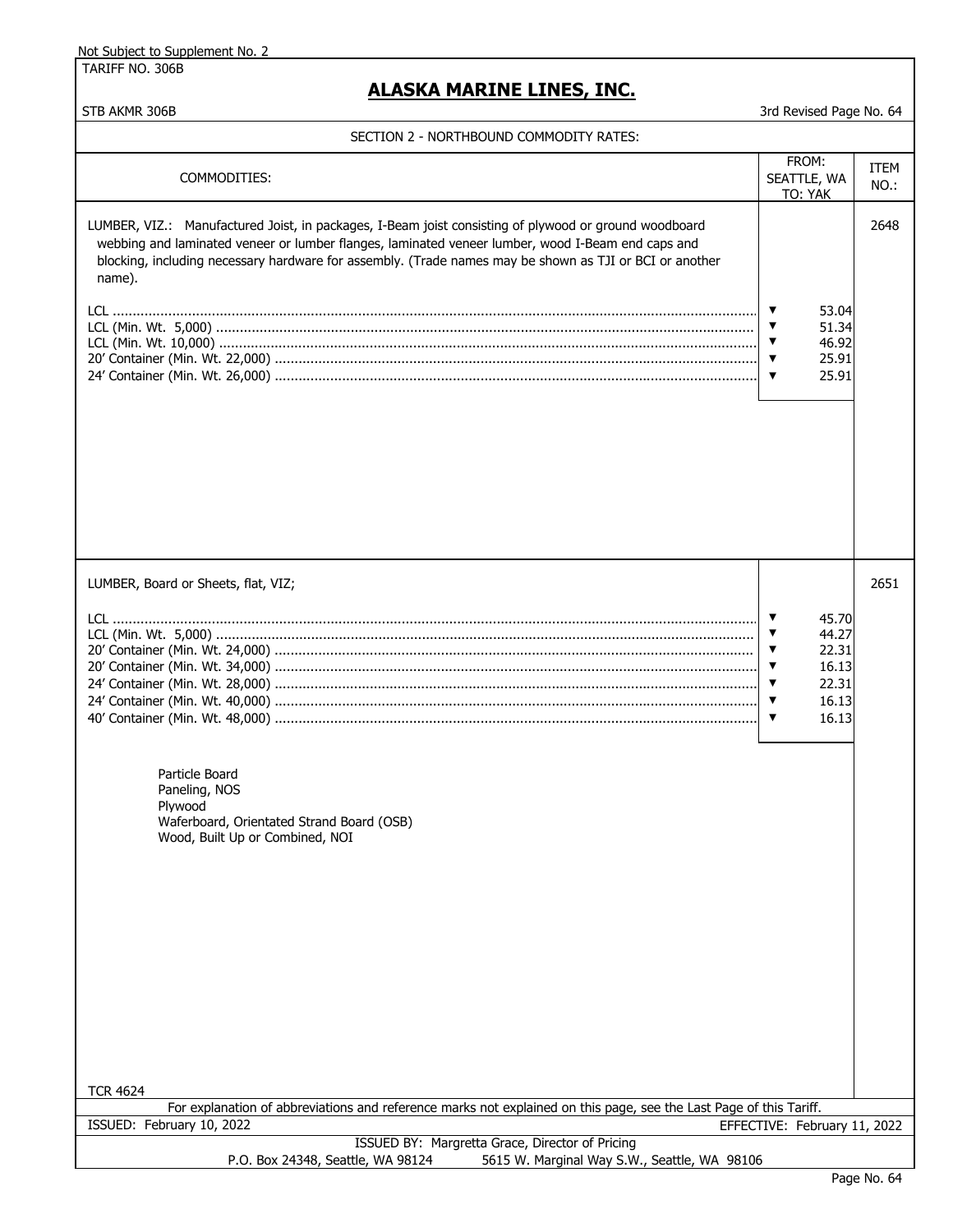TARIFF NO. 306B

## **ALASKA MARINE LINES, INC.**

STB AKMR 306B 3rd Revised Page No. 65

SECTION 2 - NORTHBOUND COMMODITY RATES:

| COMMODITIES:                                                                                                                                                                    | FROM:<br>SEATTLE, WA<br>TO: YAK                             | ITEM<br>NO.: |
|---------------------------------------------------------------------------------------------------------------------------------------------------------------------------------|-------------------------------------------------------------|--------------|
| LUMBER, VIZ; Lumber Rough or Surfaced, NOS; TIES, railroad; TIMBERS; SURVEY STAKES; GLU LAMINATED<br>BEAMS, in straight forms laminated or built up. FIBRE and CEMENT Combined. |                                                             | 2658         |
|                                                                                                                                                                                 | 44.66<br>42.73<br>21.44<br>15.89<br>21.44<br>15.89<br>15.89 |              |

| ⊿<br>CR.<br>Г<br>462 |  |
|----------------------|--|
|----------------------|--|

For explanation of abbreviations and reference marks not explained on this page, see the Last Page of this Tariff. ISSUED: February 10, 2022 EFFECTIVE: February 11, 2022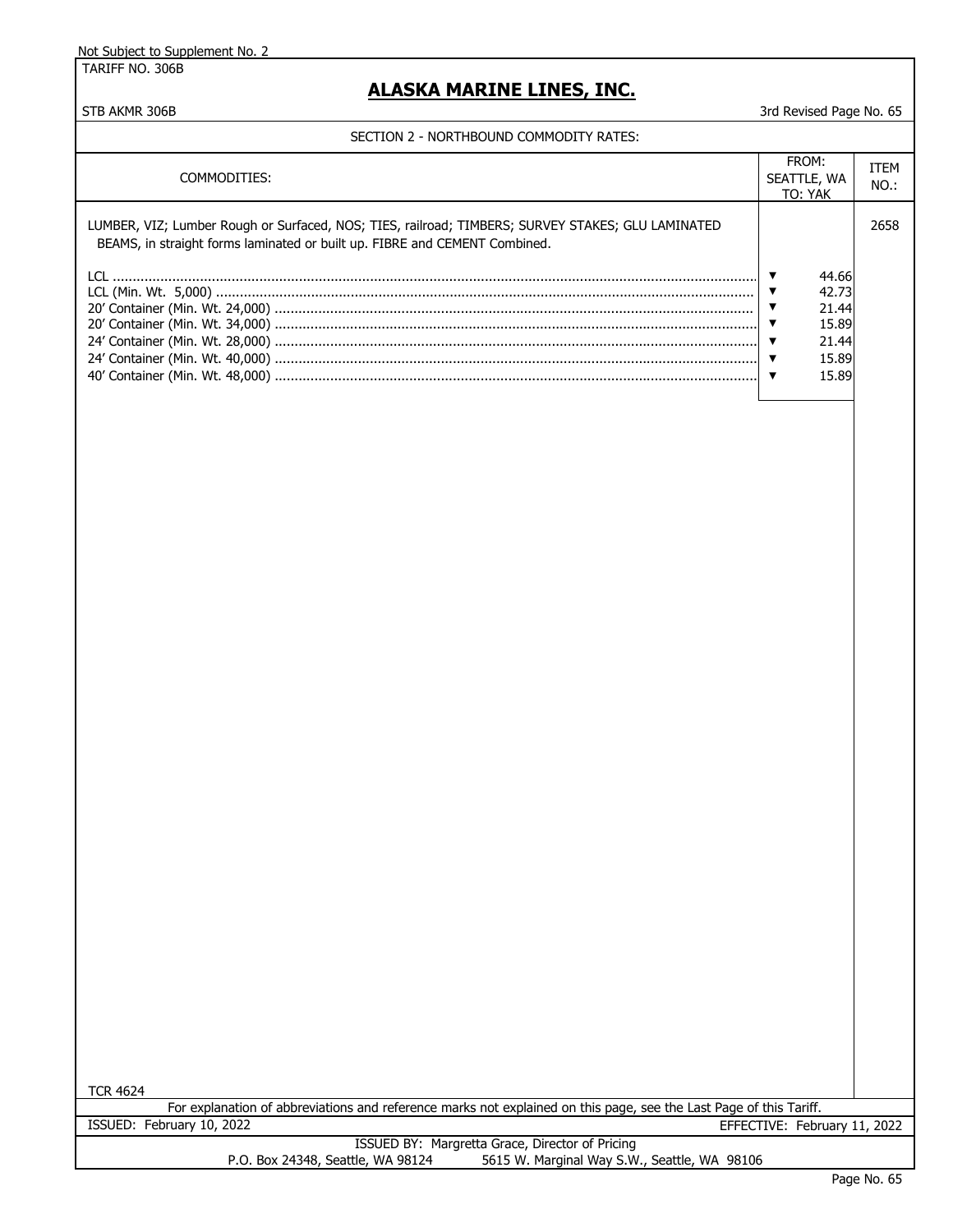TARIFF NO. 306B

## **ALASKA MARINE LINES, INC.**

#### STB AKMR 306B 3rd Revised Page No. 66

#### SECTION 2 - NORTHBOUND COMMODITY RATES:

| COMMODITIES:                                                              | FROM:<br>SEATTLE, WA<br>TO: YAK                                                                          | ITEM<br>$NO.$ : |
|---------------------------------------------------------------------------|----------------------------------------------------------------------------------------------------------|-----------------|
| LUMBER Viz.: Poles or Piling, treated or untreated (See Notes 1, 2 and 3) |                                                                                                          | 2660            |
|                                                                           | 52.27<br>23.70<br>$\overline{\mathbf{v}}$<br>24.71<br>33.29<br>40.15<br>46.31<br>52.46<br>58.69<br>64.86 |                 |

NOTE 1. Shipper must show the number of poles and piling in each length group, together with the gross weight of each length of piling. Total gross weight of the entire shipment, of all sizes shipped, will be used to determine the rate basis for each length shipped.

NOTE 2. EXCEPTION: AKMR 100, series, Item 568 (A) (I) shall not apply.

NOTE 3. Shipments exceeding 40' in overall length will move between Carriers terminals only.

TCR 4624

For explanation of abbreviations and reference marks not explained on this page, see the Last Page of this Tariff. ISSUED: February 10, 2022 EFFECTIVE: February 11, 2022

|                                   | ISSUED BY: Margretta Grace, Director of Pricing |  |
|-----------------------------------|-------------------------------------------------|--|
| P.O. Box 24348, Seattle, WA 98124 | 5615 W. Marginal Way S.W., Seattle, WA 98106    |  |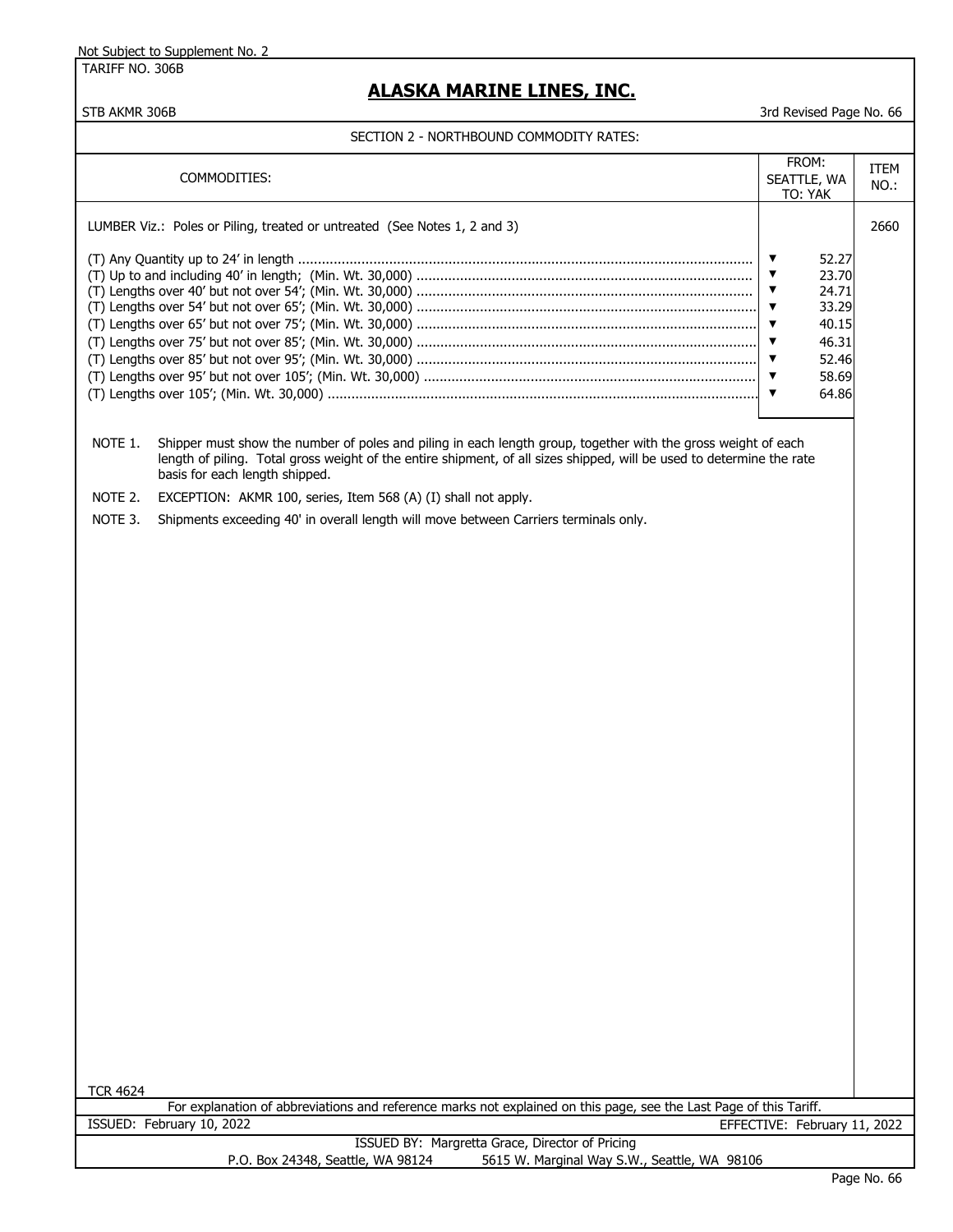TARIFF NO. 306B

# **ALASKA MARINE LINES, INC.**

STB AKMR 306B 2nd Revised Page No. 67

| COMMODITIES:                                                                                                                                                                                                                                                                   | FROM:<br>SEATTLE, WA<br>TO: YAK | ITEM<br>NO.: |
|--------------------------------------------------------------------------------------------------------------------------------------------------------------------------------------------------------------------------------------------------------------------------------|---------------------------------|--------------|
| MACHINERY or MACHINES or PARTS THEREOF and OTHER ARTICLES, as described in Item 1025.<br>(See Notes 1 through 3)                                                                                                                                                               |                                 | 2686         |
|                                                                                                                                                                                                                                                                                | 72.09<br>58.57<br>46.11         |              |
| <b>I: Loaded to Closed Containers</b>                                                                                                                                                                                                                                          | 32.81                           |              |
|                                                                                                                                                                                                                                                                                | 27.67                           |              |
|                                                                                                                                                                                                                                                                                | 18.76                           |              |
|                                                                                                                                                                                                                                                                                | 16.73                           |              |
|                                                                                                                                                                                                                                                                                | 32.81                           |              |
|                                                                                                                                                                                                                                                                                | 27.67                           |              |
|                                                                                                                                                                                                                                                                                | 18.76                           |              |
|                                                                                                                                                                                                                                                                                | 32.81                           |              |
|                                                                                                                                                                                                                                                                                | 27.67                           |              |
|                                                                                                                                                                                                                                                                                |                                 |              |
| II: Per Single Piece, Non Containerized, Minimum shown is per piece                                                                                                                                                                                                            |                                 |              |
|                                                                                                                                                                                                                                                                                | 58.57                           |              |
|                                                                                                                                                                                                                                                                                | 46.11                           |              |
|                                                                                                                                                                                                                                                                                | 32.81                           |              |
|                                                                                                                                                                                                                                                                                | 27.67                           |              |
|                                                                                                                                                                                                                                                                                | 18.76                           |              |
|                                                                                                                                                                                                                                                                                | 16.73                           |              |
|                                                                                                                                                                                                                                                                                | \$171.00                        |              |
| NOTE 1.<br>Item 568, Paragraphs (1) Overlength and (3) Overheight do not apply.<br>NOTE 2.<br>If through no fault of the Carrier, machinery is inoperable, and or is received containing more than 1/4 tank of fuel<br>charges as shown in AKMR 100 Item 987 will be assessed. |                                 |              |
| <b>TCR 4621</b>                                                                                                                                                                                                                                                                |                                 |              |
| For explanation of abbreviations and reference marks not explained on this page, see the Last Page of this Tariff.                                                                                                                                                             |                                 |              |
| ISSUED: January 13, 2022                                                                                                                                                                                                                                                       | EFFECTIVE: January 30, 2022     |              |
| ISSUED BY: Margretta Grace, Director of Pricing<br>P.O. Box 24348, Seattle, WA 98124<br>5615 W. Marginal Way S.W., Seattle, WA 98106                                                                                                                                           |                                 |              |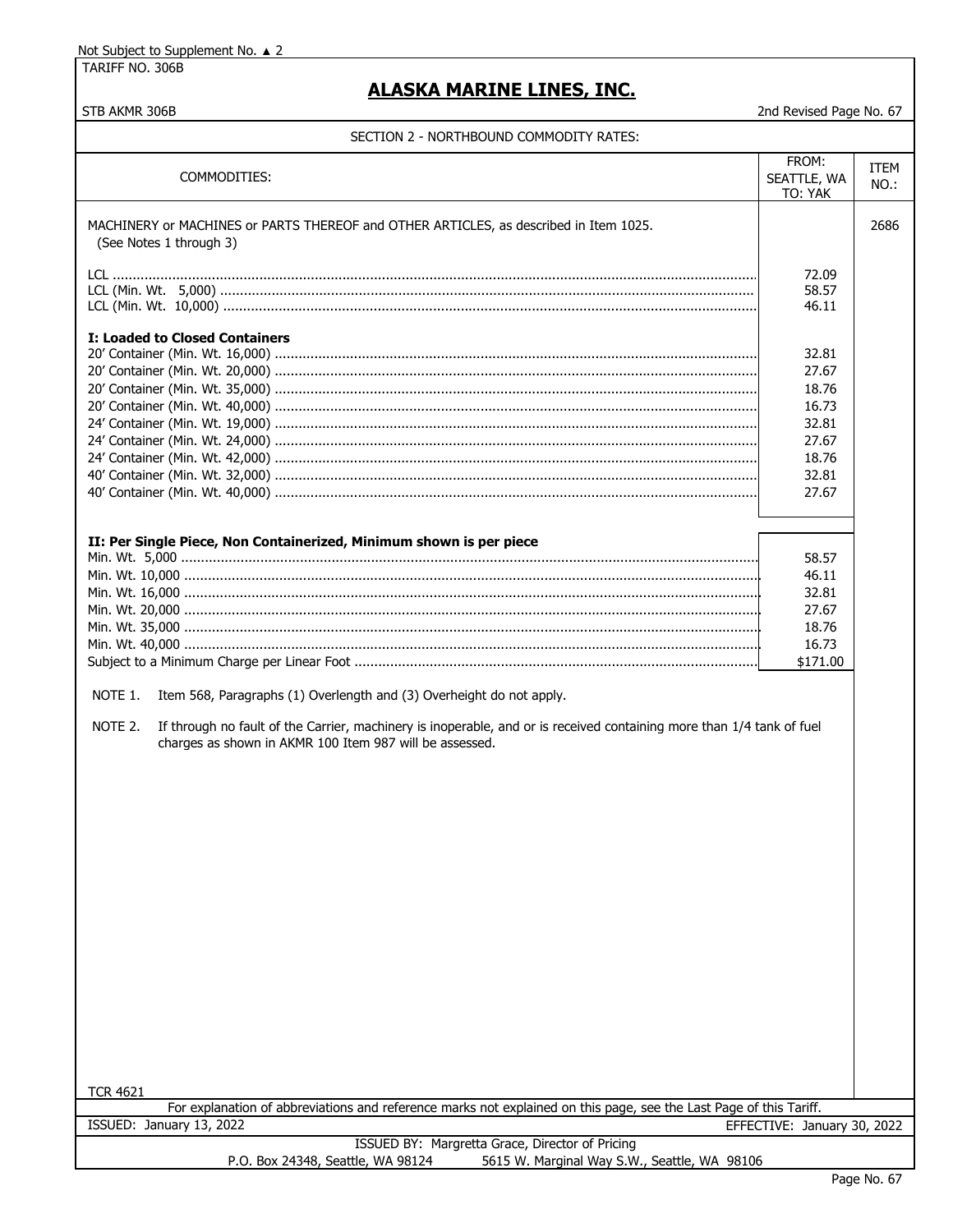TARIFF NO. 306B

# **ALASKA MARINE LINES, INC.**

| STB AKMR 306B                                                                                                                                                                                                                                                                                                                                                                                  | 2nd Revised Page No. 68                            |              |  |  |
|------------------------------------------------------------------------------------------------------------------------------------------------------------------------------------------------------------------------------------------------------------------------------------------------------------------------------------------------------------------------------------------------|----------------------------------------------------|--------------|--|--|
| SECTION 2 - NORTHBOUND COMMODITY RATES:                                                                                                                                                                                                                                                                                                                                                        |                                                    |              |  |  |
| COMMODITIES:                                                                                                                                                                                                                                                                                                                                                                                   | FROM:<br>SEATTLE, WA<br>TO: YAK                    | ITEM<br>NO.: |  |  |
| MANHOLES or UTILITY VAULTS, NOI, concrete reinforced or not reinforced.                                                                                                                                                                                                                                                                                                                        |                                                    | 2693         |  |  |
|                                                                                                                                                                                                                                                                                                                                                                                                | 60.21<br>22.73<br>17.96<br>22.73<br>17.96<br>17.96 |              |  |  |
| MATERIALS, PACKING, Viz: (See Notes 1, 2 and 3) Banding, steel; Boxes, fiberboard, KD; Double wrap, in                                                                                                                                                                                                                                                                                         |                                                    | 2700         |  |  |
| rolls; Dollies; Handcarts; Newsprint, unprinted; Pads, paper, rolled in bundles; Tags; Tape, paper, vinyl or<br>masking; Wardrobe cartons, with steel bars.<br>NOTE 1.<br>Rate applies to shipper load and count containers only.<br>NOTE 2.<br>Rate applies only when shipment is consigned to an authorized household goods agency or representative.<br>NOTE 3.<br>Item 882 does not apply. | 48.31<br>35.51<br>48.31<br>35.51<br>48.31<br>35.51 |              |  |  |
| <b>TCR 4621</b>                                                                                                                                                                                                                                                                                                                                                                                |                                                    |              |  |  |
| For explanation of abbreviations and reference marks not explained on this page, see the Last Page of this Tariff.                                                                                                                                                                                                                                                                             |                                                    |              |  |  |
| ISSUED: January 13, 2022                                                                                                                                                                                                                                                                                                                                                                       | EFFECTIVE: January 30, 2022                        |              |  |  |
| ISSUED BY: Margretta Grace, Director of Pricing<br>P.O. Box 24348, Seattle, WA 98124<br>5615 W. Marginal Way S.W., Seattle, WA 98106                                                                                                                                                                                                                                                           |                                                    |              |  |  |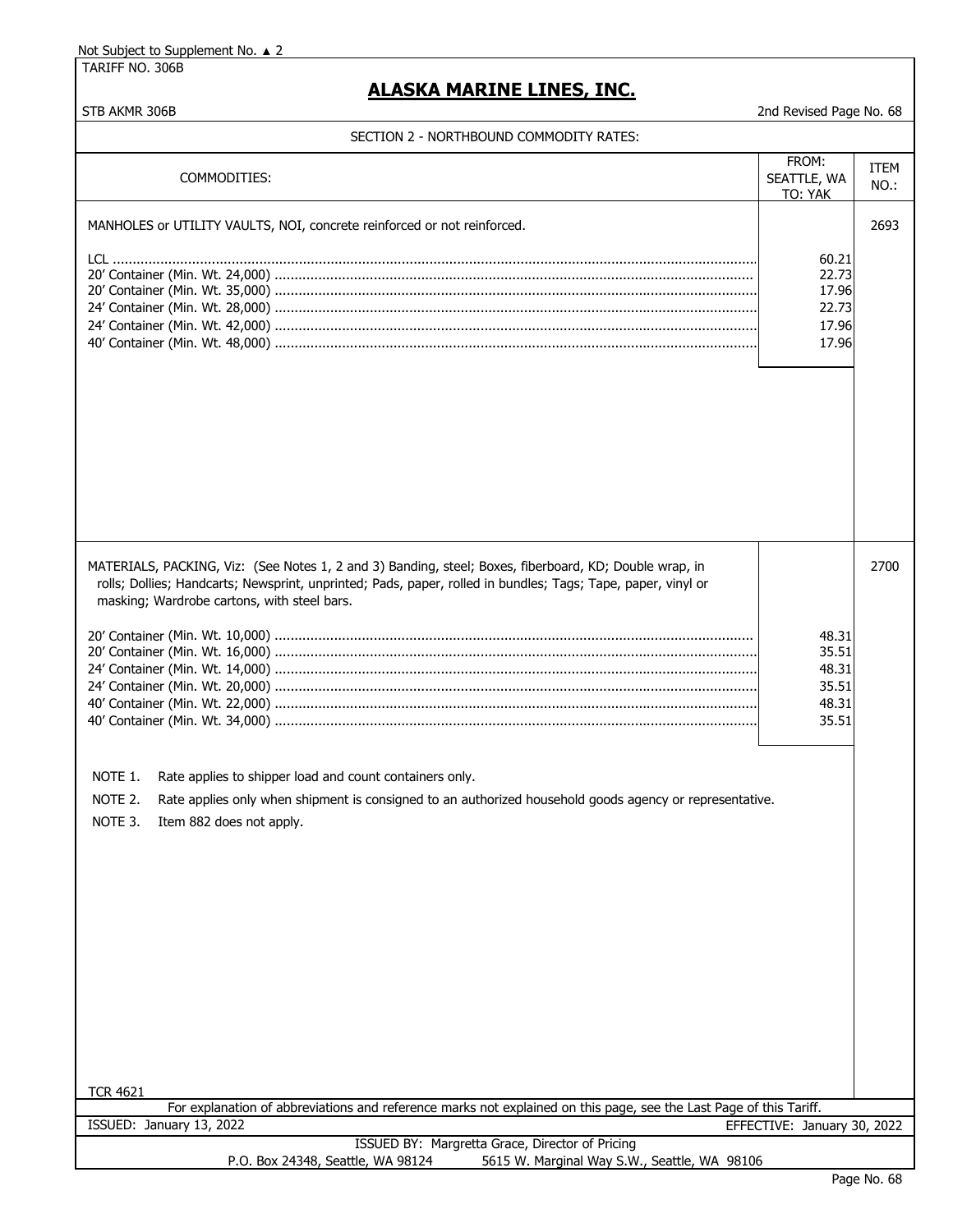TARIFF NO. 306B

## **ALASKA MARINE LINES, INC.**

#### STB AKMR 306B 2nd Revised Page No. 69

#### SECTION 2 - NORTHBOUND COMMODITY RATES

| <b>SECTION 2 - NONTHDOUND COMMODITI INATE.</b> |                                                                                                                                                |                                                             |                 |
|------------------------------------------------|------------------------------------------------------------------------------------------------------------------------------------------------|-------------------------------------------------------------|-----------------|
|                                                | COMMODITIES:                                                                                                                                   | FROM:<br>SEATTLE, WA<br>TO: YAK                             | ITEM<br>$NO.$ : |
|                                                | OFFICE SUPPLIES and OTHER ARTICLES as described IN Item 1026, In mixed loads. (See Note 1)                                                     | 77.74<br>44.31<br>32.17<br>44.31<br>32.17<br>44.31<br>32.17 | 2718            |
| (1)                                            | Subject to a minimum of 9 pounds per cubic foot.                                                                                               |                                                             |                 |
| NOTE 1.                                        | Rates on shipments moving under the provisions of this item will not alternate with other rates in this tariff.                                |                                                             |                 |
| <b>TCR 4621</b>                                |                                                                                                                                                |                                                             |                 |
|                                                | For explanation of abbreviations and reference marks not explained on this page, see the Last Page of this Tariff.<br>ISSUED: January 13, 2022 | EFFECTIVE: January 30, 2022                                 |                 |
|                                                | ISSUED BY: Margretta Grace, Director of Pricing<br>P.O. Box 24348, Seattle, WA 98124<br>5615 W. Marginal Way S.W., Seattle, WA 98106           |                                                             |                 |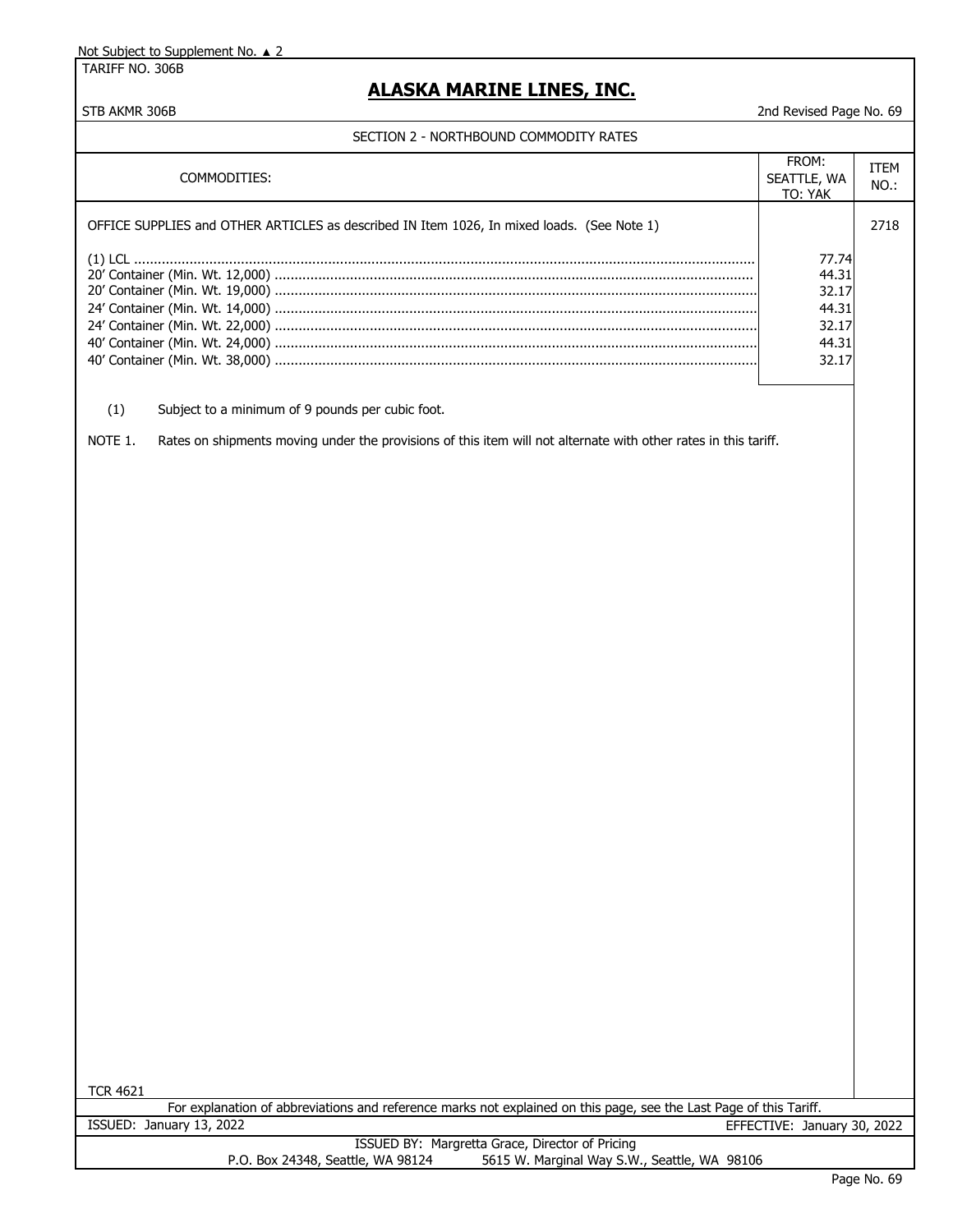TARIFF NO. 306B

## **ALASKA MARINE LINES, INC.**

| COMMODITIES:                                                                                                                                                                                                                                                                                          | FROM:<br>SEATTLE, WA<br>TO: YAK                                                                                                                              | ITEM<br>$NO.$ : |
|-------------------------------------------------------------------------------------------------------------------------------------------------------------------------------------------------------------------------------------------------------------------------------------------------------|--------------------------------------------------------------------------------------------------------------------------------------------------------------|-----------------|
| OUTFITS, as described in Item 1024 (See Notes 1 through 4); CONTRACTORS OUTFITS, DIVERS OUTFITS,<br>FIRE FIGHTING OUTFITS, SURVEYORS TOOLS. (See Notes 1 through 4)<br>NOTE 1.<br>Rate applies only to articles, as described, which are an essential part of working outfits, required in connection | 83.82<br>73.84<br>39.20<br>25.92<br>39.20<br>25.92<br>39.20<br>25.92                                                                                         | 2720            |
| with various types of work.                                                                                                                                                                                                                                                                           |                                                                                                                                                              |                 |
| NOTE 2.<br>Rates will not apply on material which may and become a permanent part of any work.                                                                                                                                                                                                        |                                                                                                                                                              |                 |
| NOTE 3.<br>Shipment must be booked and bill of lading make reference to this item.                                                                                                                                                                                                                    |                                                                                                                                                              |                 |
| NOTE 4.<br>Shipments moving under the provisions of this item will not alternate with other rates listed in this tariff.                                                                                                                                                                              |                                                                                                                                                              |                 |
|                                                                                                                                                                                                                                                                                                       |                                                                                                                                                              |                 |
| PAINTS, VARNISHES, LACQUERS and OTHER ARTICLES, in packages and/or Carrier approved shipping<br>containers, as described in Item 1023.                                                                                                                                                                |                                                                                                                                                              | 2721            |
| <b>TCR 4624</b>                                                                                                                                                                                                                                                                                       | ▼<br>57.13<br>$\blacktriangledown$<br>50.59<br>$\blacktriangledown$<br>43.98<br>26.17<br>▼<br>$\blacktriangledown$<br>26.17<br>26.17<br>$\blacktriangledown$ |                 |
| For explanation of abbreviations and reference marks not explained on this page, see the Last Page of this Tariff.<br>ISSUED: February 10, 2022<br>EFFECTIVE: February 11, 2022                                                                                                                       |                                                                                                                                                              |                 |
| ISSUED BY: Margretta Grace, Director of Pricing                                                                                                                                                                                                                                                       |                                                                                                                                                              |                 |
| 5615 W. Marginal Way S.W., Seattle, WA 98106<br>P.O. Box 24348, Seattle, WA 98124                                                                                                                                                                                                                     |                                                                                                                                                              |                 |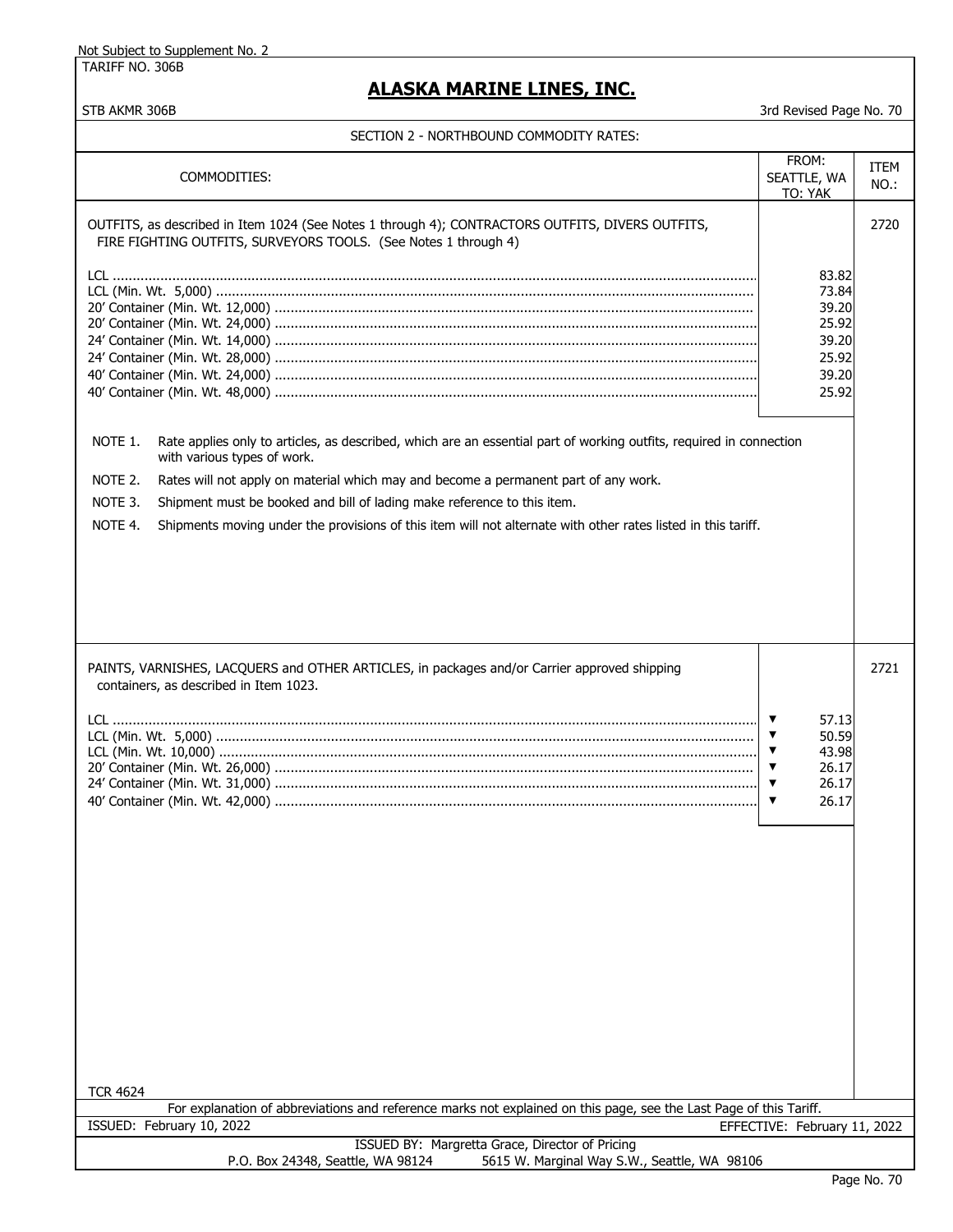TARIFF NO. 306B

## **ALASKA MARINE LINES, INC.**

#### STB AKMR 306B 2nd Revised Page No. 71

#### SECTION 2 - NORTHBOUND COMMODITY RATES:

| COMMODITIES:                                                                                          | FROM:<br>SEATTLE, WA<br>TO: YAK                                                                                   | ITEM<br>$NO.$ : |
|-------------------------------------------------------------------------------------------------------|-------------------------------------------------------------------------------------------------------------------|-----------------|
| PAPER, PAPER ARTICLES and OTHER ARTICLES, as described in Item 1027.                                  |                                                                                                                   | 2742            |
| 24' Container (Min. Wt. 19,000)<br>24' Container (Min. Wt. 24,000)<br>24' Container (Min. Wt. 28,000) | 59.69<br>51.90<br>50.69<br>40.83<br>37.22<br>33.98<br>50.69<br>40.83<br>37.22<br>33.98<br>50.69<br>40.83<br>37.22 |                 |

(1) Applies on shipments having a density of 17 pounds per cubic foot or greater, or paid for as 17 pounds per cubic foot.

TCR 4621

For explanation of abbreviations and reference marks not explained on this page, see the Last Page of this Tariff. ISSUED: January 13, 2022 EFFECTIVE: January 30, 2022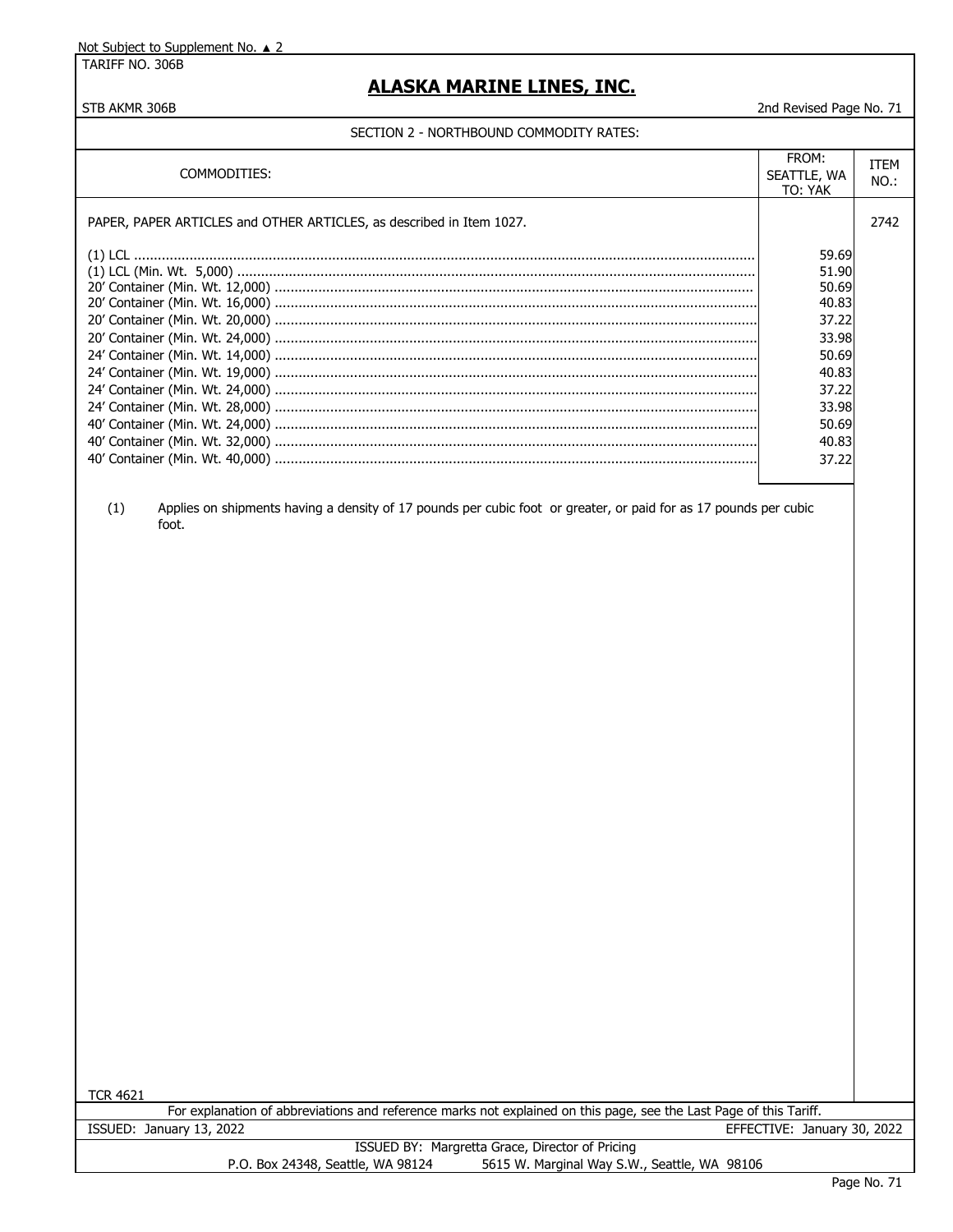TARIFF NO. 306B

## **ALASKA MARINE LINES, INC.**

STB AKMR 306B 3rd Revised Page No. 72

#### SECTION 2 - NORTHBOUND COMMODITY RATES:

|                    | COMMODITIES:                                                                                                                                                                                                                                                                                                                                                                                                                                                                                                                                                                                                                                                                                                                                                                                                                                                  | FROM:<br>SEATTLE, WA<br>TO: YAK                                           | ITEM<br>NO.: |
|--------------------|---------------------------------------------------------------------------------------------------------------------------------------------------------------------------------------------------------------------------------------------------------------------------------------------------------------------------------------------------------------------------------------------------------------------------------------------------------------------------------------------------------------------------------------------------------------------------------------------------------------------------------------------------------------------------------------------------------------------------------------------------------------------------------------------------------------------------------------------------------------|---------------------------------------------------------------------------|--------------|
|                    | PETROLEUM or PETROLEUM PRODUCTS and OTHER ARTICLES, in packages or in other Carrier authorized<br>shipping container, Viz.: (See Notes 1 and 2)                                                                                                                                                                                                                                                                                                                                                                                                                                                                                                                                                                                                                                                                                                               |                                                                           | 2763         |
|                    |                                                                                                                                                                                                                                                                                                                                                                                                                                                                                                                                                                                                                                                                                                                                                                                                                                                               | 59.69<br>52.54<br>45.94<br>24.19<br>19.83<br>24.19<br>19.83<br>24.19<br>٠ |              |
| NOTE 1.<br>NOTE 2. | Compounds, Asphalt or Tar, combined with rubber<br>Naptha<br>Compounds, Crude Petroleum Treating, NOI<br>Paint Thinning Petroleum Oil<br>Diesel Oil<br>Petroleum Oil, NOS<br>Distillate Fuel Oil<br>Refined Oil<br>Fuel Oil<br>Solvent, Cleaning<br>Stove Oil<br>Grease<br>Transformer Oil<br>Kerosene<br>Lubricating Oil, Petroleum Base or other<br>Wax, Paraffin or Petroleum<br>than Petroleum Base<br>U.S. Coast Guard Regulations require the segregation of non-compatible hazardous materials described in this Item.<br>When AKMR containers are source loaded at origin, the shipper must insure that the preponderant hazardous<br>material, by weight, is loaded to the rear of the container. If shipper does not insure such, causing the necessity of<br>stripping the entire load for segregation purposes, apply the provisions of Item 959. |                                                                           |              |
| <b>TCR 4624</b>    |                                                                                                                                                                                                                                                                                                                                                                                                                                                                                                                                                                                                                                                                                                                                                                                                                                                               |                                                                           |              |
|                    | For explanation of abbreviations and reference marks not explained on this page, see the Last Page of this Tariff.                                                                                                                                                                                                                                                                                                                                                                                                                                                                                                                                                                                                                                                                                                                                            |                                                                           |              |
|                    | ISSUED: February 10, 2022                                                                                                                                                                                                                                                                                                                                                                                                                                                                                                                                                                                                                                                                                                                                                                                                                                     | EFFECTIVE: February 22, 2022                                              |              |
|                    | ISSUED BY: Margretta Grace, Director of Pricing<br>P.O. Box 24348, Seattle, WA 98124<br>5615 W. Marginal Way S.W., Seattle, WA 98106                                                                                                                                                                                                                                                                                                                                                                                                                                                                                                                                                                                                                                                                                                                          |                                                                           |              |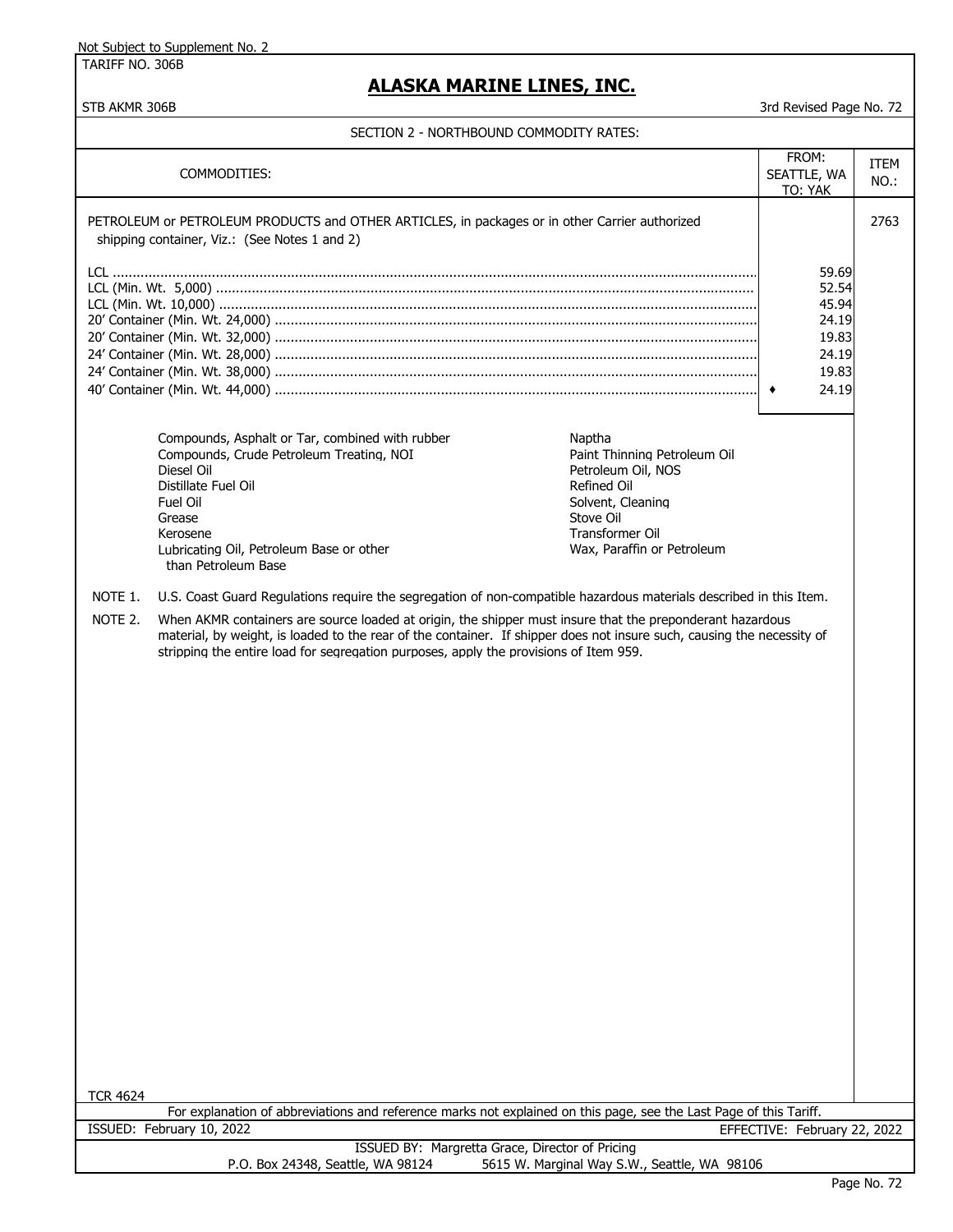TARIFF NO. 306B

## **ALASKA MARINE LINES, INC.**

| SECTION 2 - NORTHBOUND COMMODITY RATES:                                                                                                                                                                                                                                                                                                                                                                                                                                                                                |                                 |                        |
|------------------------------------------------------------------------------------------------------------------------------------------------------------------------------------------------------------------------------------------------------------------------------------------------------------------------------------------------------------------------------------------------------------------------------------------------------------------------------------------------------------------------|---------------------------------|------------------------|
| COMMODITIES:                                                                                                                                                                                                                                                                                                                                                                                                                                                                                                           | FROM:<br>SEATTLE, WA<br>TO: YAK | <b>ITEM</b><br>$NO.$ : |
| PETROLEUM PRODUCTS, Viz.: Diesel Fuel, in Shipper provided DOT-approved Bulk Tanks                                                                                                                                                                                                                                                                                                                                                                                                                                     | \$0.87<br>\$0.79                | 2763.16                |
| NOTE 1.<br>Rate is shown in cents per gallon. Minimum gallons shown per tank.<br>NOTE 2.<br>Service availability is dependent on Carrier's acceptance of Shipper's equipment and product.<br>NOTE 3.<br>Rate is between Carrier's terminals.<br>NOTE 4.<br>Rate is based on Shipper load and count only.<br>NOTE 5.<br>Rate does not apply to gasoline.                                                                                                                                                                |                                 |                        |
| PETROLEUM PRODUCTS, Viz.: Diesel Fuel, in Carrier provided DOT-approved Bulk Tanks<br>NOTE 1.<br>Rate is shown in cents per gallon. Minimum gallons shown per tank.<br>NOTE 2.<br>Tank cleaning and any heel disposal shall be billed additionally to charges shown.<br>NOTE 3.<br>Rate is between Carrier's terminals.<br>NOTE 4.<br>Service availability is dependent on Carrier's acceptance of product.<br>NOTE 5.<br>Rate is based on Shipper load and count only.<br>NOTE 6.<br>Rate does not apply to gasoline. | \$1.18<br>\$1.08                | 2763.17                |
| <b>TCR 4621</b><br>For explanation of abbreviations and reference marks not explained on this page, see the Last Page of this Tariff.                                                                                                                                                                                                                                                                                                                                                                                  |                                 |                        |
| ISSUED: January 13, 2022<br>ISSUED BY: Margretta Grace, Director of Pricing<br>5615 W. Marginal Way S.W., Seattle, WA 98106<br>P.O. Box 24348, Seattle, WA 98124                                                                                                                                                                                                                                                                                                                                                       | EFFECTIVE: January 30, 2022     |                        |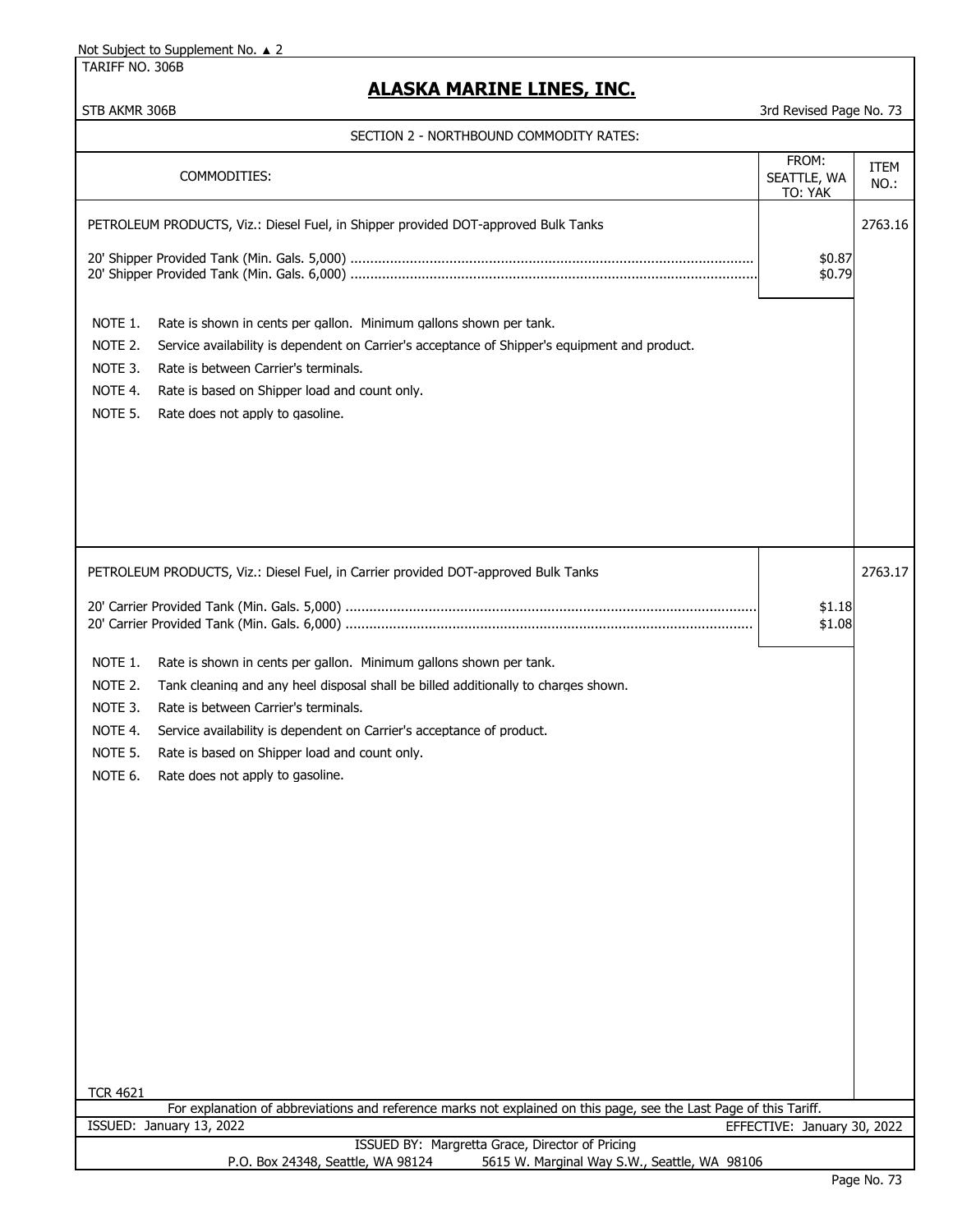TARIFF NO. 306B

## **ALASKA MARINE LINES, INC.**

| SECTION Z = NORTHBOUND COPIPIODITT RATES                                                                                                                                                                                                                                                                                                                                                                         |                                                                                             |                 |
|------------------------------------------------------------------------------------------------------------------------------------------------------------------------------------------------------------------------------------------------------------------------------------------------------------------------------------------------------------------------------------------------------------------|---------------------------------------------------------------------------------------------|-----------------|
| COMMODITIES:                                                                                                                                                                                                                                                                                                                                                                                                     | FROM:<br>SEATTLE, WA<br>TO: YAK                                                             | ITEM<br>$NO.$ : |
| PIPE, or PIPE FITTINGS, Cement or Concrete, reinforced. (See Note 1)                                                                                                                                                                                                                                                                                                                                             |                                                                                             | 2775            |
|                                                                                                                                                                                                                                                                                                                                                                                                                  | 65.27<br>31.84<br>28.82<br>31.84<br>28.82<br>28.82                                          |                 |
| NOTE 1.<br>Any special bunks, cradles, saddles or similar devices required for the transportation of commodities described<br>herein must be furnished by the shipper.                                                                                                                                                                                                                                           |                                                                                             |                 |
| PIPE, and PIPE FITTINGS, Viz.:                                                                                                                                                                                                                                                                                                                                                                                   |                                                                                             | 2784            |
|                                                                                                                                                                                                                                                                                                                                                                                                                  | $\blacktriangledown$<br>112.04<br>34.95<br>▼<br>34.95<br>$\blacktriangledown$<br>34.95<br>▼ |                 |
| Plastic or Rubber, flexible or other than flexible, in straight lengths or in coils.<br>Pre-Insulated Polyethylene Pipe, covered or not covered with galvanized steel or aluminum wrapping.<br>Pipe, consisting of a core of cement pipe; iron pipe or rigid plastic pipe; covered with expanded or foamed plastic;<br>and surrounded by outer sheath of plastic pipe, or Cement Pipe containing asbestos fibre. |                                                                                             |                 |
| <b>TCR 4624</b>                                                                                                                                                                                                                                                                                                                                                                                                  |                                                                                             |                 |
| For explanation of abbreviations and reference marks not explained on this page, see the Last Page of this Tariff.                                                                                                                                                                                                                                                                                               |                                                                                             |                 |
| ISSUED: February 10, 2022<br>ISSUED BY: Margretta Grace, Director of Pricing                                                                                                                                                                                                                                                                                                                                     | EFFECTIVE: February 11, 2022                                                                |                 |
| 5615 W. Marginal Way S.W., Seattle, WA 98106<br>P.O. Box 24348, Seattle, WA 98124                                                                                                                                                                                                                                                                                                                                |                                                                                             |                 |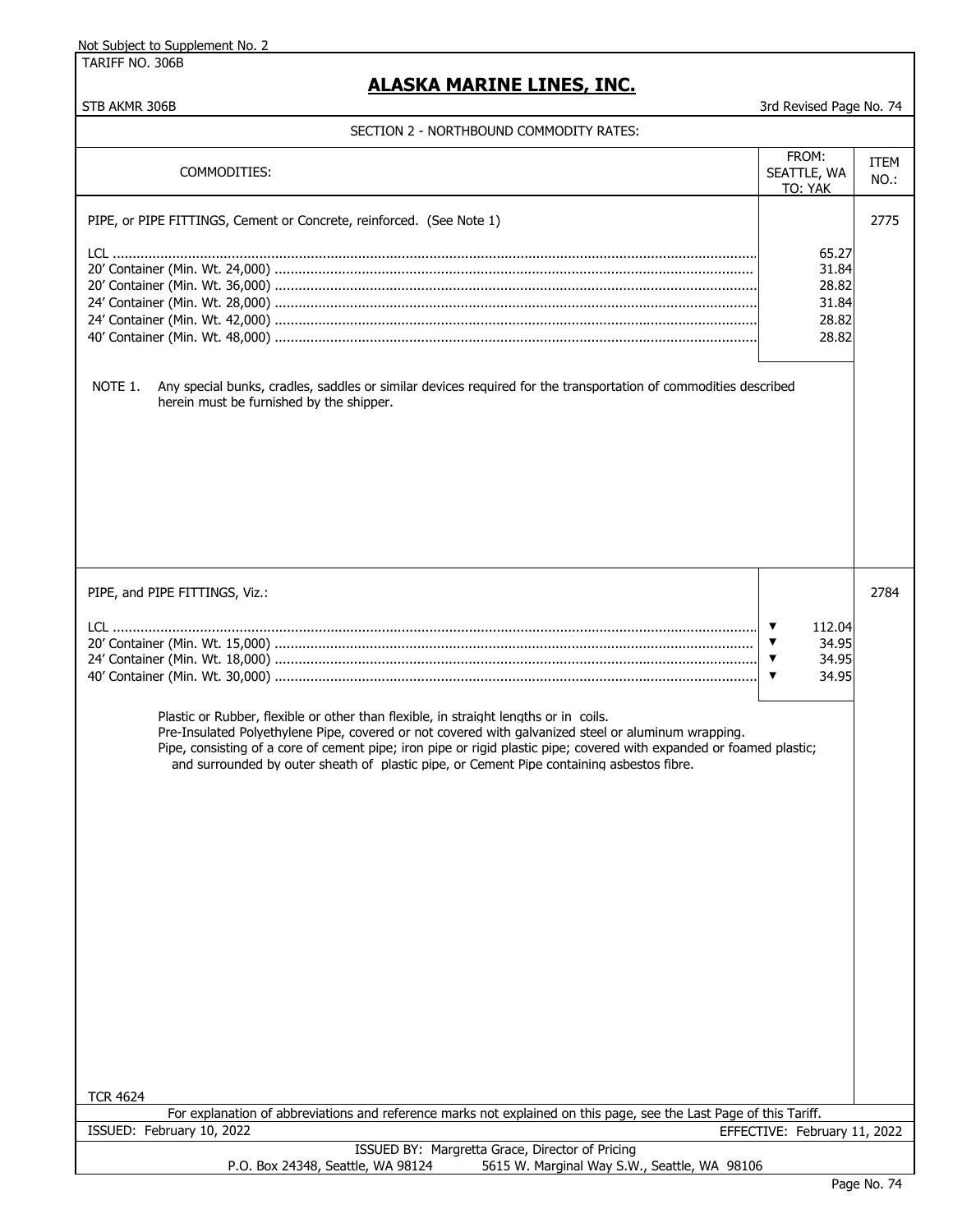| <u>ALASKA MARINE LINES, INC.</u><br>STB AKMR 306B<br>3rd Revised Page No. 75<br>SECTION 2 - NORTHBOUND COMMODITY RATES:<br>FROM:<br>ITEM<br>COMMODITIES:<br>SEATTLE, WA<br>NO.:<br>TO: YAK<br>PLASTICS or PLASTIC ARTICLES, Viz.: Insulating Boards; Forms or Shapes, cellular, expanded or foamed,<br>2791<br>NOS; Polystyrene, expanded; Urethane (polyurethane) foamed. (See Note 1)<br>181.32<br>▼<br>142.62<br>93.78<br>$\blacktriangledown$<br>142.62<br>93.78<br>$\blacktriangledown$<br>142.62<br>▼<br>93.78<br>NOTE 1.<br>Rates also apply on commodities named when faced on one or both sides with felt; felt paper, building or roofing;<br>paper, plain or fibreglass impregnated or metal foil.<br>PLASTICS, Cellular Expanded or Foamed, Viz.: Plastic Expanded, combined with cement, concrete or wallboard.<br>2795<br>(See Note 1)<br>66.40<br>23.74<br>23.74<br>23.74<br>NOTE 1.<br>Rates also apply on commodities named when faced on one or both sides with foil.<br><b>TCR 4621</b><br>For explanation of abbreviations and reference marks not explained on this page, see the Last Page of this Tariff.<br>EFFECTIVE: February 11, 2022 | <u>Not Subject to Supplement No. 2</u><br>TARIFF NO. 306B |  |  |
|------------------------------------------------------------------------------------------------------------------------------------------------------------------------------------------------------------------------------------------------------------------------------------------------------------------------------------------------------------------------------------------------------------------------------------------------------------------------------------------------------------------------------------------------------------------------------------------------------------------------------------------------------------------------------------------------------------------------------------------------------------------------------------------------------------------------------------------------------------------------------------------------------------------------------------------------------------------------------------------------------------------------------------------------------------------------------------------------------------------------------------------------------------------|-----------------------------------------------------------|--|--|
|                                                                                                                                                                                                                                                                                                                                                                                                                                                                                                                                                                                                                                                                                                                                                                                                                                                                                                                                                                                                                                                                                                                                                                  |                                                           |  |  |
|                                                                                                                                                                                                                                                                                                                                                                                                                                                                                                                                                                                                                                                                                                                                                                                                                                                                                                                                                                                                                                                                                                                                                                  |                                                           |  |  |
|                                                                                                                                                                                                                                                                                                                                                                                                                                                                                                                                                                                                                                                                                                                                                                                                                                                                                                                                                                                                                                                                                                                                                                  |                                                           |  |  |
|                                                                                                                                                                                                                                                                                                                                                                                                                                                                                                                                                                                                                                                                                                                                                                                                                                                                                                                                                                                                                                                                                                                                                                  |                                                           |  |  |
|                                                                                                                                                                                                                                                                                                                                                                                                                                                                                                                                                                                                                                                                                                                                                                                                                                                                                                                                                                                                                                                                                                                                                                  |                                                           |  |  |
|                                                                                                                                                                                                                                                                                                                                                                                                                                                                                                                                                                                                                                                                                                                                                                                                                                                                                                                                                                                                                                                                                                                                                                  |                                                           |  |  |
|                                                                                                                                                                                                                                                                                                                                                                                                                                                                                                                                                                                                                                                                                                                                                                                                                                                                                                                                                                                                                                                                                                                                                                  |                                                           |  |  |
|                                                                                                                                                                                                                                                                                                                                                                                                                                                                                                                                                                                                                                                                                                                                                                                                                                                                                                                                                                                                                                                                                                                                                                  | <b>TCR 4624</b>                                           |  |  |
|                                                                                                                                                                                                                                                                                                                                                                                                                                                                                                                                                                                                                                                                                                                                                                                                                                                                                                                                                                                                                                                                                                                                                                  |                                                           |  |  |
|                                                                                                                                                                                                                                                                                                                                                                                                                                                                                                                                                                                                                                                                                                                                                                                                                                                                                                                                                                                                                                                                                                                                                                  |                                                           |  |  |
|                                                                                                                                                                                                                                                                                                                                                                                                                                                                                                                                                                                                                                                                                                                                                                                                                                                                                                                                                                                                                                                                                                                                                                  |                                                           |  |  |
|                                                                                                                                                                                                                                                                                                                                                                                                                                                                                                                                                                                                                                                                                                                                                                                                                                                                                                                                                                                                                                                                                                                                                                  |                                                           |  |  |
|                                                                                                                                                                                                                                                                                                                                                                                                                                                                                                                                                                                                                                                                                                                                                                                                                                                                                                                                                                                                                                                                                                                                                                  |                                                           |  |  |
|                                                                                                                                                                                                                                                                                                                                                                                                                                                                                                                                                                                                                                                                                                                                                                                                                                                                                                                                                                                                                                                                                                                                                                  |                                                           |  |  |
|                                                                                                                                                                                                                                                                                                                                                                                                                                                                                                                                                                                                                                                                                                                                                                                                                                                                                                                                                                                                                                                                                                                                                                  | ISSUED: February 10, 2022                                 |  |  |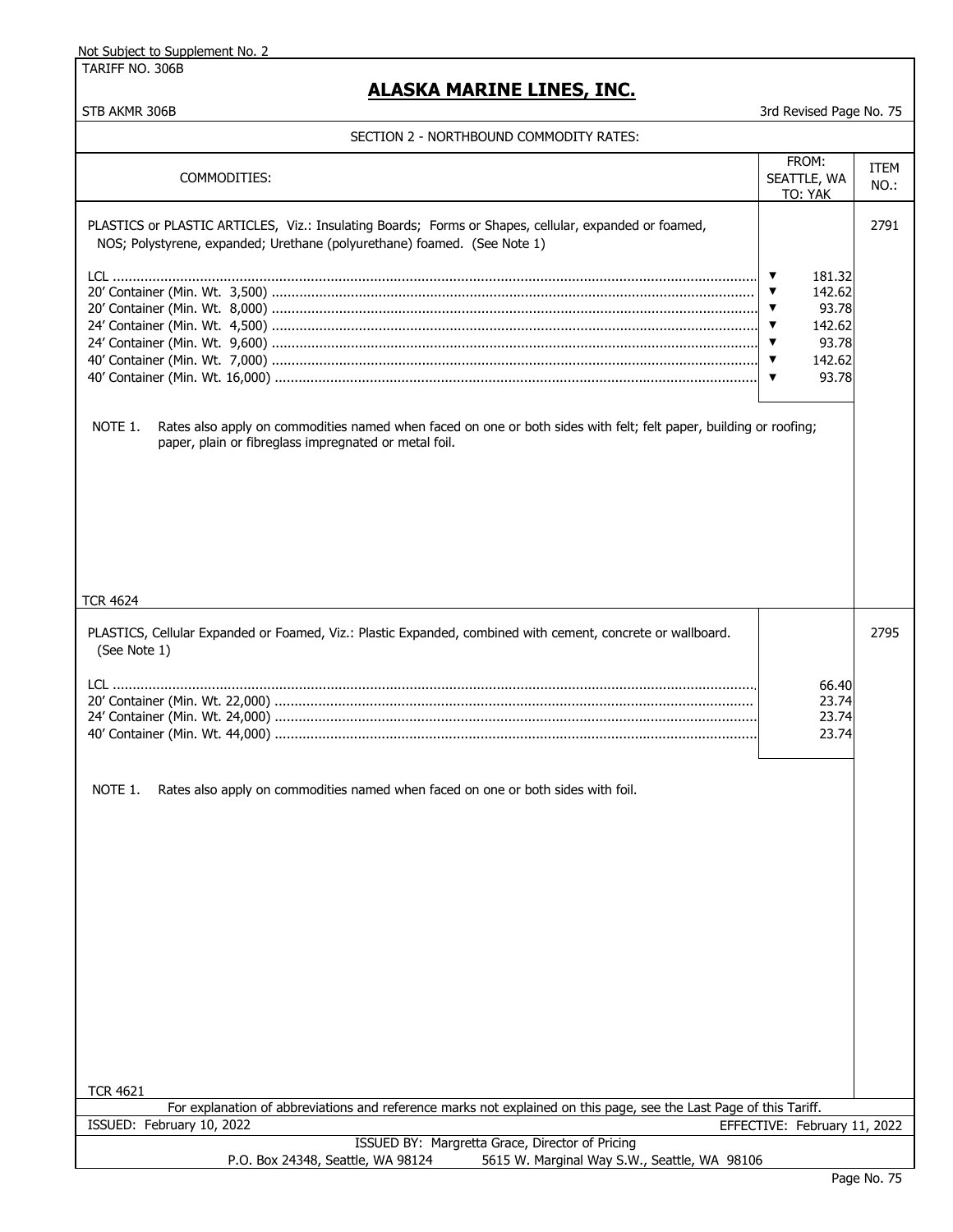TARIFF NO. 306B

| STB AKMR 306B                                                                                                                                                        | 3rd Revised Page No. 76                                                                    |              |
|----------------------------------------------------------------------------------------------------------------------------------------------------------------------|--------------------------------------------------------------------------------------------|--------------|
| SECTION 2 - NORTHBOUND COMMODITY RATES:                                                                                                                              |                                                                                            |              |
| COMMODITIES:                                                                                                                                                         | FROM:<br>SEATTLE, WA<br>TO: YAK                                                            | ITEM<br>NO.: |
| PLUMBER'S GOODS, as described under the heading "Plumbers' Goods" in the NMFC.                                                                                       |                                                                                            | 2798         |
|                                                                                                                                                                      | ▼<br>67.50<br>$\blacktriangledown$<br>44.41<br>44.41<br>▼<br>44.41<br>$\blacktriangledown$ |              |
| (1)<br>Subject to a minimum of 11 pounds per cubic foot.                                                                                                             |                                                                                            |              |
| <b>TCR 4624</b>                                                                                                                                                      |                                                                                            |              |
| PRINTED MATTER, Viz.:                                                                                                                                                |                                                                                            | 2804         |
|                                                                                                                                                                      | 61.32<br>45.03<br>45.03<br>45.03                                                           |              |
| Books, NOI, NMFC Items 161630 and 161560<br>Calendars<br>Catalogs, NMFC Item 48501<br>Directories, NMFC Item 161930<br>Magazines or Periodicals<br>Newspaper Inserts |                                                                                            |              |
|                                                                                                                                                                      |                                                                                            |              |
| PALLETS, Empty, SU (See NOTE 1)                                                                                                                                      | \$2,188.00<br>\$2,669.00<br>٠<br>\$3,257.00<br>٠<br>\$3,971.00<br>٠                        | 2810         |
| NOTE 1.<br>Rates are in dollars per container subject to maximum weight shown.                                                                                       |                                                                                            |              |
| <b>TCR 4624</b>                                                                                                                                                      |                                                                                            |              |
| For explanation of abbreviations and reference marks not explained on this page, see the Last Page of this Tariff.<br>ISSUED: February 10, 2022                      | EFFECTIVE: February 22, 2022                                                               |              |
| ISSUED BY: Margretta Grace, Director of Pricing<br>P.O. Box 24348, Seattle, WA 98124<br>5615 W. Marginal Way S.W., Seattle, WA 98106                                 |                                                                                            |              |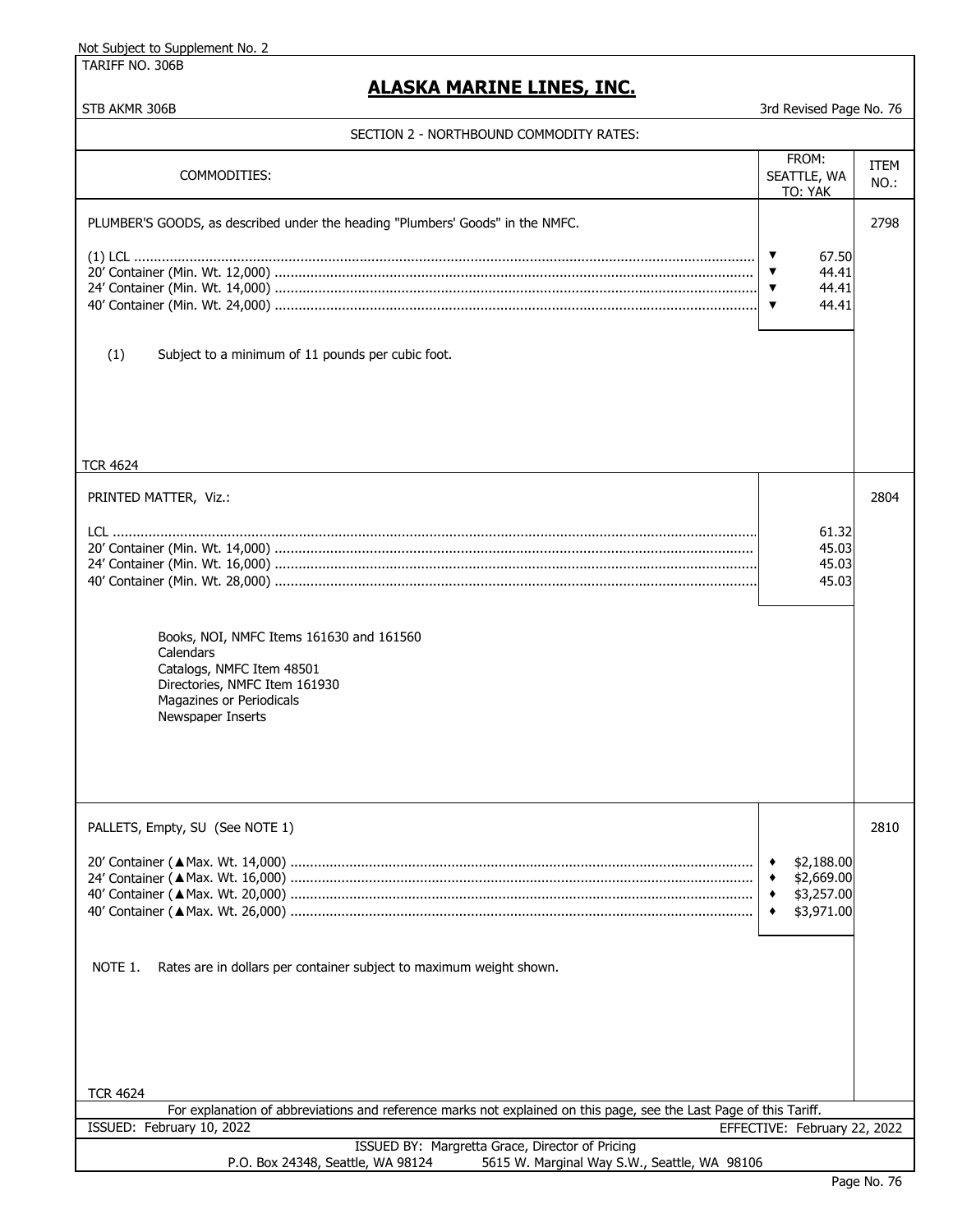TARIFF NO. 306B

### **ALASKA MARINE LINES, INC.**

STB AKMR 306B 2nd Revised Page No. 77

#### SECTION 2 - NORTHBOUND COMMODITY RATES:

| COMMODITIES:                                                                                                                                                                                                                                           | FROM:<br>SEATTLE, WA<br>TO: YAK                                               | ITEM<br>NO.: |
|--------------------------------------------------------------------------------------------------------------------------------------------------------------------------------------------------------------------------------------------------------|-------------------------------------------------------------------------------|--------------|
| RAFTERS, ARCHES, TRUSSES, JOISTS, BEAMS, Viz.: Joists, manufactured of wood and metal combined;<br>Arches, Rafters, Trusses manufactured of wood or wood and metal combined; Glu Laminated Beams, in curved<br>forms laminated or built up             |                                                                               | 2812         |
| (1)<br>Subject to a minimum charge of 9 pounds per cubic foot.<br>NOTE 1.<br>Rate also applies to hardware necessary for the assembly of articles shown, not to exceed 10% of the weight of the<br>articles named.                                     | 58.49<br>36.56<br>22.35<br>39.18<br>23.98<br>43.95<br>27.95<br>44.66<br>23.20 |              |
| ROOFING or SIDING MATERIALS as described in Item 1031. (See Notes 1 and 2)                                                                                                                                                                             |                                                                               | 2826         |
|                                                                                                                                                                                                                                                        | 49.68<br>48.09<br>41.05<br>26.61<br>20.75<br>26.61<br>20.75<br>20.75          |              |
| NOTE 1.<br>With containerload shipments of articles named, there may be included metal fasteners, tin roofing caps, nails,<br>metal or other strips, or mop yarn, not to exceed ten (10%) percent of the weight of the articles named in Item<br>1031. |                                                                               |              |
| NOTE 2.<br>If requested in advance, rates named herein include protective covering and strapping, when shipment is loaded to<br>Carrier's platforms. Bill of Lading to be so noted.                                                                    |                                                                               |              |
| <b>TCR 4621</b><br>For explanation of abbreviations and reference marks not explained on this page, see the Last Page of this Tariff.                                                                                                                  |                                                                               |              |
| ISSUED: January 13, 2022<br>EFFECTIVE: January 30, 2022                                                                                                                                                                                                |                                                                               |              |
| ISSUED BY: Margretta Grace, Director of Pricing<br>P.O. Box 24348, Seattle, WA 98124<br>5615 W. Marginal Way S.W., Seattle, WA 98106                                                                                                                   |                                                                               |              |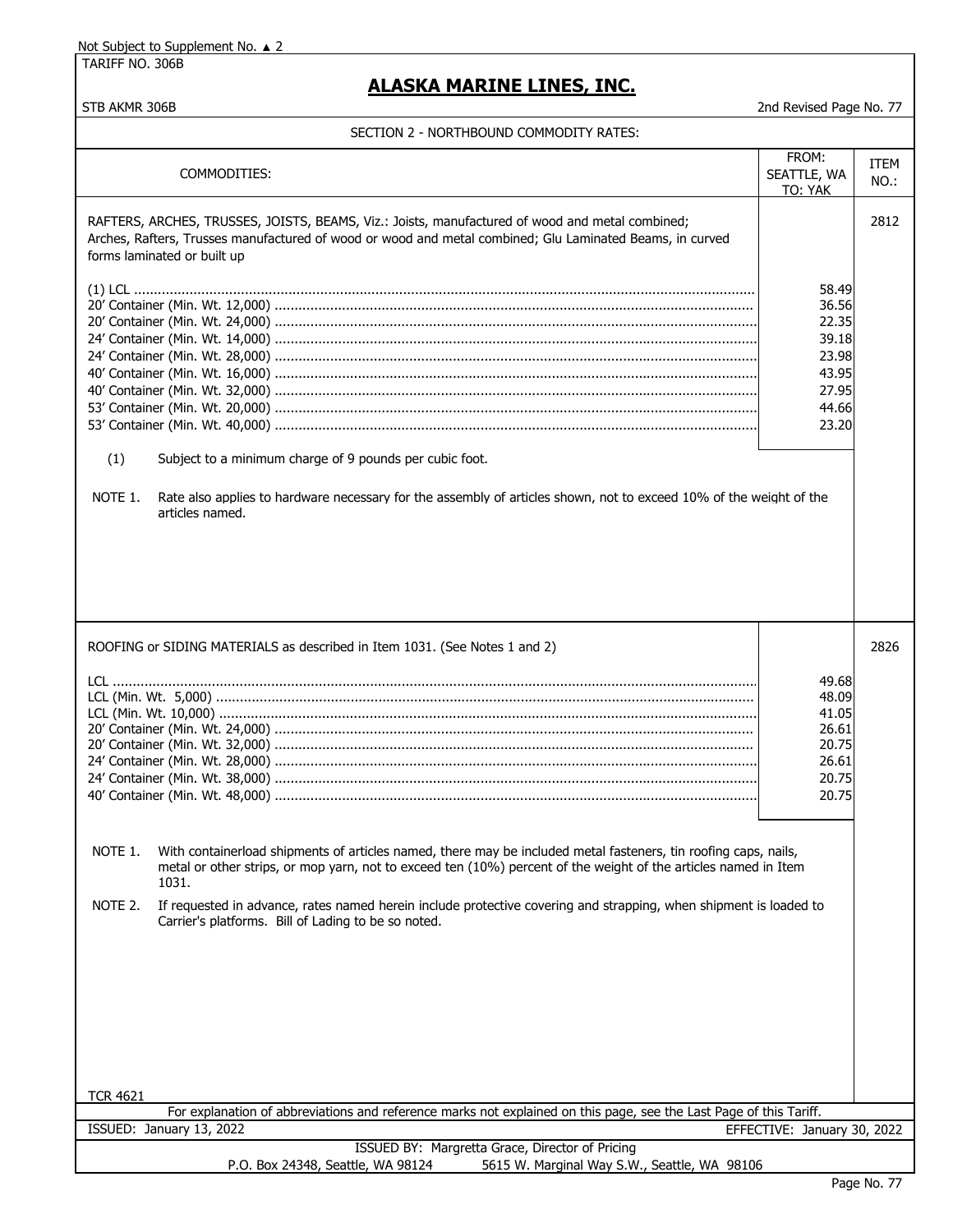TARIFF NO. 306B

## **ALASKA MARINE LINES, INC.**

#### STB AKMR 306B 2nd Revised Page No. 78

#### SECTION 2 - NORTHBOUND COMMODITY RATES:

| COMMODITIES:                                                                                                                                                       | FROM:<br>SEATTLE, WA<br>TO: YAK                    | <b>ITEM</b><br>$NO.$ : |
|--------------------------------------------------------------------------------------------------------------------------------------------------------------------|----------------------------------------------------|------------------------|
| SALT, FOR USE IN SEAFOOD PROCESSING: (See Note 1)                                                                                                                  |                                                    | 2845                   |
|                                                                                                                                                                    | 32.99<br>26.47<br>20.43<br>26.47<br>20.43<br>26.47 |                        |
| NOTE 1.<br>Rate applies only when shipment is consigned to a seafood processing plant, and is used in the processing of<br>seafood which is for human consumption. |                                                    |                        |
|                                                                                                                                                                    |                                                    |                        |
|                                                                                                                                                                    |                                                    |                        |
|                                                                                                                                                                    |                                                    |                        |
|                                                                                                                                                                    |                                                    |                        |
|                                                                                                                                                                    |                                                    |                        |
|                                                                                                                                                                    |                                                    |                        |
|                                                                                                                                                                    |                                                    |                        |
|                                                                                                                                                                    |                                                    |                        |
|                                                                                                                                                                    |                                                    |                        |
|                                                                                                                                                                    |                                                    |                        |
|                                                                                                                                                                    |                                                    |                        |
|                                                                                                                                                                    |                                                    |                        |
| <b>TCR 4621</b>                                                                                                                                                    |                                                    |                        |
| For explanation of abbreviations and reference marks not explained on this page, see the Last Page of this Tariff.                                                 |                                                    |                        |
| ISSUED: January 13, 2022<br>ISSUED BY: Margretta Grace, Director of Pricing                                                                                        | EFFECTIVE: January 30, 2022                        |                        |
| P.O. Box 24348, Seattle, WA 98124<br>5615 W. Marginal Way S.W., Seattle, WA 98106                                                                                  |                                                    |                        |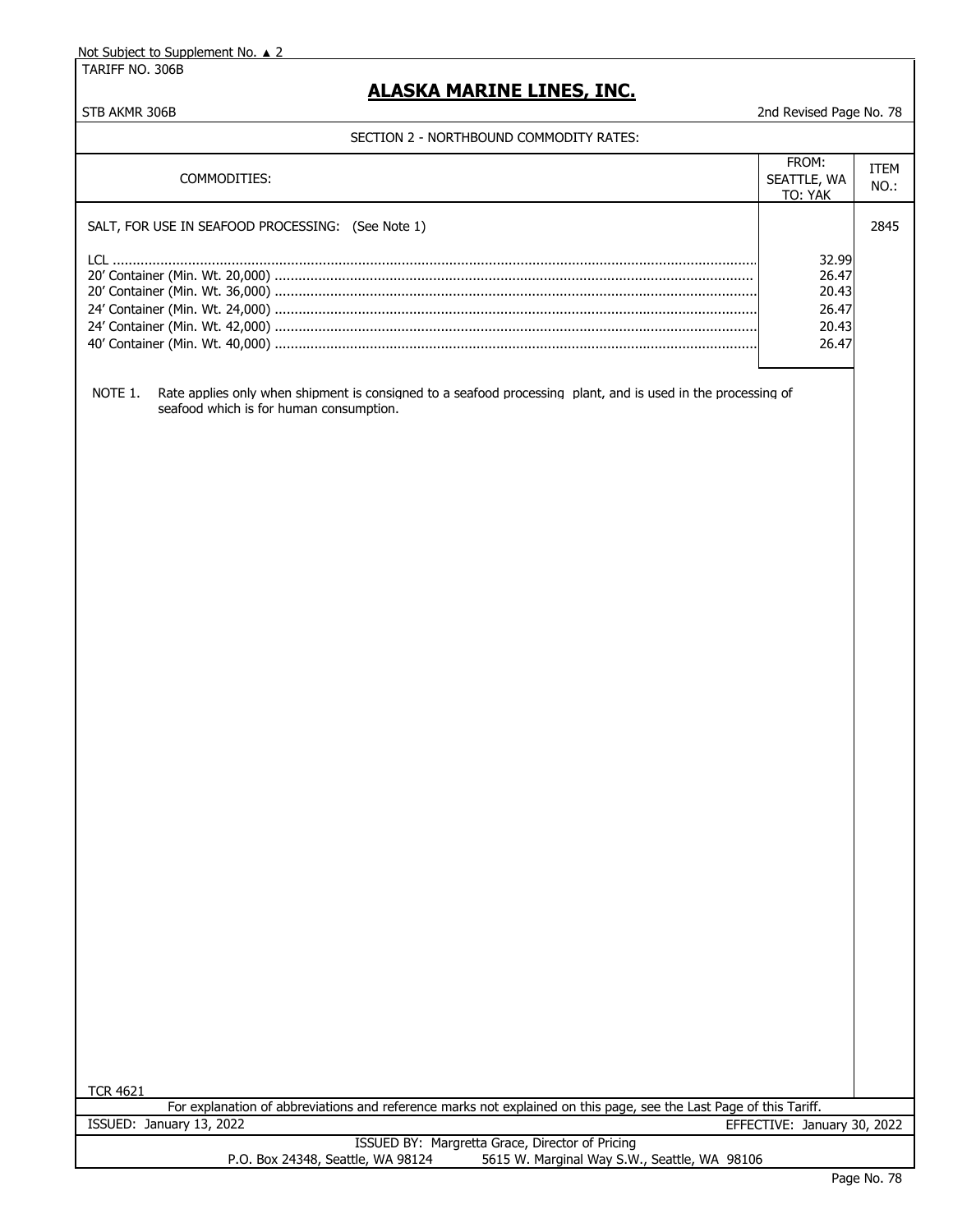TARIFF NO. 306B

### **ALASKA MARINE LINES, INC.**

#### STB AKMR 306B 2nd Revised Page No. 79

#### SECTION 2 - NORTHBOUND COMMODITY RATES:

| COMMODITIES:                                                                                                                                                                                                                                                                   | FROM:<br>SEATTLE, WA<br>TO: YAK                    | <b>ITEM</b><br>NO.: |
|--------------------------------------------------------------------------------------------------------------------------------------------------------------------------------------------------------------------------------------------------------------------------------|----------------------------------------------------|---------------------|
| SLABS, Building or Roofing, reinforced concrete, with or without glass insertions and with or without corkboard,<br>fiberboard or plasterboard insulation; BEAMS, CHANNELS, DOUBLE TEES, GIRDERS, JOISTS, POLES, PILING,<br>Structural, metal reinforced concrete (See Note 1) |                                                    | 2868                |
|                                                                                                                                                                                                                                                                                | 50.60<br>31.35<br>25.93<br>31.35<br>25.93<br>31.35 |                     |

NOTE 1. Rates will also apply on slabs which contain plastic insulation, which is an integral part of slab composition.

TCR 4621

|                          | For explanation of abbreviations and reference marks not explained on this page, see the Last Page of this Tariff. |                             |  |
|--------------------------|--------------------------------------------------------------------------------------------------------------------|-----------------------------|--|
| ISSUED: January 13, 2022 |                                                                                                                    | EFFECTIVE: January 30, 2022 |  |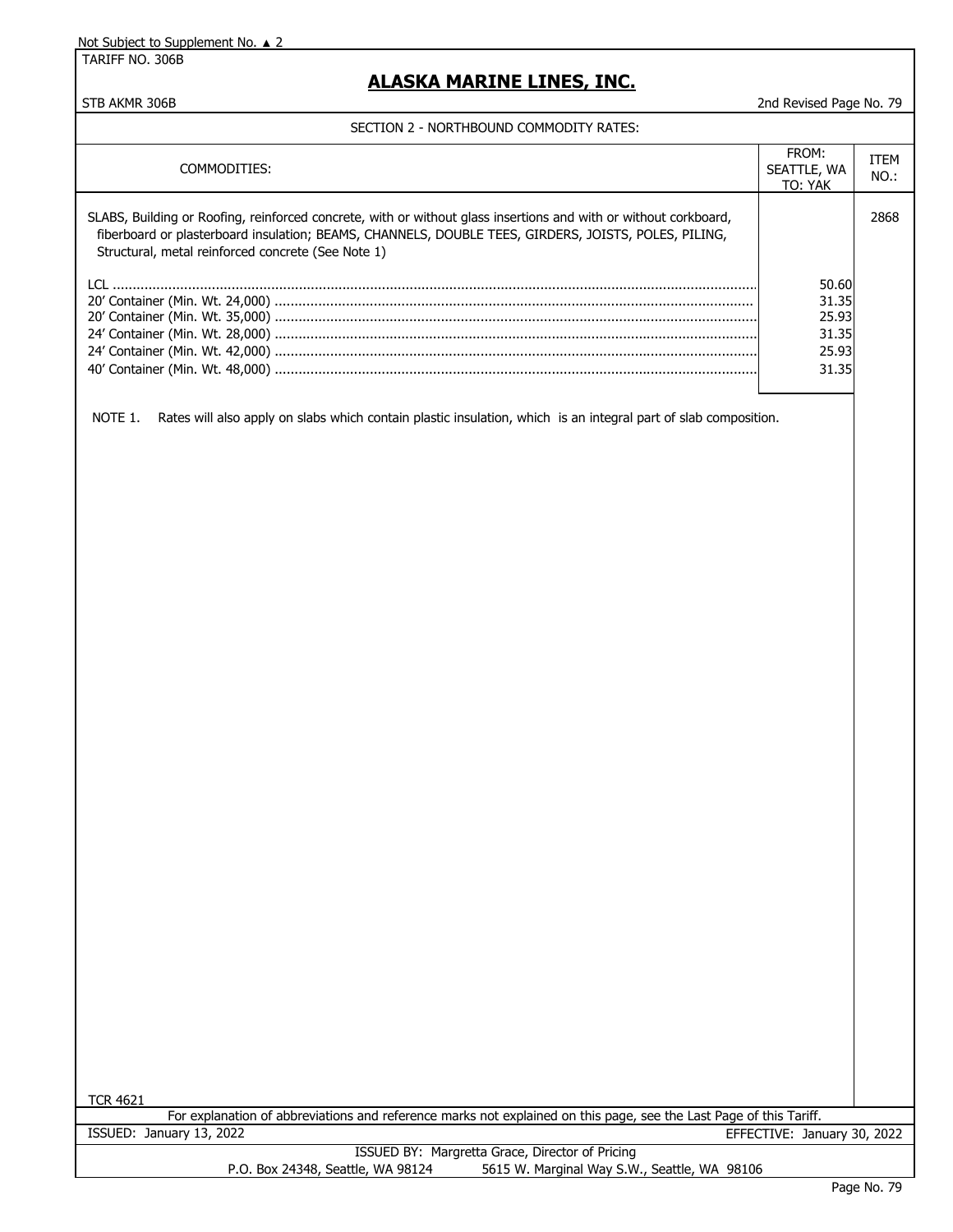TARIFF NO. 306B

STB AKMR 306B

### **ALASKA MARINE LINES, INC.**

2nd Revised Page No. 80

#### SECTION 2 - NORTHBOUND COMMODITY RATES:

| COMMODITIES:                     | FROM:<br>SEATTLE, WA<br>TO: YAK                                                                                             | ITEM<br>NO.: |
|----------------------------------|-----------------------------------------------------------------------------------------------------------------------------|--------------|
| TANKS, IRON or STEEL, EMPTY, NOS |                                                                                                                             | 2901         |
|                                  | 118.41<br>94.73<br>85.38<br>59.78<br>48.77<br>85.38<br>59.78<br>48.77<br>85.38<br>59.78<br>48.77<br>85.38<br>59.78<br>48.77 |              |

**TCR 4621** 

For explanation of abbreviations and reference marks not explained on this page, see the Last Page of this Tariff. ISSUED: January 13, 2022 EFFECTIVE: January 30, 2022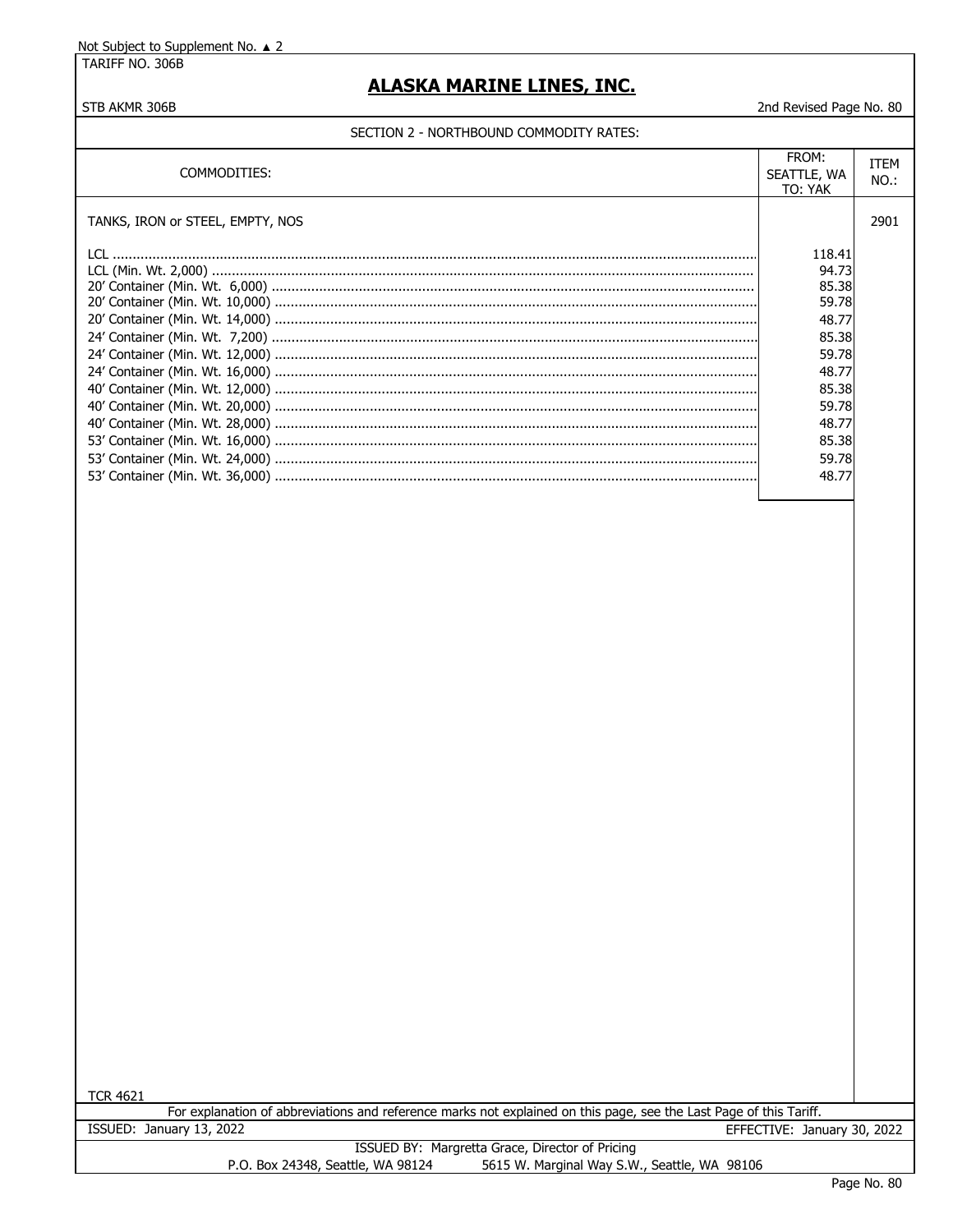TARIFF NO. 306B

### **ALASKA MARINE LINES, INC.**

STB AKMR 306B 2nd Revised Page No. 81

#### SECTION 2 - NORTHBOUND COMMODITY RATES:

| COMMODITIES:                                                                                                                                                                                                                                                                                              | FROM:<br>SEATTLE, WA<br>TO: YAK                                               | <b>ITEM</b><br>NO.: |
|-----------------------------------------------------------------------------------------------------------------------------------------------------------------------------------------------------------------------------------------------------------------------------------------------------------|-------------------------------------------------------------------------------|---------------------|
| TILE or HARDWOOD, FLOORING, Viz: Ceramic, Clay, Earthenware, Vinyl, Laminate, Plank, Asphalt,<br>Composition NOI, with density exceeding 35 lbs. per cubic foot, in cartons, boxes, packages, or crates,<br>palletized. As described in: Items 37860, 182355, 182510 and 182600 of the NMFC. (See Note 1) |                                                                               | 2902                |
|                                                                                                                                                                                                                                                                                                           | 58.71<br>30.45<br>24.67<br>14.00<br>12.14<br>13.74<br>11.86<br>13.15<br>11.88 |                     |

NOTE 1. Rates do not apply to Rolled Flooring goods. See Item 2266.

TCR 4621

ISSUED: January 13, 2022 EFFECTIVE: January 30, 2022 For explanation of abbreviations and reference marks not explained on this page, see the Last Page of this Tariff.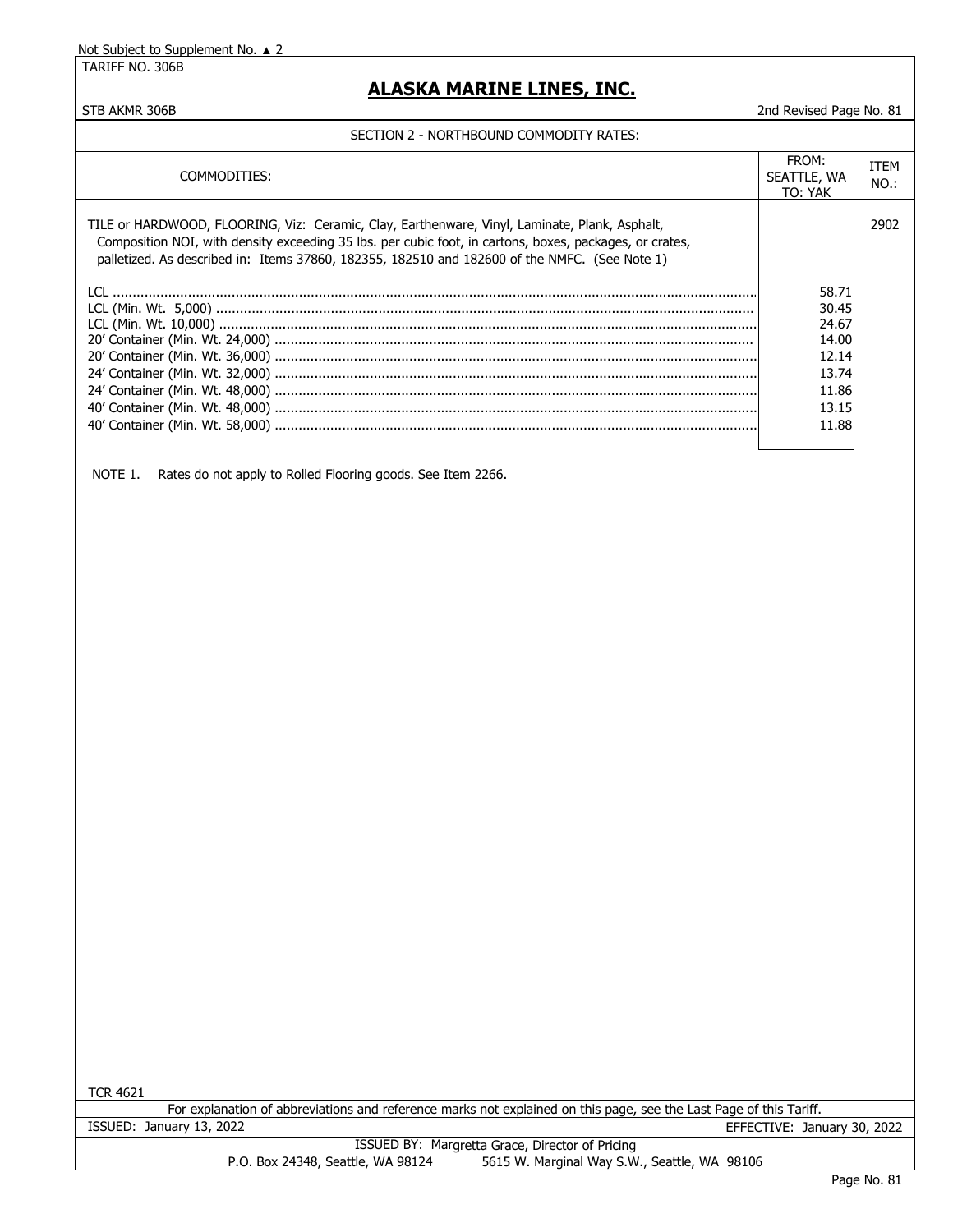TARIFF NO. 306B

### **ALASKA MARINE LINES, INC.**

STB AKMR 306B 2nd Revised Page No. 82

#### SECTION 2 - NORTHBOUND COMMODITY RATES:

| COMMODITIES:                                                                                                                                                                                                                                                                                                                                                                                        | FROM:<br>SEATTLE, WA<br>TO: YAK                                               | ITEM<br>NO.: |
|-----------------------------------------------------------------------------------------------------------------------------------------------------------------------------------------------------------------------------------------------------------------------------------------------------------------------------------------------------------------------------------------------------|-------------------------------------------------------------------------------|--------------|
| TIRES, BATTERIES and OTHER ARTICLES, Viz.: Batteries, electric storage, with or without one hydrometer<br>syringe in each separate shipping package and including necessary quantity of electrolite corrosive battery<br>fluid to equip Batteries, either in the same or separate containers; Rubber Tires, Rubber Tire Boots, Flaps,<br>Patches, Tubes (not inflated), Reliners, Shoes, or Treads. |                                                                               | 2903         |
|                                                                                                                                                                                                                                                                                                                                                                                                     | 60.05<br>52.54<br>45.94<br>37.12<br>24.74<br>37.12<br>24.74<br>37.12<br>24.74 |              |

TCR 4621

For explanation of abbreviations and reference marks not explained on this page, see the Last Page of this Tariff. ISSUED: January 13, 2022 EFFECTIVE: January 30, 2022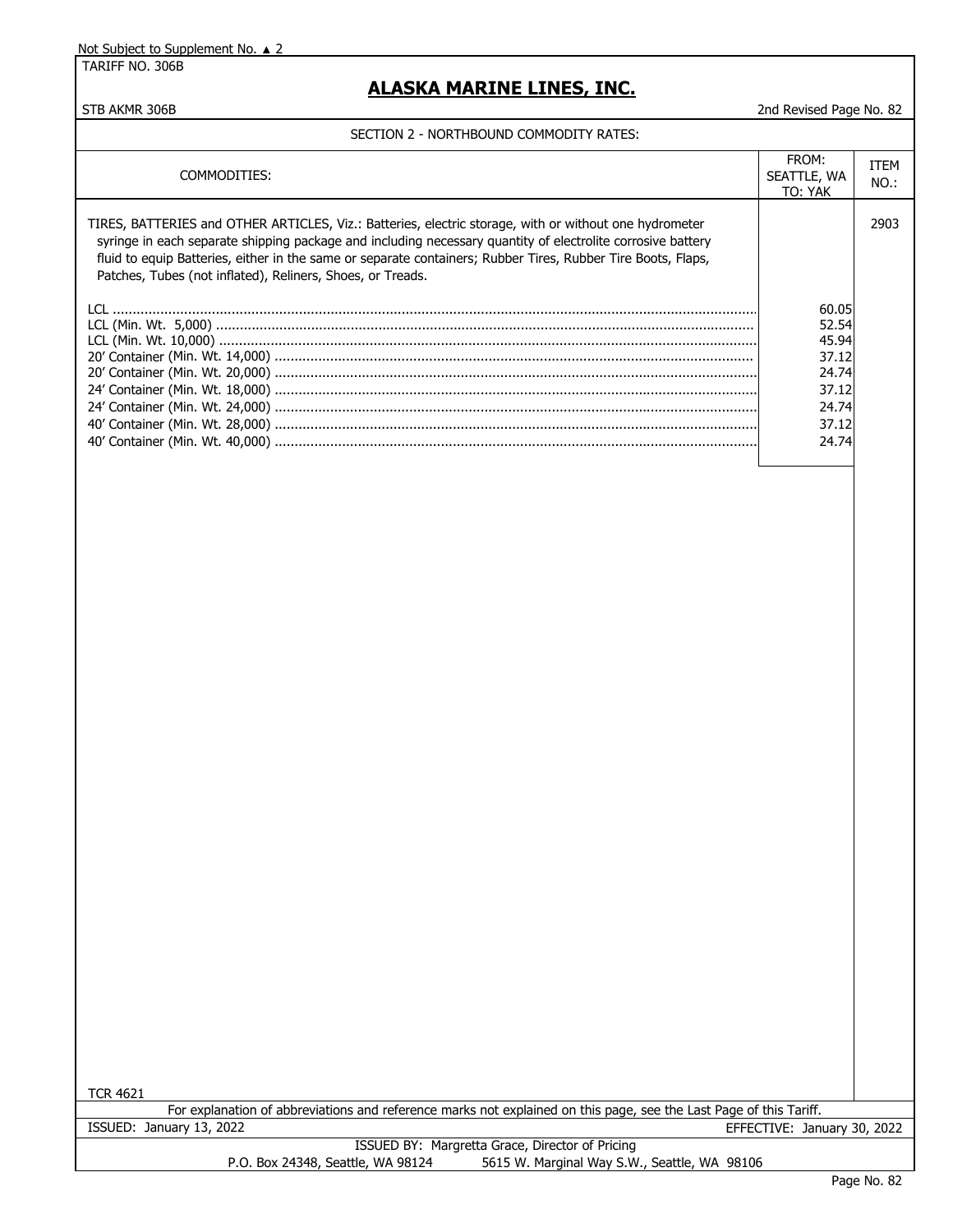TARIFF NO. 306B

## **ALASKA MARINE LINES, INC.**

| SECTION 2 - NORTHBOUND COMMODITY RATES:                                                                                              |                                                                                                                                                                                                                                                                                                                                                                                                                                                                                                                                                                                                                                                                                                                                                                                                                                                                                                                                                                                                                                                                                                                                                                                                                                                                                                                                                                                                                                                                                                                                                                                                                                                                                                                                                                                                                                                                                                                                                                                                                                                                                                                                                                                                                              |                                 |              |  |  |
|--------------------------------------------------------------------------------------------------------------------------------------|------------------------------------------------------------------------------------------------------------------------------------------------------------------------------------------------------------------------------------------------------------------------------------------------------------------------------------------------------------------------------------------------------------------------------------------------------------------------------------------------------------------------------------------------------------------------------------------------------------------------------------------------------------------------------------------------------------------------------------------------------------------------------------------------------------------------------------------------------------------------------------------------------------------------------------------------------------------------------------------------------------------------------------------------------------------------------------------------------------------------------------------------------------------------------------------------------------------------------------------------------------------------------------------------------------------------------------------------------------------------------------------------------------------------------------------------------------------------------------------------------------------------------------------------------------------------------------------------------------------------------------------------------------------------------------------------------------------------------------------------------------------------------------------------------------------------------------------------------------------------------------------------------------------------------------------------------------------------------------------------------------------------------------------------------------------------------------------------------------------------------------------------------------------------------------------------------------------------------|---------------------------------|--------------|--|--|
|                                                                                                                                      | COMMODITIES:                                                                                                                                                                                                                                                                                                                                                                                                                                                                                                                                                                                                                                                                                                                                                                                                                                                                                                                                                                                                                                                                                                                                                                                                                                                                                                                                                                                                                                                                                                                                                                                                                                                                                                                                                                                                                                                                                                                                                                                                                                                                                                                                                                                                                 | FROM:<br>SEATTLE, WA<br>TO: YAK | ITEM<br>NO.: |  |  |
|                                                                                                                                      | TRAILERS, VACATION, Designed to be drawn by means of a ball and socket hitch and/or passenger<br>auto-mobile, SU (See Notes 1 through 7)                                                                                                                                                                                                                                                                                                                                                                                                                                                                                                                                                                                                                                                                                                                                                                                                                                                                                                                                                                                                                                                                                                                                                                                                                                                                                                                                                                                                                                                                                                                                                                                                                                                                                                                                                                                                                                                                                                                                                                                                                                                                                     |                                 | 2906         |  |  |
|                                                                                                                                      |                                                                                                                                                                                                                                                                                                                                                                                                                                                                                                                                                                                                                                                                                                                                                                                                                                                                                                                                                                                                                                                                                                                                                                                                                                                                                                                                                                                                                                                                                                                                                                                                                                                                                                                                                                                                                                                                                                                                                                                                                                                                                                                                                                                                                              | \$191.00                        |              |  |  |
| NOTE 1.<br>NOTE 2.<br>NOTE 3.<br>NOTE 4.<br>NOTE 5.<br>NOTE 6.<br>NOTE 7.                                                            | Rates are in dollars per linear foot for overall length including hitch and bumper.<br>Rates apply between Carrier's terminals only.<br>Items 340, 342, 568 Paragraphs (1) Overlength and (3) Ovreheight and 750 do not apply.<br>Trailers may contain shipments of household goods or personal effects as described in Item 560, subject to a<br>released value not exceeding \$.10 per pound, per article inclusive in the above rate.<br>Shipper must declare the weight of household goods and/or personal effects on the bill of lading. Household goods<br>and/or personal effects will be considered as shipper load and count, and accepted to all items.<br>Units exceeding 53' OAL or 8'6" in width will take rates in Item 2121.<br>Carrier will not be liable for mechanical, frame or structural deficiencies, unless caused through it's negligence.<br>Carrier is not liable for damage to frame or structure caused by overloading of contents, loaded inside the unit, nor<br>external or internal panel damage or items connected thereto, as a result of the units bowing or twisting due to the<br>insufficient structural integrity. Carrier will not be liable for the improper stowage of any contents within the unit<br>and Carrier may require all contents be withdrawn and loaded into containers with charges for the account of the<br>party paying the freight.<br>The Carrier reserves the right to purchase the unit, if damaged, at a price not to exceed the declared value at the<br>time of acceptance, in lieu of repairing said unit. If no value is declared, Carrier's maximum liability for unit is<br>\$5,000.00.<br>All windows, doors and external accessories must be protected with plywood or similar substantial material prior to<br>receipt at Alaska Marine Lines, Inc. dock. Carrier will not be responsible for damage to unprotected windows, doors<br>and external accessories. All external awnings must be removed prior to receipt at Alaska Marine Lines, Inc. dock.<br>Carrier will not be responsible for damage to awnings which are not removed prior to shipment. Carrier will not be<br>responsible for any damage caused by wind, weather or acts of God. |                                 |              |  |  |
| <b>TCR 4621</b>                                                                                                                      |                                                                                                                                                                                                                                                                                                                                                                                                                                                                                                                                                                                                                                                                                                                                                                                                                                                                                                                                                                                                                                                                                                                                                                                                                                                                                                                                                                                                                                                                                                                                                                                                                                                                                                                                                                                                                                                                                                                                                                                                                                                                                                                                                                                                                              |                                 |              |  |  |
| For explanation of abbreviations and reference marks not explained on this page, see the Last Page of this Tariff.                   |                                                                                                                                                                                                                                                                                                                                                                                                                                                                                                                                                                                                                                                                                                                                                                                                                                                                                                                                                                                                                                                                                                                                                                                                                                                                                                                                                                                                                                                                                                                                                                                                                                                                                                                                                                                                                                                                                                                                                                                                                                                                                                                                                                                                                              |                                 |              |  |  |
| ISSUED: January 13, 2022<br>EFFECTIVE: January 30, 2022                                                                              |                                                                                                                                                                                                                                                                                                                                                                                                                                                                                                                                                                                                                                                                                                                                                                                                                                                                                                                                                                                                                                                                                                                                                                                                                                                                                                                                                                                                                                                                                                                                                                                                                                                                                                                                                                                                                                                                                                                                                                                                                                                                                                                                                                                                                              |                                 |              |  |  |
| ISSUED BY: Margretta Grace, Director of Pricing<br>P.O. Box 24348, Seattle, WA 98124<br>5615 W. Marginal Way S.W., Seattle, WA 98106 |                                                                                                                                                                                                                                                                                                                                                                                                                                                                                                                                                                                                                                                                                                                                                                                                                                                                                                                                                                                                                                                                                                                                                                                                                                                                                                                                                                                                                                                                                                                                                                                                                                                                                                                                                                                                                                                                                                                                                                                                                                                                                                                                                                                                                              |                                 |              |  |  |
| Page No. 83                                                                                                                          |                                                                                                                                                                                                                                                                                                                                                                                                                                                                                                                                                                                                                                                                                                                                                                                                                                                                                                                                                                                                                                                                                                                                                                                                                                                                                                                                                                                                                                                                                                                                                                                                                                                                                                                                                                                                                                                                                                                                                                                                                                                                                                                                                                                                                              |                                 |              |  |  |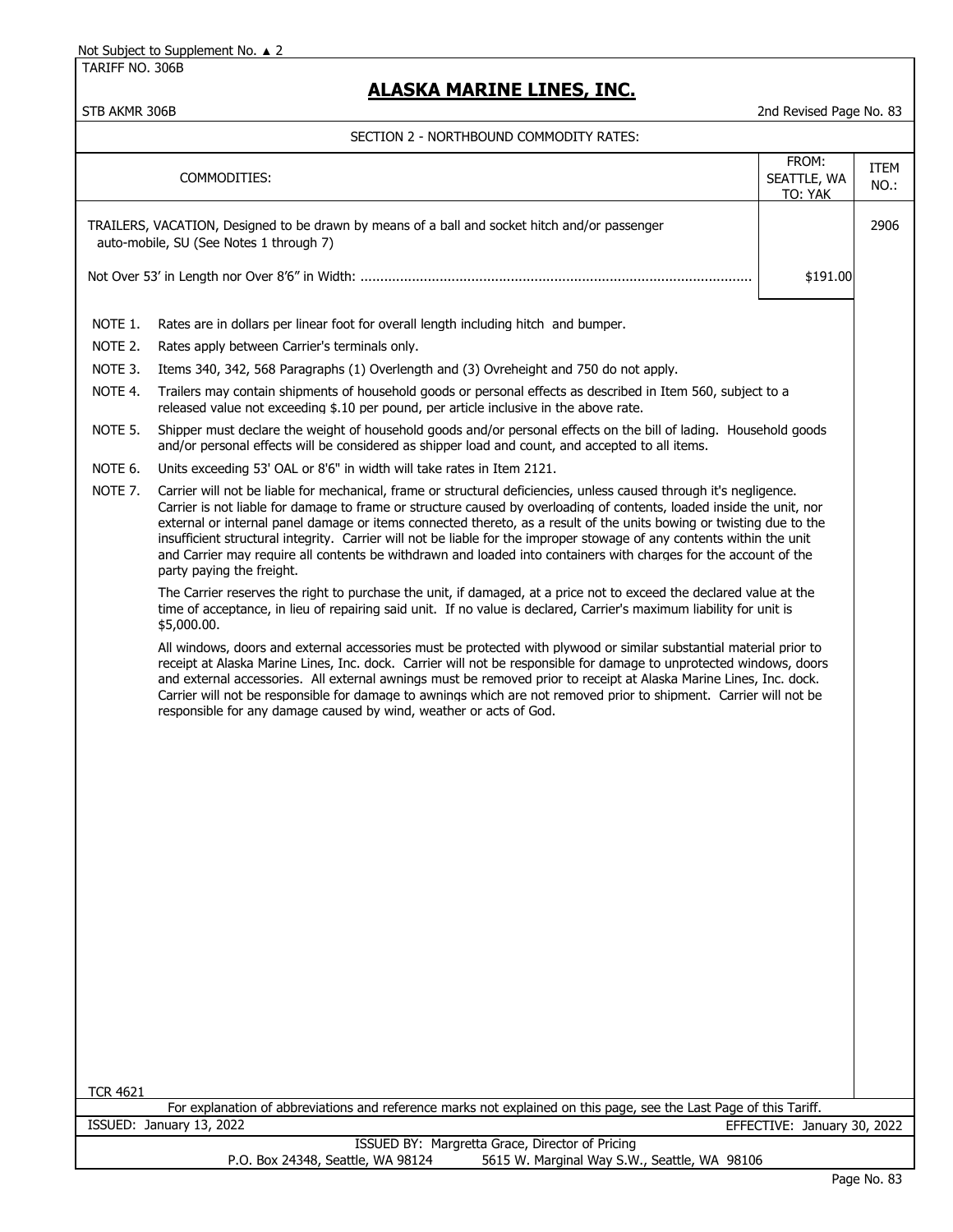TARIFF NO. 306B

## **ALASKA MARINE LINES, INC.**

|                                                         | FROM:<br>COMMODITIES:<br>SEATTLE, WA<br>TO: YAK                                                                                                                                                                                                                                                                                                                                                                                                                                                                        |                                   |                   |                                                                                                                                                                                                                                                                                                                                                         |                                        | ITEM<br>NO.: |
|---------------------------------------------------------|------------------------------------------------------------------------------------------------------------------------------------------------------------------------------------------------------------------------------------------------------------------------------------------------------------------------------------------------------------------------------------------------------------------------------------------------------------------------------------------------------------------------|-----------------------------------|-------------------|---------------------------------------------------------------------------------------------------------------------------------------------------------------------------------------------------------------------------------------------------------------------------------------------------------------------------------------------------------|----------------------------------------|--------------|
|                                                         | TRAILERS, empty, designed to be drawn by eans of a fifth wheel, pintle or ball hitch, Viz.:<br>(See Notes 1 through 8)                                                                                                                                                                                                                                                                                                                                                                                                 |                                   |                   | 2910                                                                                                                                                                                                                                                                                                                                                    |                                        |              |
|                                                         |                                                                                                                                                                                                                                                                                                                                                                                                                                                                                                                        |                                   |                   |                                                                                                                                                                                                                                                                                                                                                         | \$3,310.00<br>\$172.00                 |              |
|                                                         | Bottom Dump<br>End Dump                                                                                                                                                                                                                                                                                                                                                                                                                                                                                                | Tank<br>Utility                   | Flatbed<br>Lowbed | Van                                                                                                                                                                                                                                                                                                                                                     |                                        |              |
| NOTE 1.                                                 |                                                                                                                                                                                                                                                                                                                                                                                                                                                                                                                        |                                   |                   | Items 340, 342, 568 Paragraph (1) Overlength and (3) Overheight and Item 750 do not apply.                                                                                                                                                                                                                                                              |                                        |              |
| NOTE 2.                                                 | Rates apply between Carrier's terminals.                                                                                                                                                                                                                                                                                                                                                                                                                                                                               |                                   |                   |                                                                                                                                                                                                                                                                                                                                                         |                                        |              |
| NOTE 3.                                                 | include tonques and hitches.                                                                                                                                                                                                                                                                                                                                                                                                                                                                                           |                                   |                   | Rates are in dollars per linear foot, except as otherwise noted. All measurements are for overall dimensions which                                                                                                                                                                                                                                      |                                        |              |
| NOTE 4.                                                 | count and accepted to all items.                                                                                                                                                                                                                                                                                                                                                                                                                                                                                       |                                   |                   | Trailers may contain shipments of household goods and personal effects as described in Item 560, subject to a<br>released value not exceeding \$.10 per pound, per article, inclusive in the above rate. Shipper must declare the<br>weight of goods on the bill of lading. Household goods and personal effects will be considered as shipper load and |                                        |              |
| NOTE 5.                                                 | For trailers containing articles other than household goods, shipper must declare the weight of the freight on the Bill<br>of Lading. The freight in the trailer will be rated at the appropriate commodity rate subject to the container load<br>minimum corresponding to the length of the trailer. In addition to the charges for the contents, the trailer will be<br>rated additionally at 50% of the applicable trailer rate. Freight will be considered as shipper load and count and<br>accepted to all items. |                                   |                   |                                                                                                                                                                                                                                                                                                                                                         |                                        |              |
| NOTE 6.                                                 | stack of trailers.                                                                                                                                                                                                                                                                                                                                                                                                                                                                                                     |                                   |                   | Flatbed trailers, stacked and secured by the shipper, will be rated as a single unit, based on the overall length of the                                                                                                                                                                                                                                |                                        |              |
| NOTE 7.                                                 | Utility trailers are defined as not exceeding 20 ft in length, and are drawn by ball and hitch.                                                                                                                                                                                                                                                                                                                                                                                                                        |                                   |                   |                                                                                                                                                                                                                                                                                                                                                         |                                        |              |
| NOTE 8.                                                 | Trailers will move on a space available basis.                                                                                                                                                                                                                                                                                                                                                                                                                                                                         |                                   |                   |                                                                                                                                                                                                                                                                                                                                                         |                                        |              |
|                                                         |                                                                                                                                                                                                                                                                                                                                                                                                                                                                                                                        |                                   |                   |                                                                                                                                                                                                                                                                                                                                                         |                                        |              |
|                                                         |                                                                                                                                                                                                                                                                                                                                                                                                                                                                                                                        |                                   |                   | TRAILERS, designed to carry machinery, tilt-bed or stationary, nested or not nested. When nested, OAH not to                                                                                                                                                                                                                                            |                                        | 2920         |
| exceed 8'.                                              |                                                                                                                                                                                                                                                                                                                                                                                                                                                                                                                        |                                   |                   |                                                                                                                                                                                                                                                                                                                                                         |                                        |              |
|                                                         |                                                                                                                                                                                                                                                                                                                                                                                                                                                                                                                        |                                   |                   |                                                                                                                                                                                                                                                                                                                                                         | \$2,642.00<br>\$3,962.00<br>\$5,283.00 |              |
| NOTE 1.                                                 | Items 340, 342, and 750 do not apply.                                                                                                                                                                                                                                                                                                                                                                                                                                                                                  |                                   |                   |                                                                                                                                                                                                                                                                                                                                                         |                                        |              |
| NOTE 2.                                                 | Rates apply between Carrier's terminals.                                                                                                                                                                                                                                                                                                                                                                                                                                                                               |                                   |                   |                                                                                                                                                                                                                                                                                                                                                         |                                        |              |
|                                                         |                                                                                                                                                                                                                                                                                                                                                                                                                                                                                                                        |                                   |                   |                                                                                                                                                                                                                                                                                                                                                         |                                        |              |
|                                                         |                                                                                                                                                                                                                                                                                                                                                                                                                                                                                                                        |                                   |                   |                                                                                                                                                                                                                                                                                                                                                         |                                        |              |
|                                                         |                                                                                                                                                                                                                                                                                                                                                                                                                                                                                                                        |                                   |                   |                                                                                                                                                                                                                                                                                                                                                         |                                        |              |
|                                                         |                                                                                                                                                                                                                                                                                                                                                                                                                                                                                                                        |                                   |                   |                                                                                                                                                                                                                                                                                                                                                         |                                        |              |
|                                                         |                                                                                                                                                                                                                                                                                                                                                                                                                                                                                                                        |                                   |                   |                                                                                                                                                                                                                                                                                                                                                         |                                        |              |
| <b>TCR 4621</b>                                         |                                                                                                                                                                                                                                                                                                                                                                                                                                                                                                                        |                                   |                   |                                                                                                                                                                                                                                                                                                                                                         |                                        |              |
|                                                         |                                                                                                                                                                                                                                                                                                                                                                                                                                                                                                                        |                                   |                   | For explanation of abbreviations and reference marks not explained on this page, see the Last Page of this Tariff.                                                                                                                                                                                                                                      |                                        |              |
| ISSUED: January 13, 2022<br>EFFECTIVE: January 30, 2022 |                                                                                                                                                                                                                                                                                                                                                                                                                                                                                                                        |                                   |                   |                                                                                                                                                                                                                                                                                                                                                         |                                        |              |
|                                                         |                                                                                                                                                                                                                                                                                                                                                                                                                                                                                                                        | P.O. Box 24348, Seattle, WA 98124 |                   | ISSUED BY: Margretta Grace, Director of Pricing<br>5615 W. Marginal Way S.W., Seattle, WA 98106                                                                                                                                                                                                                                                         |                                        |              |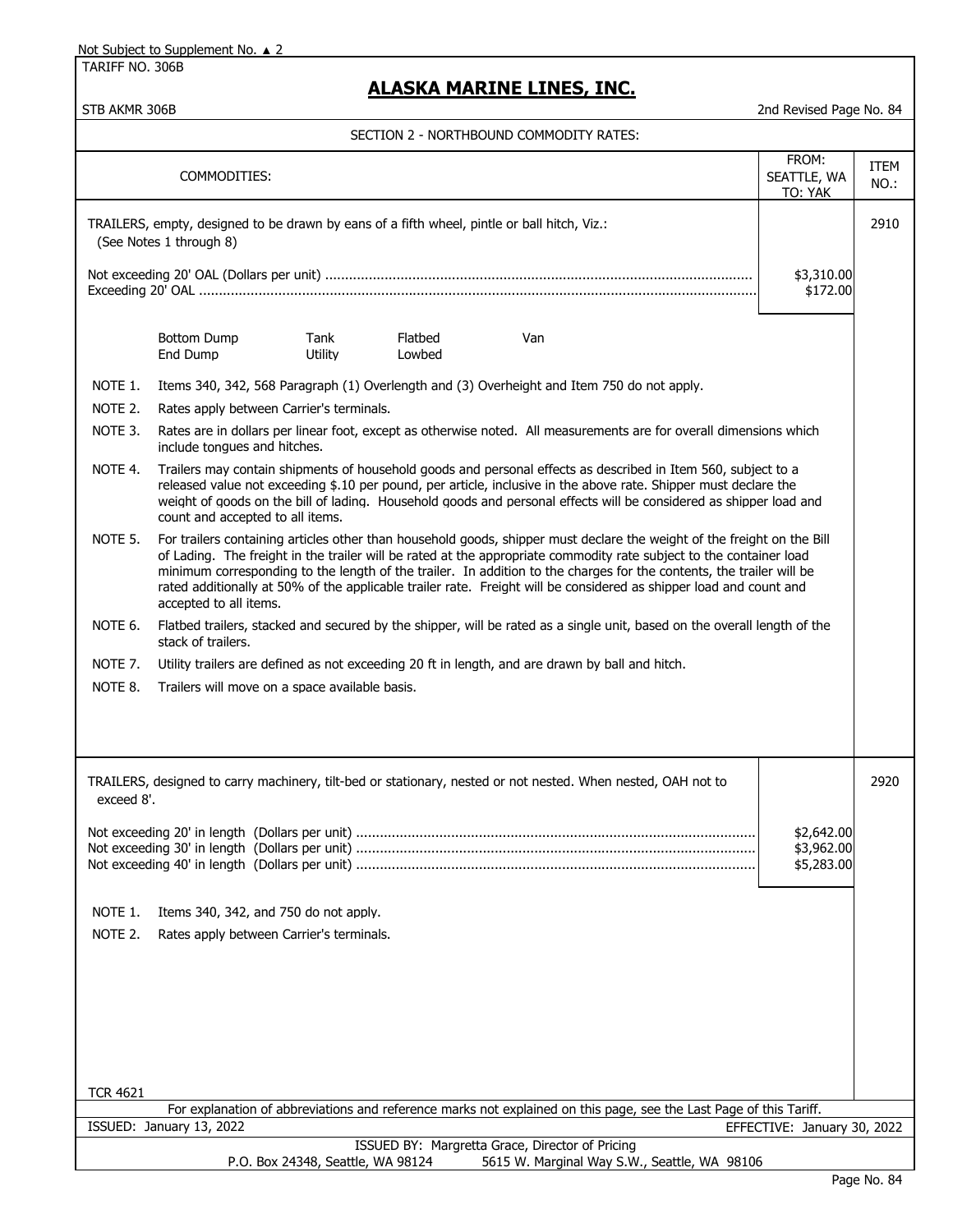TARIFF NO. 306B

### **ALASKA MARINE LINES, INC.**

STB AKMR 306B 3rd Revised Page No. 85

#### SECTION 2 - NORTHBOUND COMMODITY RATES:

| FROM:<br>COMMODITIES:<br>SEATTLE, WA<br>TO: YAK                                                                                                                                                                                                                                                                                                                                                                                |          |      |  |  |
|--------------------------------------------------------------------------------------------------------------------------------------------------------------------------------------------------------------------------------------------------------------------------------------------------------------------------------------------------------------------------------------------------------------------------------|----------|------|--|--|
| VEHICLES AND OTHER ARTICLES, VIZ.: Vehicles, ATV (All Terrain) three or four wheeler. Vehicles,<br>multi-terrain. Side by Sides, UTV (utility vehicle or utility task vehicle), ROV (recreational off-highway vehicle).<br>MOHUV (multipurpose off-highway utility vehicle). Golf Carts. Motorcycles or Motorbikes, Jet skis. Snow<br>mobiles, with skis or runners detached, without windshields or with windhields detached. |          |      |  |  |
|                                                                                                                                                                                                                                                                                                                                                                                                                                | \$178.00 |      |  |  |
| NOTE 1.<br>New articles must be boxed or crated, and packaged sufficiently for shipment. Shipper must supply straps for<br>securing unboxed or uncrated articles.                                                                                                                                                                                                                                                              |          |      |  |  |
| NOTE 2.<br>Rates apply when shipping individual vehicles or vehicles loaded on trailers as described in Item 2932.                                                                                                                                                                                                                                                                                                             |          |      |  |  |
|                                                                                                                                                                                                                                                                                                                                                                                                                                |          |      |  |  |
|                                                                                                                                                                                                                                                                                                                                                                                                                                |          |      |  |  |
|                                                                                                                                                                                                                                                                                                                                                                                                                                |          |      |  |  |
| <b>TCR 4621</b>                                                                                                                                                                                                                                                                                                                                                                                                                |          |      |  |  |
| TRAILERS, nested or not, moving without vehicles as described in Item 2930. (See Note 1)                                                                                                                                                                                                                                                                                                                                       |          | 2932 |  |  |
| \$75.00                                                                                                                                                                                                                                                                                                                                                                                                                        |          |      |  |  |
| NOTE 1.<br>Rate applies between Carrier's terminals only.                                                                                                                                                                                                                                                                                                                                                                      |          |      |  |  |
|                                                                                                                                                                                                                                                                                                                                                                                                                                |          |      |  |  |
|                                                                                                                                                                                                                                                                                                                                                                                                                                |          |      |  |  |
|                                                                                                                                                                                                                                                                                                                                                                                                                                |          |      |  |  |
|                                                                                                                                                                                                                                                                                                                                                                                                                                |          |      |  |  |
|                                                                                                                                                                                                                                                                                                                                                                                                                                |          |      |  |  |
|                                                                                                                                                                                                                                                                                                                                                                                                                                |          |      |  |  |
|                                                                                                                                                                                                                                                                                                                                                                                                                                |          |      |  |  |
|                                                                                                                                                                                                                                                                                                                                                                                                                                |          |      |  |  |
|                                                                                                                                                                                                                                                                                                                                                                                                                                |          |      |  |  |
| <b>TCR 4621</b>                                                                                                                                                                                                                                                                                                                                                                                                                |          |      |  |  |
| For explanation of abbreviations and reference marks not explained on this page, see the Last Page of this Tariff.<br>ISSUED: January 13, 2022<br>EFFECTIVE: January 30, 2022                                                                                                                                                                                                                                                  |          |      |  |  |
| ISSUED BY: Margretta Grace, Director of Pricing<br>P.O. Box 24348, Seattle, WA 98124<br>5615 W. Marginal Way S.W., Seattle, WA 98106                                                                                                                                                                                                                                                                                           |          |      |  |  |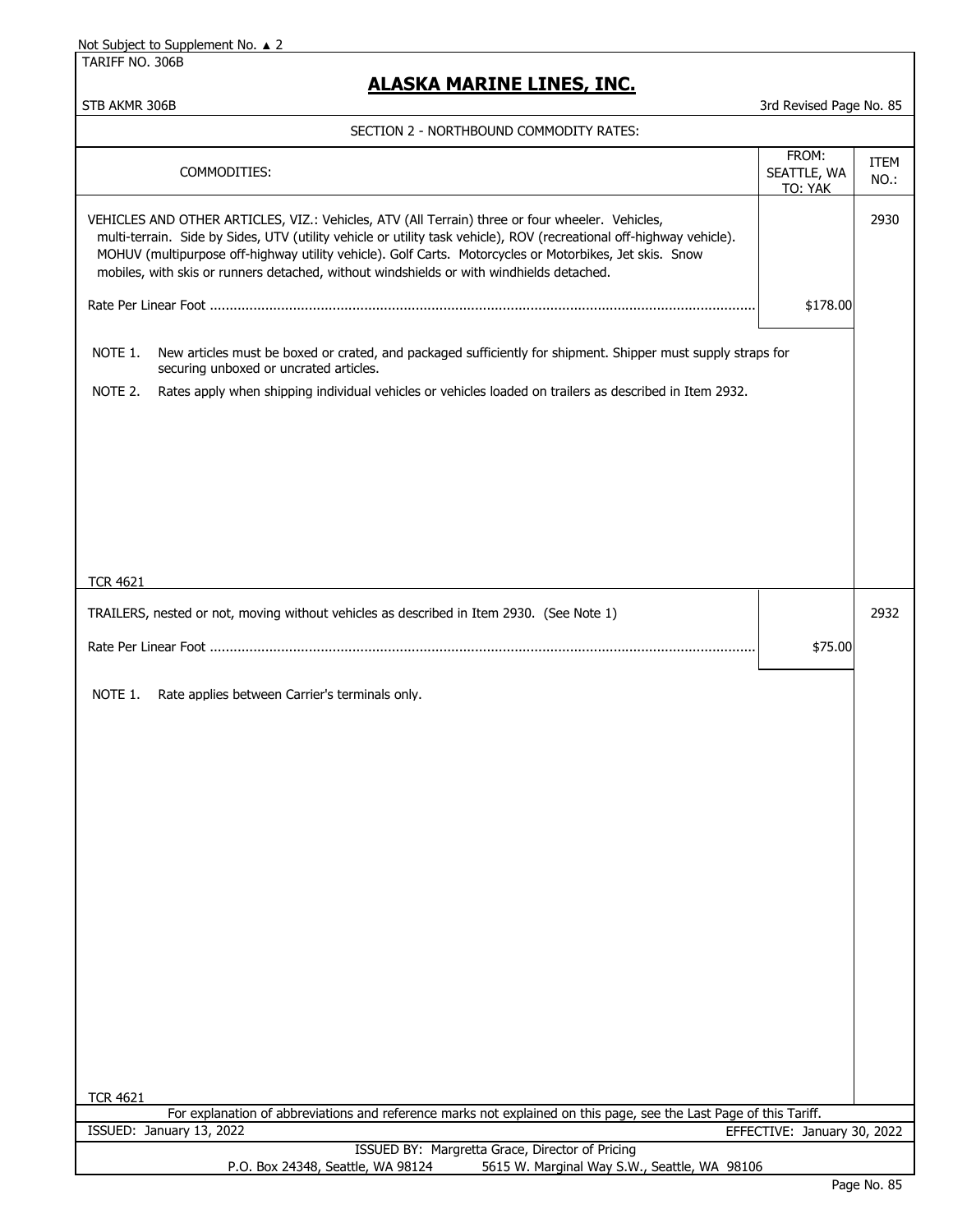TARIFF NO. 306B

## **ALASKA MARINE LINES, INC.**

|                 | COMMODITIES:                                                                                                                                                                                                                                                 | FROM:<br>SEATTLE, WA<br>TO: YAK | <b>ITEM</b><br>NO.: |
|-----------------|--------------------------------------------------------------------------------------------------------------------------------------------------------------------------------------------------------------------------------------------------------------|---------------------------------|---------------------|
|                 | VEHICLES, Self-Propelled, SU, VIZ.: Ambulances, Buses, Fire Apparatus, Freight Truck Tractors, Motor Homes,<br>Trucks with permanently affixed attachments, Vehicles, Motor, NOS (exceeding 7' OAH and/or 7'6" OAW<br>and/or 22' OAL (See Notes 1 through 7) |                                 | 2945                |
|                 |                                                                                                                                                                                                                                                              | \$178.00                        |                     |
| NOTE 1.         | Not exceeding 42,000 pounds gross weight per vehicle.                                                                                                                                                                                                        |                                 |                     |
| NOTE 2.         | Provisions of Items 340, 342, 568 Paragraphs (1) Overlength, and (3) Overheight, 645 Paragraph 3, and Item<br>750 do not apply.                                                                                                                              |                                 |                     |
| NOTE 3.         | Rates apply between Carrier's terminals.                                                                                                                                                                                                                     |                                 |                     |
| NOTE 4.         | Vehicles may not exceed the Gross Vehicle Weight Rating (GVWR) as specified by the manufacturer. For complete<br>auto and vehicle loading specifications, see STB AKMR 100, series, Rule 355.                                                                |                                 |                     |
| NOTE 5.         | The gross vehicle weight, including any freight, will determine the appropriate rate level. Shipper must declare<br>weight of any freight on the bill of lading. Freight will be considered as Shipper load and count, and accepted to all<br>items.         |                                 |                     |
| NOTE 6.         | Vehicles not suitable for general highway use shall be rated under Item 2686 or 2690.                                                                                                                                                                        |                                 |                     |
| NOTE 7.         | If through no fault of Carrier vehicle is inoperable and/or if vehicle is received containing more than 1/4 tank of fuel,<br>charges as shown in AKMR 100, series, Item 987 will be assessed.                                                                |                                 |                     |
|                 |                                                                                                                                                                                                                                                              |                                 |                     |
| <b>TCR 4621</b> |                                                                                                                                                                                                                                                              |                                 |                     |
|                 | For explanation of abbreviations and reference marks not explained on this page, see the Last Page of this Tariff.<br>ISSUED: January 13, 2022                                                                                                               | EFFECTIVE: January 30, 2022     |                     |
|                 | ISSUED BY: Margretta Grace, Director of Pricing                                                                                                                                                                                                              |                                 |                     |
|                 | P.O. Box 24348, Seattle, WA 98124<br>5615 W. Marginal Way S.W., Seattle, WA 98106                                                                                                                                                                            |                                 |                     |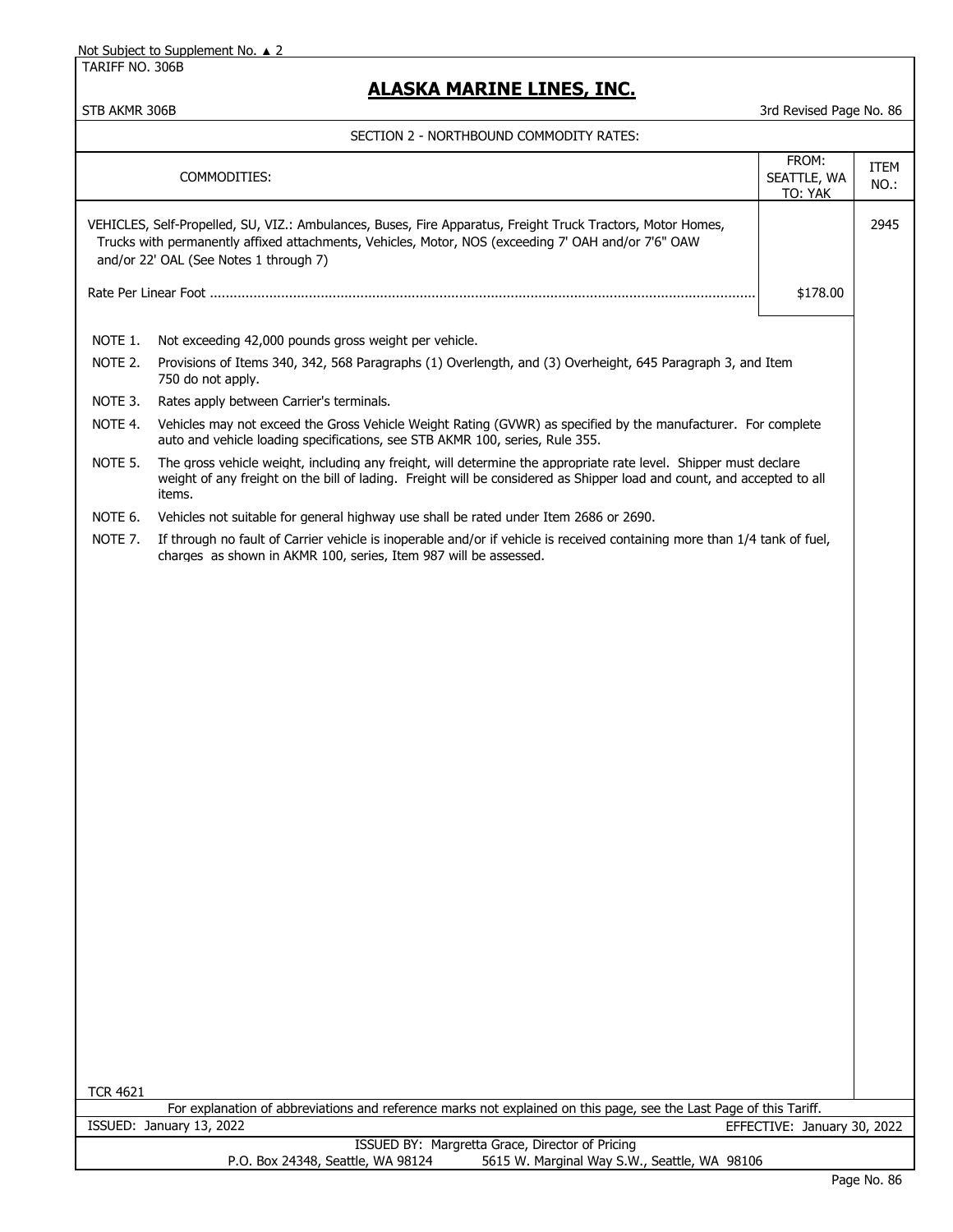TARIFF NO. 306B

 $\mathbf l$ 

## **ALASKA MARINE LINES, INC.**

| SECTION 2 - NORTHBOUND COMMODITY RATES: |  |
|-----------------------------------------|--|
|                                         |  |

|                                                                                                                                       |                                                                                                                                                                                                           | FROM:                                  |                     |
|---------------------------------------------------------------------------------------------------------------------------------------|-----------------------------------------------------------------------------------------------------------------------------------------------------------------------------------------------------------|----------------------------------------|---------------------|
|                                                                                                                                       | COMMODITIES:                                                                                                                                                                                              | SEATTLE, WA                            | <b>ITEM</b><br>NO.: |
|                                                                                                                                       |                                                                                                                                                                                                           | TO: YAK                                |                     |
|                                                                                                                                       | VEHICLES, MOTOR, VIZ: Passenger Automobiles, Trucks or Pickup (with or without camper or canopy<br>attached), Vans (See Notes 1 through 7)                                                                |                                        | 2959                |
|                                                                                                                                       |                                                                                                                                                                                                           | \$1,612.00<br>\$2,170.00<br>\$2,469.00 |                     |
| NOTE 1.                                                                                                                               | Items 340, 342 and 750 do not apply.                                                                                                                                                                      |                                        |                     |
| NOTE 2.                                                                                                                               | Rates are in dollars and cents per vehicle.                                                                                                                                                               |                                        |                     |
| NOTE 3.                                                                                                                               | Rates apply between Carrier's terminals.                                                                                                                                                                  |                                        |                     |
| NOTE 4.                                                                                                                               | Autos may not exceed the Gross Vehicle Weight Rating (GVWR) as specified by the manufacturer. For complete<br>auto and vehicle loading specifications, see STB AKMR 100, series, Rule 355.                |                                        |                     |
| NOTE 5.                                                                                                                               | The following articles may NOT be shipped under the provisions of this Item: Hazardous Materials, Items of<br>Extraordinary Value, Goods shipped for sale or speculation, or Firearms.                    |                                        |                     |
| NOTE 6.                                                                                                                               | If through no fault of the Carrier vehicle is inoperable and or if vehicle is received containing more than 1/4 tank of<br>fuel charges as shown in AKMR 100 Item 987 will be assessed.                   |                                        |                     |
| NOTE 7.                                                                                                                               | Carrier has the option to load vehicles to closed containers, platforms, or loose to the barge. Carrier will not be<br>liable for any damage due to weather - viz: water, ice, salt, wind, or act of God. |                                        |                     |
|                                                                                                                                       |                                                                                                                                                                                                           |                                        |                     |
|                                                                                                                                       |                                                                                                                                                                                                           |                                        |                     |
| <b>TCR 4621</b><br>For explanation of abbreviations and reference marks not explained on this page, see the Last Page of this Tariff. |                                                                                                                                                                                                           |                                        |                     |
| ISSUED: January 13, 2022<br>EFFECTIVE: January 30, 2022                                                                               |                                                                                                                                                                                                           |                                        |                     |
| ISSUED BY: Margretta Grace, Director of Pricing<br>P.O. Box 24348, Seattle, WA 98124<br>5615 W. Marginal Way S.W., Seattle, WA 98106  |                                                                                                                                                                                                           |                                        |                     |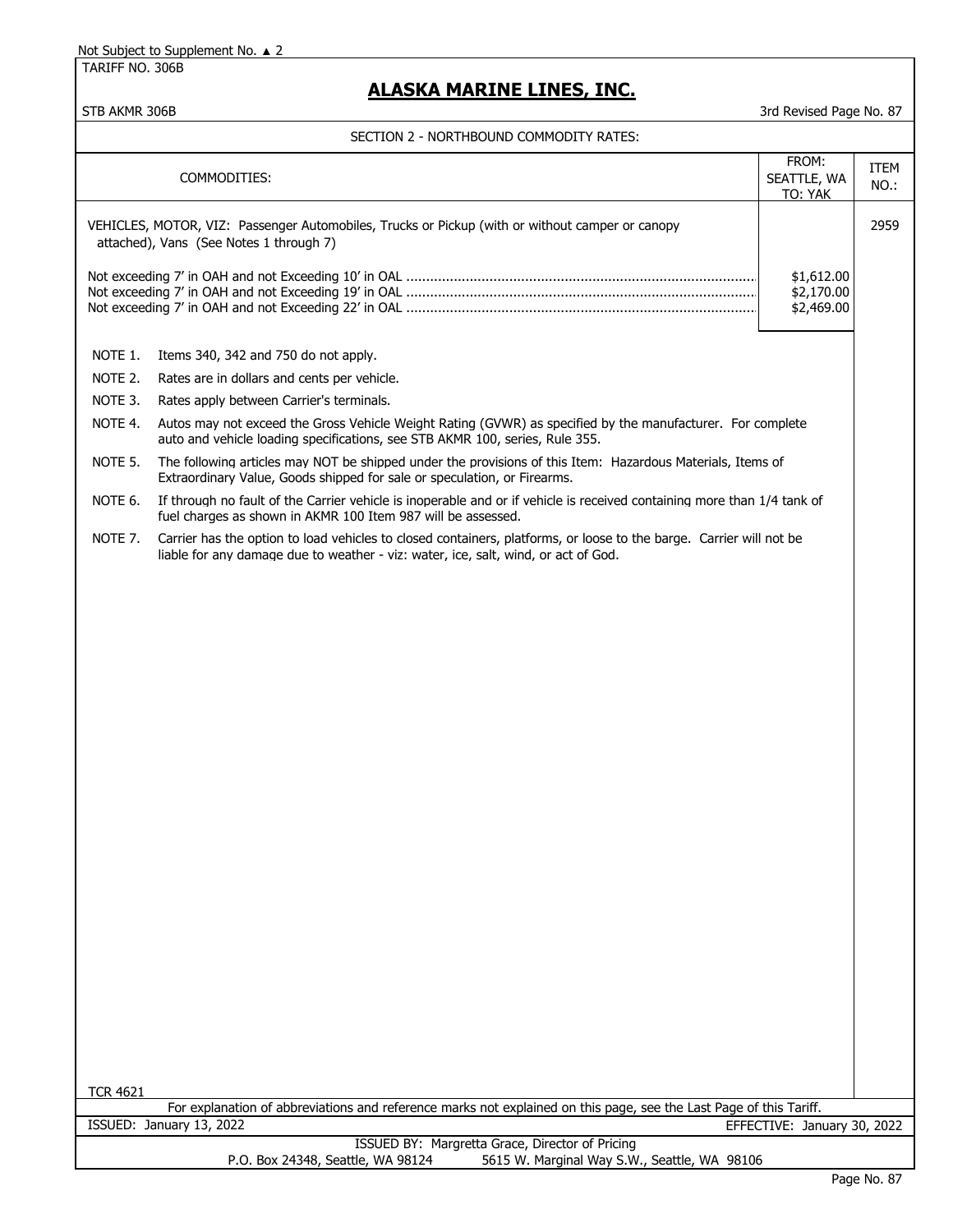TARIFF NO. 306B

### **ALASKA MARINE LINES, INC.**

STB AKMR 306B 2nd Revised Page No. 88

#### SECTION 2 - NORTHBOUND COMMODITY RATES:

| COMMODITIES:                                                                                                                              | FROM:<br>SEATTLE, WA<br>TO: YAK                             | ITEM<br>NO.: |  |
|-------------------------------------------------------------------------------------------------------------------------------------------|-------------------------------------------------------------|--------------|--|
| WALLBOARD, Viz.: Gypsumboard or Plasterboard (fiberboard, felt or fiber and plaster combined) faced or<br>unfaced, with vinyl or plastic. | 54.61<br>51.25<br>21.98<br>12.95<br>21.98<br>14.05<br>17.33 | 2966         |  |
| WALLBOARD or CEILING TILE, Acoustical; SOUND DEADENING BOARD, in solid flat sheets, as described in<br>Item 1033.                         | 54.61<br>21.98<br>12.95<br>21.98<br>14.05<br>17.33          | 2973         |  |
| <b>TCR 4621</b><br>For explanation of abbreviations and reference marks not explained on this page, see the Last Page of this Tariff.     |                                                             |              |  |
| ISSUED: January 13, 2022<br>EFFECTIVE: January 30, 2022<br>ISSUED BY: Margretta Grace, Director of Pricing                                |                                                             |              |  |
| 5615 W. Marginal Way S.W., Seattle, WA 98106<br>P.O. Box 24348, Seattle, WA 98124                                                         |                                                             |              |  |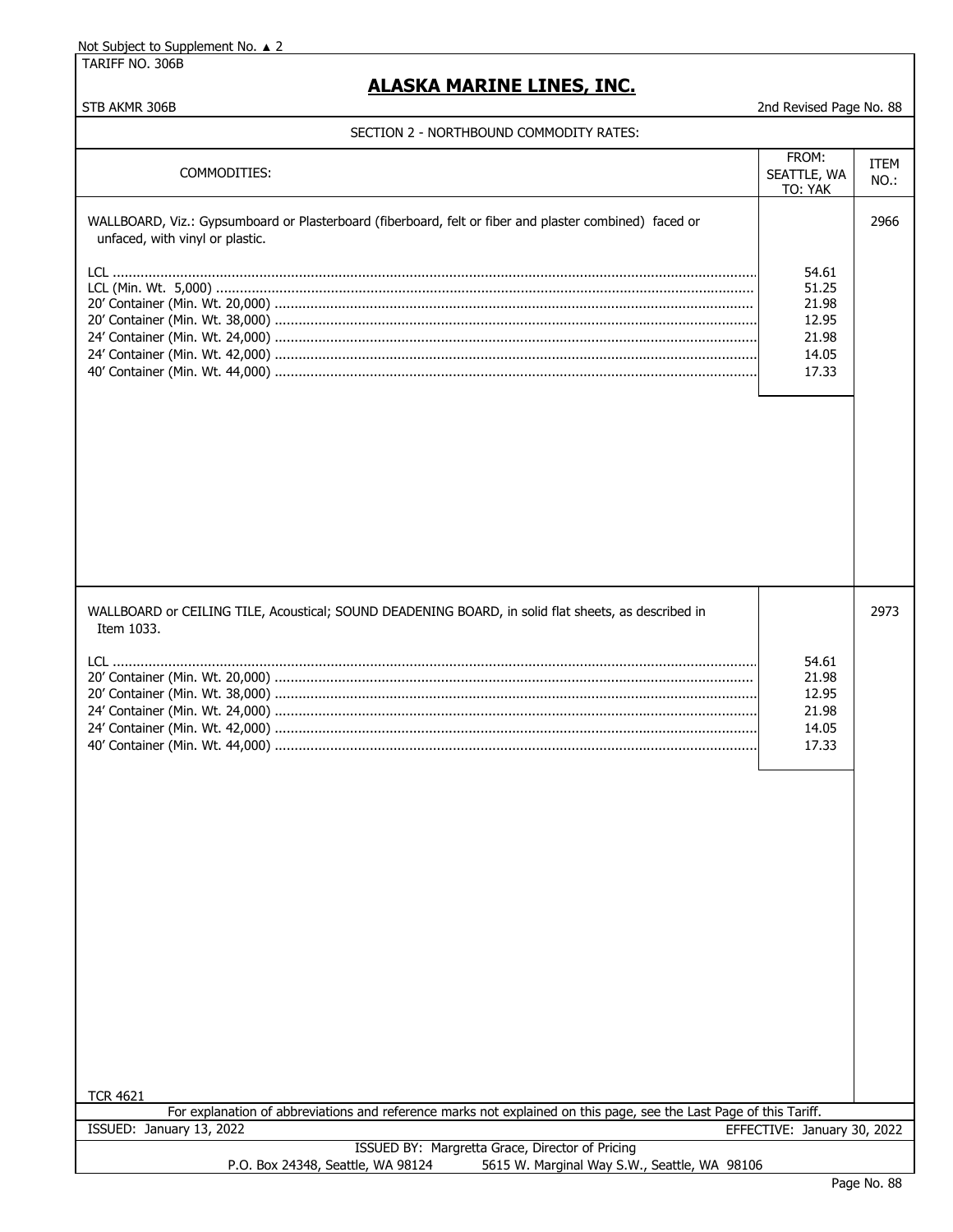TARIFF NO. 306B

### **ALASKA MARINE LINES, INC.**

#### STB AKMR 306B 2nd Revised Page No. 89

#### SECTION 2 - NORTHBOUND COMMODITY RATES:

| COMMODITIES:                                                                                                             | FROM:<br>SEATTLE, WA<br><b>TO: YAK</b>                                                                   | ITEM<br>$NO.$ : |
|--------------------------------------------------------------------------------------------------------------------------|----------------------------------------------------------------------------------------------------------|-----------------|
| FLOATS, DOCK SECTIONS, consisting of an aluminum, steel, concrete or wood shell filled with expanded or<br>foam plastic. |                                                                                                          | 2980            |
|                                                                                                                          | 40.11<br>31.97<br>27.34<br>23.74<br>14.67<br>40.11<br>31.97<br>27.34<br>23.74<br>14.67<br>40.11<br>31.97 |                 |
|                                                                                                                          | 27.34<br>23.74                                                                                           |                 |

TCR 4621

For explanation of abbreviations and reference marks not explained on this page, see the Last Page of this Tariff. ISSUED: January 13, 2022 EFFECTIVE: January 30, 2022

|                                   | ISSUED BY: Margretta Grace, Director of Pricing |
|-----------------------------------|-------------------------------------------------|
| P.O. Box 24348, Seattle, WA 98124 | 5615 W. Marginal Way S.W., Seattle, WA 98106    |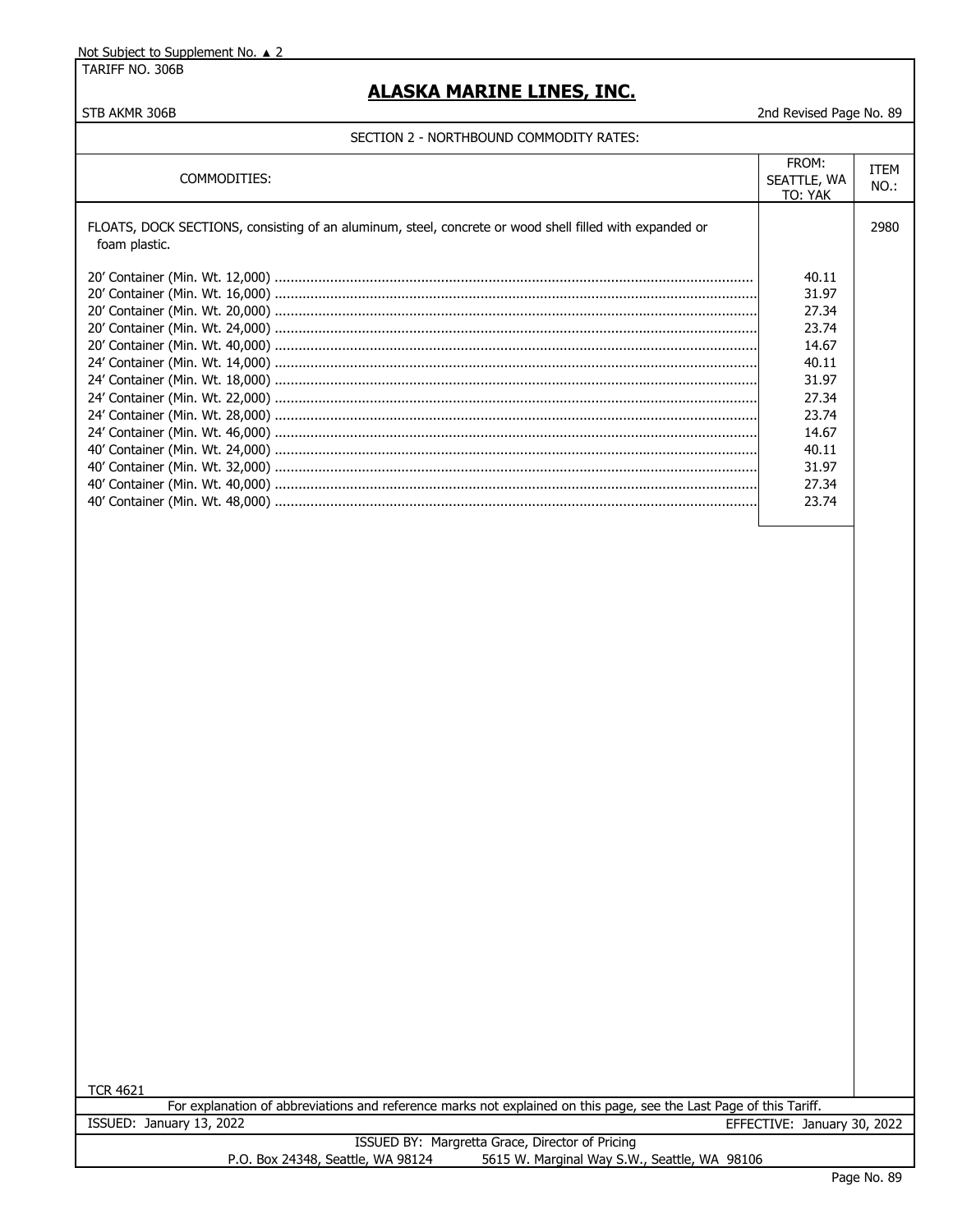### **ALASKA MARINE LINES, INC.**

Original Page 90

#### SECTION 3

#### NORTHBOUND COMMODITY RATES:

FROM

Seattle, Washington

TO

Points in Alaska

ON

Articles Requiring and Moving Frozen or Cold-Pack Service

 Rates named in this Section include mechanical refrigeration in fully insulated containers necessary to maintain air temperature of 0 degrees or less.

 When rates are published in this Section the commodity transported requiring and moving in frozen or cold-pack service, as specified from point of origin to point of destination, will apply regardless of rates between the same points over the same routes published in other Sections. Except wherespecifically provided, rates in this Section will not apply in connection with Item 645.

NOTE. Except as otherwise noted, Items referred to in Rate Items, not found in this Tariff, are in Tariff STB AKMR 100, series.

| For explanation of abbreviations and reference marks, see the last page of this tariff. |                           |
|-----------------------------------------------------------------------------------------|---------------------------|
| ISSUED: August 4, 2020                                                                  | EFFECTIVE: August 5, 2020 |
| ISSUED BY: MARGRETTA GRACE,<br>DIRECTOR OF PRICING                                      |                           |
| 5615 W. MARGINAL WAY S.W., SEATTLE, WA 98106<br>P.O. BOX 24348, SEATTLE, WA 98124       |                           |
|                                                                                         | $D2 \cap N2 \cap N$       |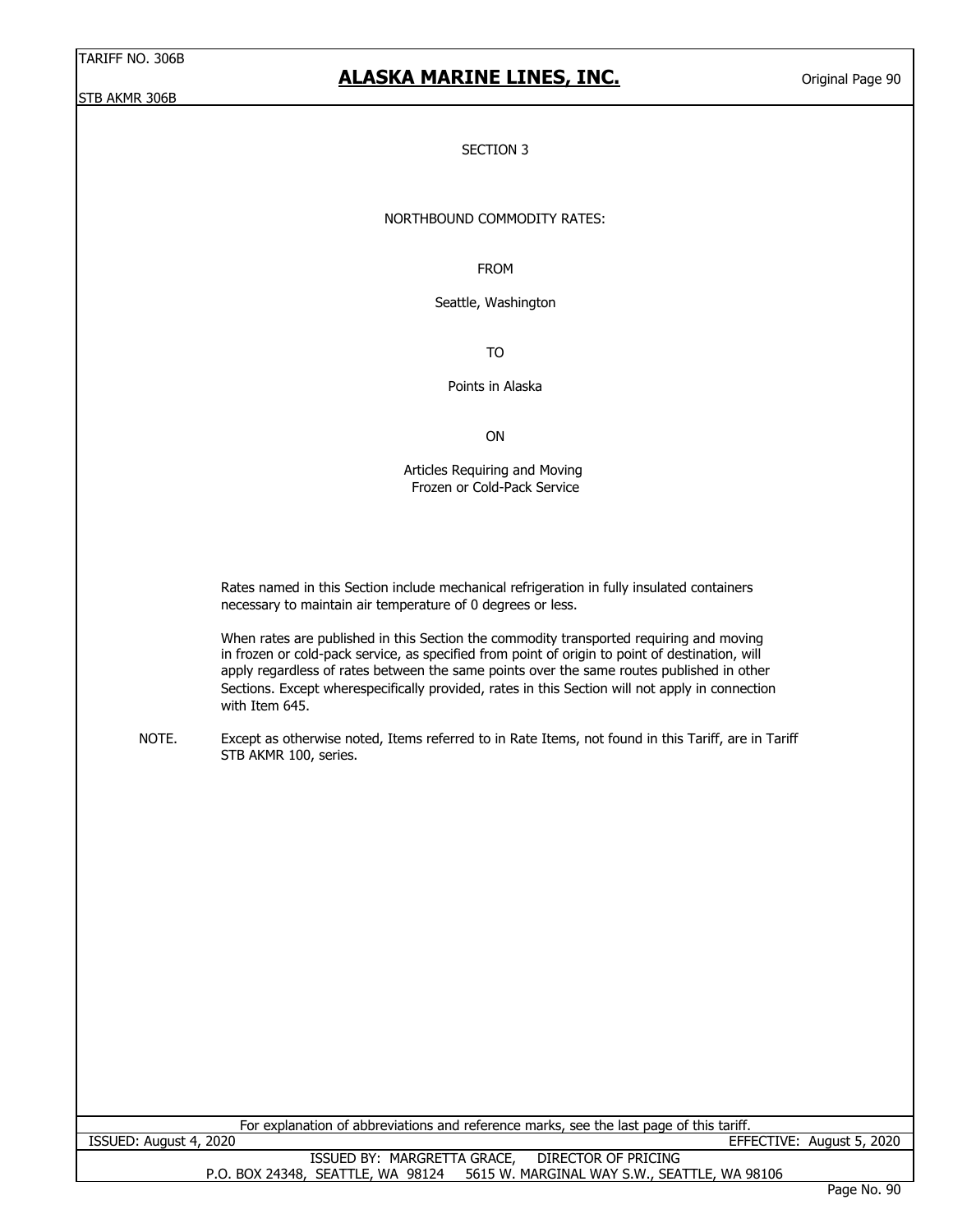TARIFF NO. 306B

## **ALASKA MARINE LINES, INC.**

|  |  |  | SECTION 3 - NORTHBOUND COMMODITY RATES: |
|--|--|--|-----------------------------------------|
|--|--|--|-----------------------------------------|

| FROM:                                                                                                                                                                                                                                                                                                                                                        |                 |  |
|--------------------------------------------------------------------------------------------------------------------------------------------------------------------------------------------------------------------------------------------------------------------------------------------------------------------------------------------------------------|-----------------|--|
| COMMODITIES:<br>SEATTLE, WA<br>TO: YAK                                                                                                                                                                                                                                                                                                                       | ITEM<br>$NO.$ : |  |
| FREIGHT ALL KINDS, Moving in Frozen or Cold Pack Service. NOS, (See Notes 1 through 3)                                                                                                                                                                                                                                                                       | 3000            |  |
| 87.29<br>50.04<br>34.18<br>31.47                                                                                                                                                                                                                                                                                                                             |                 |  |
| 31.47                                                                                                                                                                                                                                                                                                                                                        |                 |  |
| (1)<br>CL rates referenced shall apply, subject to a minimum charge per 40' temperature control van of \$8,483.00.<br>If cargo as described in Item 2401 is co-loaded with this item apply similarly referenced rate from Item 2401 to that<br>portion, minimum charge for co-loaded van remains \$8483.00. Rate applies to 40' shipper load and count only. |                 |  |
| NOTE 1.<br>Rates published in this Item will not apply on the following articles as described in the NMFC:                                                                                                                                                                                                                                                   |                 |  |
| Poisons, Classes A and B<br>Acids, Liquid<br>Ammunition, Explosive Group (14000)<br>Poultry or Pigeons, Live (161400)<br>Vehicles, self-propelled or other<br>Automobiles, passenger or freight<br>than self-propelled<br>Explosives Group (64300)<br>Livestock (111680)                                                                                     |                 |  |
| NOTE 2.<br>Rates apply to all commodities, NOS, that are placed in refrigerated equipment regardless of whether or not<br>refrigerated service is required, unless otherwise shown.                                                                                                                                                                          |                 |  |
| NOTE 3.<br>Items 645 and 882 do not apply.                                                                                                                                                                                                                                                                                                                   |                 |  |
|                                                                                                                                                                                                                                                                                                                                                              |                 |  |
|                                                                                                                                                                                                                                                                                                                                                              |                 |  |
|                                                                                                                                                                                                                                                                                                                                                              |                 |  |
|                                                                                                                                                                                                                                                                                                                                                              |                 |  |
|                                                                                                                                                                                                                                                                                                                                                              |                 |  |
|                                                                                                                                                                                                                                                                                                                                                              |                 |  |
|                                                                                                                                                                                                                                                                                                                                                              |                 |  |
|                                                                                                                                                                                                                                                                                                                                                              |                 |  |
|                                                                                                                                                                                                                                                                                                                                                              |                 |  |
|                                                                                                                                                                                                                                                                                                                                                              |                 |  |
|                                                                                                                                                                                                                                                                                                                                                              |                 |  |
|                                                                                                                                                                                                                                                                                                                                                              |                 |  |
|                                                                                                                                                                                                                                                                                                                                                              |                 |  |
|                                                                                                                                                                                                                                                                                                                                                              |                 |  |
|                                                                                                                                                                                                                                                                                                                                                              |                 |  |
|                                                                                                                                                                                                                                                                                                                                                              |                 |  |
|                                                                                                                                                                                                                                                                                                                                                              |                 |  |
|                                                                                                                                                                                                                                                                                                                                                              |                 |  |
|                                                                                                                                                                                                                                                                                                                                                              |                 |  |
| <b>TCR 4621</b><br>For explanation of abbreviations and reference marks not explained on this page, see the Last Page of this Tariff.                                                                                                                                                                                                                        |                 |  |
| ISSUED: January 13, 2022<br>EFFECTIVE: January 30, 2022                                                                                                                                                                                                                                                                                                      |                 |  |
| ISSUED BY: Margretta Grace, Director of Pricing<br>P.O. Box 24348, Seattle, WA 98124<br>5615 W. Marginal Way S.W., Seattle, WA 98106                                                                                                                                                                                                                         |                 |  |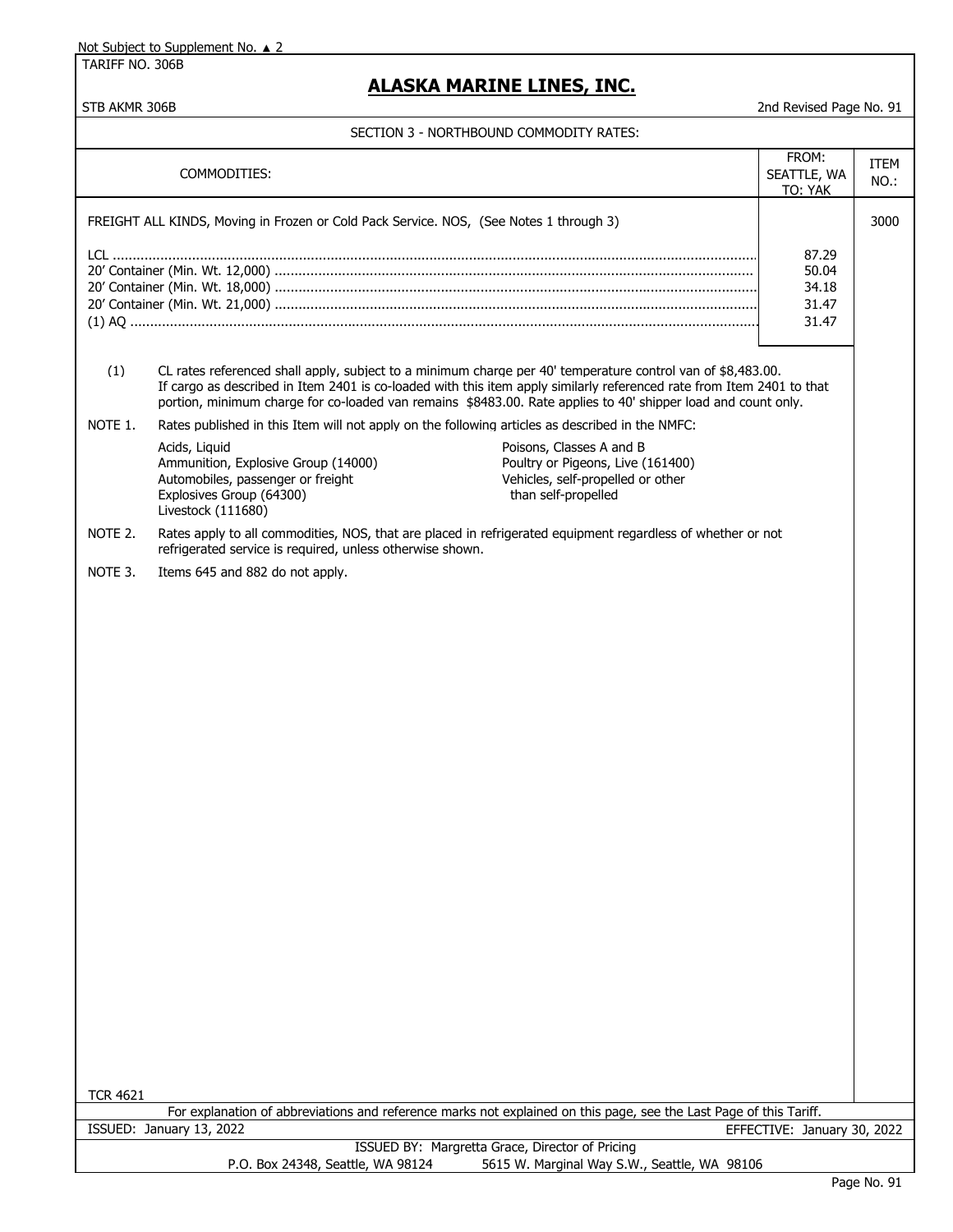TARIFF NO. 306B

### **ALASKA MARINE LINES, INC.**

| COMMODITIES:                                                                                                                 | FROM:<br>SEATTLE, WA<br>TO: YAK                         | <b>ITEM</b><br>NO.: |
|------------------------------------------------------------------------------------------------------------------------------|---------------------------------------------------------|---------------------|
| Fish Bait, Viz.: (See Notes 1 through 3) Fish Heads, Fish Tails, Fish, NOS, Herring or Octopus or Squid, frozen<br>in boxes. |                                                         | 3050                |
|                                                                                                                              | 57.17<br>▼<br>20.30<br>$\overline{\mathbf{v}}$<br>20.30 |                     |
| NOTE 1.<br>Commodity must be in securely taped or strapped boxes.                                                            |                                                         |                     |
| NOTE 2.<br>Items 645 and 882 do not apply.                                                                                   |                                                         |                     |
| NOTE 3.<br>Rates apply to items that are not fit for human consumption.                                                      |                                                         |                     |
|                                                                                                                              |                                                         |                     |
|                                                                                                                              |                                                         |                     |
|                                                                                                                              |                                                         |                     |
|                                                                                                                              |                                                         |                     |
|                                                                                                                              |                                                         |                     |
|                                                                                                                              |                                                         |                     |
|                                                                                                                              |                                                         |                     |
|                                                                                                                              |                                                         |                     |
|                                                                                                                              |                                                         |                     |
|                                                                                                                              |                                                         |                     |
| <b>TCR 4624</b>                                                                                                              |                                                         |                     |
| For explanation of abbreviations and reference marks not explained on this page, see the Last Page of this Tariff.           |                                                         |                     |
|                                                                                                                              |                                                         |                     |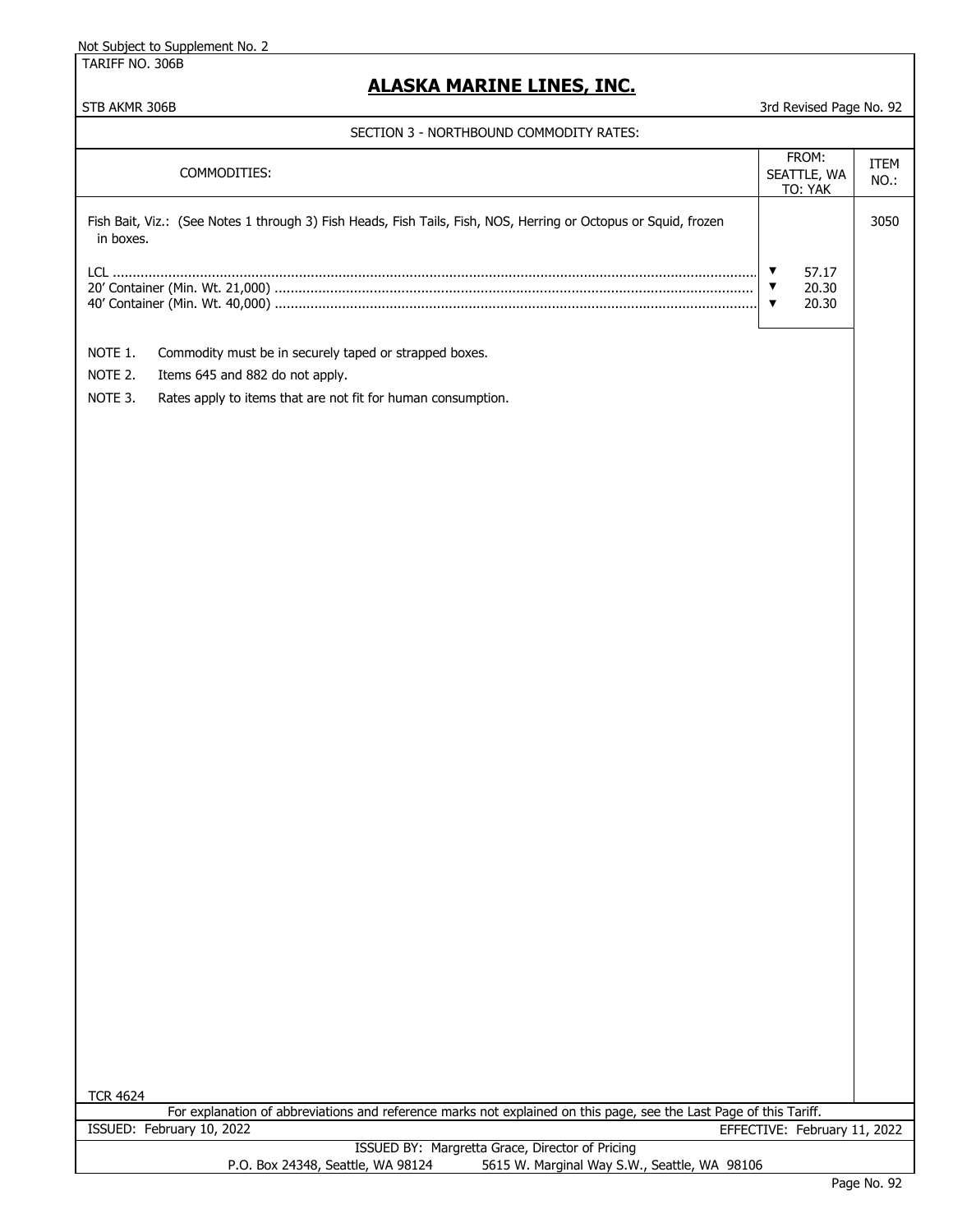### **ALASKA MARINE LINES, INC.**

Original Page 93

#### SECTION 4

#### NORTHBOUND COMMODITY RATES:

FROM

Seattle, Washington

TO

Points in Alaska

ON

 Articles Requiring and Moving in Refrigerated Temperature Control Service

 Rates named in this Section include mechanical temperature protection from heat or cold in fully insulated vehicles necessary for the protection of perishable shipments moving at a temperature above 0 degrees Fahrenheit. Bill of lading must be annotated that refrigerated temperature control service is required and the required temperature range must be specified thereon.

 When rates are published in this Section on the commodity transported requiring and moving in refrigerated temperature control service, as specified from point of origin to point of destination, will apply regardless of rates between the same points, over the same routes, published in other Sections. Except where specifically provided, rates in this Section will not apply in connection with Item 645.

NOTE. Except as otherwise noted, Items referred to in Rate Items, not found in this Tariff, are in Tariff STB AKMR 100, series.

| For explanation of abbreviations and reference marks, see the last page of this tariff. |                                   |  |  |
|-----------------------------------------------------------------------------------------|-----------------------------------|--|--|
| ISSUED: August 4, 2020                                                                  | EFFECTIVE: August 5, 2020         |  |  |
| ISSUED BY: MARGRETTA GRACE, DIRECTOR OF PRICING                                         |                                   |  |  |
| 5615 W. MARGINAL WAY S.W., SEATTLE, WA 98106<br>P.O. BOX 24348, SEATTLE, WA 98124       |                                   |  |  |
|                                                                                         | $R_{\text{max}}$ $R_{\text{max}}$ |  |  |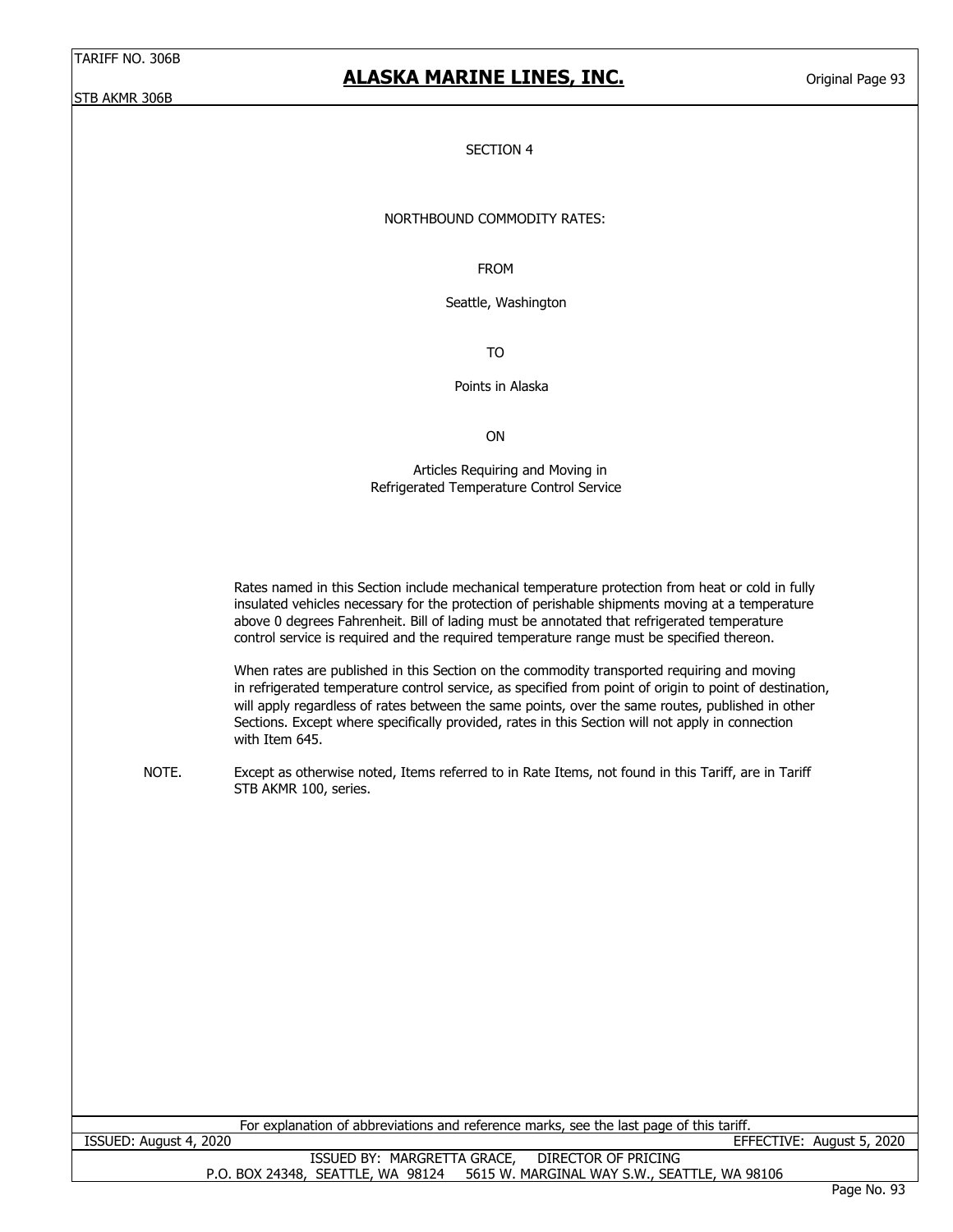TARIFF NO. 306B

## **ALASKA MARINE LINES, INC.**

|                                                                                                                    |                                                                                                                                                                                                                                                                                                                                                            | FROM:                        | ITEM |
|--------------------------------------------------------------------------------------------------------------------|------------------------------------------------------------------------------------------------------------------------------------------------------------------------------------------------------------------------------------------------------------------------------------------------------------------------------------------------------------|------------------------------|------|
|                                                                                                                    | COMMODITIES:                                                                                                                                                                                                                                                                                                                                               | SEATTLE, WA                  | NO.: |
|                                                                                                                    |                                                                                                                                                                                                                                                                                                                                                            | TO: YAK                      |      |
|                                                                                                                    | FREIGHT ALL KINDS, Moving in Frozen or Cold Pack Service. NOS, (See Notes 1 through 3)                                                                                                                                                                                                                                                                     |                              | 4000 |
|                                                                                                                    |                                                                                                                                                                                                                                                                                                                                                            | 50.04                        |      |
|                                                                                                                    |                                                                                                                                                                                                                                                                                                                                                            | 34.18                        |      |
|                                                                                                                    |                                                                                                                                                                                                                                                                                                                                                            | 31.47                        |      |
|                                                                                                                    |                                                                                                                                                                                                                                                                                                                                                            | 31.47                        |      |
|                                                                                                                    |                                                                                                                                                                                                                                                                                                                                                            |                              |      |
| (1)                                                                                                                | CL rates referenced shall apply, subject to a minimum charge per 40' temperature control van of \$8,483.00.<br>If cargo as described in Item 2401 is co-loaded with this item apply similarly referenced rate from Item 2401 to that<br>portion, minimum charge for co-loaded van remains $*$ \$8,483.00. Rate applies to 40' shipper load and count only. |                              |      |
| (2)                                                                                                                | Rate shown will also apply to overflow when moved on same voyage by same shipper as a full CL, subject to a<br>minimum weight of 12,000 pounds per overflow shipment.                                                                                                                                                                                      |                              |      |
| NOTE 1.                                                                                                            | Rates published in this Item will not apply on the following articles as described in the NMFC:                                                                                                                                                                                                                                                            |                              |      |
|                                                                                                                    | Acids, Liquid<br>Poisons, Classes A and B                                                                                                                                                                                                                                                                                                                  |                              |      |
|                                                                                                                    | Ammunition, Explosive Group (14000)<br>Poultry or Pigeons, Live (161400)<br>Vehicles, self-propelled or other<br>Automobiles, passenger or freight<br>than self-propelled<br>Explosives Group (64300)                                                                                                                                                      |                              |      |
| NOTE 2.                                                                                                            | Livestock (111680)<br>Rates apply to all commodities, NOS, that are placed in refrigerated equipment regardless of whether or not                                                                                                                                                                                                                          |                              |      |
| NOTE 3.                                                                                                            | refrigerated service is required, unless otherwise shown.<br>Items 645 and 882 do not apply.                                                                                                                                                                                                                                                               |                              |      |
|                                                                                                                    |                                                                                                                                                                                                                                                                                                                                                            |                              |      |
|                                                                                                                    |                                                                                                                                                                                                                                                                                                                                                            |                              |      |
|                                                                                                                    |                                                                                                                                                                                                                                                                                                                                                            |                              |      |
|                                                                                                                    |                                                                                                                                                                                                                                                                                                                                                            |                              |      |
|                                                                                                                    |                                                                                                                                                                                                                                                                                                                                                            |                              |      |
|                                                                                                                    |                                                                                                                                                                                                                                                                                                                                                            |                              |      |
|                                                                                                                    |                                                                                                                                                                                                                                                                                                                                                            |                              |      |
|                                                                                                                    |                                                                                                                                                                                                                                                                                                                                                            |                              |      |
|                                                                                                                    |                                                                                                                                                                                                                                                                                                                                                            |                              |      |
|                                                                                                                    |                                                                                                                                                                                                                                                                                                                                                            |                              |      |
|                                                                                                                    |                                                                                                                                                                                                                                                                                                                                                            |                              |      |
|                                                                                                                    |                                                                                                                                                                                                                                                                                                                                                            |                              |      |
|                                                                                                                    |                                                                                                                                                                                                                                                                                                                                                            |                              |      |
|                                                                                                                    |                                                                                                                                                                                                                                                                                                                                                            |                              |      |
|                                                                                                                    |                                                                                                                                                                                                                                                                                                                                                            |                              |      |
|                                                                                                                    |                                                                                                                                                                                                                                                                                                                                                            |                              |      |
|                                                                                                                    |                                                                                                                                                                                                                                                                                                                                                            |                              |      |
|                                                                                                                    |                                                                                                                                                                                                                                                                                                                                                            |                              |      |
|                                                                                                                    |                                                                                                                                                                                                                                                                                                                                                            |                              |      |
|                                                                                                                    |                                                                                                                                                                                                                                                                                                                                                            |                              |      |
|                                                                                                                    |                                                                                                                                                                                                                                                                                                                                                            |                              |      |
|                                                                                                                    |                                                                                                                                                                                                                                                                                                                                                            |                              |      |
|                                                                                                                    |                                                                                                                                                                                                                                                                                                                                                            |                              |      |
|                                                                                                                    |                                                                                                                                                                                                                                                                                                                                                            |                              |      |
|                                                                                                                    |                                                                                                                                                                                                                                                                                                                                                            |                              |      |
|                                                                                                                    |                                                                                                                                                                                                                                                                                                                                                            |                              |      |
| <b>TCR 4624</b>                                                                                                    |                                                                                                                                                                                                                                                                                                                                                            |                              |      |
| For explanation of abbreviations and reference marks not explained on this page, see the Last Page of this Tariff. |                                                                                                                                                                                                                                                                                                                                                            |                              |      |
|                                                                                                                    | ISSUED: February 10, 2022                                                                                                                                                                                                                                                                                                                                  | EFFECTIVE: February 22, 2022 |      |
|                                                                                                                    | ISSUED BY: Margretta Grace, Director of Pricing                                                                                                                                                                                                                                                                                                            |                              |      |
|                                                                                                                    | P.O. Box 24348, Seattle, WA 98124<br>5615 W. Marginal Way S.W., Seattle, WA 98106                                                                                                                                                                                                                                                                          |                              |      |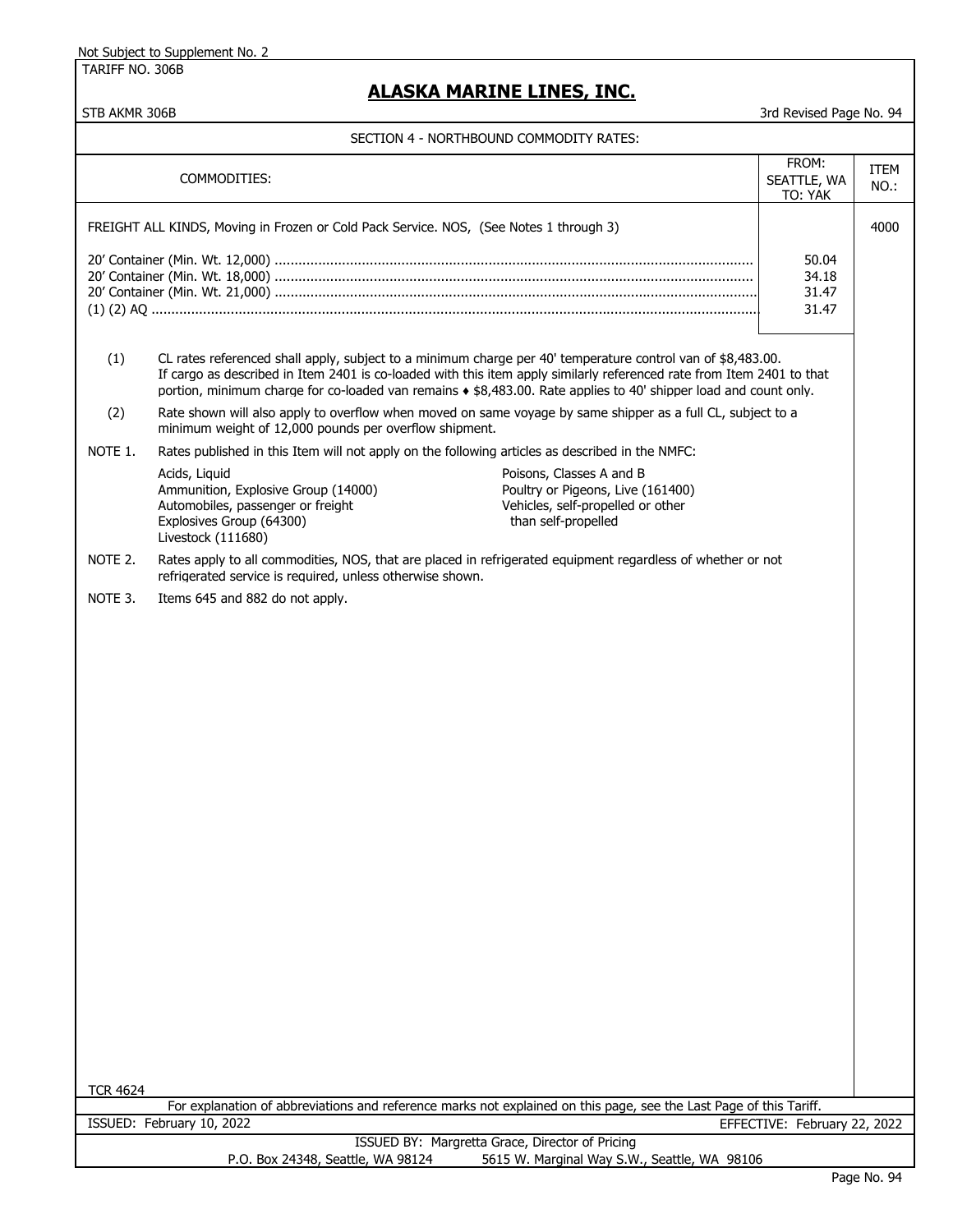TARIFF NO. 306B

### **ALASKA MARINE LINES, INC.**

| 4050<br>NURSERY STOCK, Moving in Refrigerated Service. Viz.: (See Note 1)<br>37.37<br>37.37<br>Ballroot, Evergreen and Deciduous Trees (1)<br>Evergreens, decorative, cut, and Holly, Mistletoe or<br>Holly Wreaths, viz:<br>Christmas Trees NOI; Evergreens, decorative, cut,<br>loose, in packages not machine pressed or in<br>machine pressed bales; Holly, Mistletoe, or Holly<br>Wreaths, in bales, barrels, boxes or crates, or<br>in boxes strapped in bundles.<br>Sod, palletized.<br>(1)<br>Subject to NMFC Item 71292.<br>NOTE 1.<br>Rates applies to Shipper load and count containers only.<br><b>TCR 4621</b><br>For explanation of abbreviations and reference marks not explained on this page, see the Last Page of this Tariff.<br>ISSUED: January 13, 2022<br>EFFECTIVE: January 30, 2022<br>ISSUED BY: Margretta Grace, Director of Pricing |  | COMMODITIES: | FROM:<br>SEATTLE, WA<br>TO: YAK | <b>ITEM</b><br>NO.: |  |
|-----------------------------------------------------------------------------------------------------------------------------------------------------------------------------------------------------------------------------------------------------------------------------------------------------------------------------------------------------------------------------------------------------------------------------------------------------------------------------------------------------------------------------------------------------------------------------------------------------------------------------------------------------------------------------------------------------------------------------------------------------------------------------------------------------------------------------------------------------------------|--|--------------|---------------------------------|---------------------|--|
|                                                                                                                                                                                                                                                                                                                                                                                                                                                                                                                                                                                                                                                                                                                                                                                                                                                                 |  |              |                                 |                     |  |
|                                                                                                                                                                                                                                                                                                                                                                                                                                                                                                                                                                                                                                                                                                                                                                                                                                                                 |  |              |                                 |                     |  |
|                                                                                                                                                                                                                                                                                                                                                                                                                                                                                                                                                                                                                                                                                                                                                                                                                                                                 |  |              |                                 |                     |  |
|                                                                                                                                                                                                                                                                                                                                                                                                                                                                                                                                                                                                                                                                                                                                                                                                                                                                 |  |              |                                 |                     |  |
|                                                                                                                                                                                                                                                                                                                                                                                                                                                                                                                                                                                                                                                                                                                                                                                                                                                                 |  |              |                                 |                     |  |
|                                                                                                                                                                                                                                                                                                                                                                                                                                                                                                                                                                                                                                                                                                                                                                                                                                                                 |  |              |                                 |                     |  |
|                                                                                                                                                                                                                                                                                                                                                                                                                                                                                                                                                                                                                                                                                                                                                                                                                                                                 |  |              |                                 |                     |  |
|                                                                                                                                                                                                                                                                                                                                                                                                                                                                                                                                                                                                                                                                                                                                                                                                                                                                 |  |              |                                 |                     |  |
|                                                                                                                                                                                                                                                                                                                                                                                                                                                                                                                                                                                                                                                                                                                                                                                                                                                                 |  |              |                                 |                     |  |
|                                                                                                                                                                                                                                                                                                                                                                                                                                                                                                                                                                                                                                                                                                                                                                                                                                                                 |  |              |                                 |                     |  |
|                                                                                                                                                                                                                                                                                                                                                                                                                                                                                                                                                                                                                                                                                                                                                                                                                                                                 |  |              |                                 |                     |  |
|                                                                                                                                                                                                                                                                                                                                                                                                                                                                                                                                                                                                                                                                                                                                                                                                                                                                 |  |              |                                 |                     |  |
|                                                                                                                                                                                                                                                                                                                                                                                                                                                                                                                                                                                                                                                                                                                                                                                                                                                                 |  |              |                                 |                     |  |
|                                                                                                                                                                                                                                                                                                                                                                                                                                                                                                                                                                                                                                                                                                                                                                                                                                                                 |  |              |                                 |                     |  |
|                                                                                                                                                                                                                                                                                                                                                                                                                                                                                                                                                                                                                                                                                                                                                                                                                                                                 |  |              |                                 |                     |  |
|                                                                                                                                                                                                                                                                                                                                                                                                                                                                                                                                                                                                                                                                                                                                                                                                                                                                 |  |              |                                 |                     |  |
|                                                                                                                                                                                                                                                                                                                                                                                                                                                                                                                                                                                                                                                                                                                                                                                                                                                                 |  |              |                                 |                     |  |
|                                                                                                                                                                                                                                                                                                                                                                                                                                                                                                                                                                                                                                                                                                                                                                                                                                                                 |  |              |                                 |                     |  |
|                                                                                                                                                                                                                                                                                                                                                                                                                                                                                                                                                                                                                                                                                                                                                                                                                                                                 |  |              |                                 |                     |  |
|                                                                                                                                                                                                                                                                                                                                                                                                                                                                                                                                                                                                                                                                                                                                                                                                                                                                 |  |              |                                 |                     |  |
|                                                                                                                                                                                                                                                                                                                                                                                                                                                                                                                                                                                                                                                                                                                                                                                                                                                                 |  |              |                                 |                     |  |
|                                                                                                                                                                                                                                                                                                                                                                                                                                                                                                                                                                                                                                                                                                                                                                                                                                                                 |  |              |                                 |                     |  |
|                                                                                                                                                                                                                                                                                                                                                                                                                                                                                                                                                                                                                                                                                                                                                                                                                                                                 |  |              |                                 |                     |  |
|                                                                                                                                                                                                                                                                                                                                                                                                                                                                                                                                                                                                                                                                                                                                                                                                                                                                 |  |              |                                 |                     |  |
|                                                                                                                                                                                                                                                                                                                                                                                                                                                                                                                                                                                                                                                                                                                                                                                                                                                                 |  |              |                                 |                     |  |
|                                                                                                                                                                                                                                                                                                                                                                                                                                                                                                                                                                                                                                                                                                                                                                                                                                                                 |  |              |                                 |                     |  |
|                                                                                                                                                                                                                                                                                                                                                                                                                                                                                                                                                                                                                                                                                                                                                                                                                                                                 |  |              |                                 |                     |  |
|                                                                                                                                                                                                                                                                                                                                                                                                                                                                                                                                                                                                                                                                                                                                                                                                                                                                 |  |              |                                 |                     |  |
| 5615 W. Marginal Way S.W., Seattle, WA 98106<br>P.O. Box 24348, Seattle, WA 98124                                                                                                                                                                                                                                                                                                                                                                                                                                                                                                                                                                                                                                                                                                                                                                               |  |              |                                 |                     |  |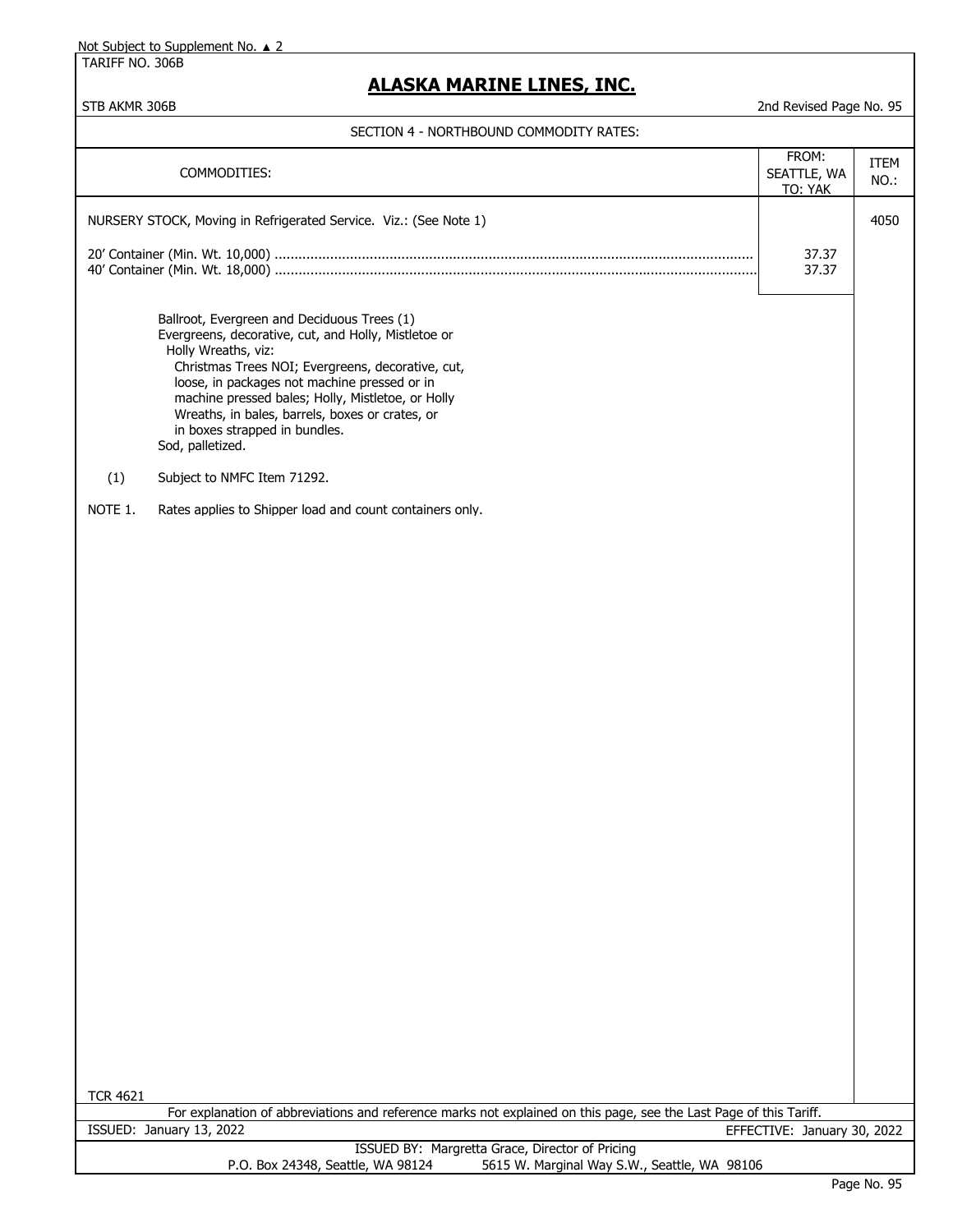### **ALASKA MARINE LINES, INC.**

Original Page 96

#### SECTION 5

#### PROPORTIONAL COMMODITY RATES:

FROM

Seattle, Washington

TO

Points in Alaska

NOTE. Proportional Rates in this Section are subject to the provisions of Item 800 in Tariff STB AKMR 100.

Except as otherwise noted, Items referred to in Rate Items, not found in this Tariff, are in Tariff STB AKMR 100, series.

| For explanation of abbreviations and reference marks, see the last page of this tariff. |                           |  |  |
|-----------------------------------------------------------------------------------------|---------------------------|--|--|
| ISSUED: August 4, 2020                                                                  | EFFECTIVE: August 5, 2020 |  |  |
| ISSUED BY: MARGRETTA GRACE, DIRECTOR OF PRICING                                         |                           |  |  |
| P.O. BOX 24348, SEATTLE, WA 98124 5615 W. MARGINAL WAY S.W., SEATTLE, WA 98106          |                           |  |  |
|                                                                                         | Dogo No. OC               |  |  |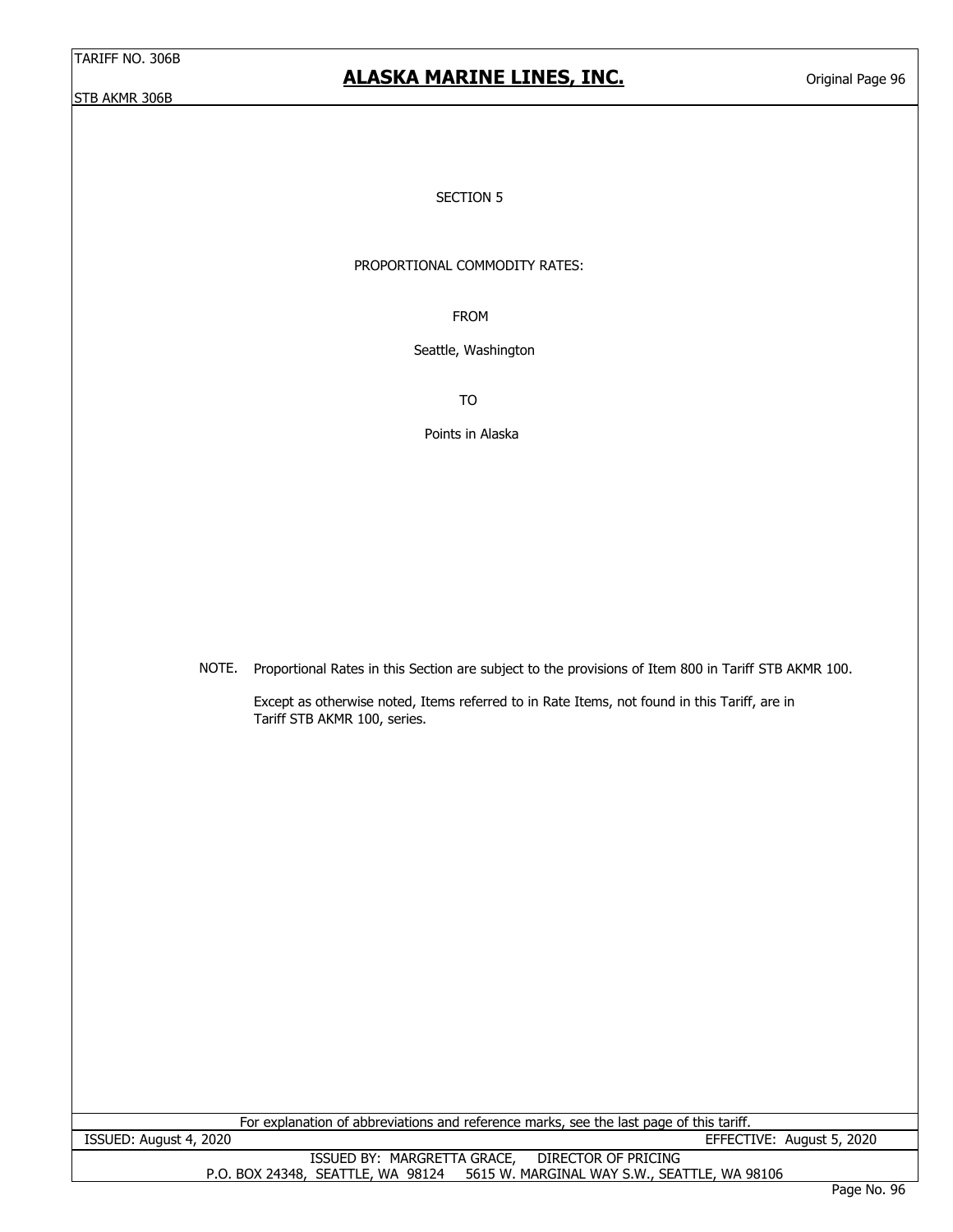## **ALASKA MARINE LINES, INC.**

Original Page 97

#### SECTION 6

THROUGH COMMODITY RATES:

(See Note 1)

FROM

Seattle, Washington

TO

Points in Alaska

NOTE 1. The provisions of Item 751 will not apply.

NOTE 2. Except a otherwise noted, Items referred to in Rate Items, not found in this Tariff, are in Tariff STB AKMR 100, series.

| For explanation of abbreviations and reference marks, see the last page of this tariff. |                 |  |  |
|-----------------------------------------------------------------------------------------|-----------------|--|--|
| EFFECTIVE: August 5, 2020<br>ISSUED: August 4, 2020                                     |                 |  |  |
| ISSUED BY: MARGRETTA GRACE, DIRECTOR OF PRICING                                         |                 |  |  |
| P.O. BOX 24348, SEATTLE, WA 98124 5615 W. MARGINAL WAY S.W., SEATTLE, WA 98106          |                 |  |  |
|                                                                                         | $D$ 333 $N0$ 07 |  |  |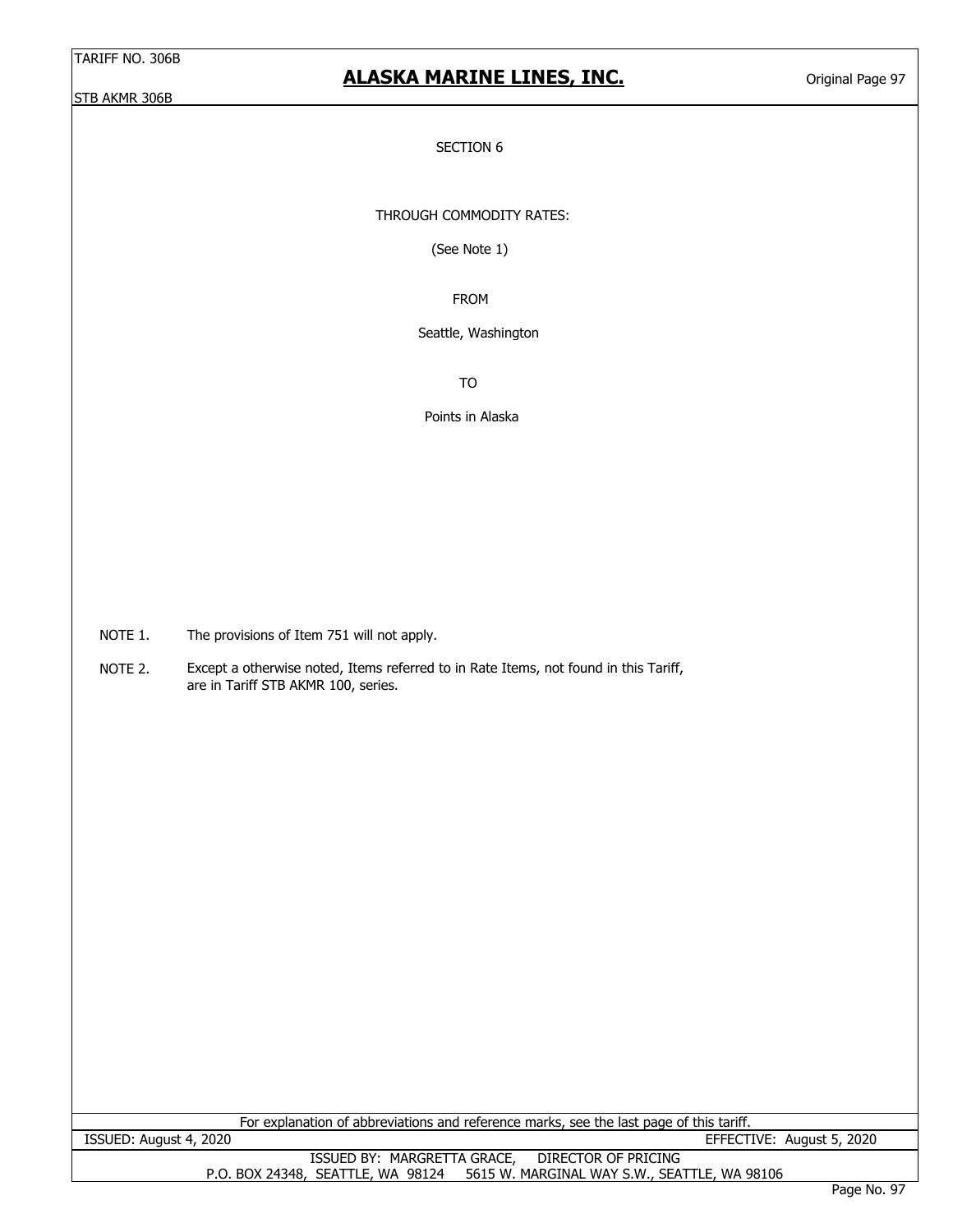## **ALASKA MARINE LINES, INC.**

Original Page 98

#### SECTION 7

#### COMMODITY RATES:

#### FROM

 Points in Alaska (See Page 21)

TO

Seattle, Washington

AND

Points Named in Item 340

- NOTE: Except as indicated below, when rates are published in this Section on commodity transported from point of origin to destination, rates named in this Section will apply regardless of rates between the same routes published in other Sections.
- NOTE: Except as otherwise noted, Items referred to in Rate Items, not found in this Tariff, are in Tariff STB AKMR 100, series.

| For explanation of abbreviations and reference marks, see the last page of this tariff. |                                   |  |  |
|-----------------------------------------------------------------------------------------|-----------------------------------|--|--|
| ISSUED: August 4, 2020                                                                  | EFFECTIVE: August 5, 2020         |  |  |
| DIRECTOR OF PRICING<br>ISSUED BY: MARGRETTA GRACE,                                      |                                   |  |  |
| 5615 W. MARGINAL WAY S.W., SEATTLE, WA 98106<br>P.O. BOX 24348, SEATTLE, WA 98124       |                                   |  |  |
|                                                                                         | $\sim$<br>$\sim$ $\sim$<br>$\sim$ |  |  |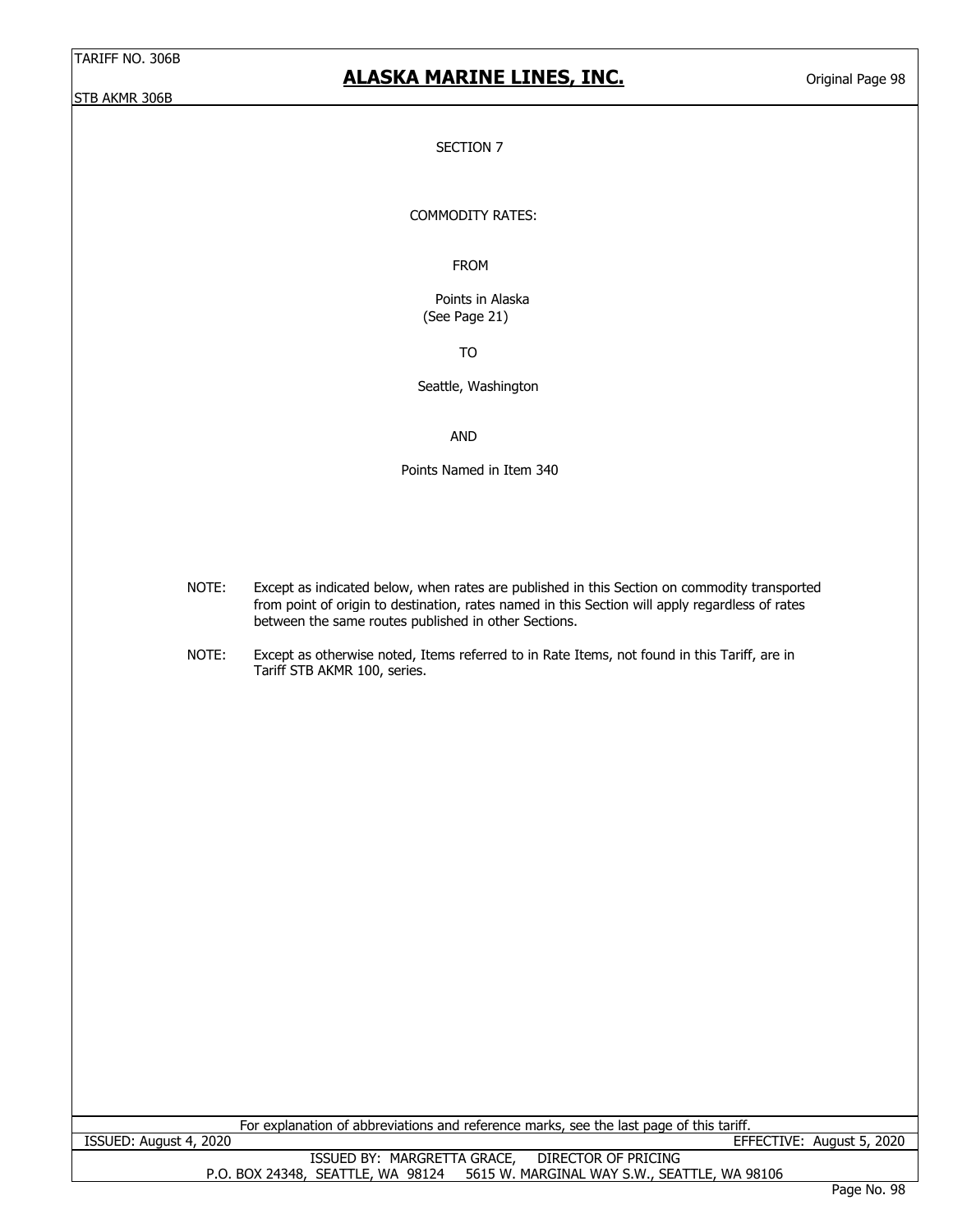TARIFF NO. 306B

| STB AKMR 306B<br>2nd Revised Page No. 99                                                                           |                                                                     |                                                                                                         |                                        |              |
|--------------------------------------------------------------------------------------------------------------------|---------------------------------------------------------------------|---------------------------------------------------------------------------------------------------------|----------------------------------------|--------------|
| SECTION 7 - SOUTHBOUND COMMODITY RATES:                                                                            |                                                                     |                                                                                                         |                                        |              |
|                                                                                                                    | COMMODITIES:                                                        |                                                                                                         | TO: SEATTLE,<br><b>WA</b><br>FROM: YAK | ITEM<br>NO.: |
|                                                                                                                    |                                                                     | AIRPLANES, FLYING BOATS, or HELICOPTERS, KD or SU, for salvage only. (See Notes 1 through 3)            |                                        | 7010         |
|                                                                                                                    |                                                                     |                                                                                                         | \$3,165.00<br>\$3,793.00<br>\$6,324.00 |              |
| NOTE 1.                                                                                                            |                                                                     | Rates are in Dollars and Cents per shipper loaded/consignee unloaded closed container.                  |                                        |              |
| NOTE 2.                                                                                                            |                                                                     | EXCEPTION TO ITEM 574: Carrier will accept no liability for damage to cargo.                            |                                        |              |
| NOTE 3.                                                                                                            | Freight charges must be fully prepaid prior to acceptance of cargo. |                                                                                                         |                                        |              |
|                                                                                                                    | (See Notes 1 and 2)                                                 | AUTOMOBILE PARTS, Old, Used, having value only for reconditioning or salvage of parts, Viz.:            |                                        | 7030         |
|                                                                                                                    |                                                                     |                                                                                                         | 47.33                                  |              |
|                                                                                                                    | Alternators<br><b>Brake Shoes</b><br>Engines or Engine Parts        | Generators<br><b>Starters</b><br>Transmissions                                                          |                                        |              |
| NOTE 1.                                                                                                            | Rate applies Southbound only.                                       |                                                                                                         |                                        |              |
| NOTE 2.<br><b>TCR 4621</b>                                                                                         | reference to the Northbound freight bill number.                    | Rate applies only in conjunction with Northbound auto parts movement via AKMR. Bill of Lading must make |                                        |              |
| For explanation of abbreviations and reference marks not explained on this page, see the Last Page of this Tariff. |                                                                     |                                                                                                         |                                        |              |
|                                                                                                                    | ISSUED: January 13, 2022                                            | ISSUED BY: Margretta Grace, Director of Pricing                                                         | EFFECTIVE: January 30, 2022            |              |
| P.O. Box 24348, Seattle, WA 98124<br>5615 W. Marginal Way S.W., Seattle, WA 98106                                  |                                                                     |                                                                                                         |                                        |              |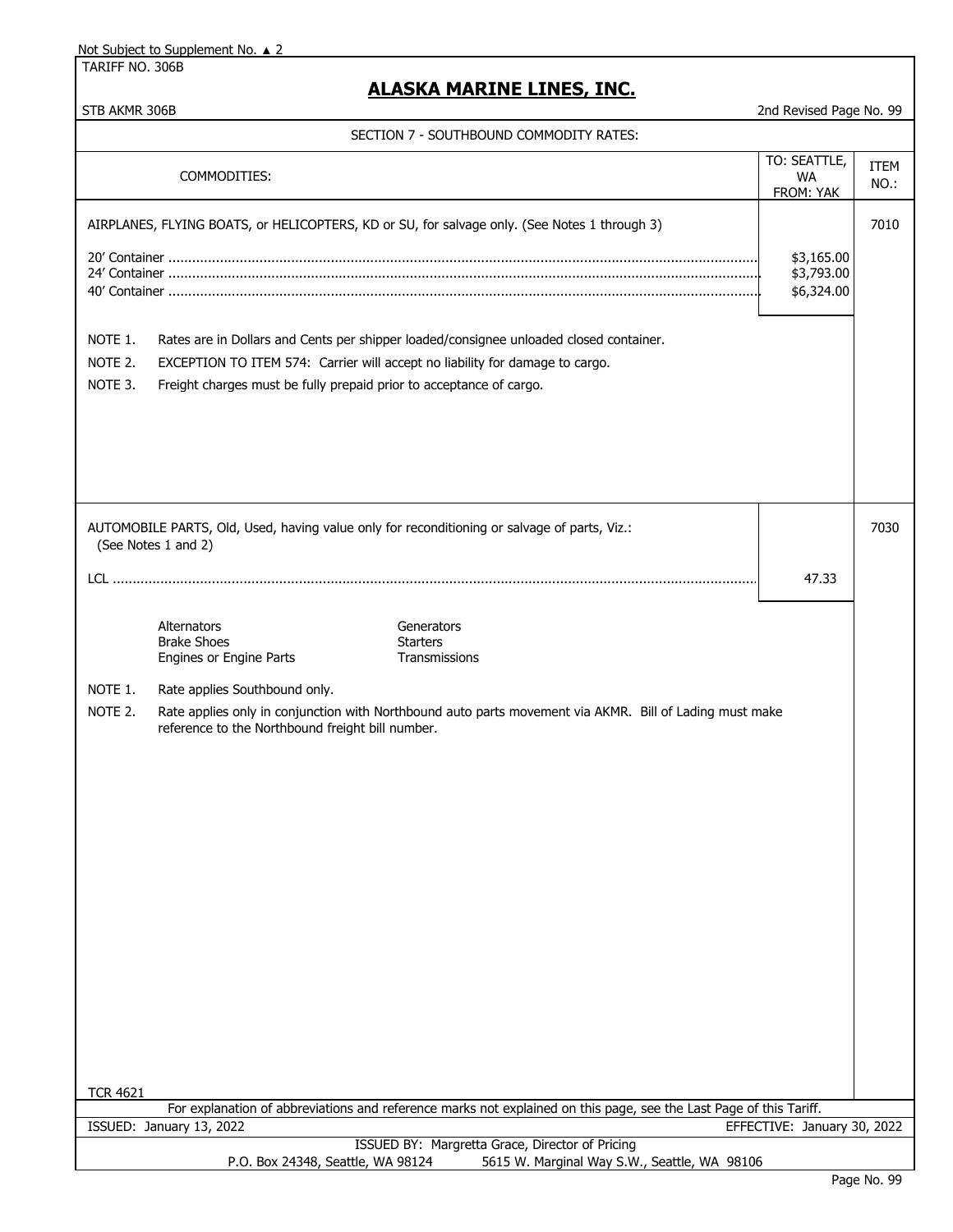TARIFF NO. 306B

| STB AKMR 306B   |                                                                                                                                                |                                                                                                                                                                                                                     | 2nd Revised Page No. 100               |                     |
|-----------------|------------------------------------------------------------------------------------------------------------------------------------------------|---------------------------------------------------------------------------------------------------------------------------------------------------------------------------------------------------------------------|----------------------------------------|---------------------|
|                 |                                                                                                                                                | SECTION 7 - SOUTHBOUND COMMODITY RATES:                                                                                                                                                                             |                                        |                     |
|                 | COMMODITIES:                                                                                                                                   |                                                                                                                                                                                                                     | TO: SEATTLE,<br><b>WA</b><br>FROM: YAK | <b>ITEM</b><br>NO.: |
|                 | (See Notes 1 through 3)                                                                                                                        | BOTTLES or CANS, Beverage, glass or metal, used for recycling purposes only. Southbound to Seattle, WA.                                                                                                             |                                        | 7080                |
|                 |                                                                                                                                                |                                                                                                                                                                                                                     | 27.99                                  |                     |
| NOTE 1.         | Item 340.                                                                                                                                      | Rates do not include Alaska placement service. Washington placement service may be requested at charges in                                                                                                          |                                        |                     |
| NOTE 2.         | additional placement to allow backloading will be at charges listed in Item 985.                                                               | If shipper backloads bottles and cans into a container immediately following unloading of a Northbound<br>containerload movement the placement in Alaska for Southbound movement will be included in this rate. Any |                                        |                     |
| NOTE 3.         | Shipper load and consignee unload only.                                                                                                        |                                                                                                                                                                                                                     |                                        |                     |
|                 |                                                                                                                                                |                                                                                                                                                                                                                     |                                        |                     |
|                 |                                                                                                                                                |                                                                                                                                                                                                                     |                                        |                     |
|                 | CARRIERS SHIPPING GROUP, EMPTY, OLD, USED, VIZ.: (See Note 1)                                                                                  |                                                                                                                                                                                                                     |                                        | 7100                |
|                 |                                                                                                                                                |                                                                                                                                                                                                                     | 25.53                                  |                     |
|                 | Barrels or Drums, sheet iron steel<br>Beer Kegs, metal or wooden<br>Bottles, empty, used<br>Cans, empty, used, aluminum,<br>iron, steel or tin | Cartons or Boxes, KD, strapped or<br>in bundles<br>Plastic Scrap, in machine<br>compressed bales<br>Reels<br>Tanks, not exceeding 500 gallons capacity                                                              |                                        |                     |
| NOTE 1.         |                                                                                                                                                | Rates apply only when shipments are not eligible for return under the provisions of Item 995.                                                                                                                       |                                        |                     |
|                 |                                                                                                                                                |                                                                                                                                                                                                                     |                                        |                     |
|                 |                                                                                                                                                |                                                                                                                                                                                                                     |                                        |                     |
|                 |                                                                                                                                                |                                                                                                                                                                                                                     |                                        |                     |
|                 |                                                                                                                                                |                                                                                                                                                                                                                     |                                        |                     |
|                 |                                                                                                                                                |                                                                                                                                                                                                                     |                                        |                     |
|                 |                                                                                                                                                |                                                                                                                                                                                                                     |                                        |                     |
|                 |                                                                                                                                                |                                                                                                                                                                                                                     |                                        |                     |
| <b>TCR 4621</b> |                                                                                                                                                |                                                                                                                                                                                                                     |                                        |                     |
|                 |                                                                                                                                                | For explanation of abbreviations and reference marks not explained on this page, see the Last Page of this Tariff.                                                                                                  |                                        |                     |
|                 | ISSUED: January 13, 2022                                                                                                                       |                                                                                                                                                                                                                     | EFFECTIVE: January 30, 2022            |                     |
|                 | P.O. Box 24348, Seattle, WA 98124                                                                                                              | ISSUED BY: Margretta Grace, Director of Pricing<br>5615 W. Marginal Way S.W., Seattle, WA 98106                                                                                                                     |                                        |                     |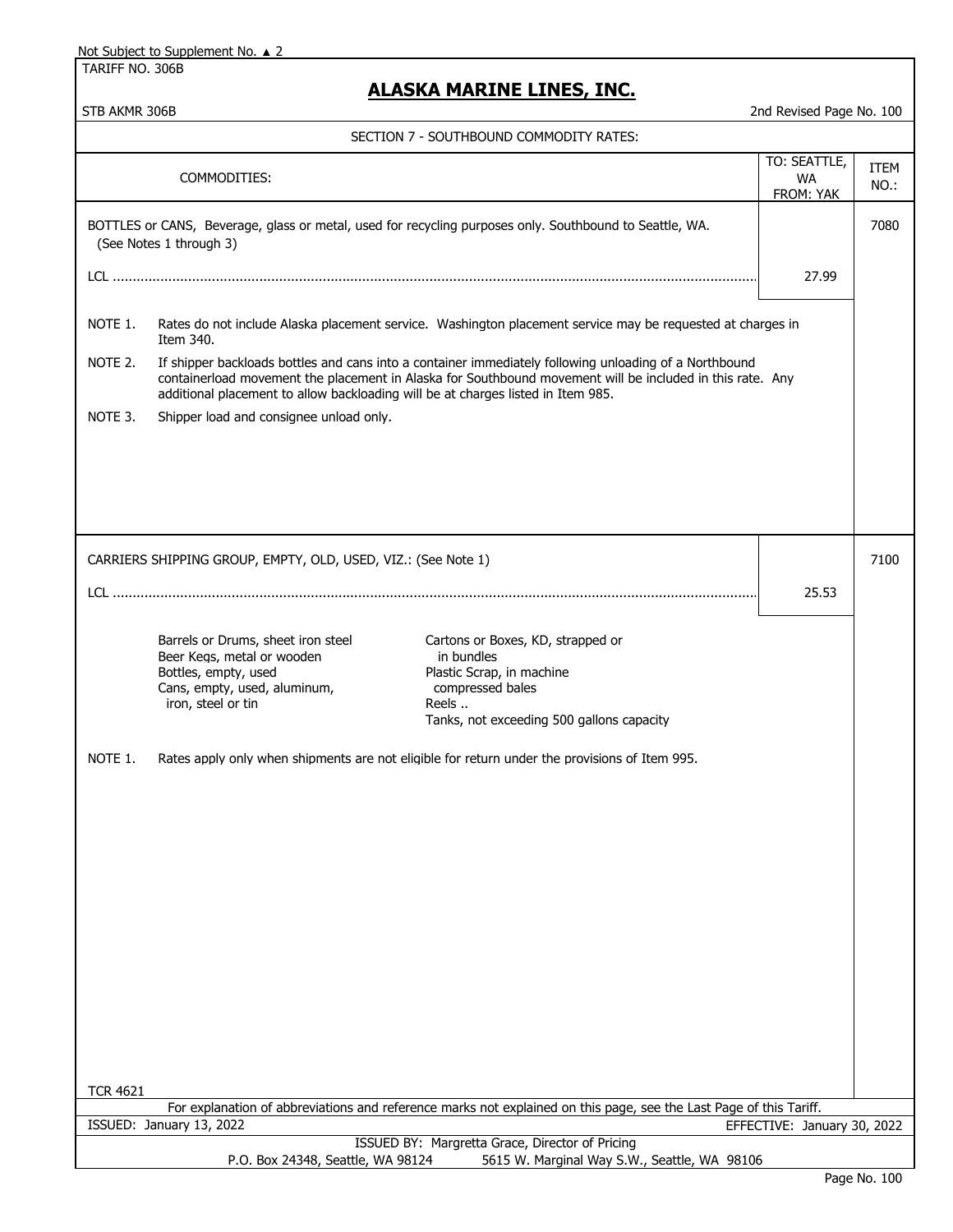TARIFF NO. 306B

| STB AKMR 306B                                                                                                                                                                                                                                                                                                                                                                                                                                                                                                                                                                                                                                                                                                                                                                                     | 2nd Revised Page No. 101        |              |  |  |
|---------------------------------------------------------------------------------------------------------------------------------------------------------------------------------------------------------------------------------------------------------------------------------------------------------------------------------------------------------------------------------------------------------------------------------------------------------------------------------------------------------------------------------------------------------------------------------------------------------------------------------------------------------------------------------------------------------------------------------------------------------------------------------------------------|---------------------------------|--------------|--|--|
| SECTION 7 - SOUTHBOUND COMMODITY RATES:                                                                                                                                                                                                                                                                                                                                                                                                                                                                                                                                                                                                                                                                                                                                                           |                                 |              |  |  |
| COMMODITIES:                                                                                                                                                                                                                                                                                                                                                                                                                                                                                                                                                                                                                                                                                                                                                                                      | TO: SEATTLE,<br>WA<br>FROM: YAK | ITEM<br>NO.: |  |  |
| CARRIERS, SHIPPING, Viz.: Cylinders, steel, for shipping air, gases or liquids under pressure, NOI, old;<br>Fire extinguishers, empty (See Note 1)                                                                                                                                                                                                                                                                                                                                                                                                                                                                                                                                                                                                                                                |                                 | 7140         |  |  |
|                                                                                                                                                                                                                                                                                                                                                                                                                                                                                                                                                                                                                                                                                                                                                                                                   | 25.53<br>21.04                  |              |  |  |
| (1) Rate applies only on return of bulk compressed liquefied petroleum gas tanks. Minimum weight is in pounds per<br>empty tank.                                                                                                                                                                                                                                                                                                                                                                                                                                                                                                                                                                                                                                                                  |                                 |              |  |  |
| NOTE 1.<br>Rate applies only when commodity has not moved Northbound under provisions of Item 2499.                                                                                                                                                                                                                                                                                                                                                                                                                                                                                                                                                                                                                                                                                               |                                 |              |  |  |
| 7183<br>Non RCRA waste, Household waste, Construction debris, Asbestos waste (1), Regulated Medical waste.<br>(See Notes 1 and 2).<br>67.50<br>25.53<br>21.79<br>25.53<br>21.79<br>21.79<br>NOTE 1.<br>Shipments of asbestos will be moved in 20' containers only, and are subject to (F.) of AKMR 100, Item 545.<br>NOTE 2.<br>Rates will not apply to any shipment that are designated as RCRA, or, which requires an Environmental Protection<br>Agency manifest. See Item 7328 for shipments that are Environmental Protection Agency regulated.<br>NOTE 3.<br>Carrier will accept shipments described above only after shipper has provided all the necessary documents as<br>requested by Carrier and has satisfied all notification requirements of Environment Canada.<br><b>TCR 4621</b> |                                 |              |  |  |
| For explanation of abbreviations and reference marks not explained on this page, see the Last Page of this Tariff.<br>ISSUED: January 13, 2022                                                                                                                                                                                                                                                                                                                                                                                                                                                                                                                                                                                                                                                    | EFFECTIVE: January 30, 2022     |              |  |  |
| ISSUED BY: Margretta Grace, Director of Pricing<br>P.O. Box 24348, Seattle, WA 98124<br>5615 W. Marginal Way S.W., Seattle, WA 98106                                                                                                                                                                                                                                                                                                                                                                                                                                                                                                                                                                                                                                                              |                                 |              |  |  |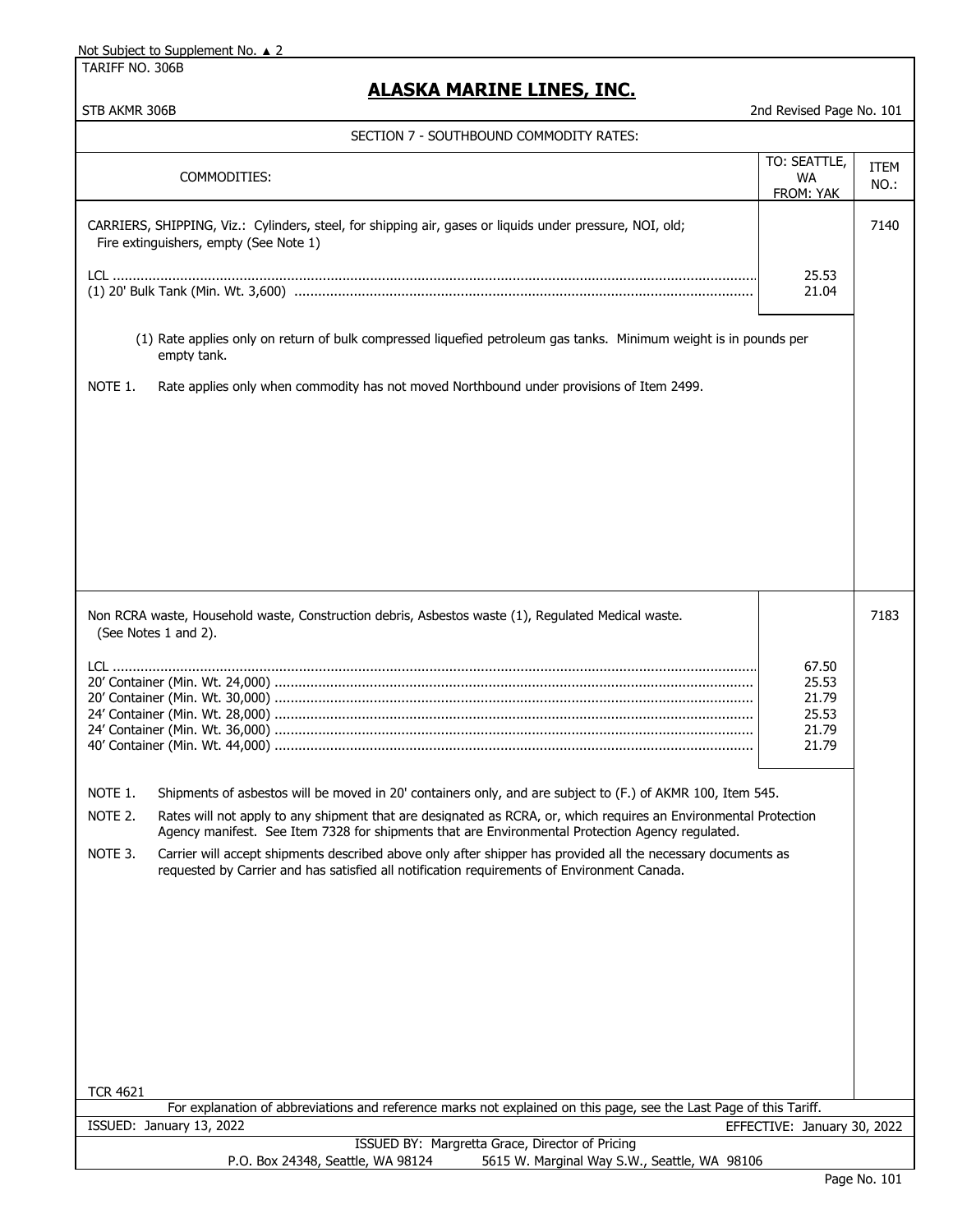TARIFF NO. 306B

# **ALASKA MARINE LINES, INC.**

| SECTION 7 - SOUTHBOUND COMMODITY RATES: |  |
|-----------------------------------------|--|
|                                         |  |

|                                                                                                                                                                                                                                                                                                | COMMODITIES:                                                                                                                                                                                                                                                                                                                                                                                                                                                          | TO: SEATTLE,<br>WA.<br>FROM: YAK                 | <b>ITEM</b><br>NO.: |  |
|------------------------------------------------------------------------------------------------------------------------------------------------------------------------------------------------------------------------------------------------------------------------------------------------|-----------------------------------------------------------------------------------------------------------------------------------------------------------------------------------------------------------------------------------------------------------------------------------------------------------------------------------------------------------------------------------------------------------------------------------------------------------------------|--------------------------------------------------|---------------------|--|
|                                                                                                                                                                                                                                                                                                | CRAB POTS, SU: (See Notes 1 and 2)                                                                                                                                                                                                                                                                                                                                                                                                                                    | \$3.91<br>\$2,125.00<br>\$2,446.00<br>\$4,254.00 | 7200                |  |
| (1) Rates are in dollars and cents per cubic foot.<br>NOTE 1.<br>CL rates are shown in dollars and cents per equipment size. Rates apply to shipper load and count platforms only.<br>NOTE 2.<br>Rates apply only when shipments are not eligible for return under the provisions of Item 995. |                                                                                                                                                                                                                                                                                                                                                                                                                                                                       |                                                  |                     |  |
|                                                                                                                                                                                                                                                                                                |                                                                                                                                                                                                                                                                                                                                                                                                                                                                       |                                                  |                     |  |
| RCRA HAZARDOUS WASTE: As so designated by the Environmental Protection Agency including Polychlorinated<br>7328<br>Biphenyls (PCB's) and Soil. (See Notes 1 through 4)                                                                                                                         |                                                                                                                                                                                                                                                                                                                                                                                                                                                                       |                                                  |                     |  |
|                                                                                                                                                                                                                                                                                                |                                                                                                                                                                                                                                                                                                                                                                                                                                                                       | 22.32                                            |                     |  |
| NOTE 1.<br>NOTE 2.<br>NOTE 3.<br>NOTE 4.                                                                                                                                                                                                                                                       | Hazardous Waste Shipments must conform to rules as listed in tariff AKMR 100, series, Items 542, and 545.<br>Rates apply only when shipments are not eligible for return under the provisions of Item 995.<br>Items 340, 342, 645 and 882 do not apply.<br>Carrier will ▲ accept shipments described above only after shipper has provided all the necessary documents as<br>requested by Carrier and has satisfied all notification requiments of Enviroment Canada. |                                                  |                     |  |
| <b>TCR 4624</b><br>For explanation of abbreviations and reference marks not explained on this page, see the Last Page of this Tariff.<br>ISSUED: February 10, 2022<br>EFFECTIVE: February 11, 2022                                                                                             |                                                                                                                                                                                                                                                                                                                                                                                                                                                                       |                                                  |                     |  |
| ISSUED BY: Margretta Grace, Director of Pricing<br>5615 W. Marginal Way S.W., Seattle, WA 98106<br>P.O. Box 24348, Seattle, WA 98124                                                                                                                                                           |                                                                                                                                                                                                                                                                                                                                                                                                                                                                       |                                                  |                     |  |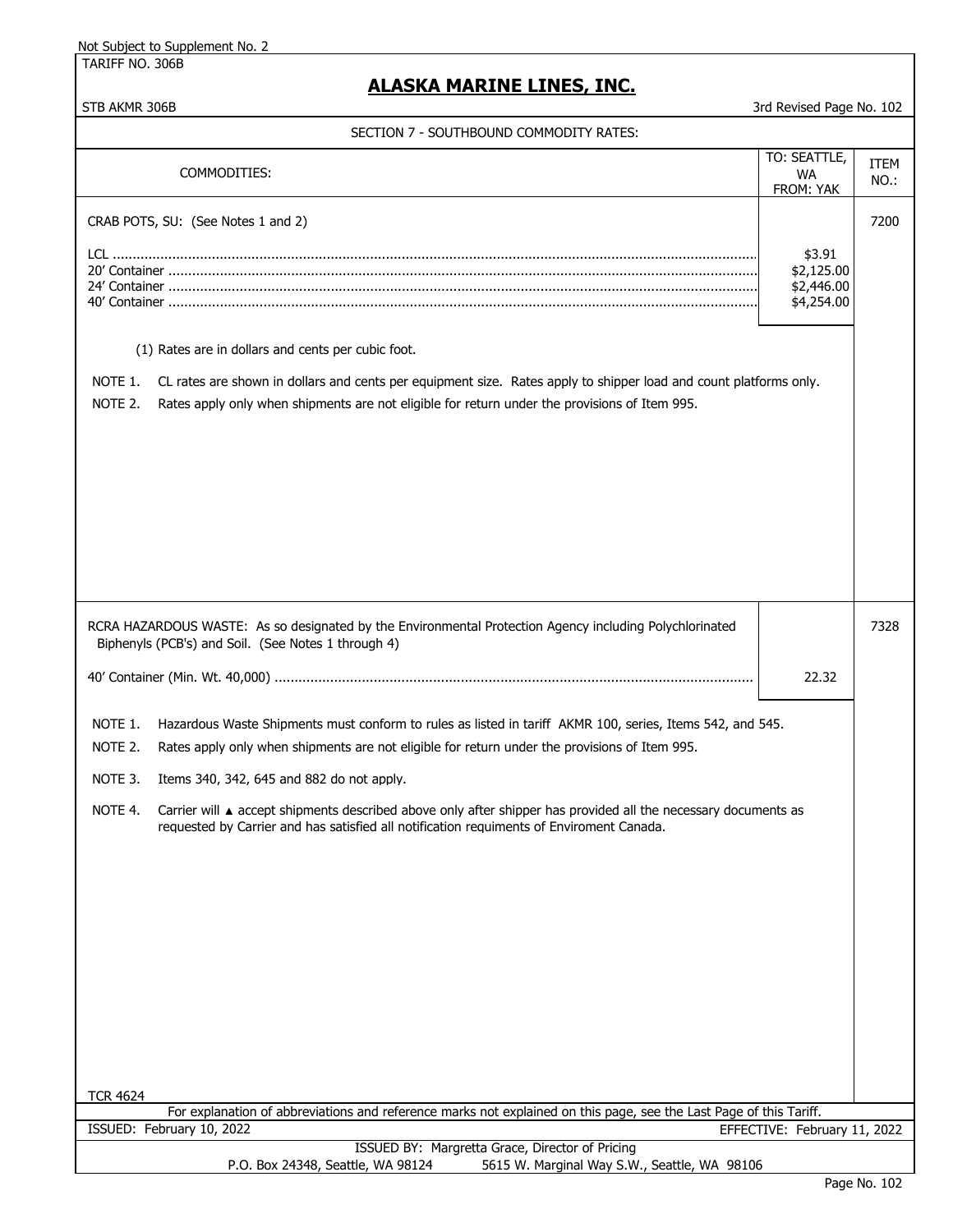TARIFF NO. 306B

### **ALASKA MARINE LINES, INC.**

#### STB AKMR 306B 2nd Revised Page No. 103

SECTION 7 - SOUTHBOUND COMMODITY RATES:

|                 |                                                                                                                                                                                                                                                                                                                                                                                                                                                                                                                                               | TO: SEATTLE,                |              |
|-----------------|-----------------------------------------------------------------------------------------------------------------------------------------------------------------------------------------------------------------------------------------------------------------------------------------------------------------------------------------------------------------------------------------------------------------------------------------------------------------------------------------------------------------------------------------------|-----------------------------|--------------|
|                 | COMMODITIES:                                                                                                                                                                                                                                                                                                                                                                                                                                                                                                                                  | <b>WA</b>                   | ITEM<br>NO.: |
|                 |                                                                                                                                                                                                                                                                                                                                                                                                                                                                                                                                               | FROM: YAK                   |              |
|                 | HOUSEHOLD GOODS, EMIGRANT MOVEABLES and PERSONAL EFFECTS (See Notes 1 through 7).                                                                                                                                                                                                                                                                                                                                                                                                                                                             |                             | 7360         |
|                 |                                                                                                                                                                                                                                                                                                                                                                                                                                                                                                                                               | 113.69                      |              |
|                 |                                                                                                                                                                                                                                                                                                                                                                                                                                                                                                                                               | 113.69                      |              |
|                 |                                                                                                                                                                                                                                                                                                                                                                                                                                                                                                                                               | 59.91                       |              |
|                 |                                                                                                                                                                                                                                                                                                                                                                                                                                                                                                                                               | 62.91                       |              |
|                 |                                                                                                                                                                                                                                                                                                                                                                                                                                                                                                                                               | 58.42<br>54.77              |              |
|                 |                                                                                                                                                                                                                                                                                                                                                                                                                                                                                                                                               |                             |              |
| NOTE 1.         | All shipments are predicated on a release value not exceeding \$.10 per pound, per article, subject to the provisions<br>as listed in Item 560.                                                                                                                                                                                                                                                                                                                                                                                               |                             |              |
| NOTE 2.         | Container load rates apply only to Shipper loaded/Consignee unloaded container.                                                                                                                                                                                                                                                                                                                                                                                                                                                               |                             |              |
| NOTE 3.         | Rates apply between Carrier's terminals only (DO).                                                                                                                                                                                                                                                                                                                                                                                                                                                                                            |                             |              |
| NOTE 4.         | LCL shipments will be accepted subject to the package requirements stated in STB AKMR 100, series, Item 560.                                                                                                                                                                                                                                                                                                                                                                                                                                  |                             |              |
| NOTE 5.         | Items 882 and 959 do not apply.                                                                                                                                                                                                                                                                                                                                                                                                                                                                                                               |                             |              |
| NOTE 6.         | Items 560, 562 and 995 shall apply.                                                                                                                                                                                                                                                                                                                                                                                                                                                                                                           |                             |              |
| NOTE 7.         | Shipments in lift vans:                                                                                                                                                                                                                                                                                                                                                                                                                                                                                                                       |                             |              |
|                 | a) Shipper must load cargo to lift van and consignee must unload cargo from lift van<br>b) A lift van is defined as an approved, wood, industry standard moving and storage type shipping container.<br>c) The weight of the lift van will be included in the total weight of the shipment for the purpose of assessing<br>freight charges.<br>d) When Household Goods/Personal Effects not contained in lift vans are mixed together with lift vans in the<br>same container, container load rates shall be assessed to the entire shipment. |                             |              |
|                 |                                                                                                                                                                                                                                                                                                                                                                                                                                                                                                                                               |                             |              |
|                 |                                                                                                                                                                                                                                                                                                                                                                                                                                                                                                                                               |                             |              |
|                 |                                                                                                                                                                                                                                                                                                                                                                                                                                                                                                                                               |                             |              |
|                 |                                                                                                                                                                                                                                                                                                                                                                                                                                                                                                                                               |                             |              |
|                 |                                                                                                                                                                                                                                                                                                                                                                                                                                                                                                                                               |                             |              |
|                 |                                                                                                                                                                                                                                                                                                                                                                                                                                                                                                                                               |                             |              |
|                 |                                                                                                                                                                                                                                                                                                                                                                                                                                                                                                                                               |                             |              |
|                 |                                                                                                                                                                                                                                                                                                                                                                                                                                                                                                                                               |                             |              |
|                 |                                                                                                                                                                                                                                                                                                                                                                                                                                                                                                                                               |                             |              |
|                 |                                                                                                                                                                                                                                                                                                                                                                                                                                                                                                                                               |                             |              |
|                 |                                                                                                                                                                                                                                                                                                                                                                                                                                                                                                                                               |                             |              |
|                 |                                                                                                                                                                                                                                                                                                                                                                                                                                                                                                                                               |                             |              |
|                 |                                                                                                                                                                                                                                                                                                                                                                                                                                                                                                                                               |                             |              |
|                 |                                                                                                                                                                                                                                                                                                                                                                                                                                                                                                                                               |                             |              |
|                 |                                                                                                                                                                                                                                                                                                                                                                                                                                                                                                                                               |                             |              |
|                 |                                                                                                                                                                                                                                                                                                                                                                                                                                                                                                                                               |                             |              |
|                 |                                                                                                                                                                                                                                                                                                                                                                                                                                                                                                                                               |                             |              |
|                 |                                                                                                                                                                                                                                                                                                                                                                                                                                                                                                                                               |                             |              |
|                 |                                                                                                                                                                                                                                                                                                                                                                                                                                                                                                                                               |                             |              |
| <b>TCR 4621</b> | For explanation of abbreviations and reference marks not explained on this page, see the Last Page of this Tariff.                                                                                                                                                                                                                                                                                                                                                                                                                            |                             |              |
|                 | ISSUED: January 13, 2022                                                                                                                                                                                                                                                                                                                                                                                                                                                                                                                      | EFFECTIVE: January 30, 2022 |              |
|                 | ISSUED BY: Margretta Grace, Director of Pricing                                                                                                                                                                                                                                                                                                                                                                                                                                                                                               |                             |              |
|                 | 5615 W. Marginal Way S.W., Seattle, WA 98106<br>P.O. Box 24348, Seattle, WA 98124                                                                                                                                                                                                                                                                                                                                                                                                                                                             |                             |              |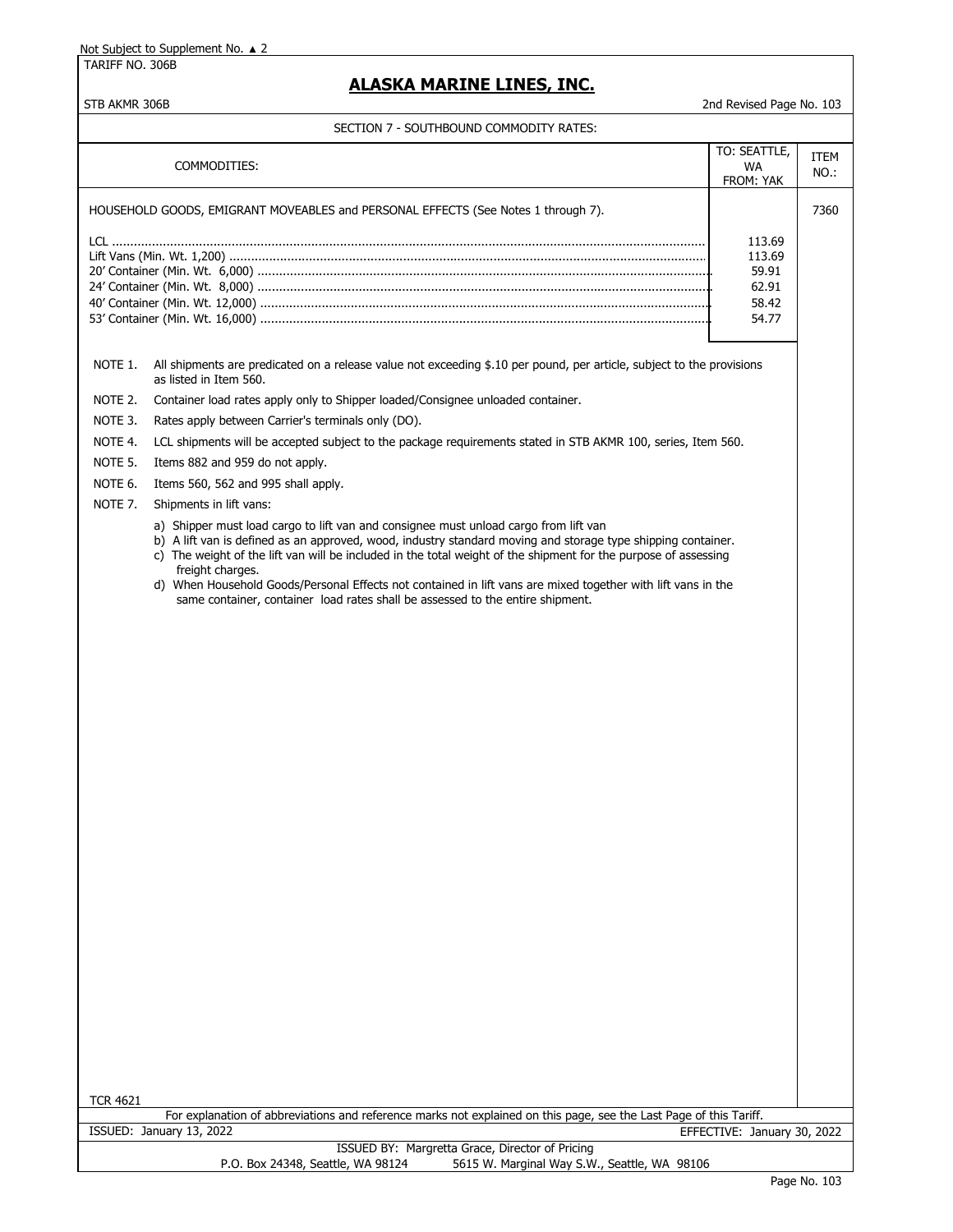TARIFF NO. 306B

### **ALASKA MARINE LINES, INC.**

#### STB AKMR 306B 2nd Revised Page No. 104

#### SECTION 7 - SOUTHBOUND COMMODITY RATES:

| COMMODITIES:                                                                                                                                                                                                                                            | TO: SEATTLE,<br>WA<br><b>FROM: YAK</b> | <b>ITEM</b><br>$NO.$ : |
|---------------------------------------------------------------------------------------------------------------------------------------------------------------------------------------------------------------------------------------------------------|----------------------------------------|------------------------|
| PAPER, PAPERBOARD, PULPBOARD or FIBERBOARD, Scrap Viz.: Scrap, as described in Items 151390 and<br>151392 in the NMFC; also Boxes, Bottles or Cans, Fiberboard, Paper, Paperboard or Pulpboard, old, having<br>value only for reclamation of materials. |                                        | 7565                   |
|                                                                                                                                                                                                                                                         | 19.28<br>17.00<br>17.00<br>17.00       |                        |

| <b>TCR 4621</b>                                                                                                    |  |
|--------------------------------------------------------------------------------------------------------------------|--|
| For explanation of abbreviations and reference marks not explained on this page, see the Last Page of this Tariff. |  |
| ISSUED: January 13, 2022<br>EFFECTIVE: January 30, 2022                                                            |  |
| ISSUED BY: Margretta Grace, Director of Pricing                                                                    |  |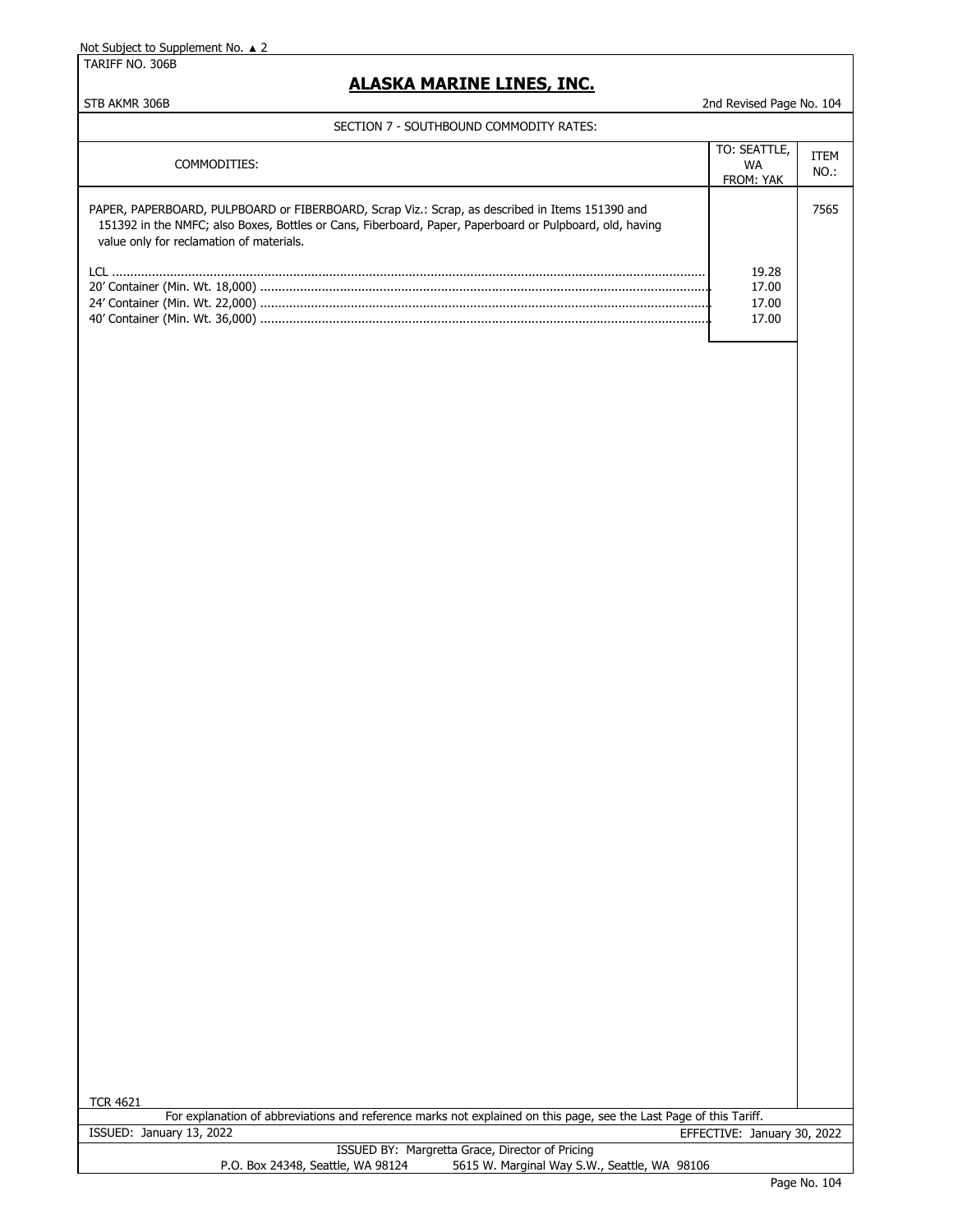TARIFF NO. 306B

## **ALASKA MARINE LINES, INC.**

| SECTION 7 - SOUTHBOUND COMMODITY RATES:                                                                                                                                                                                                                                                                                                                                                                                                    |                                        |                     |
|--------------------------------------------------------------------------------------------------------------------------------------------------------------------------------------------------------------------------------------------------------------------------------------------------------------------------------------------------------------------------------------------------------------------------------------------|----------------------------------------|---------------------|
| COMMODITIES:                                                                                                                                                                                                                                                                                                                                                                                                                               | TO: SEATTLE,<br><b>WA</b><br>FROM: YAK | <b>ITEM</b><br>NO.: |
| SCRAP METAL, Viz: Aluminum, Antimony, Brass, Bronze, Copper, Iron, Lead, Magnesium, Nickle, Steel, Tin<br>Plate or Zinc: Also, Batteries electric, old, spent, having value only for remelting of lead pates; in packages;<br>(See Notes 1 and 2)                                                                                                                                                                                          | 20.34<br>10.97<br>10.97<br>10.97       | 7680                |
| (1) Rate is between Carrier's terminals only.<br>NOTE 1.<br>Rates apply only on scraps or waste pieces or articles made of metals named or alloys thereof, bent, broken,<br>crushed, mutilated, used, worn out or otherwise unfit for use, having value for remelting purposes only and on<br>dross, residues or skimmings of metals named or alloys thereof.<br>NOTE 2.<br>Bill of Lading must be noted: "For Reclamation Purposes Only". |                                        |                     |
| SCRAP, STEEL, Viz.: Crushed Auto Bodies (See Note 1 to 3):<br>NOTE 1.<br>Rate is available only to crushed autos.<br>NOTE 2.<br>Rates apply only on shipper loaded/consignee unloaded platforms. Cargo must be securely banded to platform.<br>NOTE 3.<br>Platforms must be able to move when space is available and at Carrier's convenience.<br><b>TCR 4621</b>                                                                          | 4.60<br>4.77                           | 7685                |
| For explanation of abbreviations and reference marks not explained on this page, see the Last Page of this Tariff.<br>ISSUED: January 13, 2022                                                                                                                                                                                                                                                                                             | EFFECTIVE: January 30, 2022            |                     |
| ISSUED BY: Margretta Grace, Director of Pricing<br>P.O. Box 24348, Seattle, WA 98124<br>5615 W. Marginal Way S.W., Seattle, WA 98106                                                                                                                                                                                                                                                                                                       |                                        |                     |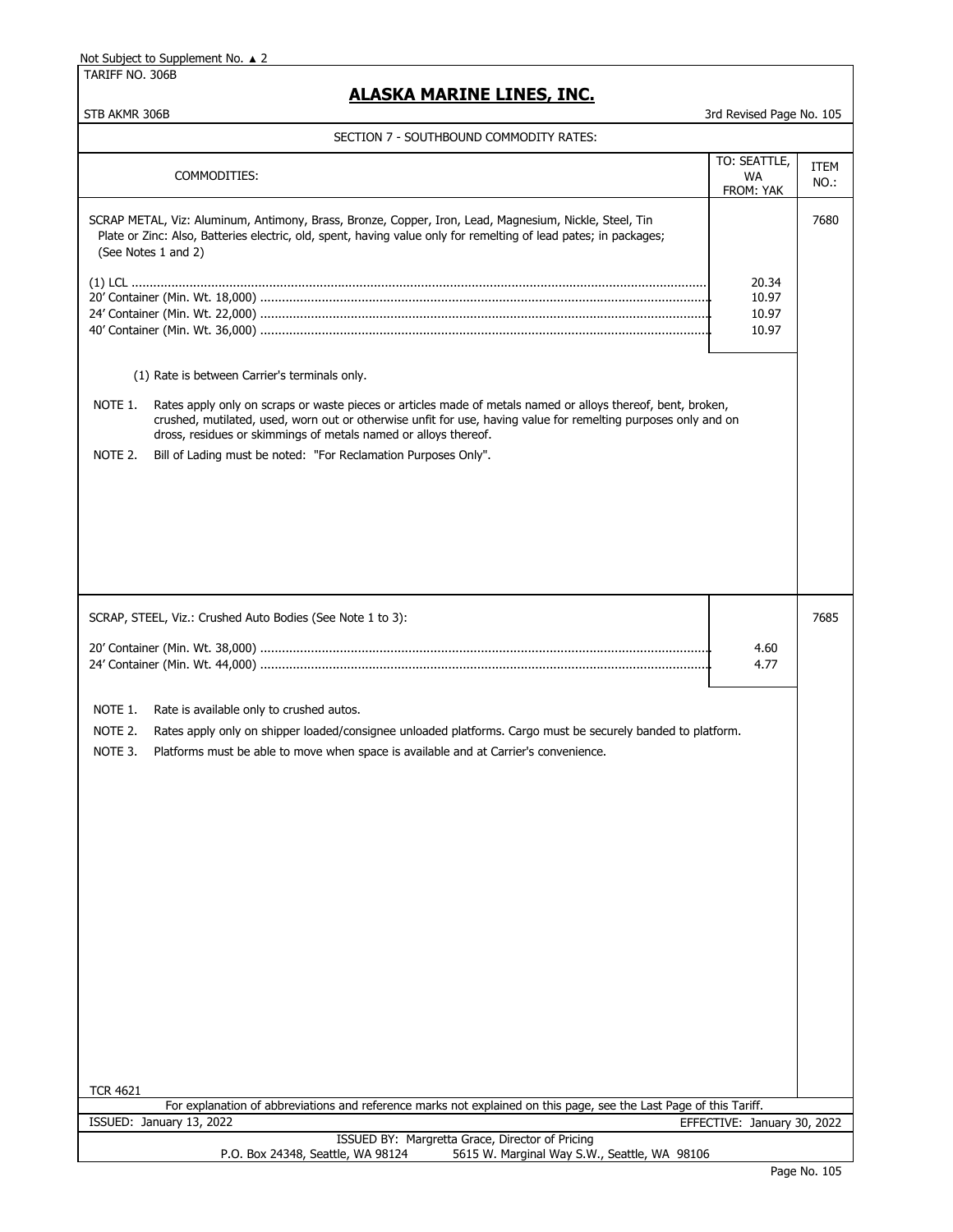TARIFF NO. 306B

## **ALASKA MARINE LINES, INC.**

### SECTION 7 - SOUTHBOUND COMMODITY RATES:

|                 | CTION / - 300THB00ND COPINODITT NATE3                                                                                                                                                                               |                                           |              |
|-----------------|---------------------------------------------------------------------------------------------------------------------------------------------------------------------------------------------------------------------|-------------------------------------------|--------------|
|                 | COMMODITIES:                                                                                                                                                                                                        | TO: SEATTLE,<br><b>WA</b><br>FROM: YAK    | ITEM<br>NO.: |
|                 | SOIL, Waste, Non-RCRA, for reclamation or disposal, in bags or in shipper provided bulk containers.                                                                                                                 |                                           | 7690         |
|                 |                                                                                                                                                                                                                     | 15.89<br>11.45<br>15.89<br>11.45<br>15.89 |              |
| NOTE 1.         | Rates will not apply to any shipment that is designated as RCRA, or, which requires an Environmental Protection<br>Agency manifest. See Item 7328 for shipments that are Environmental Protection Agency regulated. |                                           |              |
| NOTE 2.         | Carrier will accept shipments described above only after shipper has provided all necessary documents as<br>requested by carrier and has satisfied any notification requirements of Environment Canada.             |                                           |              |
| NOTE 3.         | Rate provides for shipper load and count, consignee unload shipments only. Transfer will not be provided.                                                                                                           |                                           |              |
|                 |                                                                                                                                                                                                                     |                                           |              |
|                 | TIRES, PNEUMATIC, Used. (See Note 1)                                                                                                                                                                                |                                           | 7700         |
|                 |                                                                                                                                                                                                                     | 32.70<br>23.06<br>23.06<br>23.06          |              |
|                 |                                                                                                                                                                                                                     |                                           |              |
|                 | (1) Rate is between Carrier's terminals only.                                                                                                                                                                       |                                           |              |
| NOTE 1.         | Rates apply to used tires only - having value only for repairs, recapping, retreading, or recycling purposes.                                                                                                       |                                           |              |
|                 |                                                                                                                                                                                                                     |                                           |              |
|                 |                                                                                                                                                                                                                     |                                           |              |
|                 |                                                                                                                                                                                                                     |                                           |              |
|                 |                                                                                                                                                                                                                     |                                           |              |
|                 |                                                                                                                                                                                                                     |                                           |              |
|                 |                                                                                                                                                                                                                     |                                           |              |
| <b>TCR 4621</b> |                                                                                                                                                                                                                     |                                           |              |
|                 | For explanation of abbreviations and reference marks not explained on this page, see the Last Page of this Tariff.                                                                                                  |                                           |              |
|                 | ISSUED: January 13, 2022<br>ISSUED BY: Margretta Grace, Director of Pricing                                                                                                                                         | EFFECTIVE: January 30, 2022               |              |
|                 | P.O. Box 24348, Seattle, WA 98124<br>5615 W. Marginal Way S.W., Seattle, WA 98106                                                                                                                                   |                                           |              |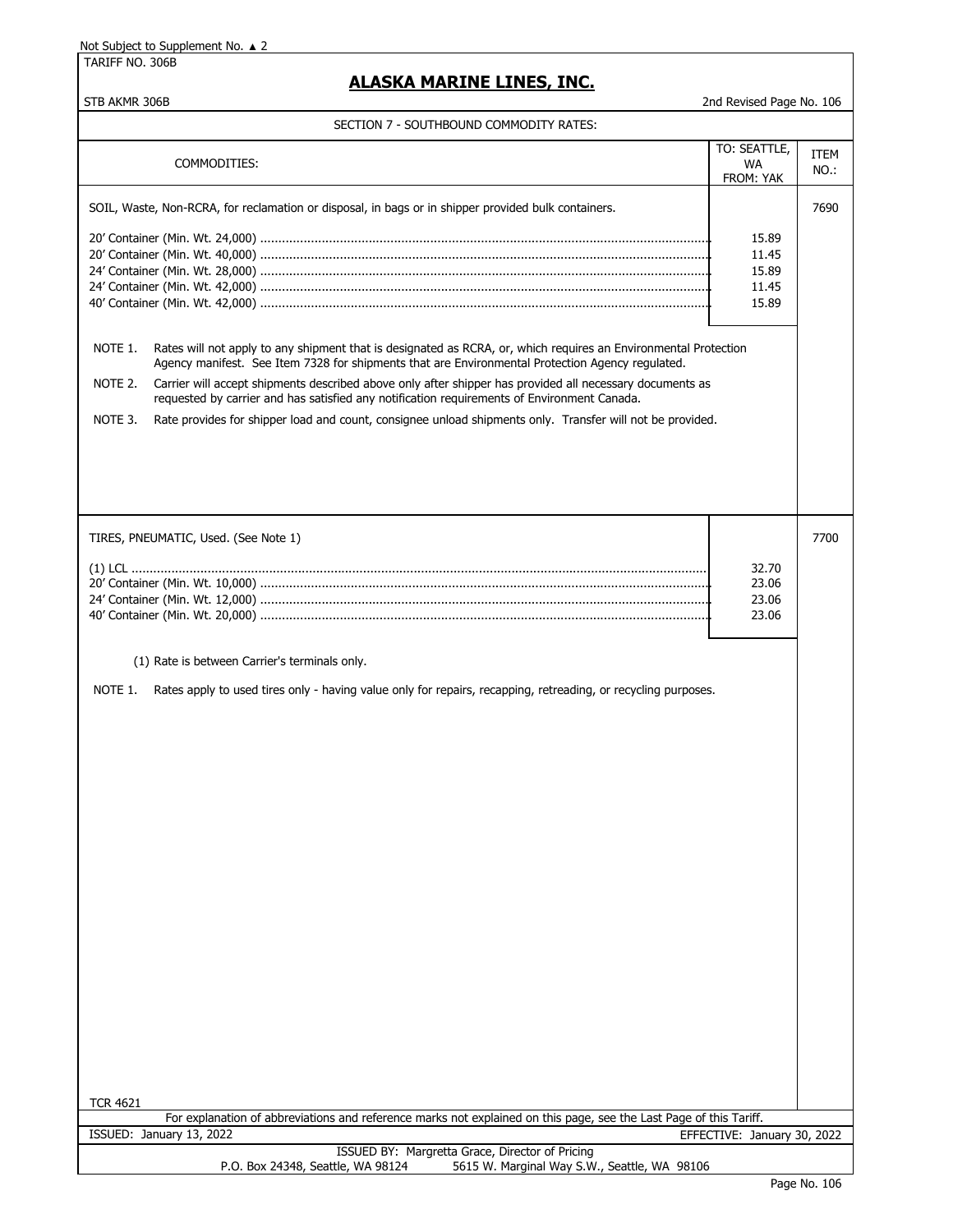TARIFF NO. 306B

# **ALASKA MARINE LINES, INC.**

STB AKMR 306B 3rd Revised Page No. 107

|                 | SECTION 7 - SOUTHBOUND COMMODITY RATES:                                                                                                                                                                   |                                        |              |
|-----------------|-----------------------------------------------------------------------------------------------------------------------------------------------------------------------------------------------------------|----------------------------------------|--------------|
|                 | COMMODITIES:                                                                                                                                                                                              | TO: SEATTLE,<br><b>WA</b>              | ITEM<br>NO.: |
|                 |                                                                                                                                                                                                           | FROM: YAK                              |              |
|                 | VEHICLES, MOTOR, VIZ: Passenger Automobiles, Trucks or Pickup (with or without camper or canopy<br>attached), Vans (See Notes 1 through 7)                                                                |                                        | 7840         |
|                 |                                                                                                                                                                                                           | \$1,217.00<br>\$1,626.00<br>\$2,412.00 |              |
| NOTE 1.         | Items 340, 342 and 750 do not apply.                                                                                                                                                                      |                                        |              |
| NOTE 2.         | Rates are in dollars and cents per vehicle.                                                                                                                                                               |                                        |              |
| NOTE 3.         | Rates apply between Carrier's terminals.                                                                                                                                                                  |                                        |              |
| NOTE 4.         | Autos may not exceed the Gross Vehicle Weight Rating (GVWR) as specified by the manufacturer. For complete<br>auto and vehicle loading specifications, see STB AKMR 100, series, Rule 355.                |                                        |              |
| NOTE 5.         | The following articles may NOT be shipped under the provisions of this Item: Hazardous Materials, Items of<br>Extraordinary Value, Goods shipped for sale or speculation, or Firearms.                    |                                        |              |
| NOTE 6.         | If through no fault of the Carrier vehicle is inoperable and or if vehicle is received containing more than 1/4 tank of<br>fuel charges as shown in AKMR 100 Item 987 will be assessed.                   |                                        |              |
| NOTE 7.         | Carrier has the option to load vehicles to closed containers, platforms, or loose to the barge. Carrier will not be<br>liable for any damage due to weather - viz: water, ice, salt, wind, or act of God. |                                        |              |
|                 |                                                                                                                                                                                                           |                                        |              |
|                 |                                                                                                                                                                                                           |                                        |              |
|                 |                                                                                                                                                                                                           |                                        |              |
|                 |                                                                                                                                                                                                           |                                        |              |
|                 |                                                                                                                                                                                                           |                                        |              |
|                 |                                                                                                                                                                                                           |                                        |              |
|                 |                                                                                                                                                                                                           |                                        |              |
|                 |                                                                                                                                                                                                           |                                        |              |
|                 |                                                                                                                                                                                                           |                                        |              |
|                 |                                                                                                                                                                                                           |                                        |              |
|                 |                                                                                                                                                                                                           |                                        |              |
|                 |                                                                                                                                                                                                           |                                        |              |
|                 |                                                                                                                                                                                                           |                                        |              |
|                 |                                                                                                                                                                                                           |                                        |              |
|                 |                                                                                                                                                                                                           |                                        |              |
|                 |                                                                                                                                                                                                           |                                        |              |
|                 |                                                                                                                                                                                                           |                                        |              |
|                 |                                                                                                                                                                                                           |                                        |              |
| <b>TCR 4621</b> |                                                                                                                                                                                                           |                                        |              |
|                 | For explanation of abbreviations and reference marks not explained on this page, see the Last Page of this Tariff.<br>ISSUED: January 13, 2022                                                            | EFFECTIVE: January 30, 2022            |              |
|                 | ISSUED BY: Margretta Grace, Director of Pricing                                                                                                                                                           |                                        |              |

P.O. Box 24348, Seattle, WA 98124 5615 W. Marginal Way S.W., Seattle, WA 98106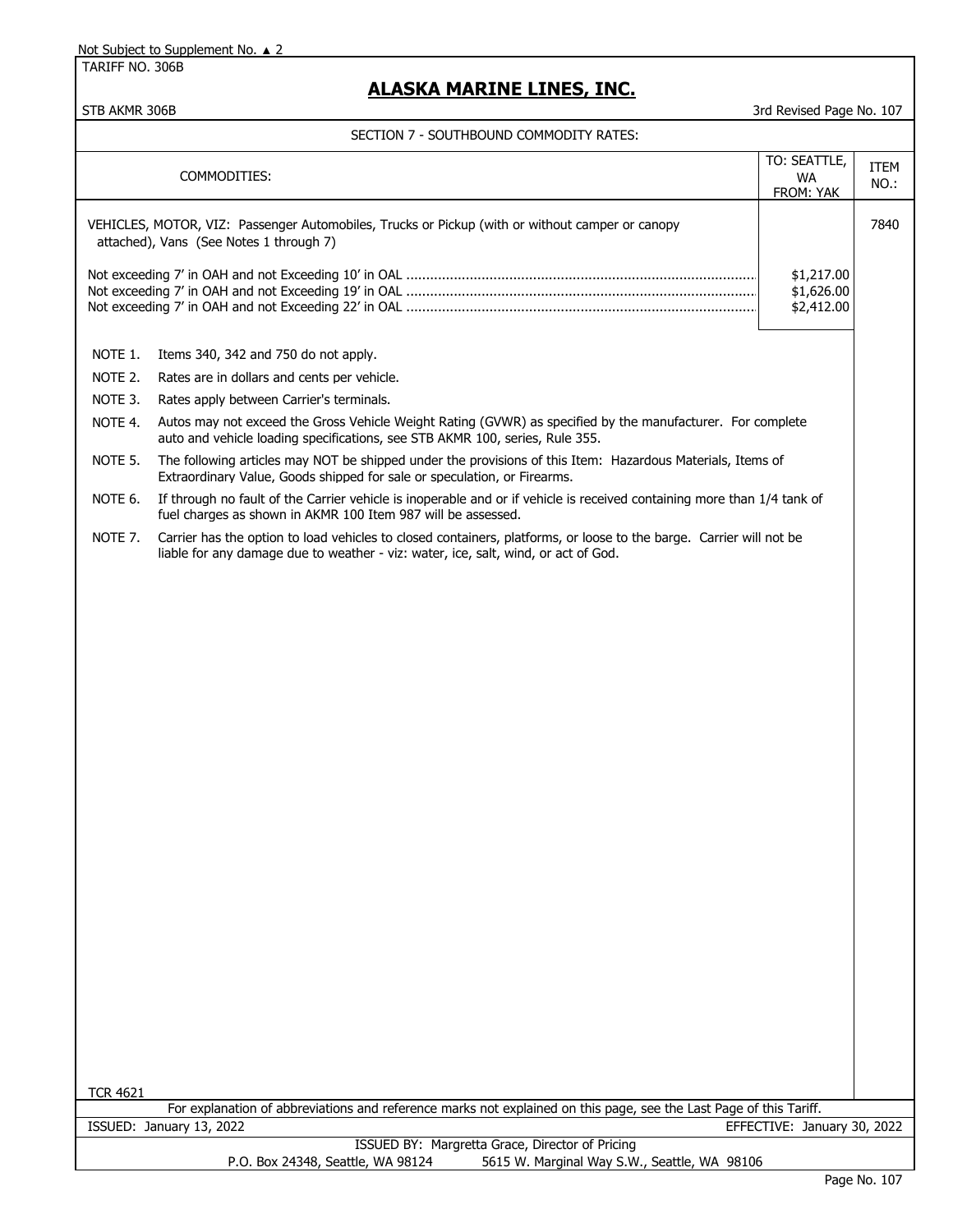TARIFF NO. 306B

# **ALASKA MARINE LINES, INC.**

| SECTION 7 - SOUTHBOUND COMMODITY RATES: |
|-----------------------------------------|
|-----------------------------------------|

|                 | <b>SOUTHDOUND COMMODITI INTIES.</b>                                                                                   |                             |      |
|-----------------|-----------------------------------------------------------------------------------------------------------------------|-----------------------------|------|
|                 | COMMODITIES:                                                                                                          | TO: SEATTLE,                | ITEM |
|                 |                                                                                                                       | WA<br>FROM: YAK             | NO.: |
|                 |                                                                                                                       |                             |      |
|                 | WASTE OIL, in bulk carrier provided tanks.                                                                            |                             | 7850 |
|                 |                                                                                                                       | \$1.06                      |      |
|                 |                                                                                                                       |                             |      |
| NOTE 1.         | Rate is shown in dollars and cents per gallon. Minimum gallons shown per tank under equipment size.                   |                             |      |
| NOTE 2.         | Tank cleaning and any heel disposal shall be billed additionally to charges shown.                                    |                             |      |
| NOTE 3.         | Rates are between carriers terminals.                                                                                 |                             |      |
| NOTE 4.         | Service availability is dependent on tank availability, and carrier's acceptance of product after laboratory analysis |                             |      |
|                 | has been presented to carrier.                                                                                        |                             |      |
|                 |                                                                                                                       |                             |      |
|                 |                                                                                                                       |                             |      |
|                 |                                                                                                                       |                             |      |
|                 |                                                                                                                       |                             |      |
|                 |                                                                                                                       |                             |      |
|                 |                                                                                                                       |                             |      |
|                 |                                                                                                                       |                             |      |
|                 |                                                                                                                       |                             |      |
|                 |                                                                                                                       |                             |      |
|                 |                                                                                                                       |                             |      |
|                 |                                                                                                                       |                             |      |
|                 |                                                                                                                       |                             |      |
|                 |                                                                                                                       |                             |      |
|                 |                                                                                                                       |                             |      |
|                 |                                                                                                                       |                             |      |
|                 |                                                                                                                       |                             |      |
|                 |                                                                                                                       |                             |      |
|                 |                                                                                                                       |                             |      |
|                 |                                                                                                                       |                             |      |
|                 |                                                                                                                       |                             |      |
|                 |                                                                                                                       |                             |      |
|                 |                                                                                                                       |                             |      |
|                 |                                                                                                                       |                             |      |
|                 |                                                                                                                       |                             |      |
|                 |                                                                                                                       |                             |      |
|                 |                                                                                                                       |                             |      |
|                 |                                                                                                                       |                             |      |
|                 |                                                                                                                       |                             |      |
|                 |                                                                                                                       |                             |      |
|                 |                                                                                                                       |                             |      |
|                 |                                                                                                                       |                             |      |
|                 |                                                                                                                       |                             |      |
| <b>TCR 4621</b> |                                                                                                                       |                             |      |
|                 | For explanation of abbreviations and reference marks not explained on this page, see the Last Page of this Tariff.    |                             |      |
|                 | ISSUED: January 13, 2022<br>ISSUED BY: Margretta Grace, Director of Pricing                                           | EFFECTIVE: January 30, 2022 |      |
|                 | P.O. Box 24348, Seattle, WA 98124<br>5615 W. Marginal Way S.W., Seattle, WA 98106                                     |                             |      |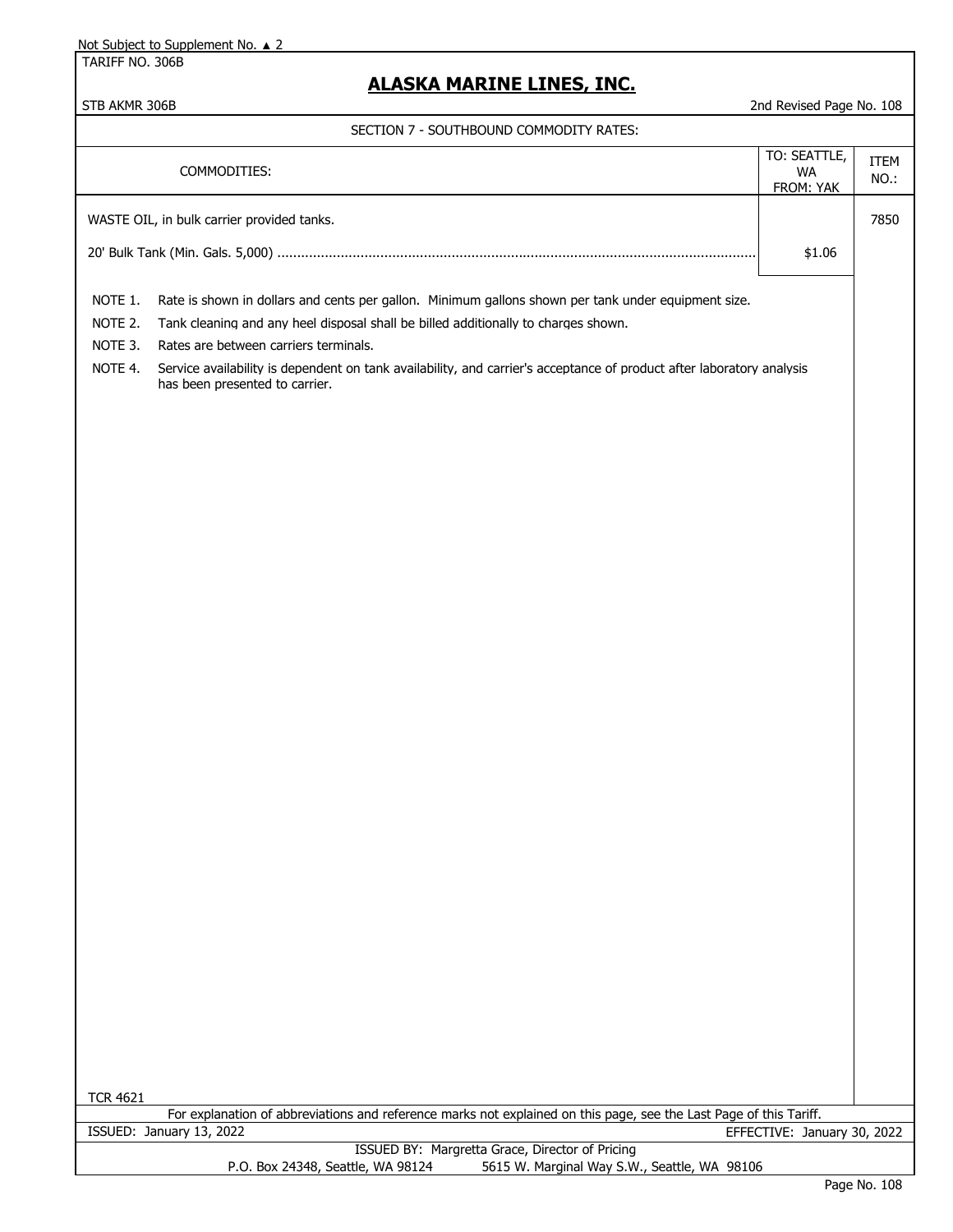STB AKMR 306B

# **ALASKA MARINE LINES, INC.**

Original Page 109

### SECTION 8

## SOUTHBOUND COMMODITY RATES:

FROM

Points in Alaska

TO

### Seattle, Washington

### ON

Articles Requiring and Moving in Frozen or Cold Pack Service

 Rates Named in This Section Include Mechanical Refrigeration In Fully Insulated Containers Necessary to Maintain Air Temperature of 0 Degrees Fahrenheit or Less.

When rates are published in this Section, on the commodity transported from point of origin to the point of destination, rates published in this Section will apply regardless of rate, between th same points, over the same routes published in other Sections of this tariff.

| NOTE. | Except as otherwise noted, Item referred to in Rate Items, not found in this Tariff, are in |
|-------|---------------------------------------------------------------------------------------------|
|       | Tariff STB AKMR 100, series. Items 645 and 882 do not apply.                                |

| For explanation of abbreviations and reference marks, see the last page of this tariff. |                                              |
|-----------------------------------------------------------------------------------------|----------------------------------------------|
| ISSUED: August 4, 2020                                                                  | EFFECTIVE: August 5, 2020                    |
| ISSUED BY: MARGRETTA GRACE,<br>DIRECTOR OF PRICING                                      |                                              |
| 5615 W. MARGINAL WAY S.W., SEATTLE, WA 98106<br>P.O. BOX 24348, SEATTLE, WA 98124       |                                              |
|                                                                                         | $R_{\rm{max}}$ $R_{\rm{max}}$ $R_{\rm{max}}$ |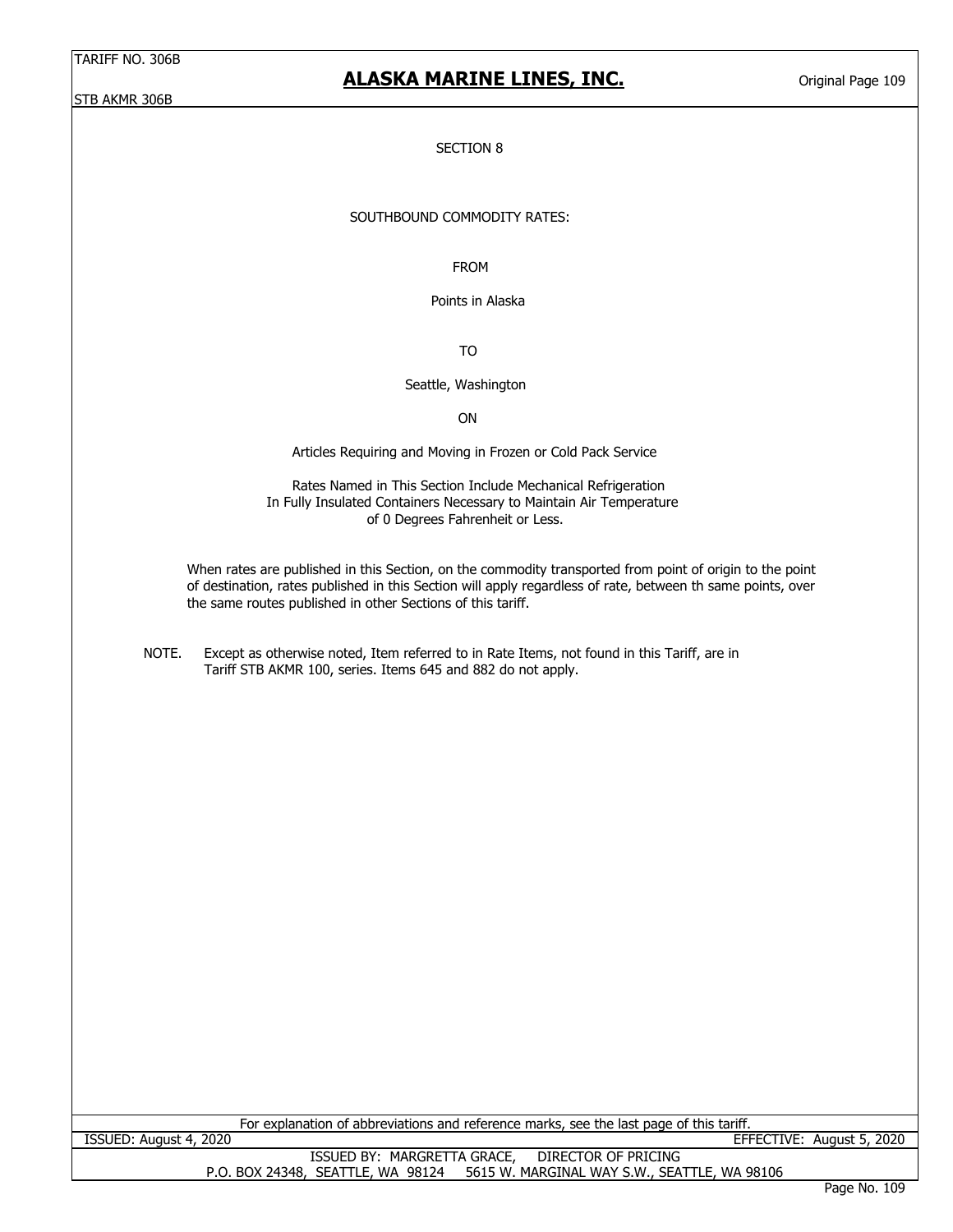TARIFF NO. 306B

# **ALASKA MARINE LINES, INC.**

| SECTION 8 - SOUTHBOUND COMMODITY RATES: |
|-----------------------------------------|
|-----------------------------------------|

| COMMODITIES:                                                                                                                                                                                                                                                                                                                                                                                                                             | TO: SEATTLE,<br><b>WA</b><br>FROM: YAK | ITEM<br>NO.: |
|------------------------------------------------------------------------------------------------------------------------------------------------------------------------------------------------------------------------------------------------------------------------------------------------------------------------------------------------------------------------------------------------------------------------------------------|----------------------------------------|--------------|
| FISH BAIT or ANIMAL FEED, Viz.: Fish Tails; Fish Heads; frozen, in cartons (See Notes 1 and 2)<br>NOTE 1.<br>Exact description of fish and the following notation, signed by the shipper, must appear on the Bill of Lading:<br>"We certify that the above described product is sold for the purpose of supplying food to animals and not for human<br>consumption and is invoiced accordingly."<br>NOTE 2.<br>Item 995 shall not apply. | 10.93<br>10.38<br>10.71<br>10.17       | 8000         |
| FISH, SALMON Frozen in packages. (See Note 1).<br>NOTE 1.<br>Item 995 shall not apply.                                                                                                                                                                                                                                                                                                                                                   | 15.10<br>14.34<br>14.80<br>14.06       | 8010         |
| FISH, SALMON, CHUM or PINK, Frozen in packages. (See Note 1).<br>NOTE 1.<br>Item 995 shall not apply.<br><b>TCR 4621</b>                                                                                                                                                                                                                                                                                                                 | 12.45<br>11.82<br>12.19<br>11.59       | 8010.13      |
| For explanation of abbreviations and reference marks not explained on this page, see the Last Page of this Tariff.                                                                                                                                                                                                                                                                                                                       |                                        |              |
| ISSUED: January 13, 2022                                                                                                                                                                                                                                                                                                                                                                                                                 | EFFECTIVE: January 30, 2022            |              |
| ISSUED BY: Margretta Grace, Director of Pricing<br>5615 W. Marginal Way S.W., Seattle, WA 98106<br>P.O. Box 24348, Seattle, WA 98124                                                                                                                                                                                                                                                                                                     |                                        |              |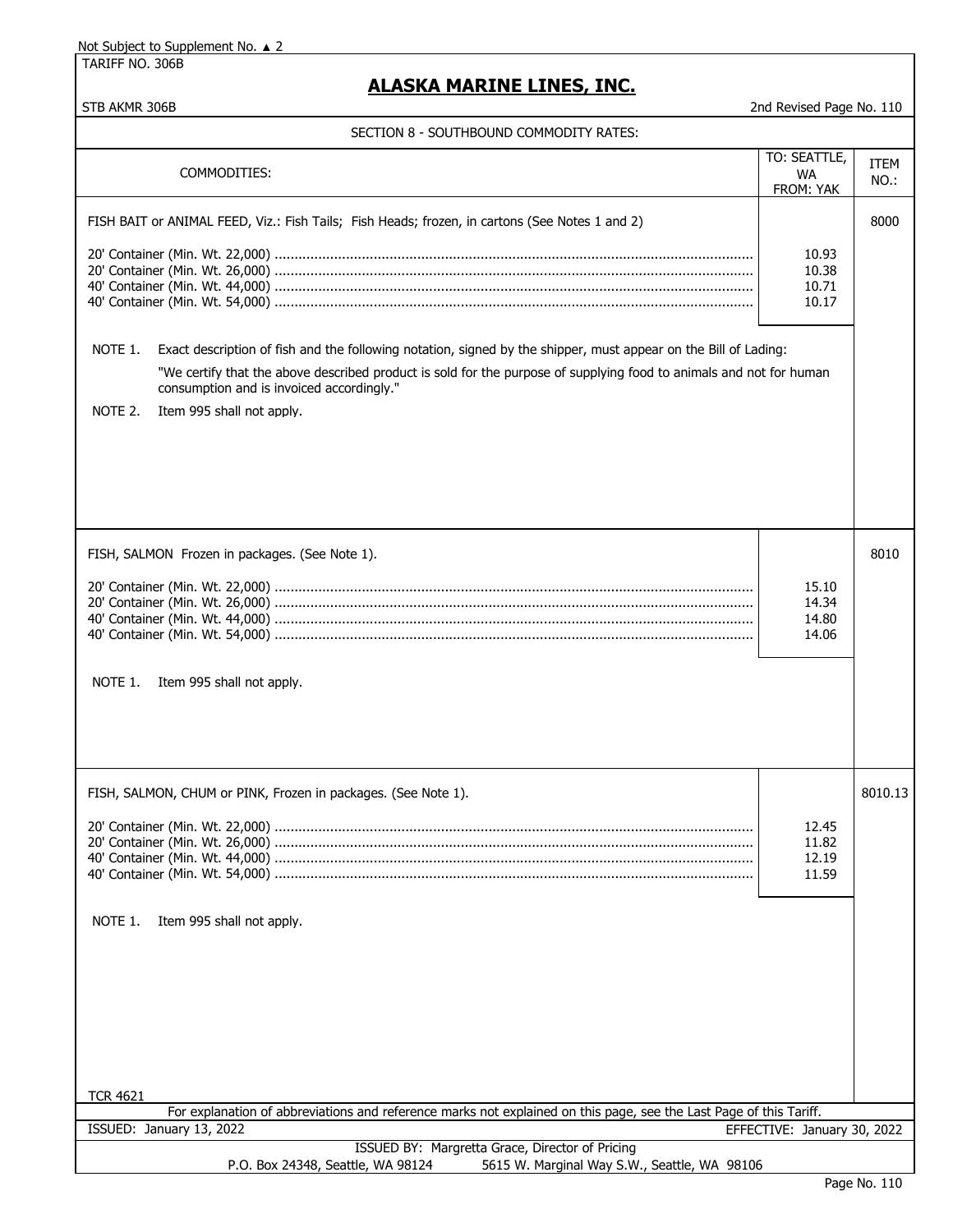TARIFF NO. 306B

## **ALASKA MARINE LINES, INC.**

| SECTION 8 - SOUTHBOUND COMMODITY RATES:                                                                                              |        |                              |      |
|--------------------------------------------------------------------------------------------------------------------------------------|--------|------------------------------|------|
|                                                                                                                                      |        | TO: SEATTLE,                 | ITEM |
| COMMODITIES:                                                                                                                         |        | <b>WA</b>                    | NO.: |
|                                                                                                                                      |        | FROM: YAK                    |      |
| FISH, SHELLFISH, whole or in sections, CLAMS, CRABS, SHRIMP, SCALLOPS, Frozen (See Note 1).                                          |        |                              | 8020 |
|                                                                                                                                      |        |                              |      |
|                                                                                                                                      | ٠<br>٠ | 16.77<br>15.93               |      |
|                                                                                                                                      | ٠      | 16.44                        |      |
|                                                                                                                                      | ٠      | 15.62                        |      |
|                                                                                                                                      |        |                              |      |
| NOTE 1.<br>Item 995 shall not apply.                                                                                                 |        |                              |      |
|                                                                                                                                      |        |                              |      |
|                                                                                                                                      |        |                              |      |
|                                                                                                                                      |        |                              |      |
|                                                                                                                                      |        |                              |      |
|                                                                                                                                      |        |                              |      |
|                                                                                                                                      |        |                              |      |
|                                                                                                                                      |        |                              |      |
|                                                                                                                                      |        |                              |      |
| <b>TCR 4624</b>                                                                                                                      |        |                              |      |
|                                                                                                                                      |        |                              |      |
| Sea Cucumbers, Frozen (See Note 1).                                                                                                  |        |                              | 8028 |
|                                                                                                                                      |        | 16.87                        |      |
|                                                                                                                                      |        | 16.03                        |      |
|                                                                                                                                      |        | 16.54                        |      |
|                                                                                                                                      |        | 15.71                        |      |
|                                                                                                                                      |        |                              |      |
| NOTE 1.<br>Item 995 shall not apply.                                                                                                 |        |                              |      |
|                                                                                                                                      |        |                              |      |
|                                                                                                                                      |        |                              |      |
|                                                                                                                                      |        |                              |      |
|                                                                                                                                      |        |                              |      |
|                                                                                                                                      |        |                              |      |
|                                                                                                                                      |        |                              |      |
|                                                                                                                                      |        |                              |      |
|                                                                                                                                      |        |                              |      |
|                                                                                                                                      |        |                              |      |
|                                                                                                                                      |        |                              |      |
|                                                                                                                                      |        |                              |      |
|                                                                                                                                      |        |                              |      |
|                                                                                                                                      |        |                              |      |
|                                                                                                                                      |        |                              |      |
|                                                                                                                                      |        |                              |      |
|                                                                                                                                      |        |                              |      |
|                                                                                                                                      |        |                              |      |
|                                                                                                                                      |        |                              |      |
|                                                                                                                                      |        |                              |      |
|                                                                                                                                      |        |                              |      |
| <b>TCR 4621</b>                                                                                                                      |        |                              |      |
| For explanation of abbreviations and reference marks not explained on this page, see the Last Page of this Tariff.                   |        |                              |      |
| ISSUED: February 10, 2022                                                                                                            |        | EFFECTIVE: February 22, 2022 |      |
| ISSUED BY: Margretta Grace, Director of Pricing<br>P.O. Box 24348, Seattle, WA 98124<br>5615 W. Marginal Way S.W., Seattle, WA 98106 |        |                              |      |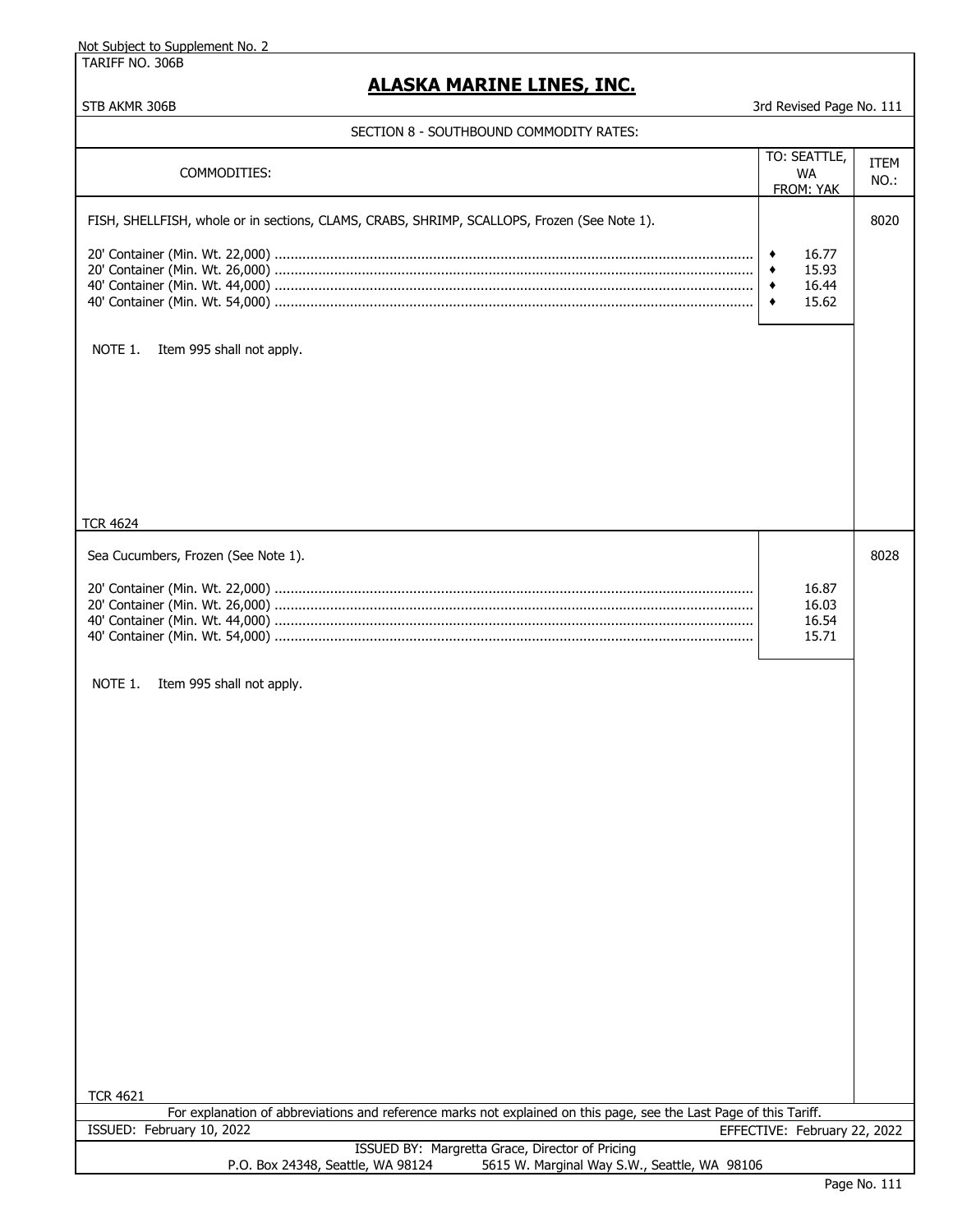TARIFF NO. 306B

## **ALASKA MARINE LINES, INC.**

STB AKMR 306B 2nd Revised Page No. 112

## SECTION 8 - SOUTHBOUND COMMODITY RATES:

| כו וטון וויסטיוויוטט שווטטשווויסטע - ט וויסטנ                                                                      |                                  |             |
|--------------------------------------------------------------------------------------------------------------------|----------------------------------|-------------|
|                                                                                                                    | TO: SEATTLE,                     | <b>ITEM</b> |
| COMMODITIES:                                                                                                       | <b>WA</b><br>FROM: YAK           | NO.:        |
| FISH HALIBUT, FROZEN, in packages (See Note 1).<br>NOTE 1.<br>Item 995 shall not apply.                            | 15.10<br>14.34<br>14.80<br>14.06 | 8030        |
| FISH, BLACK COD, OR SABLE FISH, Frozen, in packages (See Note 1).<br>NOTE 1.<br>Item 995 shall not apply.          | 15.10<br>14.34<br>14.80<br>14.06 | 8035        |
| FISH EGGS, Frozen in packages (See Note 1).<br>NOTE 1.<br>Item 995 shall not apply.<br><b>TCR 4621</b>             | 15.47<br>14.69<br>15.16<br>14.39 | 8040        |
| For explanation of abbreviations and reference marks not explained on this page, see the Last Page of this Tariff. |                                  |             |
| ISSUED: January 13, 2022                                                                                           | EFFECTIVE: January 30, 2022      |             |
| ISSUED BY: Margretta Grace, Director of Pricing                                                                    |                                  |             |
| 5615 W. Marginal Way S.W., Seattle, WA 98106<br>P.O. Box 24348, Seattle, WA 98124                                  |                                  |             |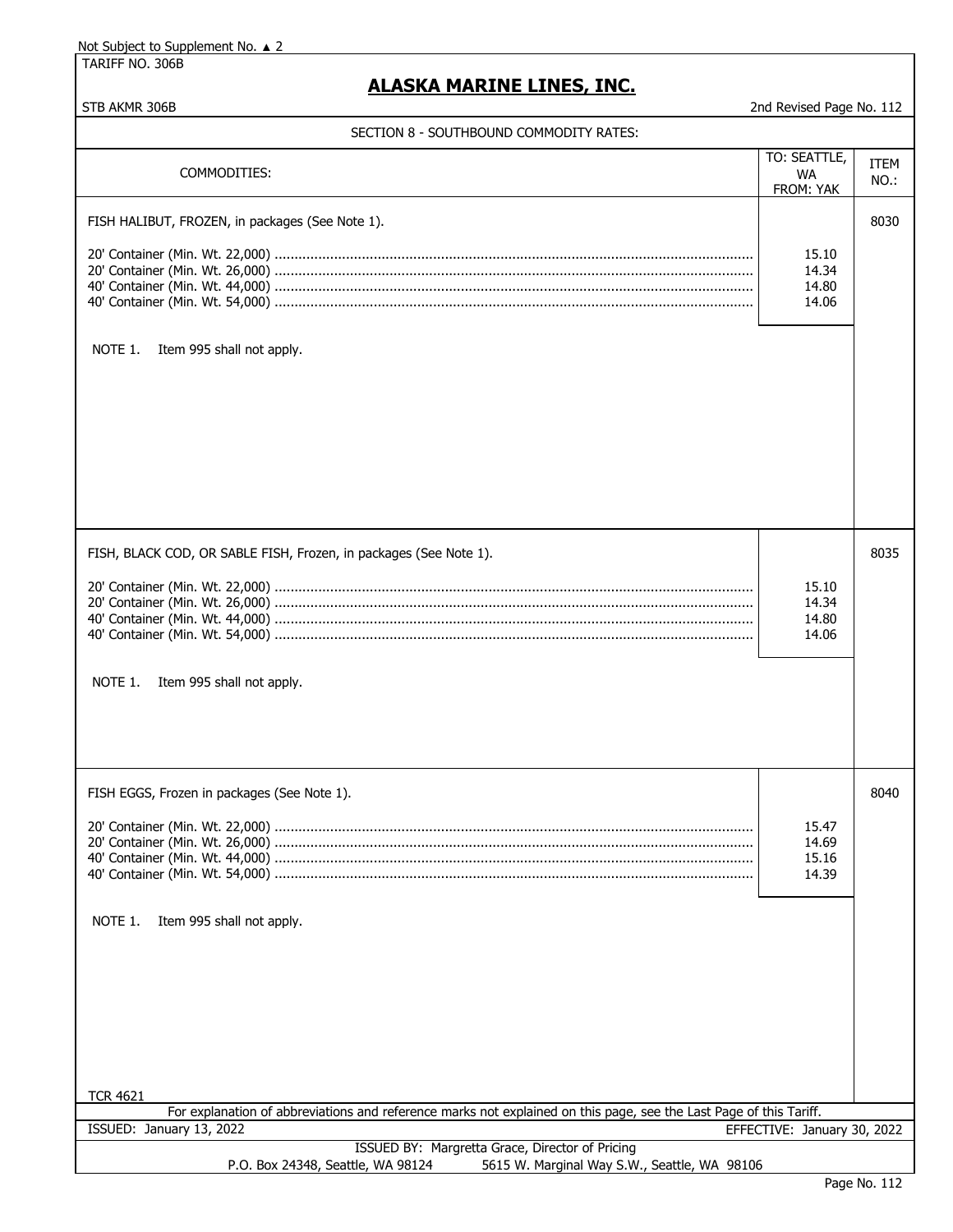TARIFF NO. 306B

## **ALASKA MARINE LINES, INC.**

| SECTION 8 - SOUTHBOUND COMMODITY RATES:                                                                                                                                                                                            |                                        |              |
|------------------------------------------------------------------------------------------------------------------------------------------------------------------------------------------------------------------------------------|----------------------------------------|--------------|
| COMMODITIES:                                                                                                                                                                                                                       | TO: SEATTLE,<br><b>WA</b><br>FROM: YAK | ITEM<br>NO.: |
| FISH, BOTTOM, Viz.: Sole, Flounder, Cod, or Idiot fish, frozen in packages. (See Note 1).<br>40' Container (Min. Wt. 44,000)<br>NOTE 1.<br>Item 995 shall not apply.                                                               | 15.10<br>14.34<br>14.80<br>14.06       | 8045         |
| FISH, HERRING, Frozen, in packages. (See Note 1).<br>NOTE 1.<br>Item 995 shall not apply.<br><b>TCR 4621</b><br>For explanation of abbreviations and reference marks not explained on this page, see the Last Page of this Tariff. | 10.55<br>10.03<br>10.34<br>9.82        | 8050         |
| ISSUED: January 13, 2022                                                                                                                                                                                                           | EFFECTIVE: January 30, 2022            |              |
| ISSUED BY: Margretta Grace, Director of Pricing<br>5615 W. Marginal Way S.W., Seattle, WA 98106<br>P.O. Box 24348, Seattle, WA 98124                                                                                               |                                        |              |